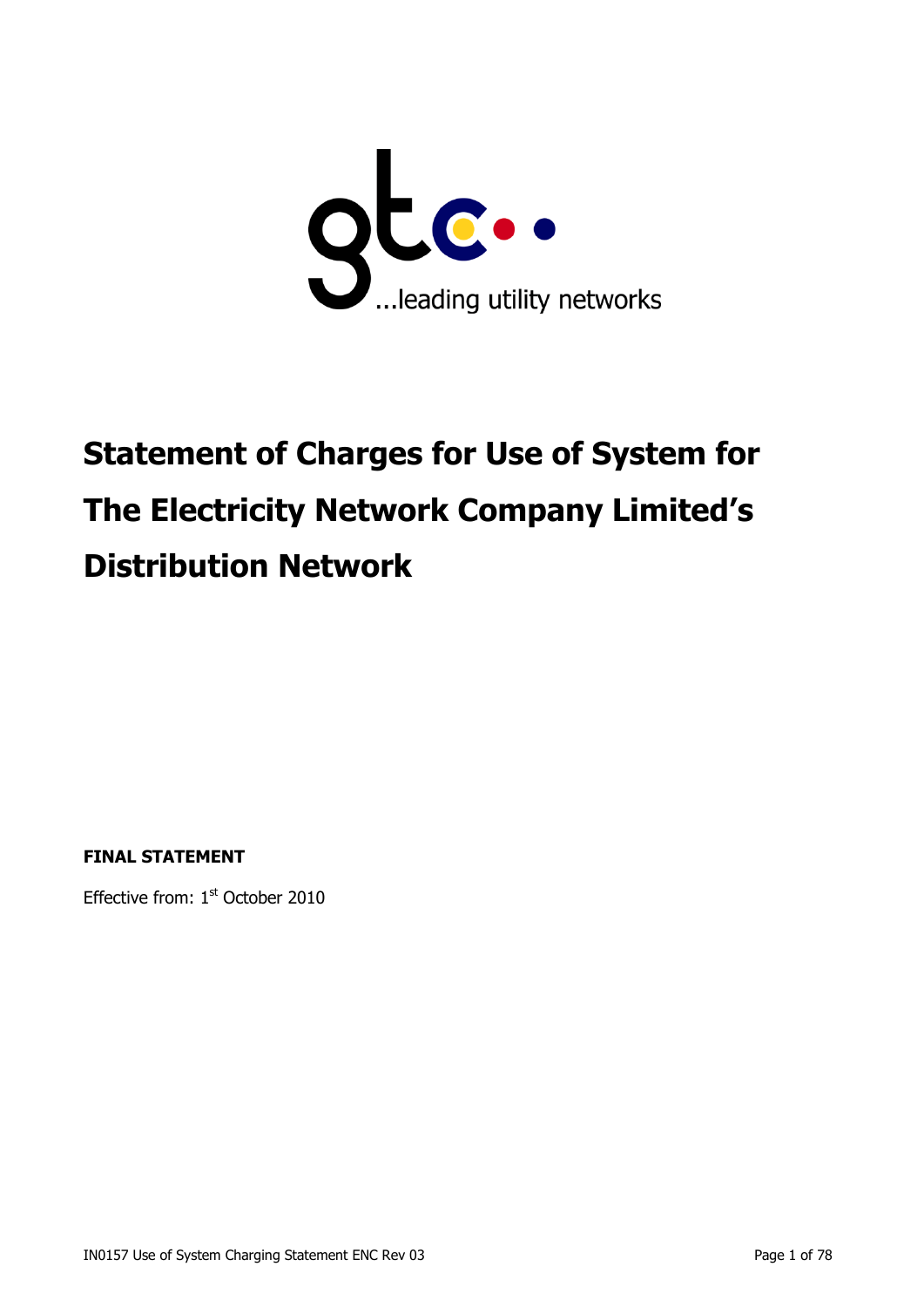| <b>Table of Contents</b> |  |
|--------------------------|--|
|--------------------------|--|

| 2. |                                                                                        |  |
|----|----------------------------------------------------------------------------------------|--|
|    |                                                                                        |  |
|    |                                                                                        |  |
|    |                                                                                        |  |
|    |                                                                                        |  |
|    |                                                                                        |  |
|    |                                                                                        |  |
|    |                                                                                        |  |
|    |                                                                                        |  |
|    |                                                                                        |  |
|    |                                                                                        |  |
|    |                                                                                        |  |
|    |                                                                                        |  |
|    |                                                                                        |  |
|    |                                                                                        |  |
|    |                                                                                        |  |
| 3. |                                                                                        |  |
|    |                                                                                        |  |
|    |                                                                                        |  |
|    |                                                                                        |  |
|    |                                                                                        |  |
|    |                                                                                        |  |
|    |                                                                                        |  |
|    |                                                                                        |  |
|    |                                                                                        |  |
| 4. |                                                                                        |  |
| 5. |                                                                                        |  |
|    | LDNO LV Connections to ENC Network; Low Voltage Tariffs for Profile Classes 1 to 8 12  |  |
|    | LDNO LV Connections to DNO Network: Low Voltage Tariffs for HH Metered Customers  12   |  |
|    | LDNO HV Connections to DNO Network: Low Voltage Tariffs for Profile Classes 1 to 8  12 |  |
|    | LDNO HV Connections to DNO Network: High Voltage Tariffs for HH Metered Customers  12  |  |
| 6. |                                                                                        |  |
|    |                                                                                        |  |
|    |                                                                                        |  |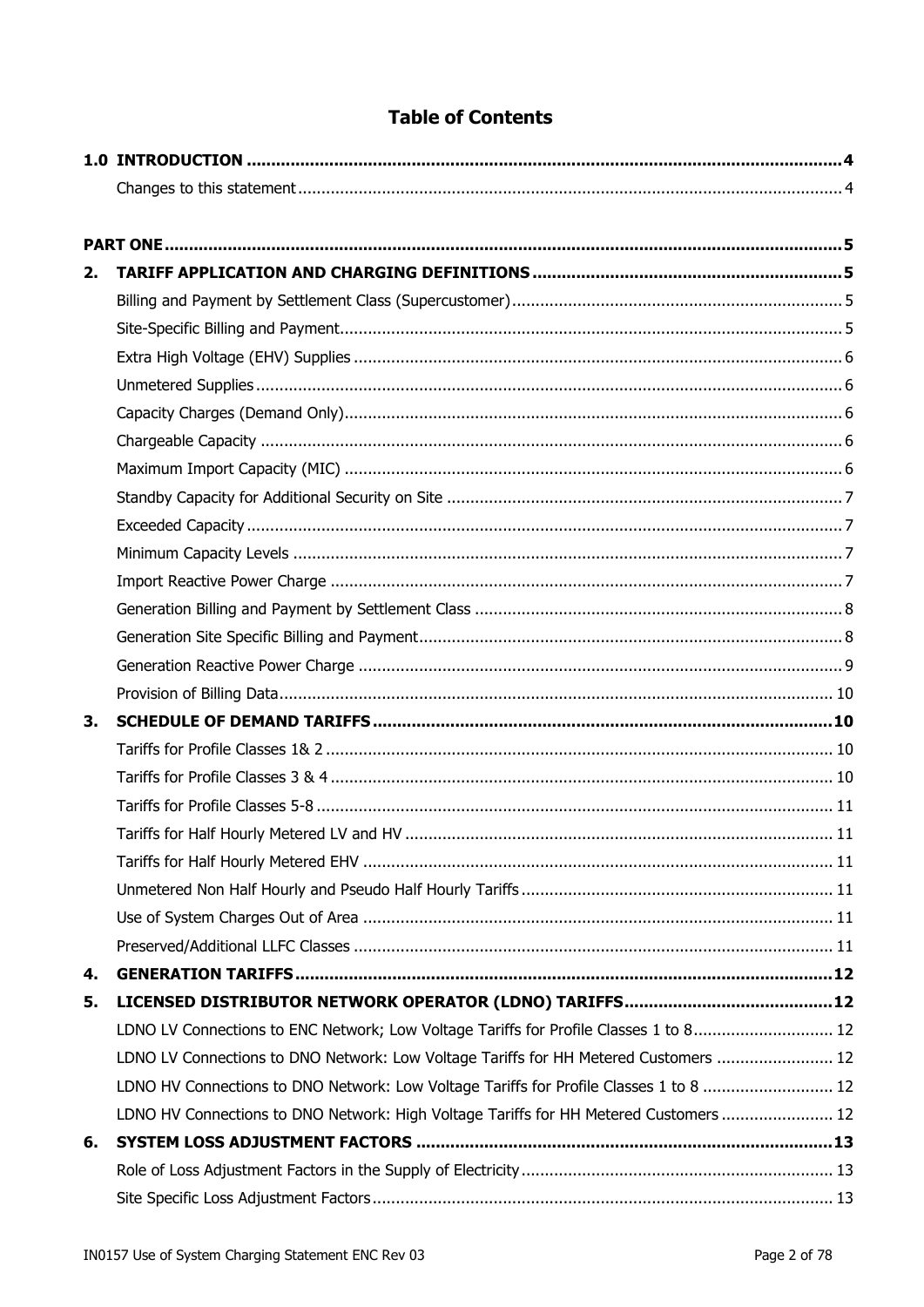| 9. CHARGES FOR ELECTRICAL PLANT PROVIDED ANCILLARY TO THE GRANT OF USE OF SYSTEM14 |
|------------------------------------------------------------------------------------|
|                                                                                    |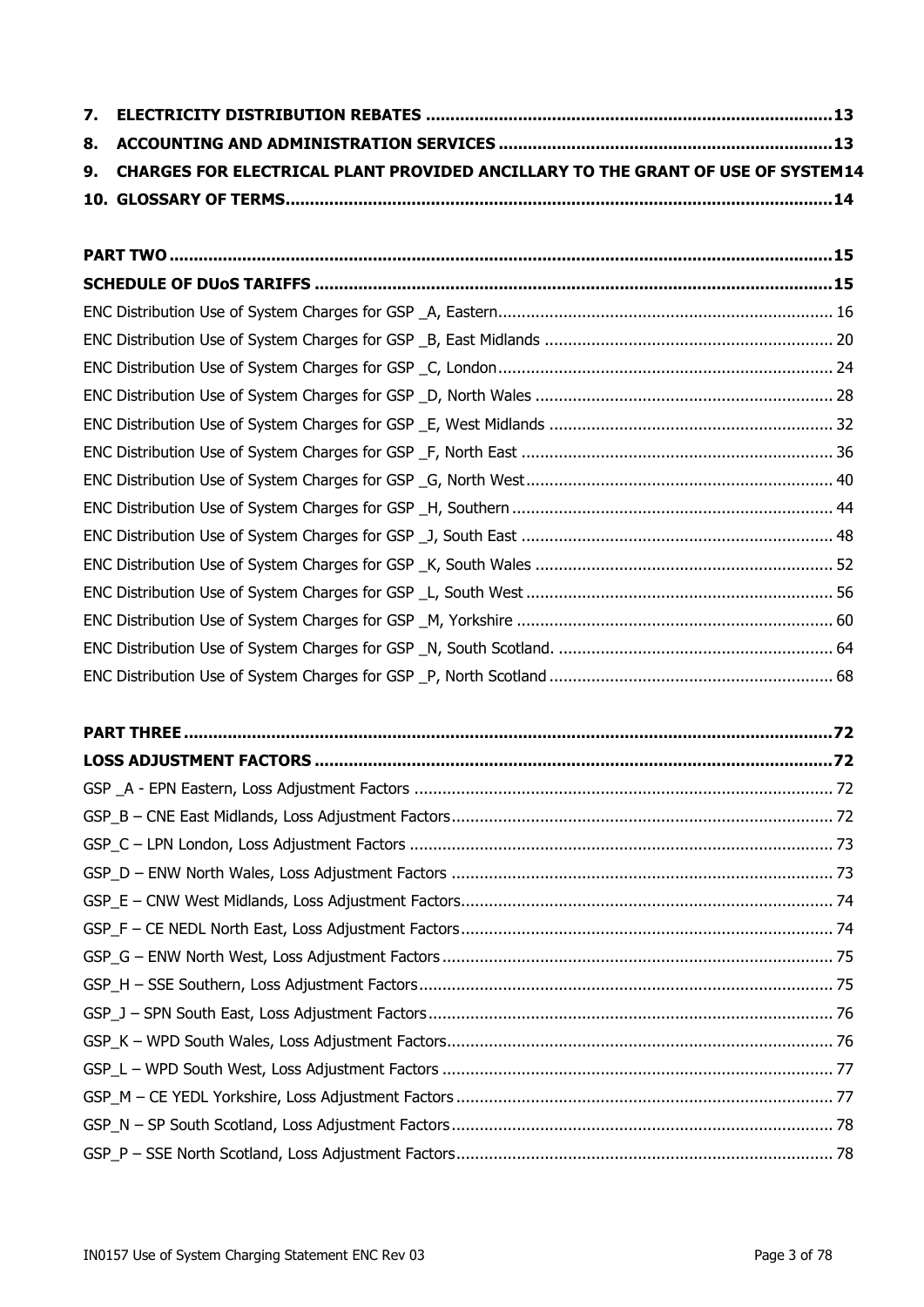## <span id="page-3-0"></span>**1.0 INTRODUCTION**

This notice has been prepared in order to discharge the obligation of The Electricity Network Company Limited (ENC), hereafter referred to as "ENC", under Standard Licence Condition 14 of our Distribution Licence. It contains information on our tariffs for Demand Use of System, Generation Use of System and Embedded Networks. It also contains information on charging principles and our Loss Adjustment Factors.

If you have any questions about this notice please contact us at the address shown below:

Customer Services GTC Energy House Woolpit Business Park Woolpit, Bury St Edmunds Suffolk IP30 9UP

Telephone 01359 240363 E-mail: encadmin@gtc-uk.co.uk

#### <span id="page-3-1"></span>**Changes to this statement**

Charges shown are current at the time of publication. The licence requires that the terms and charges contained in this Schedule 1 are reviewed at least once each year. Changes to these charges will be subject to the provisions of the relevant agreement for use of system. The Company shall give 30 days notice of any changes to the charges in this Schedule 1.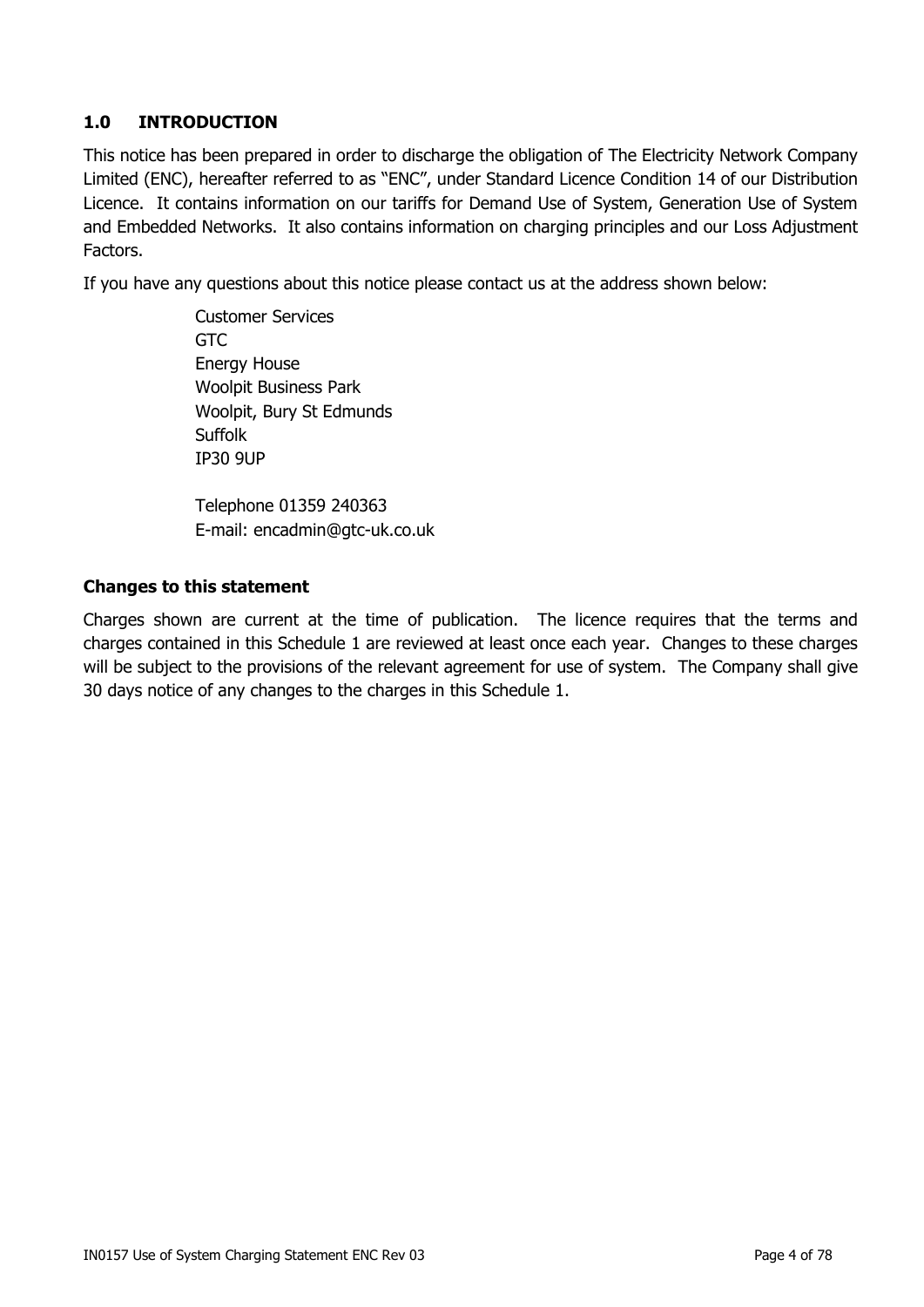### <span id="page-4-0"></span>**PART ONE**

### <span id="page-4-1"></span>**2. TARIFF APPLICATION AND CHARGING DEFINITIONS**

#### <span id="page-4-2"></span>**Billing and Payment by Settlement Class (Supercustomer)**

2.1 The Supercustomer approach to Non-Half Hourly (NHH) Use of System (DUoS) billing makes use of the way that Suppliers' energy settlements are calculated. Supercustomer tariffs are generally billed through two main charging components: fixed charges and unit charges. The fixed charge is applied to each Metering Point Administration Number (MPAN) registered to a Supplier.

The charges are based on the following tariff components:

- A fixed charge in pence/per MPAN/day; and
- Unit charges in pence/kilowatt hour (kWh), based on the active import registers as provided by the metering system on site. More than one kWh charge will be applied to those tariffs that are classed as multi-rate.
- 2.2 Invoices are calculated on a periodic basis and sent to each supplier, for whom ENC is conveying supplies of electricity through its distribution system. The tariffs applied are determined by the combination of the Line Loss Factor Class (LLFC), Profile Class (PC) and Standard Settlement Configuration (SSC) registered to the MPAN, and the units consumed within the time periods specified in this notice. All tariffs are assigned at the sole discretion of ENC. The charges in this document are shown exclusive of VAT. Invoices take account of previous reconciliation runs and include VAT.
- 2.3. Reconciliation is the process that ensures the cash positions of suppliers and ENC are continually corrected to reflect later and more accurate consumption figures.
- 2.4. Tables relating to NHH Supercustomer billed tariffs are shown for each GSP Group in Part 2 of this statement.
- 2.5. Unless otherwise stated, where an MPAN has an invalid settlement combination, the "Domestic Unrestricted" tariff for the relevant GSP Group will be applied as default until the invalid combination is corrected.

#### <span id="page-4-3"></span>**Site-Specific Billing and Payment**

- 2.6. These charges apply to exit points where Half Hourly (HH) metering is installed. Invoices for HH metered sites may include the following elements:
	- A fixed charge in pence/per MPAN/day;
	- A capacity charge in pence/per kVA/day, for agreed Maximum Import Capacity (MIC);
	- An Excess Capacity Charge, if a site exceeds its MIC;
	- Unit charges in pence/per kWh for conveying electricity over the system; and
	- An excess reactive power charge.
- 2.7. Tables that relate to site-specific tariffs are shown for each GSP Group in Part 2 of this statement.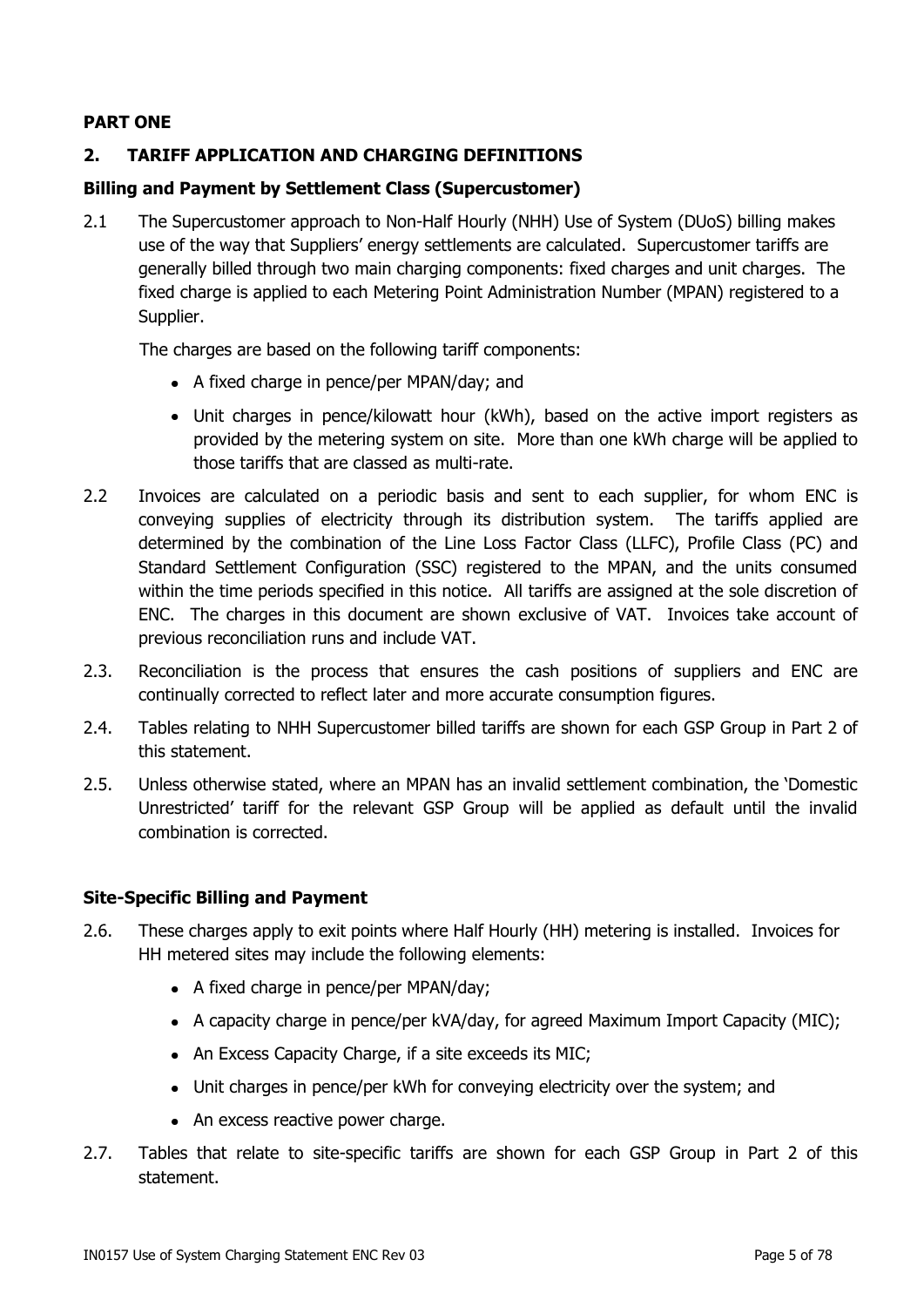#### <span id="page-5-0"></span>**Extra High Voltage (EHV) Supplies**

- 2.8. EHV Connections are allocated site specific DUoS tariffs. These are defined as any of the following:
	- 2.8.1. Distribution Systems connected to assets on the Licensee"s Distribution System at a voltage level of 22 kilovolts or more;
	- 2.8.2. Premises connected to assets on the Licensee's Distribution System at a voltage level of 22 kilovolts or more.

#### <span id="page-5-1"></span>**Unmetered Supplies**

- 2.9. These charges are available in respect of supplies of electricity to premises or unlicensed distribution systems which ENC has agreed, subject to conditions, to dispense with metering. In line with The Electricity (Unmetered Supply) Regulations (SI 2001 No.3263), we may only consider providing an unmetered supply where:
	- 2.9.1. there is a known, predictable load which is either continuous or controlled in a manner approved by ENC, and
	- 2.9.2. the electrical load is less than 500W or it is otherwise financially or technically impractical to install meters or carry out meter reading.
- 2.10. Supplies where consumption is dependent on other factors, temperature for example, or where the load could be easily increased without the knowledge of ENC, will not normally be allowed to be connected without a meter.
- 2.11. The privilege of being connected without a meter is conditional on the customer providing and maintaining an accurate, detailed and auditable inventory in a form agreed with ENC.

#### <span id="page-5-2"></span>**Capacity Charges (Demand Only)**

#### <span id="page-5-3"></span>**Chargeable Capacity**

- 2.12. The standard charge will be a site's Maximum Import Capacity (MIC) multiplied by a pence per kVA per day rate.
- 2.13. For each billing period the chargeable capacity is the highest of either the MIC or the actual capacity taken.

#### <span id="page-5-4"></span>**Maximum Import Capacity (MIC)**

- 2.14. The MIC will be charged in pence per kVA per day on a site basis.
- 2.15. The level of MIC will be agreed at the time of connection or when an increase has been approved. Following such an agreement (be it at the time of connection or an increase) no reduction in MIC will be allowed for a period of one year.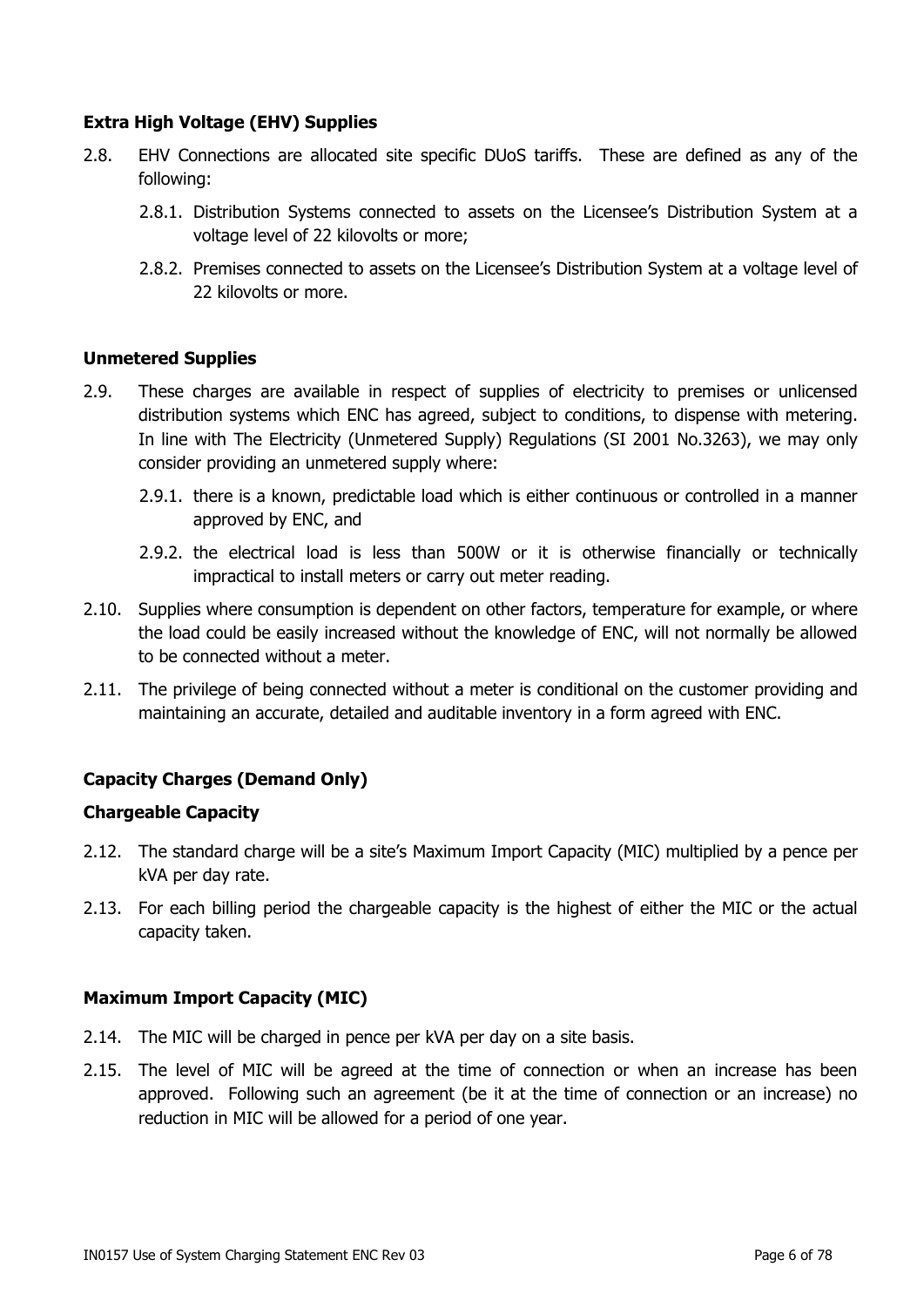- 2.16. Reductions to the MIC may only be permitted once in a 12 month period and no retrospective changes will be allowed. Where MIC is reduced the new lower level will be agreed with reference to the level of the customers" maximum demand. It should be noted that where a new lower level is agreed, the original capacity may not be available in the future without the need for network reinforcement and associated cost.
- 2.17. For embedded networks, if capacity ramping has been agreed with ENC, the phasing profile will apply instead of the above rules. Where a phasing of capacity is agreed this will be captured in the bilateral connection agreement with ENC.

#### <span id="page-6-0"></span>**Standby Capacity for Additional Security on Site**

2.18. Where standby capacity charges are applied, the charge will be set at the same rate as that applied to the normal MIC.

#### <span id="page-6-1"></span>**Exceeded Capacity**

2.19. Where a customer takes additional capacity over and above the MIC without authorisation, the excess will be classed as exceeded capacity. The exceeded portion of the capacity will be charged at the same p per kVA per day rate, based on the difference between the MIC and the actual capacity. This will be charged for the duration of the month in which the breach occurs.

#### <span id="page-6-2"></span>**Minimum Capacity Levels**

2.20. There is no Minimum Capacity threshold.

#### <span id="page-6-3"></span>**Import Reactive Power Charge**

- 2.21. The Excess Reactive Power charge applies when a site's reactive power (measured in kVArh) exceeds 33% of total active power (measured in kWh) in any half-hourly period. This threshold is equivalent to an average power factor of 0.95 during the period. Any reactive units in excess of the 33% threshold are charged at the rate appropriate to the particular tariff.
- 2.22. Power Factor is calculated as follows:
	- $Cos \theta = Power Factor$

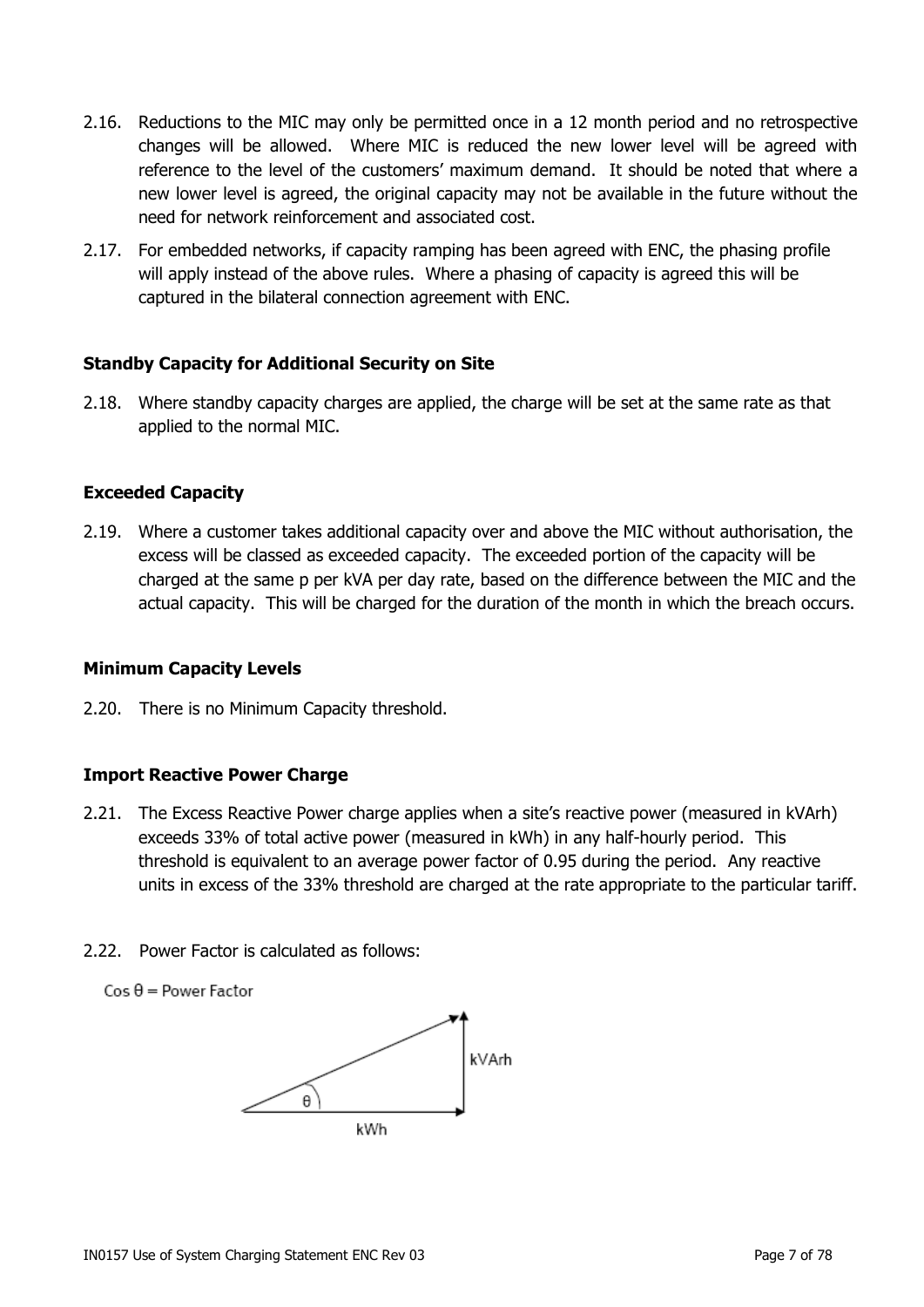2.23. The chargeable Reactive Power is calculated as follows:

$$
\text{Changeable } \text{kVArh} = \max\left(\max(RI, RE) - \left(\sqrt{\frac{1}{0.95^2} - 1}\right) \times AI\right) 0\right)
$$

2.24 Where:

 $AI =$  Active Import in kWh

RI = Reactive Import in kVArh

RE = Reactive Export in kVArh

- 2.25. This calculation is completed for every half hour and the values summated over the billing period.
- 2.26. Only kVArh Import and kVArh Export values occurring at times of kWh Import are used.
- 2.27. The square root calculation will be to two decimal places.

#### <span id="page-7-0"></span>**Generation Billing and Payment by Settlement Class**

- 2.28. UoS charges for NHH Low Voltage (LV) generation tariffs will be billed via Supercustomer.
- 2.29. The structure of NHH generation charges will be as follows:
	- A fixed charge in pence/per MPAN/day; and
	- Unit charges in pence/per kWh for transport of electricity over the system.
- 2.30. Details of our charges for NHH Generation can be found in Part 2 by GSP Group.

#### <span id="page-7-1"></span>**Generation Site Specific Billing and Payment**

- 2.31. Use of System (UoS) charges for HH Low Voltage (LV) and High Voltage (HV) generation tariffs will be billed via the HH billing systems.
- 2.32. The structure of HH generation charges will be as follows:
	- A fixed charge in pence/per MPAN/day;
	- Unit charges in pence/per kWh for transport of electricity over the system; and
	- An excess reactive power charge.
- 2.33. Details of our charges for HH Generation can be found in Part 2 under each GSP Group.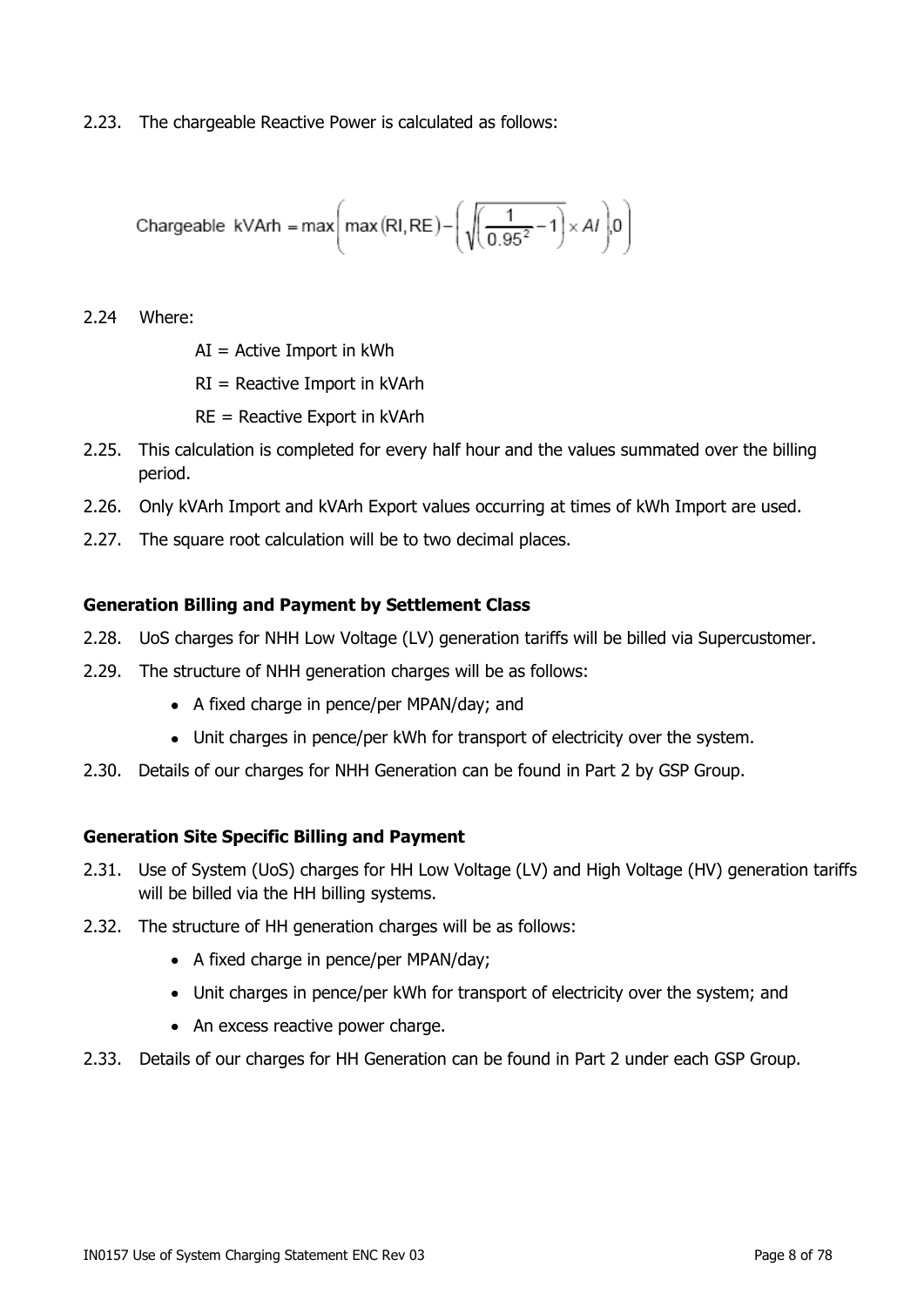#### <span id="page-8-0"></span>**Generation Reactive Power Charge**

- 2.34. The Excess Reactive Power charge applies when a site's reactive power (measured in kVArh) exceeds 33% of total active power (measured in kWh) in any half-hourly period. This threshold is equivalent to an average power factor of 0.95 during the period. Any reactive units in excess of the 33% threshold are charged for at the rate appropriate to the particular tariff.
- 2.35. Power Factor is calculated as follows:



2.36. The chargeable reactive power is calculated as follows:

$$
\text{Changeable } \text{kVArh} = \max\!\left(\max\left(\text{RI}, \text{RE}\right) - \left(\sqrt{\left(\frac{1}{0.95^2} - 1\right)} \times AE\right)\!\right)\!\right)
$$

2.37. Where:

AE = Active Export in kWh

RI = Reactive Import in kVArh

- RE = Reactive Export in kVArh
- 2.38. This calculation is completed for every half hour and the values summated over the billing period.
- 2.39. Only kVArh Import and kVArh Export values occurring at times of kWh Export are used.
- 2.40. The square root calculation will be to two decimal places.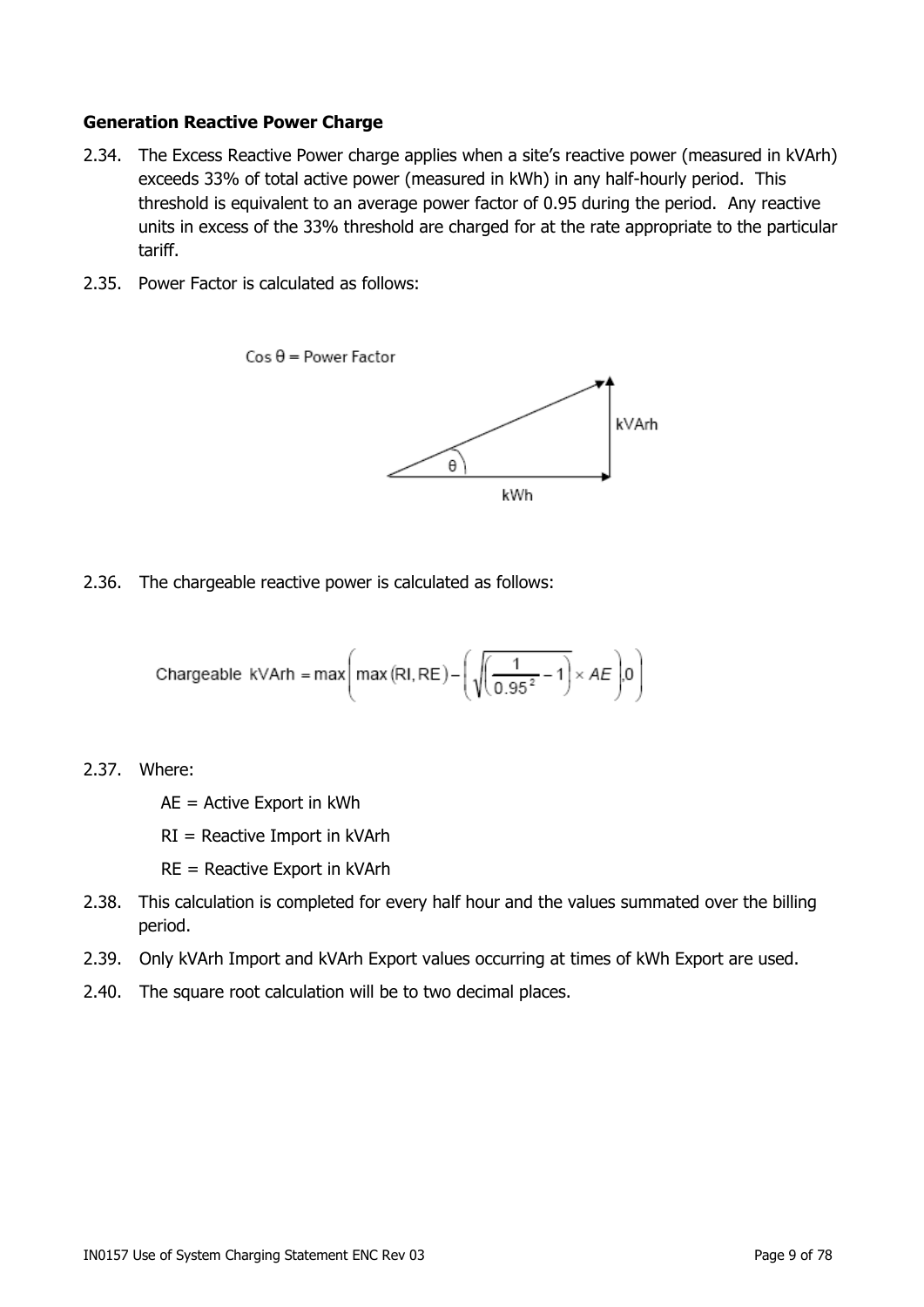#### <span id="page-9-0"></span>**Provision of Billing Data**

- 2.41. Where Half Hourly metering data is required for Use of System charging and this is not provided through settlements processes, such metering data shall be provided by the user of the system to ENC in respect of each calendar month and within five working days of the end of that calendar month. The metering data shall identify the amount consumed in each half hour of each day in the charging period and shall separately identify active and reactive import and export. Metering data provided to the company shall be consistent with that received through the metering equipment installed. Metering data shall be provided in an electronic format specified by ENC from time to time and in the absence of such specification, metering data shall be provided in a comma separated text file in the format of D0036 MRA data flow (and as agreed with ENC). This can be e-mailed to [encadmin@gtc-uk.co.uk](mailto:encadmin@gtc-uk.co.uk)
- 2.42. ENC requires reactive consumption or production to be provided for all Measurement Class C (mandatory half hourly metered) sites. ENC reserves the right to levy a charge on suppliers who fail to provide such reactive data after a reasonable period of notice. In order to estimate missing reactive consumption, a Power Factor of 0.9 lag will be applied to the active consumption in any half hour.

### <span id="page-9-1"></span>**3. SCHEDULE OF DEMAND TARIFFS**

#### <span id="page-9-2"></span>**Tariffs for Profile Classes 1& 2**

- 3.1. Suppliers who wish to supply electricity to customers with Non-Half Hourly metered (Measurement Class A) MPANs on Profile Classes 1 or 2 may adopt one of the charging structures set out in Part 2 for the relevant GSP Group. Tariffs for Profile Classes 1 and 2 are applicable to domestic premises only where the capacity required is no greater than 24kVA.
- 3.2. Valid combinations for these Line Loss Factor Classes (LLFCs) are detailed in Market Domain Data (MDD). Unit time periods are as specified in the relevant SSC.

#### <span id="page-9-3"></span>**Tariffs for Profile Classes 3 & 4**

- 3.3. Suppliers who wish to supply electricity to customers with non-Half Hourly metered (Measurement Class A) MPANs on Profile Classes 3 or 4 may adopt one of the charging structures set out in Part 2 for the relevant GSP Group. Tariffs for Profile Classes 3 and 4 are generally only available for supplies where the capacity required is no greater than 50kVA.
- 3.4. Valid combinations for these tariffs are detailed in MDD. Unit time periods are as specified in the relevant SSC.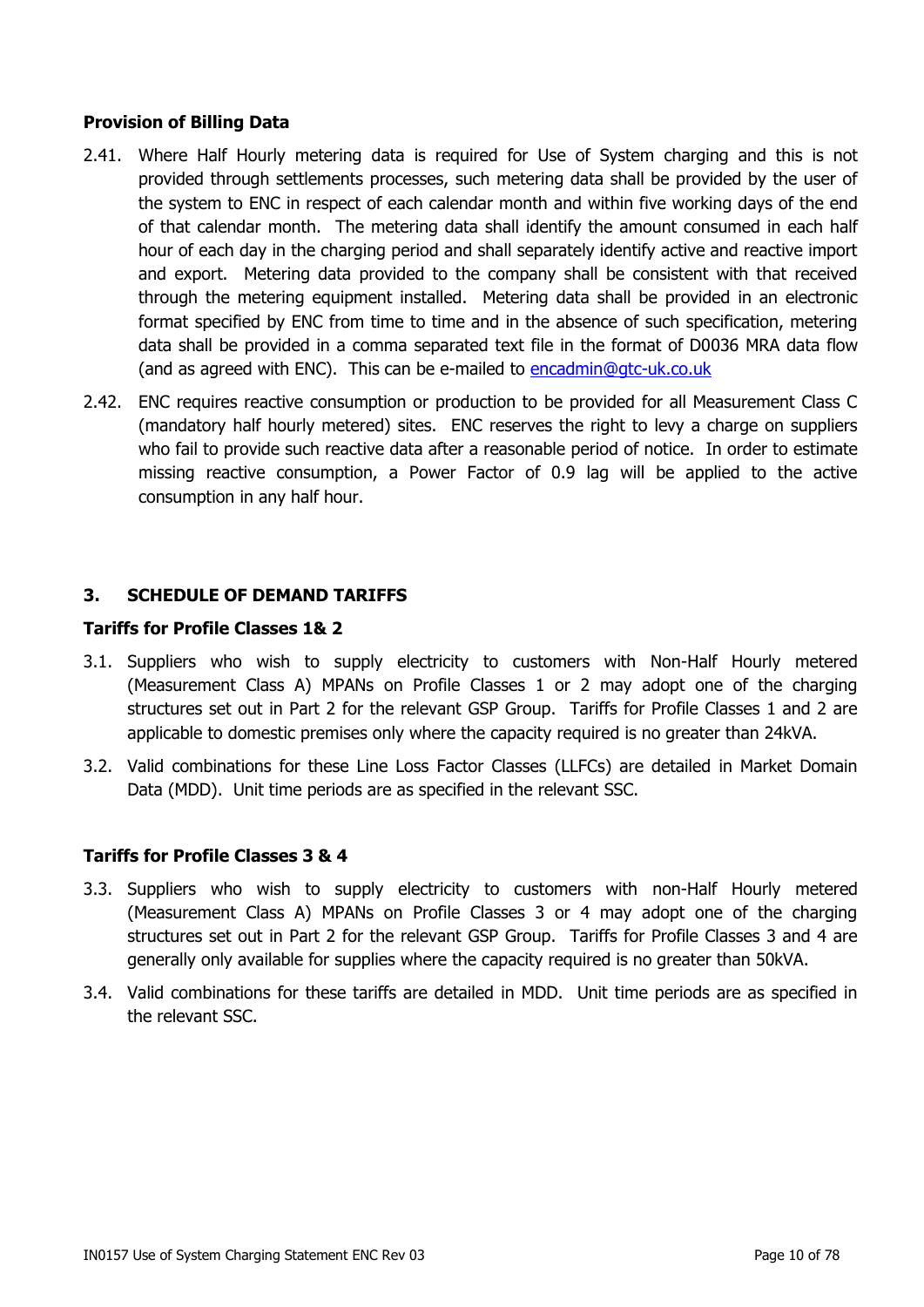#### <span id="page-10-0"></span>**Tariffs for Profile Classes 5-8**

- 3.5. Suppliers who wish to supply electricity to customers with non Half Hourly metered (Measurement Class A) MPANs on Profile Classes 5 to 8 may adopt one of the charging structures set out in Part 2 for the relevant GSP Group. Tariffs for Profile Classes 5 to 8 are only available for supplies where the capacity required is no greater than 100kVA.
- 3.6. Unrestricted tariffs for Profile Classes 5 to 8 are to be unsupported from 01 October 2010. Suppliers must ensure they take appropriate steps to ensure valid combinations and appropriate metering is in place. Where a supplier fails to take appropriate actions to migrate to supported tariffs and customers continue to be on an unrestricted combination, ENC will apply the applicable day/unrestricted charge across all time periods.
- 3.7. Valid combinations for these tariffs are detailed in MDD.

#### <span id="page-10-1"></span>**Tariffs for Half Hourly Metered LV and HV**

3.8. Suppliers who wish to supply electricity to customers whose supplies are Half Hourly metered (Measurement Classes C or E) may adopt one of the charging structures shown below, dependent upon the voltage at which the customer is connected to the system. The Use of System charge will be the sum of the charges for HH set out in Part 2 in the table for the relevant GSP Group.

#### <span id="page-10-2"></span>**Tariffs for Half Hourly Metered EHV**

3.9. Sites connected at EHV will incur Site Specific Charges. As of 01 October 2010, ENC has no MPANs connected at EHV.

#### <span id="page-10-3"></span>**Unmetered Non Half Hourly and Pseudo Half Hourly Tariffs**

3.10. Suppliers who wish to supply electricity to customers where a non Half Hourly unmetered (Measurement Class B) or pseudo Half Hourly (Measurement Class D) supply is provided may adopt one of the charging structures in Part 2 for the relevant GSP Group.

#### <span id="page-10-4"></span>**Use of System Charges Out of Area**

3.11. ENC does not have a distribution service area.

#### <span id="page-10-5"></span>**Preserved/Additional LLFC Classes**

3.12. ENC has no preserved LLFCs at 1 October 2010.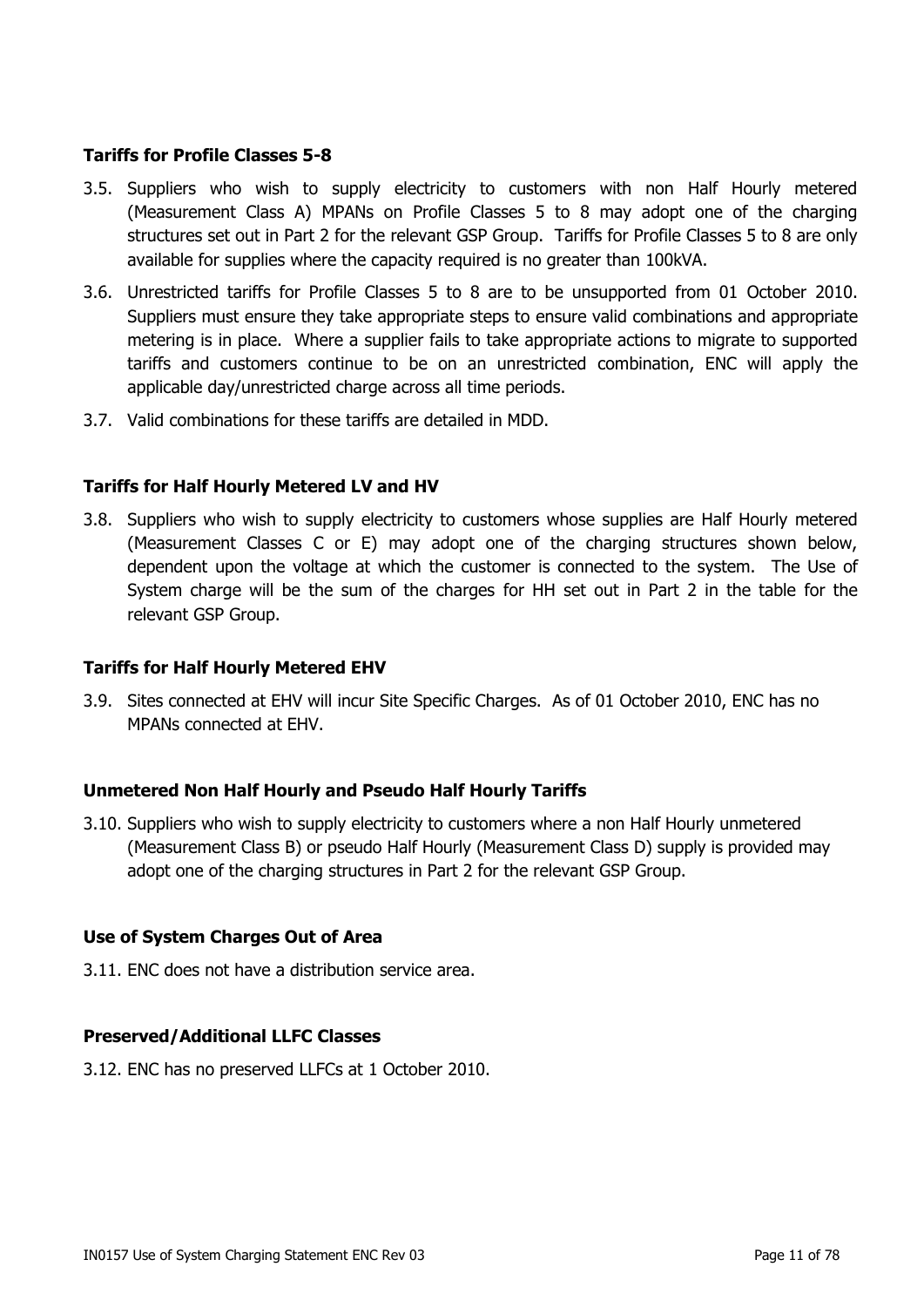### <span id="page-11-0"></span>**4. GENERATION TARIFFS**

- 4.1. Suppliers who wish to purchase electricity from distributed generators with NHH metered (M Class B) MPANs or with HH metered (M Class D) MPANs may, adopt the charge structure depending upon the metered voltage found in Part 2 for the relevant GSP Group.
- 4.2. The tariffs that apply to sites metered at HV or LV are found in Part 2 for the relevant GSP Group. Sites metered at EHV will incur Site Specific Charges which will be applied using ENC"s EHV Charging Methodology.
- 4.3 As of 01 October 2010, ENC has no EHV Connections.

### <span id="page-11-1"></span>**5. LICENSED DISTRIBUTOR NETWORK OPERATOR (LDNO) TARIFFS**

LDNO tariffs have been calculated for use by LDNOs only to reflect the displacement of the upstream DNO distribution costs and are not available for DNO to DNO inter-connectors, connections to other offshore transmission networks or other similar connections. Use of system charges for interconnectors, offshore transmission connections or other similar connections will be based on the appropriate standard tariffs.

5.1. The tariff for embedded network operators will mirror the structure of the all-the-way-tariff to the customer and is dependent upon the voltage of connection, either LV or HV. The tariff will comprise of the same elements as those in tariffs applied by the relevant licensed distributor to the same class of customer and operating within its distribution services area.

#### <span id="page-11-2"></span>**LDNO LV Connections to ENC Network; Low Voltage Tariffs for Profile Classes 1 to 8**

5.2. Tariffs that apply to LDNOs whose connection to the distribution network is at LV are found in Part 2 for the relevant GSP Group.

#### <span id="page-11-3"></span>**LDNO LV Connections to DNO Network: Low Voltage Tariffs for HH Metered Customers**

5.3. Tariffs that apply to LDNOs whose connection to the distribution network is at LV

#### <span id="page-11-4"></span>**LDNO HV Connections to DNO Network: Low Voltage Tariffs for Profile Classes 1 to 8**

5.4. Tariffs that apply to LDNOs whose connection to the distribution network is at HV are found in Part 2 for the relevant GSP Group.

#### <span id="page-11-5"></span>**LDNO HV Connections to DNO Network: High Voltage Tariffs for HH Metered Customers**

5.5. Tariffs that apply to LDNOs whose connection to the distribution network is at HV are found in Part 2 for the relevant GSP Group.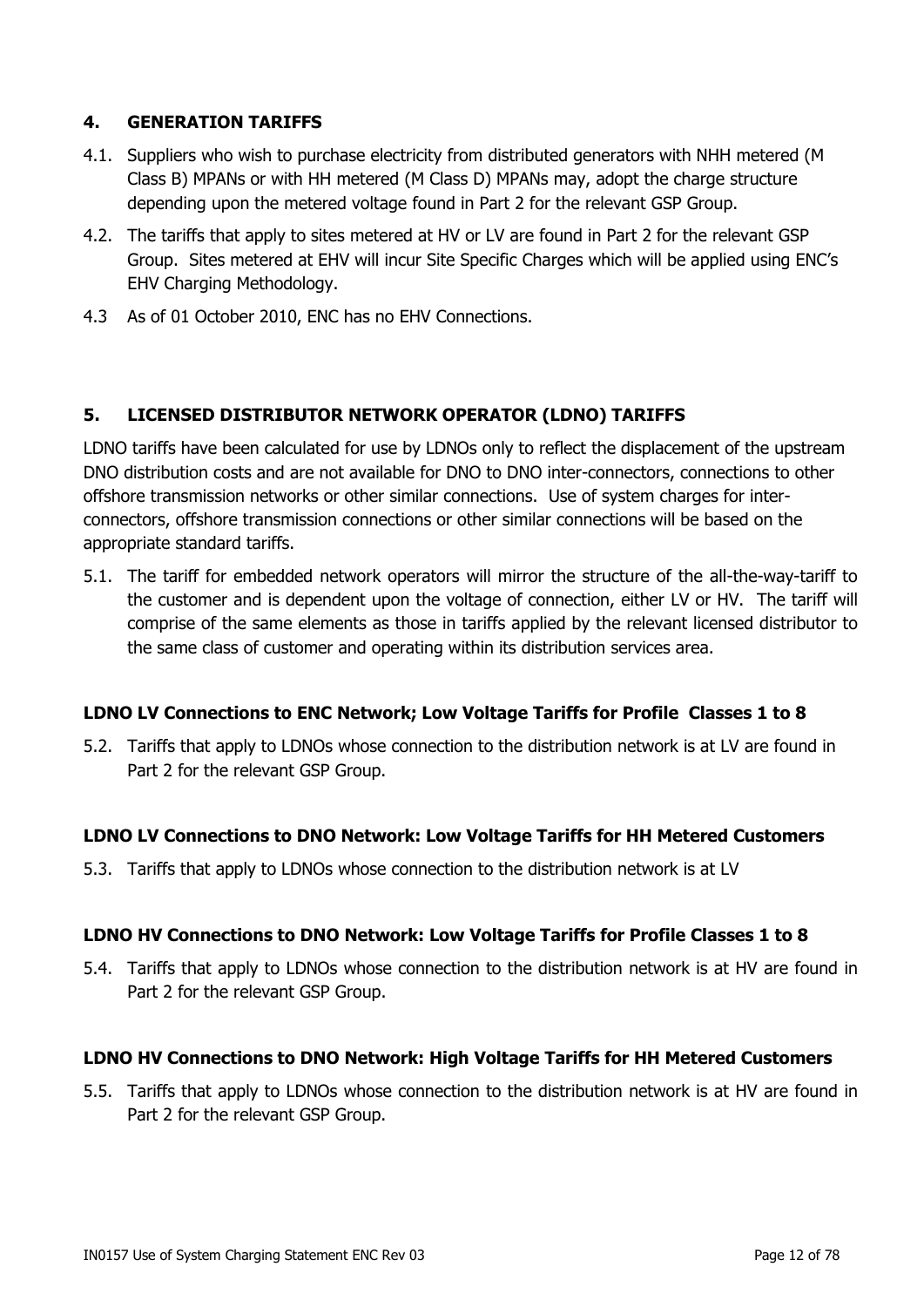### <span id="page-12-0"></span>**6. SYSTEM LOSS ADJUSTMENT FACTORS**

#### <span id="page-12-1"></span>**Role of Loss Adjustment Factors in the Supply of Electricity**

- 6.1. Authorised Electricity Operators providing a supply of electricity from any entry point into ENC"s electricity distribution network, including a generator entry point embedded in the network or a supply point from the transmission network, will be required to demonstrate that at all times the amount of electricity entering the network is sufficient to meet the supply in accordance with the following adjustment factors.
- 6.2. Tables for each GSP Group are found in Part 3, which indicate the factor by which supplies taken from the Grid Supply Point must exceed the take at the exit point from the network, varying according to the time of day, the season and the voltage of connection.
- 6.3. The treatment of electrical losses on the DNO distribution system is regulated in accordance with the price control set out in the Licence. Suppliers should refer to the Table of Loss Adjustment Factors to calculate the amount of electricity that they must provide. The same Loss Adjustment Factors (LAFs) are reflected in the settlement system.
- 6.4. ENC replicates the LAFs published by the relevant distributor in whose distribution services area ENC"s network connects. BSCP128 determines the principles with which DNOs must comply when setting LLFCs.

#### <span id="page-12-2"></span>**Site Specific Loss Adjustment Factors**

- 6.5. In accordance with BSCP128, where a site is metered at EHV, account will be taken of the individual characteristics and location with regard to the real electrical flows on the network, including any losses on the connection into ENC"s electricity distribution network.
- 6.6. As of 01 October 2010, ENC has no Site Specific Loss Adjustment Factors.
- 6.7. The Elexon website contains the loss factors in standard industry data format (D0265). Details can be found within the Market data – Static data area at www.Elexon.co.uk

#### <span id="page-12-3"></span>**7. ELECTRICITY DISTRIBUTION REBATES**

7.1 ENC has neither given nor announced any distribution system rebates to authorised electricity operators in the 12 months preceding the date of publication of this revision of the statement.

#### <span id="page-12-4"></span>**8. ACCOUNTING AND ADMINISTRATION SERVICES**

#### **Administration Charge**

Currently, ENC makes no administration charges to cover the associated credit control, administration, invoicing and collection costs incurred where a User has failed to settle a DUoS invoice or notify ENC of a bona fide dispute.

Interest charges for late payment will be made in accordance with clause 23.3 or 46.3 (as appropriate) of the Distribution Connection and Use of System Agreement (DCUSA).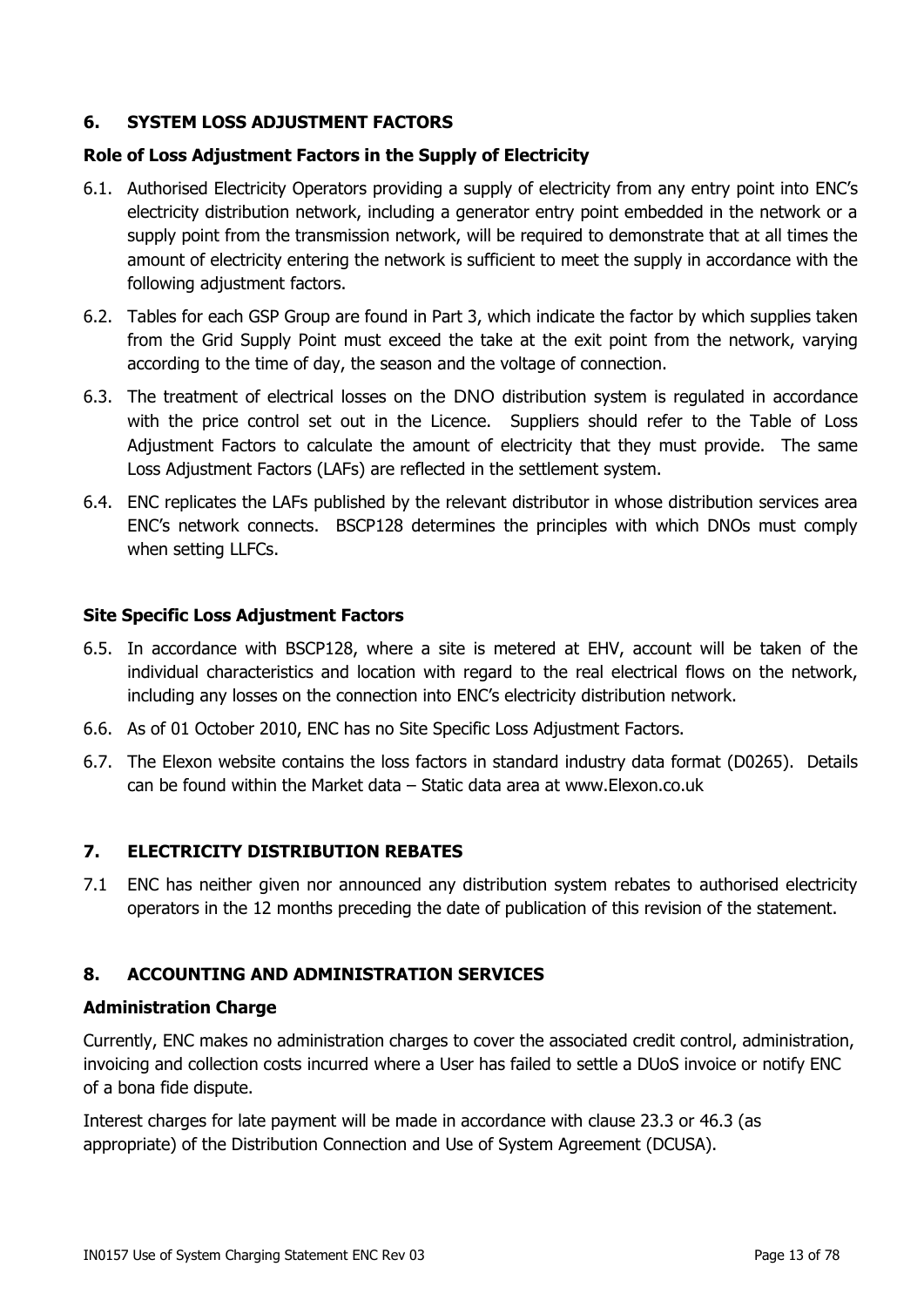### <span id="page-13-0"></span>**9. CHARGES FOR ELECTRICAL PLANT PROVIDED ANCILLARY TO THE GRANT OF USE OF SYSTEM**

Currently ENC offers no services under this category.

#### <span id="page-13-1"></span>**10. GLOSSARY OF TERMS**

10.1. The following definitions are included to aid understanding:

| <b>Term</b>                                                          | <b>Definition</b>                                                                                                                                                                                                                                                                                                                                                                                                                                                                      |
|----------------------------------------------------------------------|----------------------------------------------------------------------------------------------------------------------------------------------------------------------------------------------------------------------------------------------------------------------------------------------------------------------------------------------------------------------------------------------------------------------------------------------------------------------------------------|
| Customer                                                             | A person to whom a User proposes to supply, or for the time being<br>supplies, electricity through an exit point, or from whom a user, or<br>any relevant exempt supplier, is entitled to recover charges,<br>compensation or an account of profits in respect of electricity supplied<br>through an exit point                                                                                                                                                                        |
| <b>Distribution Licence</b>                                          | The Electricity Distribution Licence granted or treated as granted<br>pursuant to section $6(1)$ of the Act                                                                                                                                                                                                                                                                                                                                                                            |
| <b>Distribution Services Area</b>                                    | Has, in respect of each company, the meaning given to that term in<br>paragraph 5(b) of Condition 2 of the Distribution Licence.                                                                                                                                                                                                                                                                                                                                                       |
| <b>Distribution Connection</b><br>Use of System Agreement<br>(DCUSA) | A multi party contract between Licensed Distribution Network<br>Operators, suppliers and generators within Great Britain.                                                                                                                                                                                                                                                                                                                                                              |
| Extra High Voltage (EHV)                                             | Voltages of 22kV and above.                                                                                                                                                                                                                                                                                                                                                                                                                                                            |
| <b>Entry Point</b>                                                   | A boundary point at which electricity is exported onto a distribution<br>system from a connected installation or from another distribution<br>system, not forming part of the total system (boundary point and total<br>system having the meaning given to those terms in the BSC).                                                                                                                                                                                                    |
| <b>Exit Point</b>                                                    | A boundary point at which electricity is imported from a distribution<br>system to a connected Installation or to another distribution system,<br>not forming part of the total system (boundary point and total system<br>having the meaning given to those terms in the BSC).                                                                                                                                                                                                        |
| High Voltage (HV)                                                    | Nominal voltages of at least 1kV and less than 22kV.                                                                                                                                                                                                                                                                                                                                                                                                                                   |
| High Voltage Sub Station                                             | HV Sub applies to customers connected to the licensee's distribution<br>system at a voltage of at least 1kV and less than 22kV at a substation<br>with a primary voltage (the highest operating voltage present at the<br>substation) of at least 22kV and less than 66kV, where the current<br>transformer used for the customer's settlement metering or for<br>metering used in the calculation of the customer's use of system<br>charges or credits is located at the substation. |
| Low Voltage (LV)                                                     | Nominal voltages below 1kV.                                                                                                                                                                                                                                                                                                                                                                                                                                                            |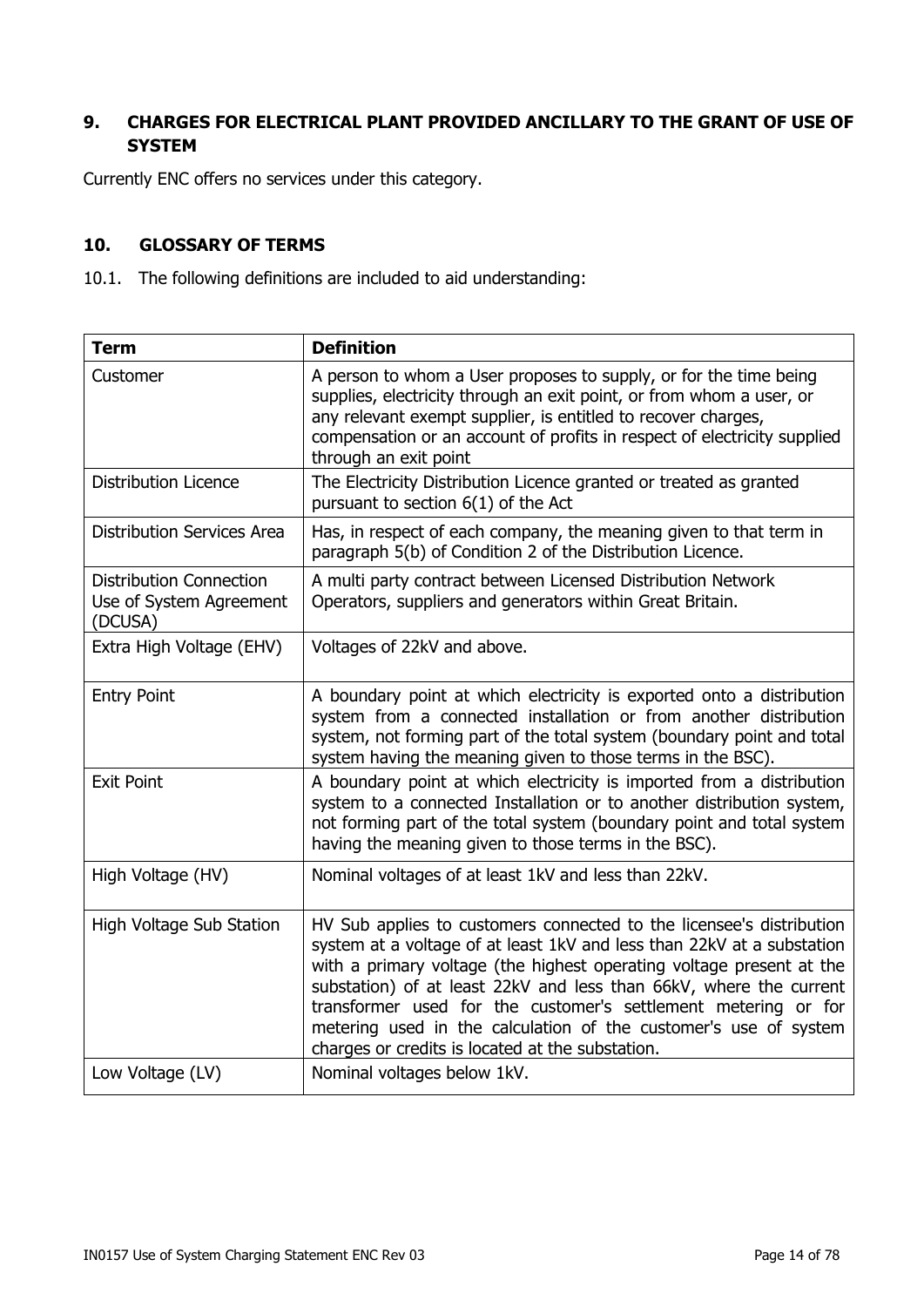| Low Voltage Sub-Station                         | LV Sub applies to customers connected to the licensee's distribution<br>system at a voltage of less than 1kV at a substation with a primary<br>voltage (the highest operating voltage present at the substation) of at<br>least 1kV and less than 22kV, where the current transformer used for<br>the customer's settlement metering is located at the substation. |
|-------------------------------------------------|--------------------------------------------------------------------------------------------------------------------------------------------------------------------------------------------------------------------------------------------------------------------------------------------------------------------------------------------------------------------|
| Licenced Distributor<br><b>Network Operator</b> | Licensed distribution network operator. This refers to an independent<br>distribution network operator (IDNO) or to a distribution network<br>operator (DNO) operating embedded distribution network outside its<br>distribution service area                                                                                                                      |
| Market Domain Data<br>(MDD)                     | Market Domain Data is the central repository of reference data used<br>by Suppliers, Supplier Agents and Licensed Distribution System<br>Operators (LDSOs) in the retail electricity market. It is essential to<br>operation of Supplier Volume Allocation (SVA)<br>the<br>Trading<br>Arrangements.                                                                |
| <b>Measurement Class</b>                        | The Measurement Class of a Metering System e.g. above 100kW,<br>below 100kW, unmetered.                                                                                                                                                                                                                                                                            |
| Ofgem                                           | The Office of Gas and Electricity Markets - Ofgem is governed by<br>GEMA and is responsible for the regulation of the distribution<br>companies                                                                                                                                                                                                                    |
| Use of System Charges                           | Charges for demand and generation customers which are connected<br>to and utilising the distribution network.                                                                                                                                                                                                                                                      |
| <b>User</b>                                     | Is a supplier, generator or Licensed Distribution Network Operator.                                                                                                                                                                                                                                                                                                |

#### <span id="page-14-0"></span>**PART TWO**

#### <span id="page-14-1"></span>**SCHEDULE OF DUoS TARIFFS**

ENC"s tariffs are broken down for each GSP group and are shown on the following pages. For each GSP Group separate tables are produced for:

NHH Demand Tariffs

HH Demand Tariffs

Generation Tariffs

LDNO Tariffs

Demand and Generation Connections at LV

Demand and Generation Connections at HV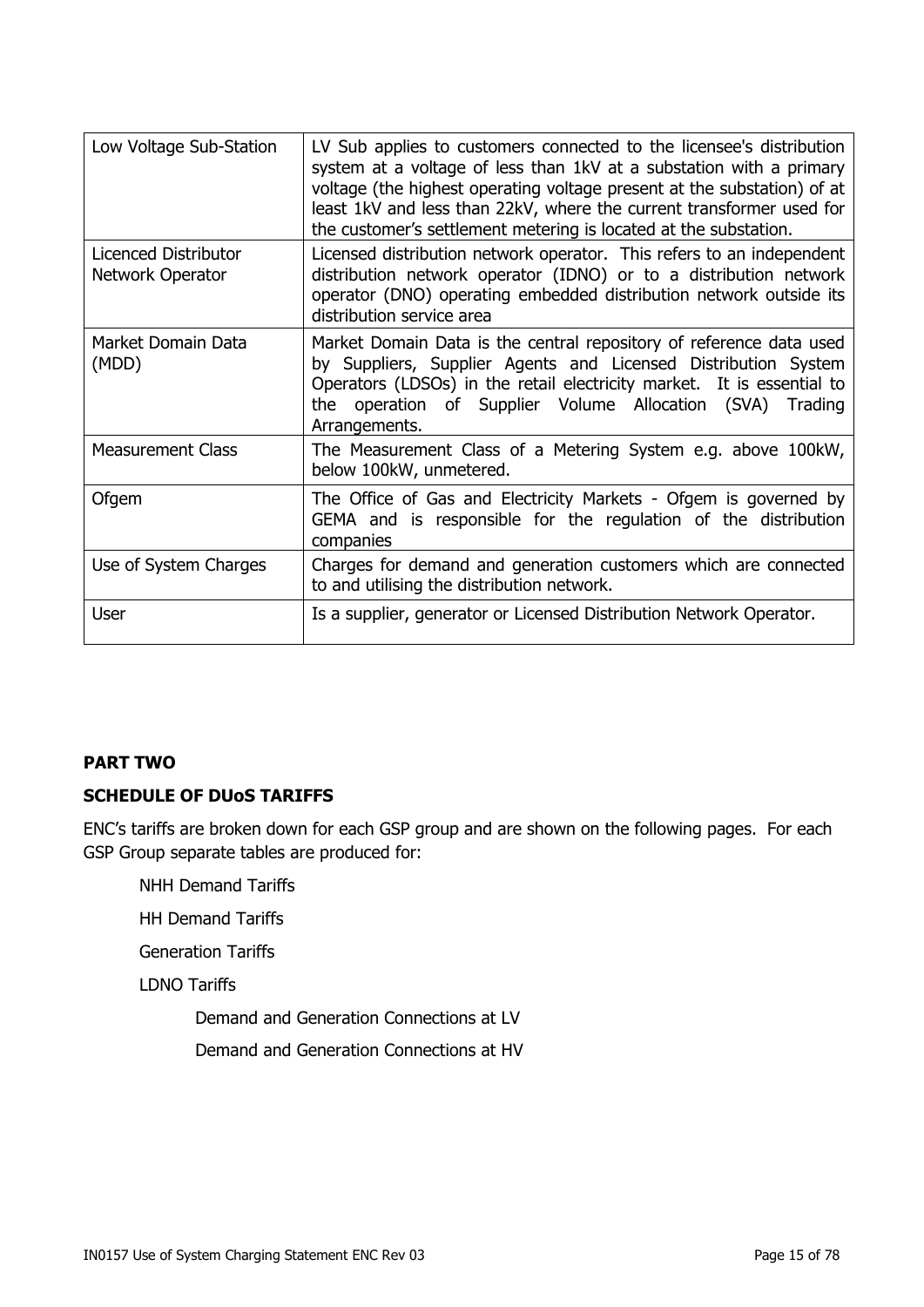# **ENC Distribution Use of System Charges for GSP \_A, Eastern**

| Effective from 1 <sup>st</sup> October 2010 |  |  |
|---------------------------------------------|--|--|
|---------------------------------------------|--|--|

<span id="page-15-0"></span>

| <b>Tariff</b><br><b>Code</b> | <b>Non Half-Hourly Tariff Description</b>                               | <b>LLFC</b>             | <b>PC</b>       | <b>Fixed</b><br>Charge 1<br>(p/MPAN/day) | Day or<br> unrestricted<br><b>Unit</b><br>(p/kWh) | <b>Night Unit</b><br><b>Charge 1</b><br>(p/kWh) |
|------------------------------|-------------------------------------------------------------------------|-------------------------|-----------------|------------------------------------------|---------------------------------------------------|-------------------------------------------------|
|                              | <b>Domestic Tariffs PC 1-2</b>                                          |                         |                 |                                          |                                                   |                                                 |
| A100                         | Domestic Unrestricted                                                   | 100, 102, 105, 400, 900 | 01              | 3.93                                     | 1.195                                             |                                                 |
| A101                         | Domestic Unrestricted                                                   | 101, 103, 106, 401, 901 | $\sqrt{01}$     | 3.93                                     | 1.195                                             |                                                 |
| A106                         | Domestic Unrestricted                                                   | 100, 102, 105, 400, 900 | $\sqrt{01}$     | 3.93                                     | 1.195                                             |                                                 |
| A106                         | Domestic Unrestricted                                                   | 101, 103, 106, 401, 901 | $\sqrt{01}$     | 3.93                                     | 1.195                                             |                                                 |
| A102                         | Domestic Two Rate                                                       | 100, 102, 105, 400, 900 | $\overline{02}$ | 3.93                                     | 1.471                                             | 0.212                                           |
| A103                         | Domestic Two Rate                                                       | 101, 103, 106, 401, 901 | 02              | 3.93                                     | 1.471                                             | 0.212                                           |
| A104                         | Domestic E10                                                            | 100, 102, 105, 400, 900 | $\overline{02}$ | 3.93                                     | 1.471                                             | 0.212                                           |
| A105                         | Domestic E10                                                            | 101, 103, 106, 401, 901 | $\sqrt{02}$     | 3.93                                     | 1.471                                             | 0.212                                           |
|                              | <b>Non-Domestic Tariffs PC 3-4</b>                                      |                         |                 |                                          |                                                   |                                                 |
| A200                         | Non Domestic Unrestricted                                               | 100, 102, 105, 400, 900 | $\overline{03}$ | 4.19                                     | 1.075                                             |                                                 |
| A201                         | Non Domestic Unrestricted                                               | 101, 103, 106, 401, 901 | $\overline{03}$ | 4.19                                     | 1.075                                             |                                                 |
| A202                         | Non Domestic Two Rate                                                   | 100, 102, 105, 400, 900 | 04              | 4.19                                     | 1.179                                             | 0.215                                           |
| A203                         | Non Domestic Two Rate                                                   | 101, 103, 106, 401, 901 | 04              | 4.19                                     | 1.179                                             | 0.215                                           |
|                              | <b>Non-Domestic Tariffs PC 5-8</b>                                      |                         |                 |                                          |                                                   |                                                 |
| A212                         | Non Domestic LV Two Rate 5-8                                            | 100, 102, 105, 400, 900 | $5-8$           | 31.71                                    | 0.967                                             | 0.147                                           |
| A213                         | Non Domestic LV Two Rate 5-8                                            | 101, 103, 106, 401, 901 | $5 - 8$         | 31.71                                    | 0.967                                             | 0.147                                           |
| A216                         | LV Sub Medium Non Domestic 5-8                                          | 540, 541                | $5 - 8$         |                                          |                                                   |                                                 |
|                              | <b>Unmetered NHH</b>                                                    |                         |                 |                                          |                                                   |                                                 |
| A400                         | Unmetered Supply NHH Continuous (Type A)                                | 405,406, 407, 408, 902  | $\sqrt{08}$     | 0.00                                     | 1.242                                             |                                                 |
| A401                         | Unmetered Supply NHH Dusk to Dawn (Type B)                              | 405,406, 407, 408, 902  | $\sqrt{01}$     | 0.00                                     | 1.242                                             |                                                 |
| A402                         | Unmetered Supply NHH Half night - pre dawn (Typ 405, 406, 407, 408, 902 |                         | $\boxed{01}$    | 0.00                                     | 1.242                                             |                                                 |
| A403                         | Unmetered Supply NHH Dawn to Dusk (Type D)                              | 405,406, 407, 408, 902  | $\sqrt{01}$     | 0.00                                     | 1.242                                             |                                                 |
| Notes:                       | Unit time periods are as specified in the SSC                           |                         |                 |                                          |                                                   |                                                 |
|                              | Shaded tariffs are unsupported by ENC                                   |                         |                 |                                          |                                                   |                                                 |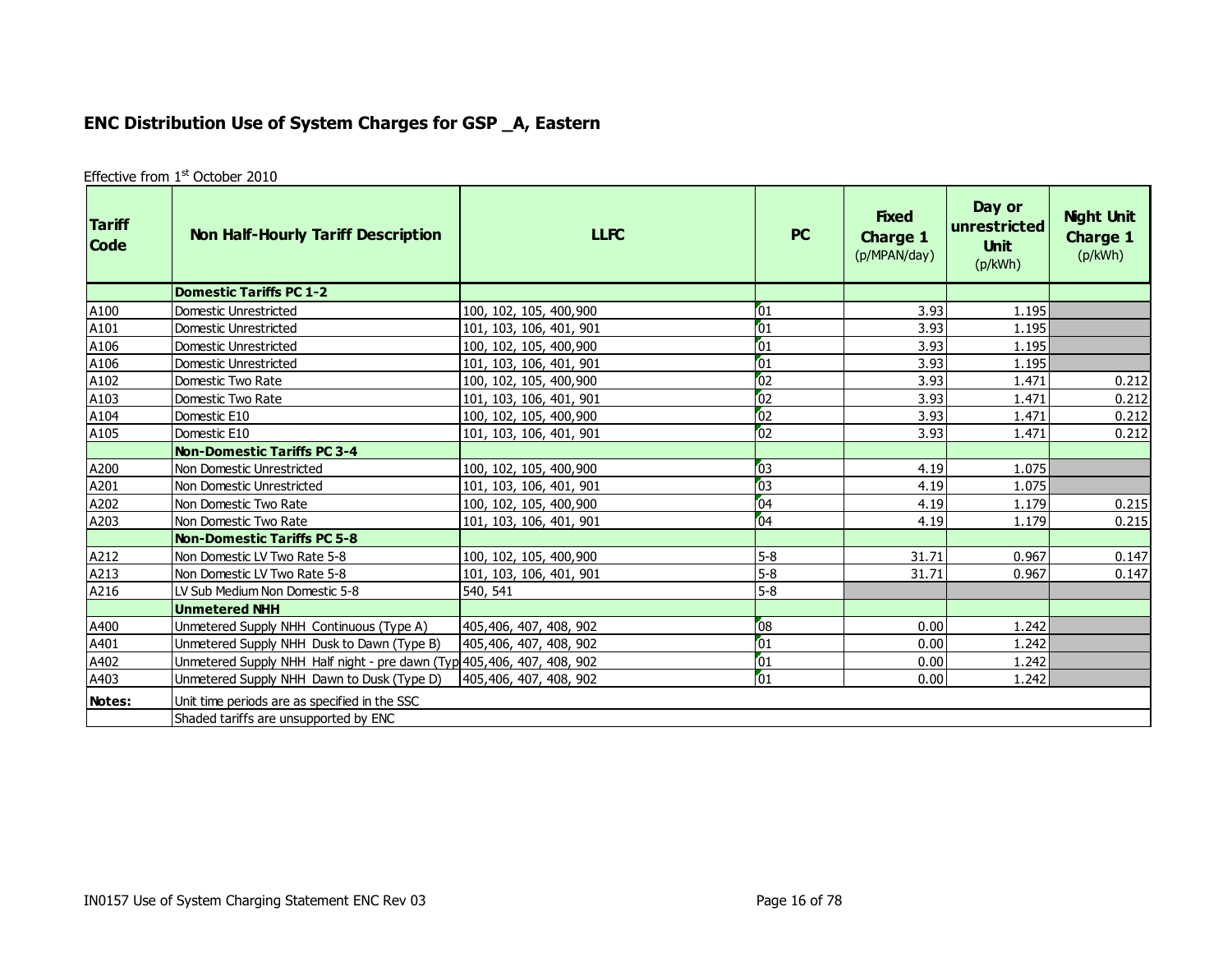| <b>Tariff</b><br><b>Code</b> | <b>Half-Hourly Tariff Description</b> | <b>LLFC</b>                                      | <b>Fixed</b><br><b>Charge</b><br>(p/MPAN/day) | Capacity<br><b>Charge</b><br>(p/kVA/day) | <b>Excess</b><br>capacity<br>charge<br>(p/kVA/day) | <b>Red</b><br>or<br>unrestricted Unit Charge Unit Charge<br><b>Unit Charge</b><br>(p/kWh) | Amber<br>(p/kWh) | <b>Green</b><br>(p/kWh) | <b>Excess</b><br><b>Reactive</b><br><b>Power</b><br>Charge<br>(p/kVArh) |
|------------------------------|---------------------------------------|--------------------------------------------------|-----------------------------------------------|------------------------------------------|----------------------------------------------------|-------------------------------------------------------------------------------------------|------------------|-------------------------|-------------------------------------------------------------------------|
| A300                         | LV Half Hourly                        | 100, 102, 105, 400, 900, 101, 103, 106, 401, 901 | 10.83                                         | 2.23                                     | 2.23                                               | 5.397                                                                                     | 0.160            | 0.128                   | 0.293                                                                   |
| A301                         | <b>HV Half Hourly</b>                 | 104, 107, 108, 402, 403, 903                     | 74.67                                         | 3.34                                     | 3.34                                               | 2.929                                                                                     | 0.075            | 0.042                   | 0.139                                                                   |
| A302                         | LV Sub Half Hourly Metered            | 540, 541                                         | 7.42                                          | 3.20                                     | 3.20                                               | 4.330                                                                                     | 0.117            | 0.076                   | 0.226                                                                   |
| A303                         | <b>HV Sub Half Hourly Metered</b>     | 542                                              | 74.67                                         | 4.28                                     | 4.28                                               | 1.551                                                                                     | 0.035            | 0.014                   | 0.071                                                                   |
| A404                         | Unmetered Supply Pseudo HH            | 405,406, 407, 408, 902                           | 0.00                                          | 0.00                                     | 0.00                                               | 10.280                                                                                    | 0.701            | 0.671                   |                                                                         |

| <b>Tariff</b><br><b>Code</b> | <b>Generation Tariff Description</b>            | LLFC                    | <b>Fixed</b><br><b>Charge</b><br>(p/MPAN/day) | <b>Red</b><br>or<br>unrestricted<br><b>Unit Charge</b><br>(p/kWh) | Amber<br><b>Unit Charge</b><br>(p/kWh) | <b>Green</b><br>Unit Charge<br>(p/kWh) | <b>Excess</b><br><b>Reactive</b><br><b>Power</b><br>Charge<br>(p/kVArh) |
|------------------------------|-------------------------------------------------|-------------------------|-----------------------------------------------|-------------------------------------------------------------------|----------------------------------------|----------------------------------------|-------------------------------------------------------------------------|
| A500                         | NHH LV Generation Export Tariff                 | 700, 701, 703, 706      |                                               | $-0.753$                                                          |                                        |                                        |                                                                         |
| A501                         | <b>HH LV Generation Export Intermittent</b>     | 700, 701, 703, 706      |                                               | $-0.753$                                                          |                                        |                                        | 0.377                                                                   |
| A502                         | <b>HH LV Generation Export Non-Intermittent</b> | 700, 701, 703, 706      |                                               | $-6.752$                                                          | $-0.191$                               | $-0.144$                               | 0.377                                                                   |
| A503                         | <b>HH HV Generation Export Intermittent</b>     | 702, 704, 705, 707, 708 | 39.30                                         | $-0.547$                                                          |                                        |                                        | 0.300                                                                   |
| A504                         | <b>HH HV Generation Export Non-Intermittent</b> | 702, 704, 705, 707, 708 | 39.30                                         | $-5.161$                                                          | $-0.129$                               | $-0.069$                               | 0.300                                                                   |
| A505                         | NHH LV Sub Generation Export Tariff             | 545, 546                |                                               |                                                                   |                                        |                                        |                                                                         |
| A506                         | <b>HH LV Sub Generation Export Intermittent</b> | 545, 546                |                                               | $-0.696$                                                          |                                        |                                        | 0.346                                                                   |
| A507                         | HH LV Sub Generation Export Non-Intermittent    | 545, 546                |                                               | $-6.307$                                                          | $-0.174$                               | $-0.124$                               | 0.346                                                                   |
| A508                         | <b>HH HV Sub Generation Export Intermittent</b> | 547                     | 39.30                                         | $-0.510$                                                          |                                        |                                        | 0.234                                                                   |
| A509                         | HH HV Sub Generation Export Non-Intermittent    | 547                     | 39.30                                         | $-4.874$                                                          | $-0.117$                               | $-0.056$                               | 0.234                                                                   |

#### **NOTES:**

**Red Unit: 16:00 to 19:00, Monday to Friday, including Bank Holidays**

**Amber Unit: 07:00 to 16:00 and 19:00 to 23:00, Monday to Friday, including Bank Holidays Green Unit: All other times.**

All Times refer to Clock Times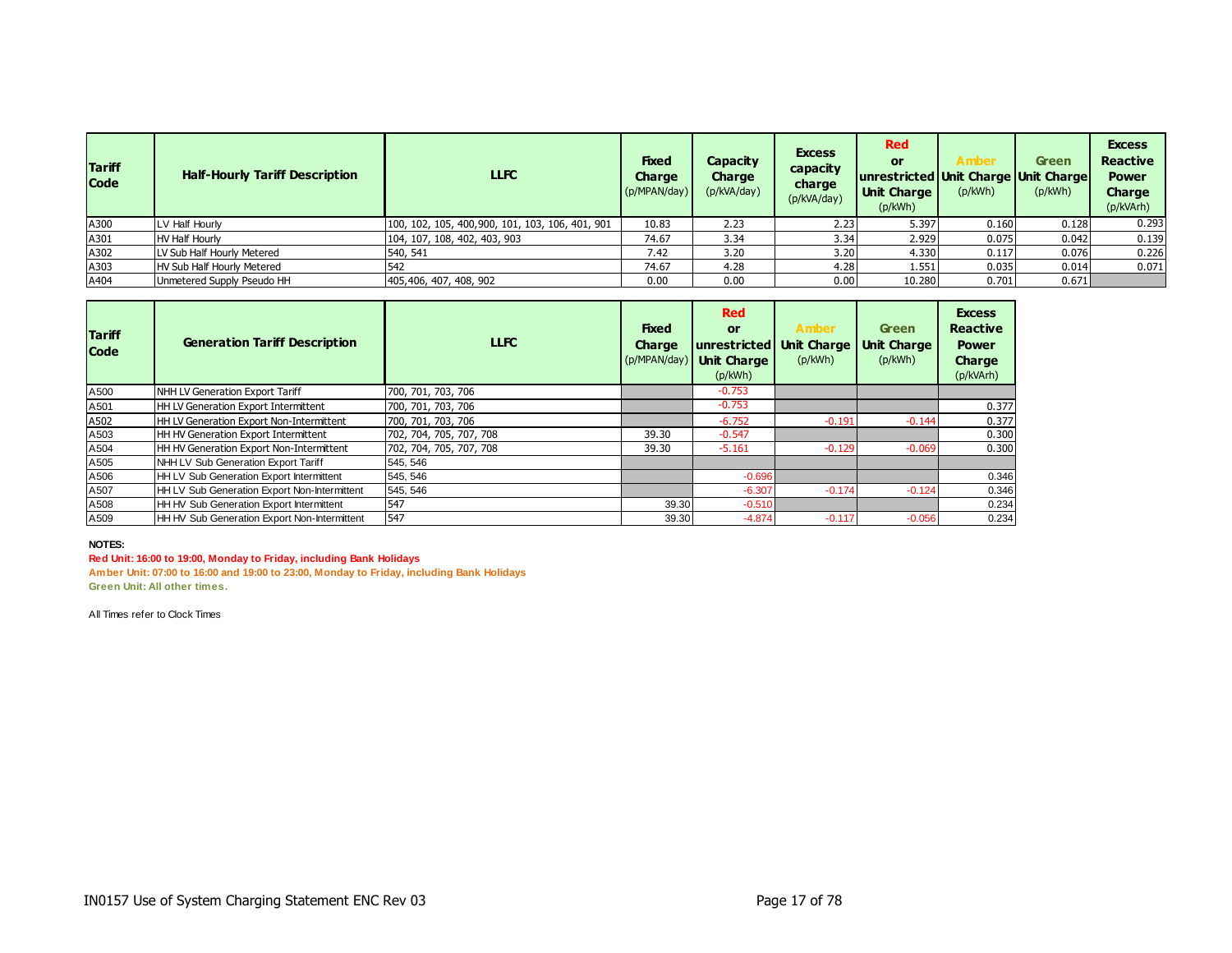## **LDNO Tariffs for GSP\_A LV Connections to ENC Network for GSP\_A**

|                              | LDNO - LV connections to ENC network LV Tariffs to Profile Classes 1 to 8                  |  |                                                  |                                          |          |       |  |  |  |  |
|------------------------------|--------------------------------------------------------------------------------------------|--|--------------------------------------------------|------------------------------------------|----------|-------|--|--|--|--|
| <b>Tariff</b><br><b>Code</b> | <b>Fixed</b><br><b>PC</b><br><b>Description</b><br><b>LLFC</b><br>Charge 1<br>(p/MPAN/day) |  | Day or<br>unrestricted<br><b>Unit</b><br>(p/kWh) | <b>Night Unit</b><br>Charge 1<br>(p/kWh) |          |       |  |  |  |  |
|                              | Domestic Unrestricted                                                                      |  |                                                  | 2.85                                     | 0.867    |       |  |  |  |  |
|                              | Domestic Two-Rate                                                                          |  |                                                  | 2.85                                     | 1.068    | 0.154 |  |  |  |  |
|                              | Small Non-Domestic Unrestricted                                                            |  |                                                  | 3.04                                     | 0.780    |       |  |  |  |  |
|                              | Small Non-Domestic Two Rate                                                                |  |                                                  | 3.04                                     | 0.856    | 0.156 |  |  |  |  |
|                              | LV Medium Non-Domestic                                                                     |  | $5 - 8$                                          | 23.01                                    | 0.702    | 0.107 |  |  |  |  |
|                              | NHH Unmetered                                                                              |  | 1&8                                              |                                          | 0.901    |       |  |  |  |  |
|                              | NHH LV Generation                                                                          |  |                                                  |                                          | $-0.753$ |       |  |  |  |  |

|                              | LDNO - LV connections to ENC network LV Tariffs for HH Metered Connections |             |                                               |                                   |                                                    |                                                                                           |                  |                         |                                                                         |  |  |
|------------------------------|----------------------------------------------------------------------------|-------------|-----------------------------------------------|-----------------------------------|----------------------------------------------------|-------------------------------------------------------------------------------------------|------------------|-------------------------|-------------------------------------------------------------------------|--|--|
| <b>Tariff</b><br><b>Code</b> | <b>Generation Tariff Description</b>                                       | <b>LLFC</b> | <b>Fixed</b><br><b>Charge</b><br>(p/MPAN/day) | Capacity<br>Charge<br>(p/kVA/day) | <b>Excess</b><br>capacity<br>charge<br>(p/kVA/day) | <b>Red</b><br>or<br>unrestricted Unit Charge Unit Charge<br><b>Unit Charge</b><br>(p/kWh) | Amber<br>(p/kWh) | <b>Green</b><br>(p/kWh) | <b>Excess</b><br><b>Reactive</b><br><b>Power</b><br>Charge<br>(p/kVArh) |  |  |
|                              | LV Half Hourly                                                             |             | 7.86                                          | 1.62                              | 1.62                                               | 3.917                                                                                     | 0.116            | 0.093                   | 0.213                                                                   |  |  |
|                              | LV Half Hourly Unmetered                                                   |             |                                               |                                   |                                                    | 7.461                                                                                     | 0.509            | 0.487                   |                                                                         |  |  |
|                              | LV Generation Intermittent                                                 |             |                                               |                                   |                                                    | $-0.753$                                                                                  |                  |                         | 0.377                                                                   |  |  |
|                              | LV Generation Non-Intermittent                                             |             |                                               |                                   |                                                    | $-6.752$                                                                                  | $-0.191$         | $-0.144$                | 0.377                                                                   |  |  |
|                              |                                                                            |             |                                               |                                   |                                                    |                                                                                           |                  |                         |                                                                         |  |  |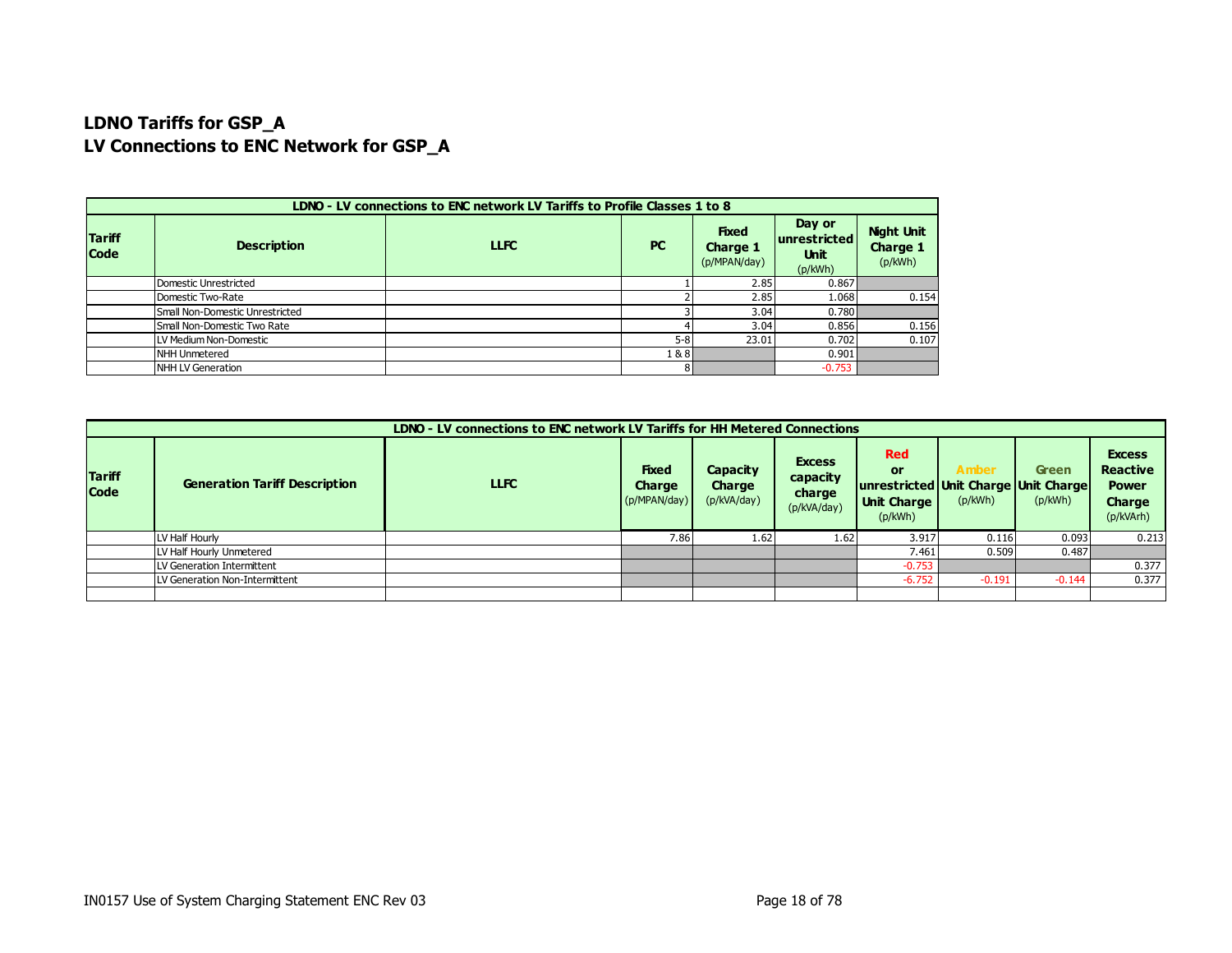# **HV Connections to ENC Network for GSP\_A**

|                              | <b>LDNO - HV connections to ENC network</b><br>LV Tariffs to Profile Classes 1 to 8 |             |           |                                                 |                                                  |                                                 |  |  |  |  |  |
|------------------------------|-------------------------------------------------------------------------------------|-------------|-----------|-------------------------------------------------|--------------------------------------------------|-------------------------------------------------|--|--|--|--|--|
| <b>Tariff</b><br><b>Code</b> | <b>Description</b>                                                                  | <b>LLFC</b> | <b>PC</b> | <b>Fixed</b><br><b>Charge 1</b><br>(p/MPAN/day) | Day or<br>unrestricted<br><b>Unit</b><br>(p/kWh) | <b>Night Unit</b><br><b>Charge 1</b><br>(p/kWh) |  |  |  |  |  |
|                              | Domestic Unrestricted                                                               |             |           | 2.43                                            | 0.740                                            |                                                 |  |  |  |  |  |
|                              | Domestic Two-Rate                                                                   |             |           | 2.43                                            | 0.911                                            | 0.131                                           |  |  |  |  |  |
|                              | Small Non-Domestic Unrestricted                                                     |             |           | 2.59                                            | 0.666                                            |                                                 |  |  |  |  |  |
|                              | Small Non-Domestic Two Rate                                                         |             |           | 2.59                                            | 0.730                                            | 0.133                                           |  |  |  |  |  |
|                              | LV Medium Non-Domestic                                                              |             | $5 - 8$   | 19.63                                           | 0.599                                            | 0.091                                           |  |  |  |  |  |
|                              | <b>NHH Unmetered</b>                                                                |             | 1&8       |                                                 | 0.769                                            |                                                 |  |  |  |  |  |
|                              | NHH LV Generation                                                                   |             | 8         |                                                 | $-0.753$                                         |                                                 |  |  |  |  |  |
|                              | LV Sub Generation NHH                                                               |             |           |                                                 |                                                  |                                                 |  |  |  |  |  |

|                              | <b>LDNO - HV connections to ENC network</b><br>LV and HV Tariffs for HH Metered Connections                                                                                                                                                                                                                                                                                                                                                                                      |  |       |      |      |          |          |          |       |  |  |  |  |
|------------------------------|----------------------------------------------------------------------------------------------------------------------------------------------------------------------------------------------------------------------------------------------------------------------------------------------------------------------------------------------------------------------------------------------------------------------------------------------------------------------------------|--|-------|------|------|----------|----------|----------|-------|--|--|--|--|
| <b>Tariff</b><br><b>Code</b> | <b>Excess</b><br><b>Amber</b><br><b>Green</b><br><b>Excess</b><br><b>Red</b><br><b>Reactive</b><br><b>Fixed</b><br><b>Capacity</b><br>or<br><b>Unit</b><br><b>Unit</b><br>capacity<br><b>Generation Tariff Description</b><br><b>LLFC</b><br>unrestricted Unit<br>Charge<br><b>Charge</b><br><b>Power</b><br>charge<br><b>Charge</b><br><b>Charge</b><br><b>Charge</b> (p/kWh)<br>(p/MPAN/day)<br>(p/kVA/day)<br><b>Charge</b><br>(p/kWh)<br>(p/kWh)<br>(p/kVA/day)<br>(p/kVArh) |  |       |      |      |          |          |          |       |  |  |  |  |
|                              | LV Half Hourly                                                                                                                                                                                                                                                                                                                                                                                                                                                                   |  | 6.70  | 1.38 | 1.38 | 3.341    | 0.099    | 0.079    | 0.181 |  |  |  |  |
|                              | LV Half Hourly Unmetered                                                                                                                                                                                                                                                                                                                                                                                                                                                         |  |       |      |      | 6.364    | 0.434    | 0.415    |       |  |  |  |  |
|                              | HV Half Hourly Metered                                                                                                                                                                                                                                                                                                                                                                                                                                                           |  | 61.06 | 2.73 | 2.73 | 2.395    | 0.061    | 0.034    | 0.114 |  |  |  |  |
|                              | LV Generation Intermittent                                                                                                                                                                                                                                                                                                                                                                                                                                                       |  |       |      |      | $-0.753$ |          |          | 0.377 |  |  |  |  |
|                              | LV Generation Non-Intermittent                                                                                                                                                                                                                                                                                                                                                                                                                                                   |  |       |      |      | $-6.752$ | $-0.191$ | $-0.144$ | 0.377 |  |  |  |  |
|                              | HV Generation Intermittent                                                                                                                                                                                                                                                                                                                                                                                                                                                       |  |       |      |      | $-0.547$ |          |          | 0.300 |  |  |  |  |
|                              | HV Generation Non-Intermittent                                                                                                                                                                                                                                                                                                                                                                                                                                                   |  |       |      |      | $-5.161$ | $-0.129$ | $-0.069$ | 0.300 |  |  |  |  |
|                              | LV Sub HH Metered                                                                                                                                                                                                                                                                                                                                                                                                                                                                |  | 6.66  | 2.87 | 2.87 | 3.888    | 0.105    | 0.068    | 0.203 |  |  |  |  |
|                              | LV Sub Generation Intermittent                                                                                                                                                                                                                                                                                                                                                                                                                                                   |  |       |      |      | $-0.696$ |          |          | 0.346 |  |  |  |  |
|                              | LV Sub Generation Non Intermittent                                                                                                                                                                                                                                                                                                                                                                                                                                               |  |       |      |      | $-6.307$ | $-0.174$ | $-0.124$ | 0.346 |  |  |  |  |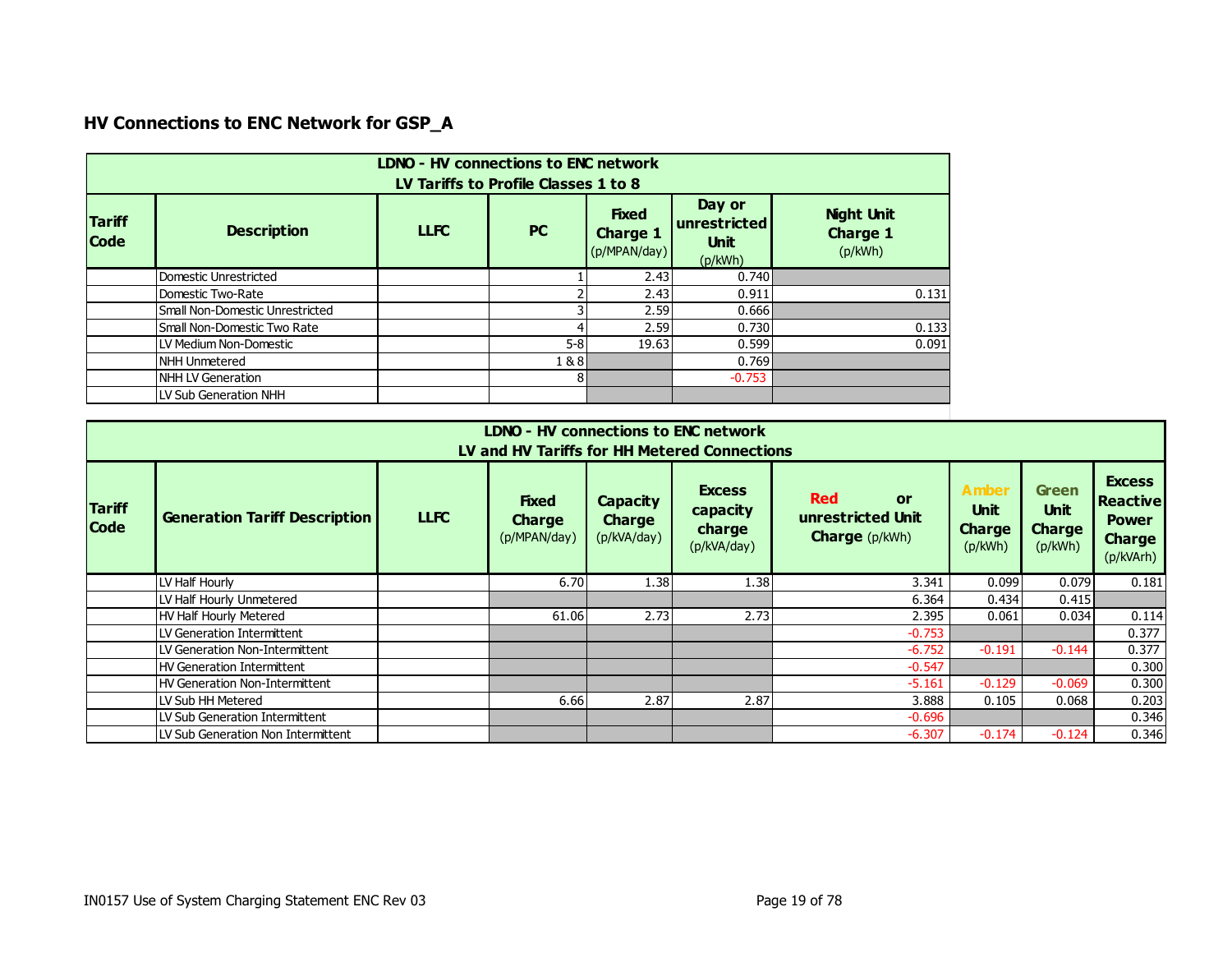## **ENC Distribution Use of System Charges for GSP \_B, East Midlands**

Effective from 1<sup>st</sup> October 2010

<span id="page-19-0"></span>

| <b>Tariff</b><br><b>Code</b> | <b>Non Half-Hourly Tariff Description</b>                               | <b>LLFC</b>             | <b>PC</b>       | <b>Fixed</b><br><b>Charge 1</b><br>(p/MPAN/day) | Day or<br>unrestrict<br>ed Unit<br>(p/kWh) | <b>Night Unit</b><br><b>Charge 1</b><br>(p/kWh) |
|------------------------------|-------------------------------------------------------------------------|-------------------------|-----------------|-------------------------------------------------|--------------------------------------------|-------------------------------------------------|
|                              | <b>Domestic Tariffs PC 1-2</b>                                          |                         |                 |                                                 |                                            |                                                 |
| <b>B100</b>                  | Domestic Unrestricted                                                   | 110, 112, 115, 410, 910 | $\overline{01}$ | 2.65                                            | 1.499                                      |                                                 |
| B101                         | Domestic Unrestricted                                                   | 111, 113, 116, 411, 911 | $\overline{01}$ | 2.65                                            | 1.499                                      |                                                 |
| <b>B106</b>                  | Domestic Unrestricted                                                   | 110, 112, 115, 410, 910 | $\overline{01}$ | 2.65                                            | 1.499                                      |                                                 |
| <b>B106</b>                  | Domestic Unrestricted                                                   | 111, 113, 116, 411, 911 | $\overline{01}$ | 2.65                                            | 1.499                                      |                                                 |
| B102                         | <b>I</b> Domestic Two Rate                                              | 110, 112, 115, 410, 910 | 02              | 2.65                                            | 1.849                                      | 0.060                                           |
| B103                         | <b>I</b> Domestic Two Rate                                              | 111, 113, 116, 411, 911 | $\overline{02}$ | 2.65                                            | 1.849                                      | 0.060                                           |
| <b>B104</b>                  | Domestic E10                                                            | 110, 112, 115, 410, 910 | $\overline{02}$ | 2.65                                            | 1.849                                      | 0.060                                           |
| B105                         | Domestic E10                                                            | 111, 113, 116, 411, 911 | 02              | 2.65                                            | 1.849                                      | 0.060                                           |
|                              | <b>Non-Domestic Tariffs PC 3-4</b>                                      |                         |                 |                                                 |                                            |                                                 |
| <b>B200</b>                  | Non Domestic Unrestricted                                               | 110, 112, 115, 410, 910 | 03              | 3.55                                            | 1.313                                      |                                                 |
| B201                         | Non Domestic Unrestricted                                               | 111, 113, 116, 411, 911 | 03              | 3.55                                            | 1.313                                      |                                                 |
| B202                         | l Non Domestic Two Rate                                                 | 110, 112, 115, 410, 910 | 04              | 3.55                                            | 1.421                                      | 0.047                                           |
| B203                         | Non Domestic Two Rate                                                   | 111, 113, 116, 411, 911 | 04              | 3.55                                            | 1.421                                      | 0.047                                           |
|                              | Non-Domestic Tariffs PC 5-8                                             |                         |                 |                                                 |                                            |                                                 |
| <b>B212</b>                  | Non Domestic LV Two Rate 5-8                                            | 110, 112, 115, 410, 910 | $5-8$           | 24.09                                           | 1.312                                      | 0.044                                           |
| <b>B213</b>                  | Non Domestic LV Two Rate 5-8                                            | 111, 113, 116, 411, 911 | $5-8$           | 24.09                                           | 1.312                                      | 0.044                                           |
| B216                         | LV Sub Medium Non Domestic 5-8                                          | 550, 551                | $5-8$           | 6.50                                            | 0.980                                      | 0.03                                            |
|                              | Unmetered NHH                                                           |                         |                 |                                                 |                                            |                                                 |
| B400                         | Unmetered Supply NHH Continuous (Type A)                                | 415,416, 417, 418, 912  | 08              | 0.00                                            | 1.893                                      |                                                 |
| B401                         | Unmetered Supply NHH Dusk to Dawn (Type B)                              | 415,416, 417, 418, 912  | 01              | 0.00                                            | 1.893                                      |                                                 |
| B402                         | Unmetered Supply NHH Half night - pre dawn (Typ 415, 416, 417, 418, 912 |                         | 01              | 0.00                                            | 1.893                                      |                                                 |
| B403                         | Unmetered Supply NHH Dawn to Dusk (Type D)                              | 415,416, 417, 418, 912  | $\overline{01}$ | 0.00                                            | 1.893                                      |                                                 |
| Notes:                       | Unit time periods are as specified in the SSC                           |                         |                 |                                                 |                                            |                                                 |
|                              | Shaded tariffs are unsupported by ENC                                   |                         |                 |                                                 |                                            |                                                 |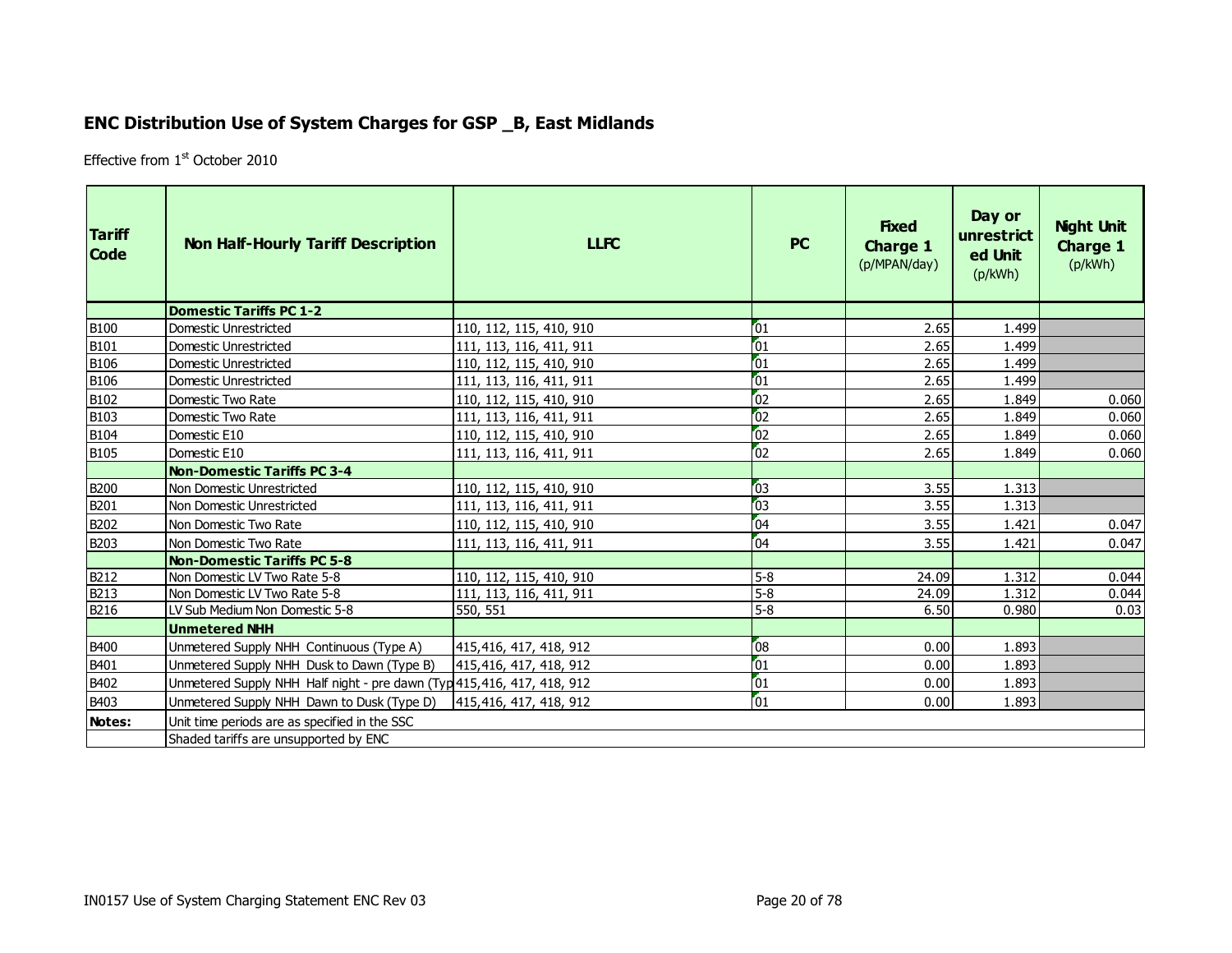| <b>Tariff</b><br><b>Code</b> | <b>Half-Hourly Tariff Description</b> | <b>LLFC</b>                                      | <b>Fixed</b><br><b>Charge</b><br>(p/MPAN/day) | Capacity<br>Charge<br>(p/kVA/day) | <b>Excess</b><br>capacity<br>charge<br>(p/kVA/day) | <b>Red</b><br>or<br>unrestricted<br><b>Unit Charge</b><br>(p/kWh) | <b>Amber</b><br><b>Unit</b><br><b>Charge</b><br>(p/kWh) | Green<br>Unit Charge<br>(p/kWh) | <b>Excess Reactive</b><br><b>Power Charge</b><br>(p/kVArh) |
|------------------------------|---------------------------------------|--------------------------------------------------|-----------------------------------------------|-----------------------------------|----------------------------------------------------|-------------------------------------------------------------------|---------------------------------------------------------|---------------------------------|------------------------------------------------------------|
| <b>B300</b>                  | LV Half Hourly                        | 110, 112, 115, 410, 910, 111, 113, 116, 411, 911 | 6.50                                          | 1.84                              | 1.84                                               | 5.696                                                             | 0.608                                                   | 0.036                           | 0.288                                                      |
| <b>B301</b>                  | <b>HV Half Hourly</b>                 | 114, 117, 118, 412, 413, 913                     | 65.41                                         | 3.56                              | 3.56                                               | 3.186                                                             | 0.222                                                   | 0.016                           | 0.134                                                      |
| <b>B302</b>                  | LV Sub Half Hourly Metered            | 550, 551                                         | 6.50                                          | 2.74                              | 2.74                                               | 4.109                                                             | 0.392                                                   | 0.025                           | 0.235                                                      |
| <b>B303</b>                  | HV Sub Half Hourly Metered            | 552                                              | 65.41                                         | 3.08                              | 3.08                                               | 2.741                                                             | 0.156                                                   | 0.012                           | 0.115                                                      |
| <b>B404</b>                  | Unmetered Supply Pseudo HH            | 415,416, 417, 418, 912                           | 0.00                                          | 0.000                             | 0.000                                              | 18.687                                                            | 2.534                                                   | 0.523                           |                                                            |

| <b>Tariff</b><br><b>Code</b> | <b>Generation Tariff Description</b>         | <b>LLFC</b>             | <b>Fixed</b><br><b>Charge</b><br>(p/MPAN/day) | <b>Red</b><br><b>or</b><br>unrestricted<br><b>Unit Charge</b><br>(p/kWh) | <b>Amber</b><br><b>Unit</b><br>Charge<br>(p/kWh) | <b>Green</b><br><b>Unit Charge</b><br>(p/kWh) | <b>Excess</b><br><b>Reactive</b><br><b>Power</b><br>Charge<br>(p/kVArh) |
|------------------------------|----------------------------------------------|-------------------------|-----------------------------------------------|--------------------------------------------------------------------------|--------------------------------------------------|-----------------------------------------------|-------------------------------------------------------------------------|
| B500<br>B501                 | NHH LV Generation Export Tariff              | 710, 711, 713, 716      |                                               | $-0.718$                                                                 |                                                  |                                               |                                                                         |
|                              | HH LV Generation Export Intermittent         | 710, 711, 713, 716      |                                               | $-0.718$                                                                 |                                                  |                                               | 0.339                                                                   |
| <b>B502</b>                  | HH LV Generation Export Non-Intermittent     | 710, 711, 713, 716      |                                               | $-5.626$                                                                 | $-0.624$                                         | $-0.038$                                      | 0.339                                                                   |
| <b>B503</b>                  | HH HV Generation Export Intermittent         | 712, 714, 715, 717, 718 | 11.23                                         | $-0.465$                                                                 |                                                  |                                               | 0.248                                                                   |
| <b>B504</b>                  | HH HV Generation Export Non-Intermittent     | 712, 714, 715, 717, 718 | 11.23                                         | $-3.896$                                                                 | $-0.335$                                         | $-0.023$                                      | 0.248                                                                   |
| <b>B505</b>                  | NHH LV Sub Generation Export Tariff          | 555, 556                |                                               | $-0.643$                                                                 |                                                  |                                               |                                                                         |
| <b>B506</b>                  | HH LV Sub Generation Export Intermittent     | 555, 556                |                                               | $-0.643$                                                                 |                                                  |                                               | 0.321                                                                   |
| <b>B507</b>                  | HH LV Sub Generation Export Non-Intermittent | 555, 556                |                                               | $-5.107$                                                                 | $-0.540$                                         | $-0.033$                                      | 0.321                                                                   |
| <b>B508</b>                  | HH HV Sub Generation Export Intermittent     | 557                     | 11.23                                         | $-0.379$                                                                 |                                                  |                                               | 0.213                                                                   |
| <b>B509</b>                  | HH HV Sub Generation Export Non-Intermittent | 557                     | 11.23                                         | $-3.329$                                                                 | $-0.232$                                         | $-0.017$                                      | 0.213                                                                   |

#### **NOTES:**

#### **Red Unit: 16:00 to 19:00, Monday to Friday, including Bank Holidays**

**Amber Unit: 07:30 to 16:00 and 19:00 to 21:00, Monday to Friday, including Bank Holidays Green Unit: All other times.**

All Times refer to Clock Times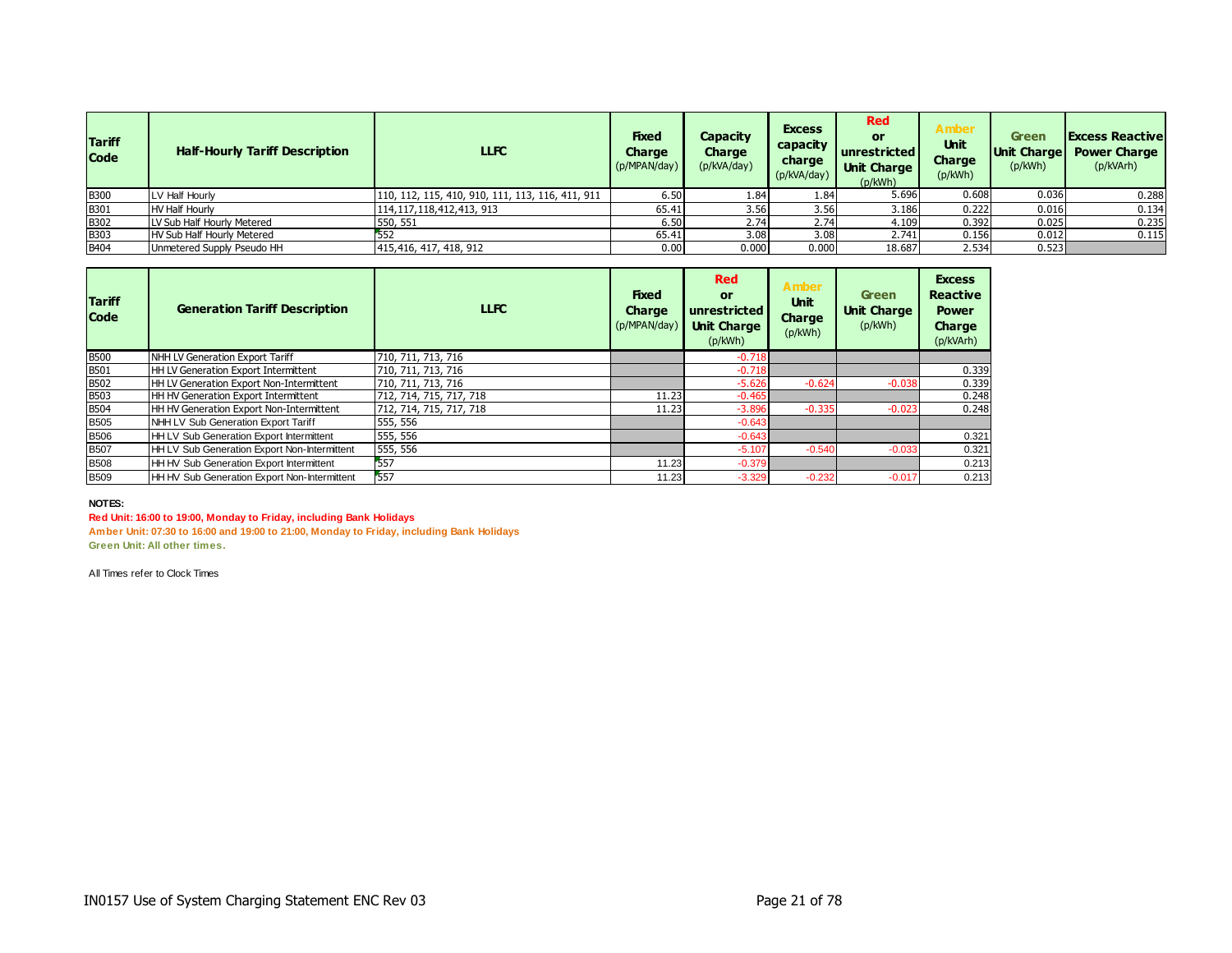#### **LDNO Tariffs for GSP\_B**

#### **LV Connections to ENC Network for GSP\_B**

|                              | LDNO - LV connections to ENC network LV Tariffs to Profile Classes 1 to 8 |             |           |                                          |                                            |                                                 |  |  |  |  |  |  |  |
|------------------------------|---------------------------------------------------------------------------|-------------|-----------|------------------------------------------|--------------------------------------------|-------------------------------------------------|--|--|--|--|--|--|--|
| <b>Tariff</b><br><b>Code</b> | <b>Description</b>                                                        | <b>LLFC</b> | <b>PC</b> | <b>Fixed</b><br>Charge 1<br>(p/MPAN/day) | Day or<br>unrestrict<br>ed Unit<br>(p/kWh) | <b>Night Unit</b><br><b>Charge 1</b><br>(p/kWh) |  |  |  |  |  |  |  |
|                              | Domestic Unrestricted                                                     |             |           | 1.94                                     | 1.096                                      |                                                 |  |  |  |  |  |  |  |
|                              | Domestic Two-Rate                                                         |             |           | 1.94                                     | 1.351                                      | 0.044                                           |  |  |  |  |  |  |  |
|                              | Small Non-Domestic Unrestricted                                           |             |           | 2.59                                     | 0.960                                      |                                                 |  |  |  |  |  |  |  |
|                              | Small Non-Domestic Two Rate                                               |             |           | 2.59                                     | 1.039                                      | 0.034                                           |  |  |  |  |  |  |  |
|                              | LV Medium Non-Domestic                                                    |             | $5 - 8$   | 17.61                                    | 0.959                                      | 0.032                                           |  |  |  |  |  |  |  |
|                              | NHH Unmetered                                                             |             | 1&8       |                                          | 1.384                                      |                                                 |  |  |  |  |  |  |  |
|                              | NHH LV Generation                                                         |             |           |                                          | $-0.718$                                   |                                                 |  |  |  |  |  |  |  |

|                              | LDNO - LV connections to ENC network LV Tariffs for HH Metered Connections |             |                                               |                                          |                                                    |                                                                                 |                                           |                                        |                                                            |  |  |
|------------------------------|----------------------------------------------------------------------------|-------------|-----------------------------------------------|------------------------------------------|----------------------------------------------------|---------------------------------------------------------------------------------|-------------------------------------------|----------------------------------------|------------------------------------------------------------|--|--|
| <b>Tariff</b><br><b>Code</b> | <b>Generation Tariff Description</b>                                       | <b>LLFC</b> | <b>Fixed</b><br><b>Charge</b><br>(p/MPAN/day) | Capacity<br><b>Charge</b><br>(p/kVA/day) | <b>Excess</b><br>capacity<br>charge<br>(p/kVA/day) | <b>Red</b><br><b>OF</b><br><b>unrestricted</b><br><b>Unit Charge</b><br>(p/kWh) | <b>Amber</b><br>Unit<br>Charge<br>(p/kWh) | Green<br><b>Unit Charge</b><br>(p/kWh) | <b>Excess Reactive</b><br><b>Power Charge</b><br>(p/kVArh) |  |  |
|                              | LV Half Hourly                                                             |             | 4.75                                          | 1.34                                     | 1.34                                               | 4.163                                                                           | 0.444                                     | 0.026                                  | 0.210                                                      |  |  |
|                              | LV Half Hourly Unmetered                                                   |             |                                               |                                          |                                                    | 13.658                                                                          | 1.852                                     | 0.382                                  |                                                            |  |  |
|                              | LV Generation Intermittent                                                 |             |                                               |                                          |                                                    | $-0.718$                                                                        |                                           |                                        | 0.339                                                      |  |  |
|                              | LV Generation Non-Intermittent                                             |             |                                               |                                          |                                                    | $-5.626$                                                                        | $-0.624$                                  | $-0.038$                               | 0.339                                                      |  |  |
|                              |                                                                            |             |                                               |                                          |                                                    |                                                                                 |                                           |                                        |                                                            |  |  |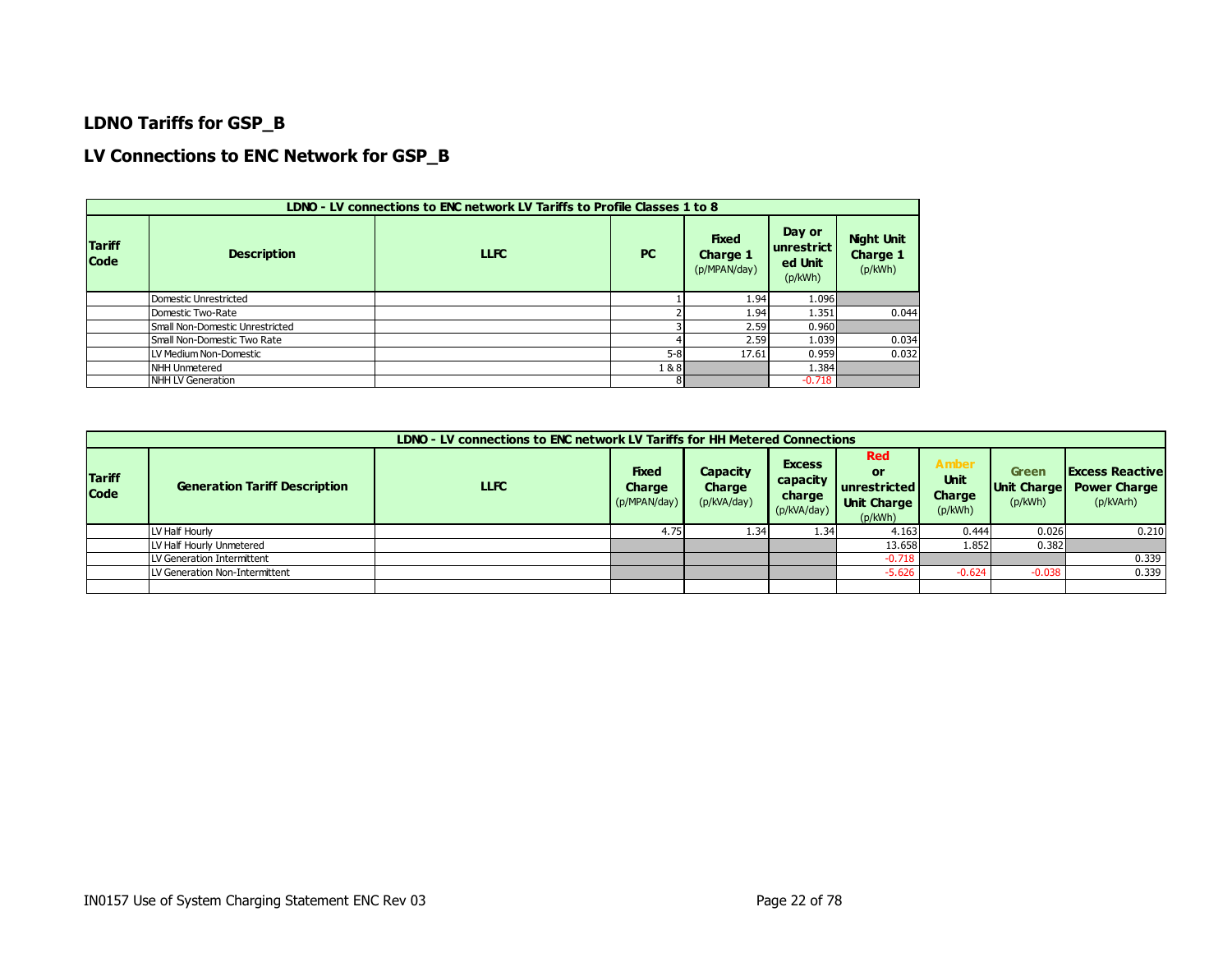# **HV Connections to ENC Network for GSP\_B**

|                                      | <b>LDNO - HV connections to ENC network</b><br>LV Tariffs to Profile Classes 1 to 8 |             |                |                                                 |                                            |                                                 |  |  |  |  |  |
|--------------------------------------|-------------------------------------------------------------------------------------|-------------|----------------|-------------------------------------------------|--------------------------------------------|-------------------------------------------------|--|--|--|--|--|
| <b>Tariff Code</b>                   | <b>Description</b>                                                                  | <b>LLFC</b> | <b>PC</b>      | <b>Fixed</b><br><b>Charge 1</b><br>(p/MPAN/day) | Day or<br>unrestric<br>ted Unit<br>(p/kWh) | <b>Night Unit</b><br><b>Charge 1</b><br>(p/kWh) |  |  |  |  |  |
|                                      | Domestic Unrestricted                                                               |             |                | 1.69                                            | 0.954                                      |                                                 |  |  |  |  |  |
|                                      | Domestic Two-Rate                                                                   |             |                | 1.69                                            | 1.177                                      | 0.038                                           |  |  |  |  |  |
|                                      | Small Non-Domestic Unrestricted                                                     |             | 3              | 2.26                                            | 0.836                                      |                                                 |  |  |  |  |  |
|                                      | Small Non-Domestic Two Rate                                                         |             | 4              | 2.26                                            | 0.904                                      | 0.030                                           |  |  |  |  |  |
|                                      | LV Medium Non-Domestic                                                              |             | $5 - 8$        | 15.33                                           | 0.835                                      | 0.028                                           |  |  |  |  |  |
| 1&8<br>1.205<br><b>NHH Unmetered</b> |                                                                                     |             |                |                                                 |                                            |                                                 |  |  |  |  |  |
|                                      | <b>NHH LV Generation</b>                                                            |             | 8 <sup>1</sup> |                                                 | $-0.718$                                   |                                                 |  |  |  |  |  |
|                                      | LV Sub Generation NHH                                                               |             | 8              |                                                 | $-0.643$                                   |                                                 |  |  |  |  |  |

|                                                                                                                                                                                                                                                                                                                                                                                                               | LDNO - HV connections to ENC network<br>LV and HV Tariffs for HH Metered Connections    |  |       |      |      |          |          |          |       |  |  |  |  |
|---------------------------------------------------------------------------------------------------------------------------------------------------------------------------------------------------------------------------------------------------------------------------------------------------------------------------------------------------------------------------------------------------------------|-----------------------------------------------------------------------------------------|--|-------|------|------|----------|----------|----------|-------|--|--|--|--|
| <b>Red</b><br><b>Green</b><br><b>Excess</b><br><b>Amber</b><br><b>Fixed</b><br><b>Capacity</b><br>or<br>Unit<br><b>Unit</b><br>capacity<br><b>Tariff Code Generation Tariff Description</b><br><b>LLFC</b><br>unrestricted<br><b>Charge</b><br><b>Charge</b><br><b>Charge</b><br><b>Charge</b><br>charge<br>(p/kVA/day)<br>(p/MPAN/day)<br><b>Unit Charge</b><br>(p/kVA/day)<br>(p/kWh)<br>(p/kWh)<br>(p/kWh) |                                                                                         |  |       |      |      |          |          |          |       |  |  |  |  |
|                                                                                                                                                                                                                                                                                                                                                                                                               | (p/kVArh)<br>LV Half Hourly<br>3.625<br>0.387<br>0.023<br>0.183<br>4.14<br>1.17<br>1.17 |  |       |      |      |          |          |          |       |  |  |  |  |
|                                                                                                                                                                                                                                                                                                                                                                                                               | LV Half Hourly Unmetered                                                                |  |       |      |      | 11.893   | 1.613    | 0.333    |       |  |  |  |  |
|                                                                                                                                                                                                                                                                                                                                                                                                               | <b>HV Half Hourly Metered</b>                                                           |  | 53.77 | 2.93 | 2.93 | 2.619    | 0.182    | 0.013    | 0.110 |  |  |  |  |
|                                                                                                                                                                                                                                                                                                                                                                                                               | LV Generation Intermittent                                                              |  |       |      |      | $-0.718$ |          |          | 0.339 |  |  |  |  |
|                                                                                                                                                                                                                                                                                                                                                                                                               | LV Generation Non-Intermittent                                                          |  |       |      |      | $-5.626$ | $-0.624$ | $-0.038$ | 0.339 |  |  |  |  |
|                                                                                                                                                                                                                                                                                                                                                                                                               | <b>HV Generation Intermittent</b>                                                       |  |       |      |      | $-0.465$ |          |          | 0.248 |  |  |  |  |
|                                                                                                                                                                                                                                                                                                                                                                                                               | HV Generation Non-Intermittent                                                          |  |       |      |      | $-3.896$ | $-0.335$ | $-0.023$ | 0.248 |  |  |  |  |
|                                                                                                                                                                                                                                                                                                                                                                                                               | LV Sub HH Metered                                                                       |  | 5.79  | 2.44 | 2.44 | 3.663    | 0.349    | 0.022    | 0.209 |  |  |  |  |
|                                                                                                                                                                                                                                                                                                                                                                                                               | LV Sub Generation Intermittent                                                          |  |       |      |      | $-0.643$ |          |          | 0.321 |  |  |  |  |
|                                                                                                                                                                                                                                                                                                                                                                                                               | LV Sub Generation Non Intermittent                                                      |  |       |      |      | $-5.107$ | $-0.540$ | $-0.033$ | 0.321 |  |  |  |  |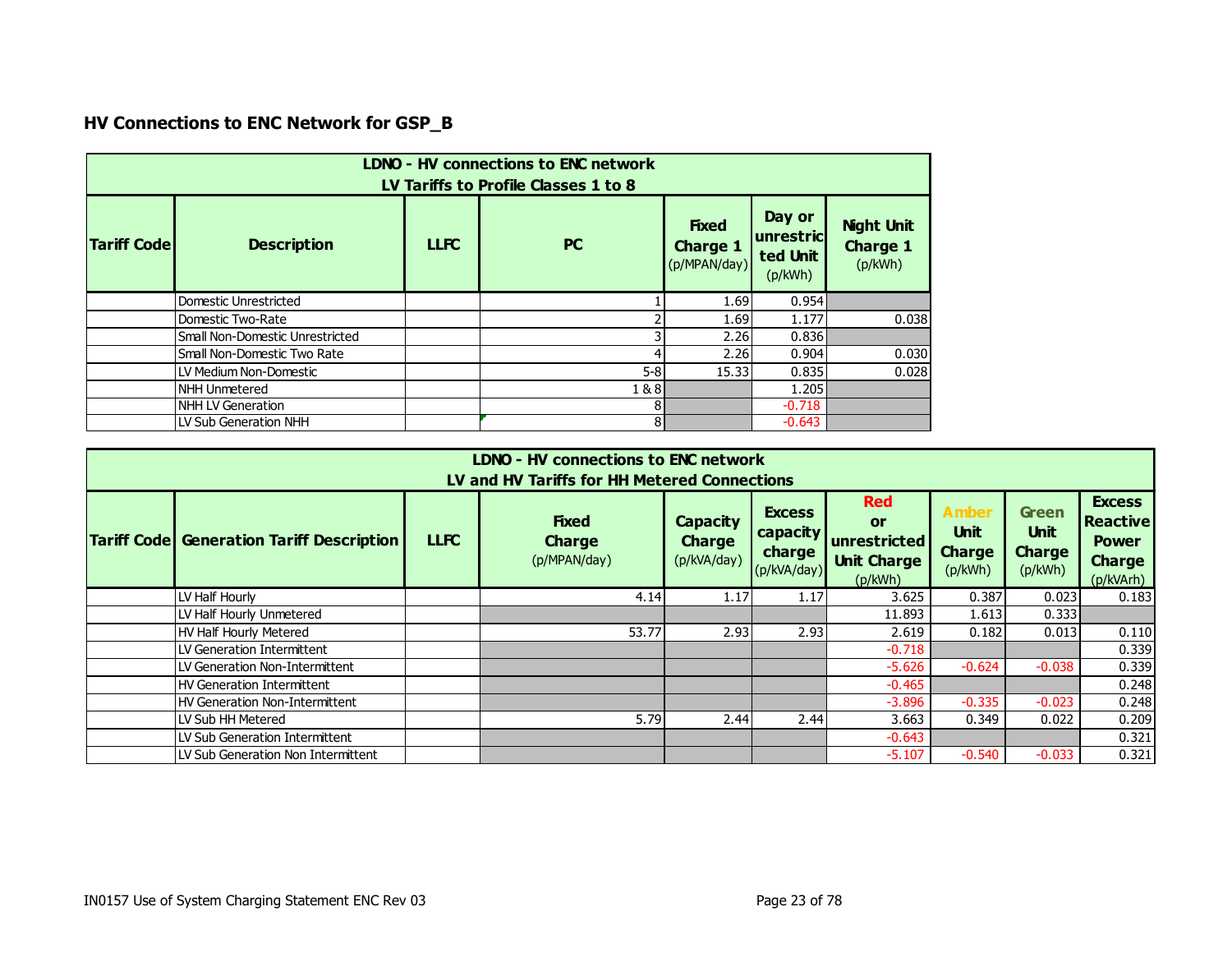## **ENC Distribution Use of System Charges for GSP \_C, London**

Effective from 1<sup>st</sup> October 2010

<span id="page-23-0"></span>

| <b>Tariff</b><br><b>Code</b> | <b>Non Half-Hourly Tariff Description</b>                              | <b>LLFC</b>             | <b>PC</b>       | <b>Fixed</b><br><b>Charge 1</b><br>(p/MPAN/day) | Day or<br>unrestricted<br><b>Unit</b><br>(p/kWh) | <b>Night Unit</b><br><b>Charge 1</b><br>(p/kWh) |
|------------------------------|------------------------------------------------------------------------|-------------------------|-----------------|-------------------------------------------------|--------------------------------------------------|-------------------------------------------------|
|                              | <b>Domestic Tariffs PC 1-2</b>                                         |                         |                 |                                                 |                                                  |                                                 |
| C100                         | <b>Domestic Unrestricted</b>                                           | 120, 122, 125, 420, 920 | 01              | 3.25                                            | 1.512                                            |                                                 |
| C101                         | Domestic Unrestricted                                                  | 121, 123, 126, 421, 921 | 01              | 3.25                                            | 1.512                                            |                                                 |
| C106                         | Domestic Unrestricted                                                  | 120, 122, 125, 420, 920 | 01              | 3.25                                            | 1.512                                            |                                                 |
| C106                         | Domestic Unrestricted                                                  | 121, 123, 126, 421, 921 | 01              | 3.25                                            | 1.512                                            |                                                 |
| C102                         | Domestic Two Rate                                                      | 120, 122, 125, 420, 920 | 02              | 3.25                                            | 1.853                                            | 0.225                                           |
| C103                         | Domestic Two Rate                                                      | 121, 123, 126, 421, 921 | 02              | 3.25                                            | 1.853                                            | 0.225                                           |
| C104                         | Domestic E10                                                           | 120, 122, 125, 420, 920 | 02              | 3.25                                            | 1.853                                            | 0.225                                           |
| C105                         | Domestic E10                                                           | 121, 123, 126, 421, 921 | 02              | 3.25                                            | 1.853                                            | 0.225                                           |
|                              | Non-Domestic Tariffs PC 3-4                                            |                         |                 |                                                 |                                                  |                                                 |
| C <sub>200</sub>             | Non Domestic Unrestricted                                              | 120, 122, 125, 420, 920 | 03              | 3.49                                            | 0.994                                            |                                                 |
| C201                         | Non Domestic Unrestricted                                              | 121, 123, 126, 421, 921 | $\overline{03}$ | 3.49                                            | 0.994                                            |                                                 |
| C202                         | Non Domestic Two Rate                                                  | 120, 122, 125, 420, 920 | 04              | 3.49                                            | 1.023                                            | 0.100                                           |
| C <sub>203</sub>             | Non Domestic Two Rate                                                  | 121, 123, 126, 421, 921 | 04              | 3.49                                            | 1.023                                            | 0.100                                           |
|                              | <b>Non-Domestic Tariffs PC 5-8</b>                                     |                         |                 |                                                 |                                                  |                                                 |
| C <sub>212</sub>             | Non Domestic LV Two Rate 5-8                                           | 120, 122, 125, 420, 920 | $5-8$           | 30.00                                           | 1.221                                            | 0.200                                           |
| C <sub>213</sub>             | Non Domestic LV Two Rate 5-8                                           | 121, 123, 126, 421, 921 | $5-8$           | 30.00                                           | 1.221                                            | 0.200                                           |
| C <sub>216</sub>             | LV Sub Medium Non Domestic 5-8                                         | 560, 561                | $5-8$           |                                                 |                                                  |                                                 |
|                              | <b>Unmetered NHH</b>                                                   |                         |                 |                                                 |                                                  |                                                 |
| C400                         | Unmetered Supply NHH Continuous (Type A)                               | 425,426, 427, 428. 922  | 08              | 0.00                                            | 1.319                                            |                                                 |
| C401                         | Unmetered Supply NHH Dusk to Dawn (Type B)                             | 425,426, 427, 428. 922  | 01              | 0.00                                            | 1.319                                            |                                                 |
| C402                         | Unmetered Supply NHH Half night - pre dawn (Ty 425, 426, 427, 428. 922 |                         | 01              | 0.00                                            | 1.319                                            |                                                 |
| C403                         | Unmetered Supply NHH Dawn to Dusk (Type D)                             | 425,426, 427, 428. 922  | $\overline{01}$ | 0.00                                            | 1.319                                            |                                                 |
| Notes:                       | Unit time periods are as specified in the SSC                          |                         |                 |                                                 |                                                  |                                                 |
|                              | Shaded tariffs are unsupported by ENC                                  |                         |                 |                                                 |                                                  |                                                 |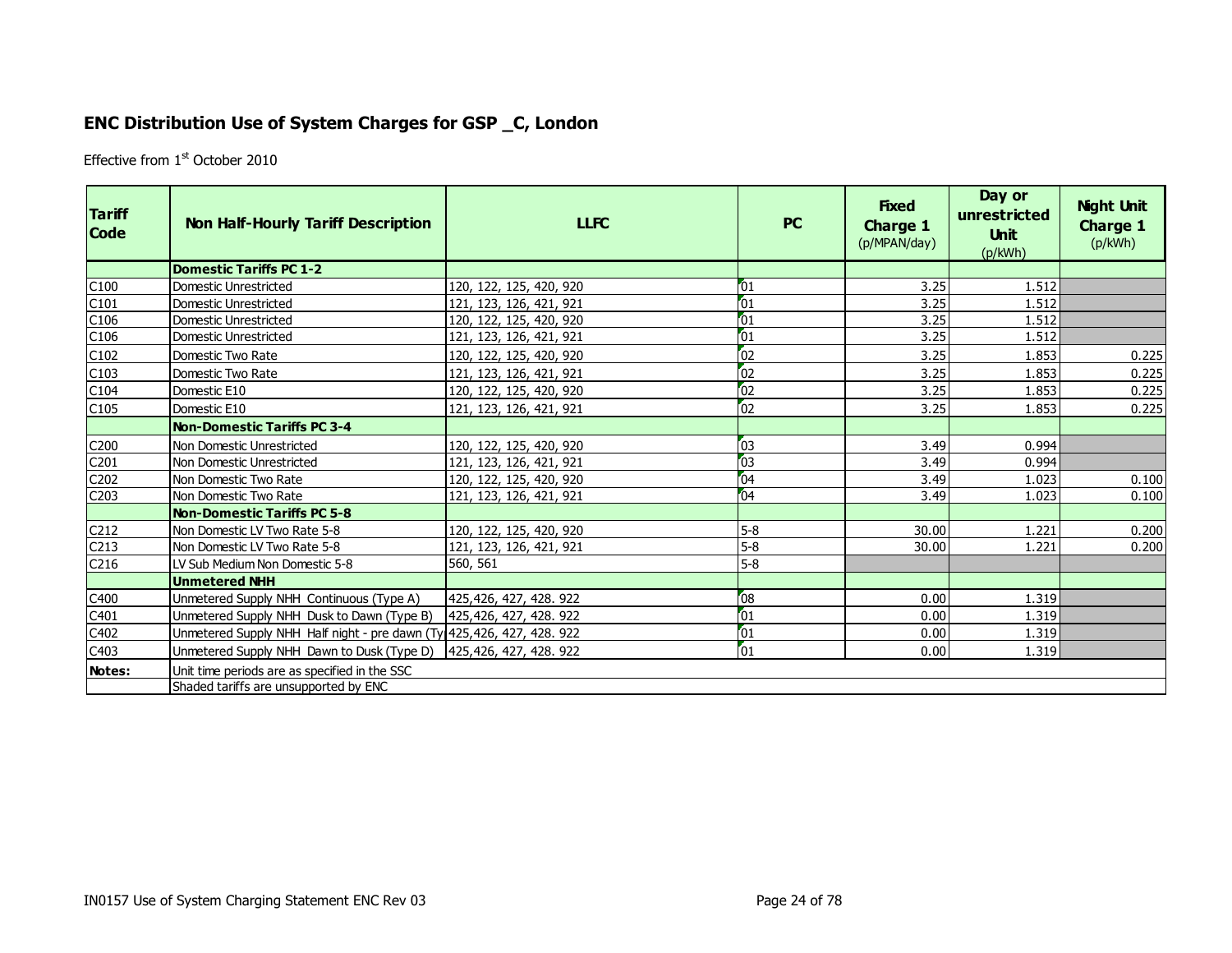| <b>Tariff</b><br><b>Code</b> | <b>Half-Hourly Tariff Description</b> | <b>LLFC</b>                                      | <b>Fixed</b><br>Charge<br>(p/MPAN/day) | Capacity<br>Charge<br>(p/kVA/day) | <b>Excess</b><br>capacity<br>charge<br>(p/kVA/day) | <b>Red</b><br>or<br>unrestricted Unit Charge<br><b>Unit Charge</b><br>(p/kWh) | Amber<br>(p/kWh) | <b>Green</b><br><b>Unit</b><br><b>Charge</b><br>(p/kWh) | <b>Excess</b><br><b>Reactive</b><br><b>Power Charge</b><br>(p/kVArh) |
|------------------------------|---------------------------------------|--------------------------------------------------|----------------------------------------|-----------------------------------|----------------------------------------------------|-------------------------------------------------------------------------------|------------------|---------------------------------------------------------|----------------------------------------------------------------------|
| C300                         | V Half Hourly                         | 120, 122, 125, 420, 920, 121, 123, 126, 421, 921 | 9.75                                   | 2.27                              | 2.27                                               | 3.256                                                                         | 0.310            | 0.099                                                   | 0.387                                                                |
| C301                         | HV Half Hourly                        | 124, 127, 128, 422, 423, 913                     | 71.63                                  | 4.81                              | 4.81                                               | 1.391                                                                         | 0.080            | 0.014                                                   | 0.134                                                                |
| C302                         | LV Sub Half Hourly Metered            | 560, 561                                         | 6.68                                   | 4.39                              | 4.39                                               | 2.457                                                                         | 0.169            | 0.040                                                   | 0.272                                                                |
| C303                         | HV Sub Half Hourly Metered            | 562                                              | 71.63                                  | 2.32                              | 2.32                                               | 1.647                                                                         | 0.093            | 0.015                                                   | 0.158                                                                |
| C404                         | Unmetered Supply Pseudo HH            | 425,426, 427, 428, 922                           | 0.00                                   | 0.00                              | 0.00                                               | 8.225                                                                         | 1.210            | 0.650                                                   | 0.000                                                                |

| <b>Tariff</b><br><b>Code</b> | <b>Generation Tariff Description</b>         | <b>LLFC</b>             | <b>Fixed</b><br>Charge<br>(p/MPAN/day) | <b>Red</b><br><b>or</b><br>unrestricted<br><b>Unit Charge</b><br>(p/kWh) | <b>Amber</b><br><b>Unit Charge</b><br>(p/kWh) | Green<br><b>Unit Charge</b><br>(p/kWh) | <b>Excess</b><br><b>Reactive</b><br><b>Power</b><br><b>Charge</b><br>(p/kVArh) |
|------------------------------|----------------------------------------------|-------------------------|----------------------------------------|--------------------------------------------------------------------------|-----------------------------------------------|----------------------------------------|--------------------------------------------------------------------------------|
| C500                         | NHH LV Generation Export Tariff              | 720, 721, 723, 726      |                                        | $-0.895$                                                                 |                                               |                                        |                                                                                |
| C501                         | HH LV Generation Export Intermittent         | 720, 721, 723, 726      |                                        | $-0.895$                                                                 |                                               |                                        | 0.452                                                                          |
| C502                         | HH LV Generation Export Non-Intermittent     | 720, 721, 723, 726      |                                        | $-4.049$                                                                 | $-0.371$                                      | $-0.115$                               | 0.452                                                                          |
| C <sub>503</sub>             | HH HV Generation Export Intermittent         | 722, 724, 725, 727, 728 | 33.71                                  | $-0.600$                                                                 |                                               |                                        | 0.364                                                                          |
| C504                         | HH HV Generation Export Non-Intermittent     | 722, 724, 725, 727, 728 | 33.71                                  | $-2.943$                                                                 | $-0.182$                                      | $-0.037$                               | 0.364                                                                          |
| C <sub>505</sub>             | NHH LV Sub Generation Export Tariff          | 565, 566                |                                        |                                                                          |                                               |                                        |                                                                                |
| C506                         | HH LV Sub Generation Export Intermittent     | 565, 566                |                                        | $-0.829$                                                                 |                                               |                                        | 0.422                                                                          |
| C507                         | HH LV Sub Generation Export Non-Intermittent | 565, 566                |                                        | $-3.791$                                                                 | $-0.332$                                      | $-0.100$                               | 0.422                                                                          |
| C508                         | HH HV Sub Generation Export Intermittent     | 567                     | 33.71                                  | $-0.637$                                                                 |                                               |                                        | 0.287                                                                          |
| C <sub>509</sub>             | HH HV Sub Generation Export Non-Intermittent | 567                     | 33.71                                  | $-3.141$                                                                 | $-0.188$                                      | $-0.036$                               | 0.287                                                                          |

#### **NOTES:**

**Red Unit: 10:00 to 13:00 and 16:00 to 19:00, Monday to Friday, including Bank Holidays**

**Amber Unit: 07:00 to 10:00, 13:00 to 16:00 and 19:00 to 23:00, Monday to Friday, including Bank Holidays**

**Green Unit: All other times.**

All Times refer to Clock Times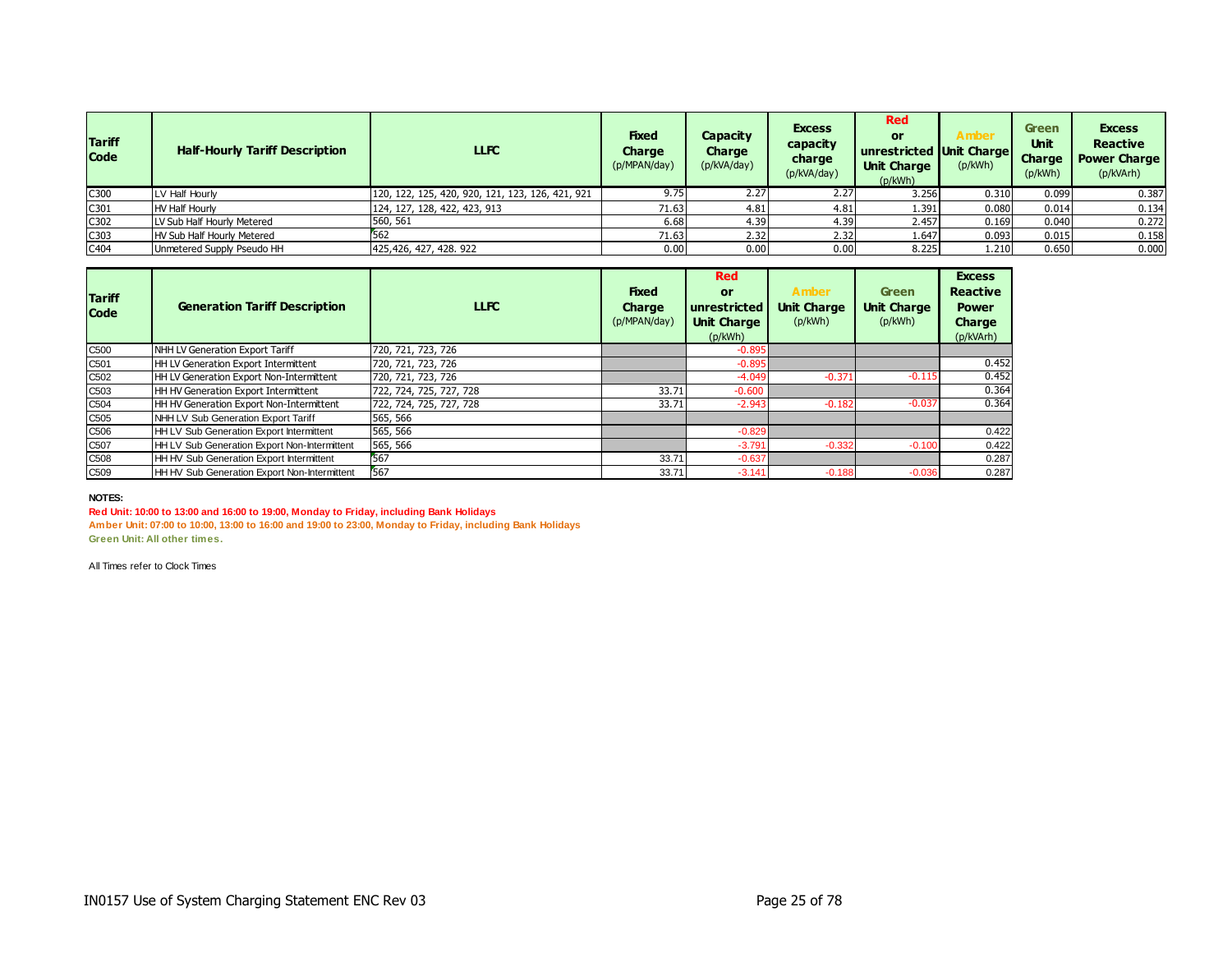## **LDNO Tariffs for GSP\_C LV Connections to ENC Network for GSP\_C**

|                              |                                 | LDNO - LV connections to ENC network LV Tariffs to Profile Classes 1 to 8 |           |                                          |                                           |                                          |
|------------------------------|---------------------------------|---------------------------------------------------------------------------|-----------|------------------------------------------|-------------------------------------------|------------------------------------------|
| <b>Tariff</b><br><b>Code</b> | <b>Description</b>              | <b>LLFC</b>                                                               | <b>PC</b> | <b>Fixed</b><br>Charge 1<br>(p/MPAN/day) | Day or<br>unrestricted<br>Unit<br>(p/kWh) | <b>Night Unit</b><br>Charge 1<br>(p/kWh) |
|                              | Domestic Unrestricted           |                                                                           |           | 2.58                                     | 1.201                                     |                                          |
|                              | Domestic Two-Rate               |                                                                           |           | 2.58                                     | 1.471                                     | 0.179                                    |
|                              | Small Non-Domestic Unrestricted |                                                                           |           | 2.77                                     | 0.789                                     |                                          |
|                              | Small Non-Domestic Two Rate     |                                                                           |           | 2.77                                     | 0.812                                     | 0.079                                    |
|                              | LV Medium Non-Domestic          |                                                                           | $5 - 8$   | 23.82                                    | 0.970                                     | 0.159                                    |
|                              | NHH Unmetered                   |                                                                           | 1&8       |                                          | 1.047                                     |                                          |
|                              | NHH LV Generation               |                                                                           | 81        |                                          | $-0.895$                                  |                                          |

|                              |                                      | LDNO - LV connections to ENC network LV Tariffs for HH Metered Connections |                                               |                                          |                                                    |                                                                                      |                         |                                           |                                                                      |
|------------------------------|--------------------------------------|----------------------------------------------------------------------------|-----------------------------------------------|------------------------------------------|----------------------------------------------------|--------------------------------------------------------------------------------------|-------------------------|-------------------------------------------|----------------------------------------------------------------------|
| <b>Tariff</b><br><b>Code</b> | <b>Generation Tariff Description</b> | <b>LLFC</b>                                                                | <b>Fixed</b><br><b>Charge</b><br>(p/MPAN/day) | <b>Capacity</b><br>Charge<br>(p/kVA/day) | <b>Excess</b><br>capacity<br>charge<br>(p/kVA/day) | <b>Red</b><br><b>or</b><br>unrestricted Unit Charge<br><b>Unit Charge</b><br>(p/kWh) | <b>Amber</b><br>(p/kWh) | Green<br><b>Unit</b><br>Charge<br>(p/kWh) | <b>Excess</b><br><b>Reactive</b><br><b>Power Charge</b><br>(p/kVArh) |
|                              | LV Half Hourly                       |                                                                            | 7.74                                          | 1.80                                     | 1.80                                               | 2.585                                                                                | 0.246                   | 0.079                                     | 0.307                                                                |
|                              | LV Half Hourly Unmetered             |                                                                            |                                               |                                          |                                                    | 6.531                                                                                | 0.961                   | 0.516                                     |                                                                      |
|                              | LV Generation Intermittent           |                                                                            |                                               |                                          |                                                    | $-0.895$                                                                             |                         |                                           | 0.452                                                                |
|                              | LV Generation Non-Intermittent       |                                                                            |                                               |                                          |                                                    | $-4.049$                                                                             | $-0.371$                | $-0.115$                                  | 0.452                                                                |
|                              |                                      |                                                                            |                                               |                                          |                                                    |                                                                                      |                         |                                           |                                                                      |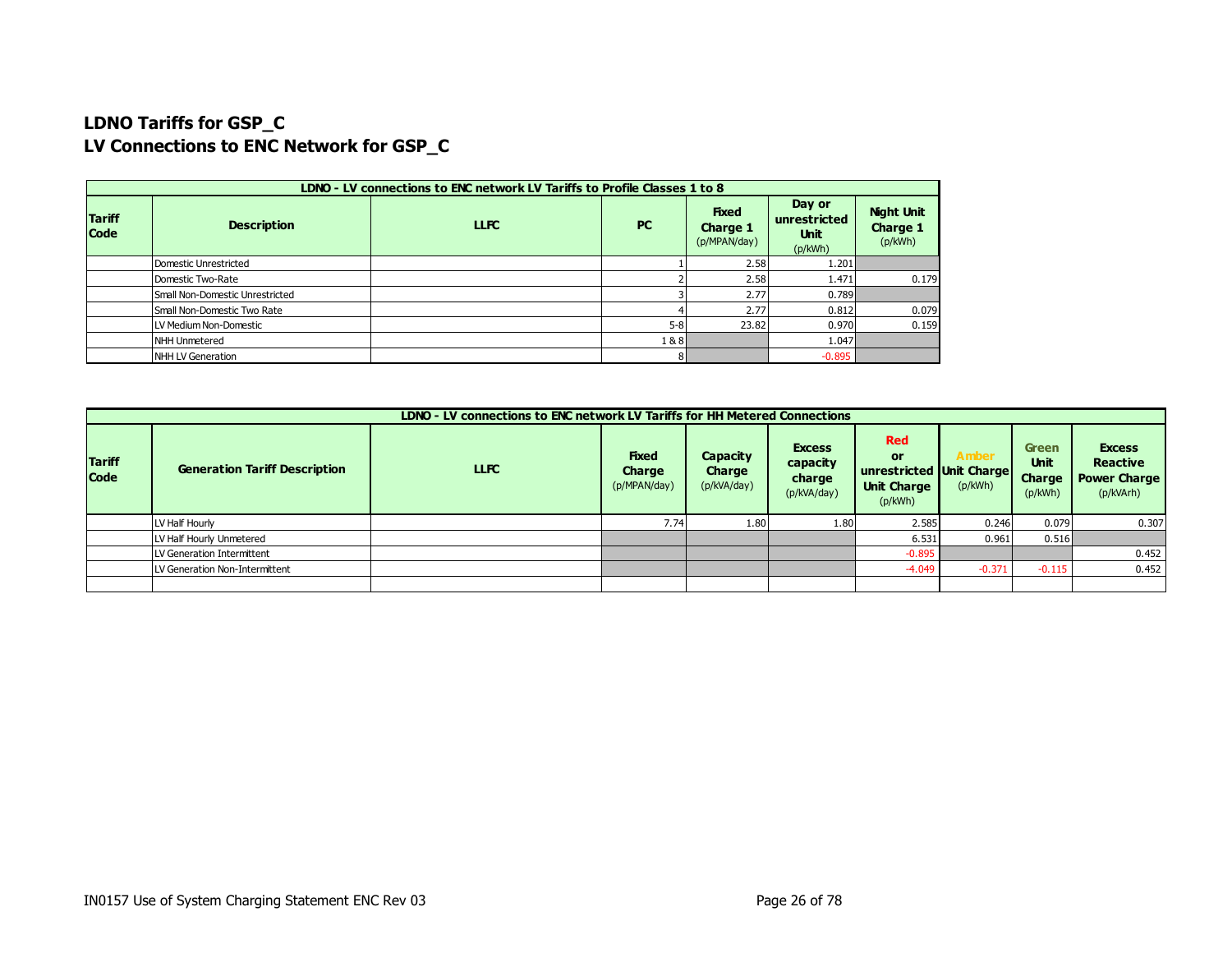# **HV Connections to ENC Network for GSP\_C**

|                    | LDNO - HV connections to ENC network<br>LV Tariffs to Profile Classes 1 to 8 |             |           |                                                 |                                                  |                                                 |  |  |  |  |  |  |
|--------------------|------------------------------------------------------------------------------|-------------|-----------|-------------------------------------------------|--------------------------------------------------|-------------------------------------------------|--|--|--|--|--|--|
| <b>Tariff Code</b> | <b>Description</b>                                                           | <b>LLFC</b> | <b>PC</b> | <b>Fixed</b><br><b>Charge 1</b><br>(p/MPAN/day) | Day or<br>unrestricted<br><b>Unit</b><br>(p/kWh) | <b>Night Unit</b><br><b>Charge 1</b><br>(p/kWh) |  |  |  |  |  |  |
|                    | Domestic Unrestricted                                                        |             |           | 2.19                                            | 1.019                                            |                                                 |  |  |  |  |  |  |
|                    | Domestic Two-Rate                                                            |             |           | 2.19                                            | 1.248                                            | 0.152                                           |  |  |  |  |  |  |
|                    | Small Non-Domestic Unrestricted                                              |             |           | 2.35                                            | 0.670                                            |                                                 |  |  |  |  |  |  |
|                    | Small Non-Domestic Two Rate                                                  |             |           | 2.35                                            | 0.689                                            | 0.067                                           |  |  |  |  |  |  |
|                    | LV Medium Non-Domestic                                                       |             | $5 - 8$   | 20.21                                           | 0.823                                            | 0.135                                           |  |  |  |  |  |  |
|                    | NHH Unmetered                                                                |             | 1&8       |                                                 | 0.889                                            |                                                 |  |  |  |  |  |  |
|                    | NHH LV Generation                                                            |             | 81        |                                                 | $-0.895$                                         |                                                 |  |  |  |  |  |  |
|                    | LV Sub Generation NHH                                                        |             | 81        |                                                 | $-0.829$                                         |                                                 |  |  |  |  |  |  |

|                    |                                                                                                                                                                                                                                                                                                                                                                                                                                                                    |  |       | <b>LDNO - HV connections to ENC network</b><br>LV and HV Tariffs for HH Metered Connections |      |          |          |          |       |  |  |  |  |
|--------------------|--------------------------------------------------------------------------------------------------------------------------------------------------------------------------------------------------------------------------------------------------------------------------------------------------------------------------------------------------------------------------------------------------------------------------------------------------------------------|--|-------|---------------------------------------------------------------------------------------------|------|----------|----------|----------|-------|--|--|--|--|
| <b>Tariff Code</b> | <b>Red</b><br><b>Excess</b><br>Amber<br><b>Excess</b><br><b>Green</b><br><b>Fixed</b><br>Reactive<br><b>or</b><br><b>Unit</b><br>Unit<br><b>Capacity Charge</b><br>capacity<br><b>Generation Tariff Description</b><br><b>LLFC</b><br>unrestricted<br><b>Charge</b><br><b>Power</b><br>(p/kVA/day)<br><b>Charge</b><br><b>Charge</b><br>charge<br>(p/MPAN/day)<br><b>Unit Charge</b><br><b>Charge</b><br>(p/kWh)<br>(p/kVA/day)<br>(p/kWh)<br>(p/kVArh)<br>(p/kWh) |  |       |                                                                                             |      |          |          |          |       |  |  |  |  |
|                    | LV Half Hourly                                                                                                                                                                                                                                                                                                                                                                                                                                                     |  | 6.57  | 1.53                                                                                        | 1.53 | 2.194    | 0.209    | 0.067    | 0.261 |  |  |  |  |
|                    | LV Half Hourly Unmetered                                                                                                                                                                                                                                                                                                                                                                                                                                           |  |       |                                                                                             |      | 5.541    | 0.815    | 0.438    |       |  |  |  |  |
|                    | HV Half Hourly Metered                                                                                                                                                                                                                                                                                                                                                                                                                                             |  | 59.71 | 4.01                                                                                        | 4.01 | 1.160    | 0.067    | 0.012    | 0.112 |  |  |  |  |
|                    | LV Generation Intermittent                                                                                                                                                                                                                                                                                                                                                                                                                                         |  |       |                                                                                             |      | $-0.895$ |          |          | 0.452 |  |  |  |  |
|                    | LV Generation Non-Intermittent                                                                                                                                                                                                                                                                                                                                                                                                                                     |  |       |                                                                                             |      | $-4.049$ | $-0.371$ | $-0.115$ | 0.452 |  |  |  |  |
|                    | HV Generation Intermittent                                                                                                                                                                                                                                                                                                                                                                                                                                         |  |       |                                                                                             |      | $-0.600$ |          |          | 0.364 |  |  |  |  |
|                    | HV Generation Non-Intermittent                                                                                                                                                                                                                                                                                                                                                                                                                                     |  |       |                                                                                             |      | $-2.943$ | $-0.182$ | $-0.037$ | 0.364 |  |  |  |  |
|                    | LV Sub HH Metered                                                                                                                                                                                                                                                                                                                                                                                                                                                  |  | 6.00  | 3.94                                                                                        | 3.94 | 2.206    | 0.152    | 0.036    | 0.244 |  |  |  |  |
|                    | LV Sub Generation Intermittent                                                                                                                                                                                                                                                                                                                                                                                                                                     |  |       |                                                                                             |      | $-0.829$ |          |          | 0.422 |  |  |  |  |
|                    | LV Sub Generation Non Intermittent                                                                                                                                                                                                                                                                                                                                                                                                                                 |  |       |                                                                                             |      | $-3.791$ | $-0.332$ | $-0.100$ | 0.422 |  |  |  |  |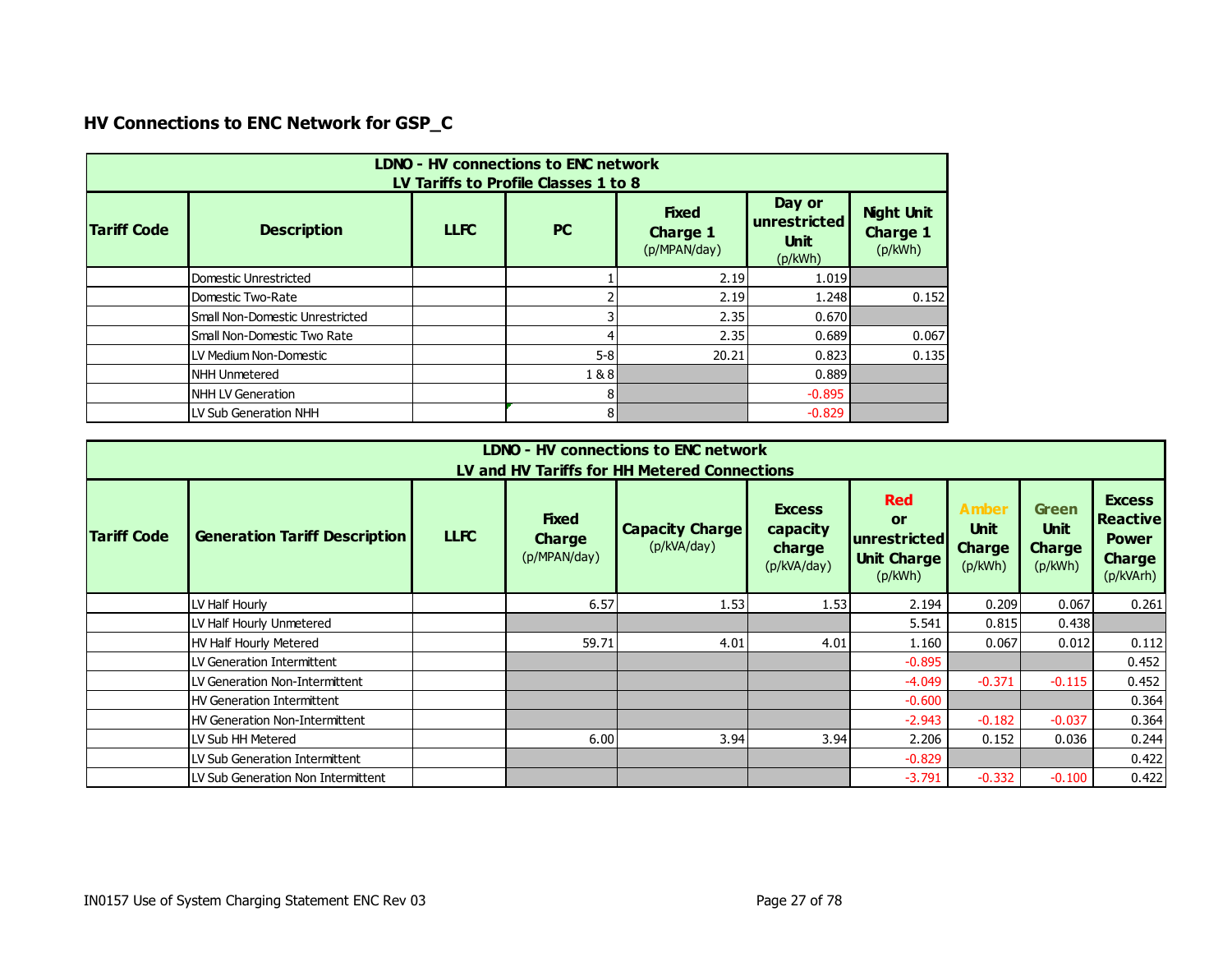## **ENC Distribution Use of System Charges for GSP \_D, North Wales**

Effective from 1<sup>st</sup> October 2010

<span id="page-27-0"></span>

| <b>Tariff</b><br><b>Code</b> | <b>Non Half-Hourly Tariff Description</b>                                              | <b>LLFC</b>             | <b>PC</b>       | <b>Fixed</b><br><b>Charge 1</b><br>(p/MPAN/day) | Day or<br> unrestricted <br><b>Unit</b><br>(p/kWh) | <b>Night Unit</b><br><b>Charge 1</b><br>(p/kWh) |
|------------------------------|----------------------------------------------------------------------------------------|-------------------------|-----------------|-------------------------------------------------|----------------------------------------------------|-------------------------------------------------|
|                              | <b>Domestic Tariffs PC 1-2</b>                                                         |                         |                 |                                                 |                                                    |                                                 |
| D <sub>100</sub>             | Domestic Unrestricted                                                                  | 130, 132, 135, 430. 930 | $\sqrt{01}$     | 3.15                                            | 2.240                                              |                                                 |
| D <sub>101</sub>             | l Domestic Unrestricted                                                                | 131, 133, 136, 431, 931 | 01              | 3.15                                            | 2.240                                              |                                                 |
| D <sub>106</sub>             | Domestic Unrestricted                                                                  | 130, 132, 135, 430. 930 | $\sqrt{01}$     | 3.15                                            | 2.240                                              |                                                 |
| D <sub>106</sub>             | Domestic Unrestricted                                                                  | 131, 133, 136, 431, 931 | 01              | 3.15                                            | 2.240                                              |                                                 |
| D <sub>102</sub>             | Domestic Two Rate                                                                      | 130, 132, 135, 430. 930 | $\overline{02}$ | 3.15                                            | 2.591                                              | 0.242                                           |
| D <sub>103</sub>             | Domestic Two Rate                                                                      | 131, 133, 136, 431, 931 | 02              | 3.15                                            | 2.591                                              | 0.242                                           |
| D <sub>104</sub>             | Domestic E10                                                                           | 130, 132, 135, 430. 930 | $\overline{02}$ | 3.15                                            | 2.591                                              | 0.242                                           |
| D <sub>105</sub>             | Domestic E10                                                                           | 131, 133, 136, 431, 931 | 02              | 3.15                                            | 2.591                                              | 0.242                                           |
|                              | <b>Non-Domestic Tariffs PC 3-4</b>                                                     |                         |                 |                                                 |                                                    |                                                 |
| D <sub>200</sub>             | Non Domestic Unrestricted                                                              | 130, 132, 135, 430. 930 | 03              | 3.98                                            | 1.850                                              |                                                 |
| D201                         | Non Domestic Unrestricted                                                              | 131, 133, 136, 431, 931 | $\overline{03}$ | 3.98                                            | 1.850                                              |                                                 |
| D <sub>202</sub>             | l Non Domestic Two Rate                                                                | 130, 132, 135, 430. 930 | 04              | 3.98                                            | 2.225                                              | 0.209                                           |
| D <sub>203</sub>             | Non Domestic Two Rate                                                                  | 131, 133, 136, 431, 931 | $\sqrt{04}$     | 3.98                                            | 2.225                                              | 0.209                                           |
|                              | Non-Domestic Tariffs PC 5-8                                                            |                         |                 |                                                 |                                                    |                                                 |
| D212                         | Non Domestic LV Two Rate 5-8                                                           | 130, 132, 135, 430. 930 | $5-8$           | 18.13                                           | 1.825                                              | 0.132                                           |
| D <sub>213</sub>             | Non Domestic LV Two Rate 5-8                                                           | 131, 133, 136, 431, 931 | $5-8$           | 18.13                                           | 1.825                                              | 0.132                                           |
| D216                         | ILV Sub Medium Non Domestic 5-8                                                        | 570, 571                | $5-8$           | 20.60                                           | 1.667                                              | 0.120                                           |
|                              | Unmetered NHH                                                                          |                         |                 |                                                 |                                                    |                                                 |
| D400                         | Unmetered Supply NHH Continuous (Type A)                                               | 435,436, 437, 438, 932  | 08              | 0.00                                            | 1.812                                              |                                                 |
| D401                         | Unmetered Supply NHH Dusk to Dawn (Type B)                                             | 435,436, 437, 438, 932  | $\boxed{01}$    | 0.00                                            | 1.812                                              |                                                 |
| D402                         | Unmetered Supply NHH Half night - pre dawn (Type 435, 436, 437, 438, 932               |                         | $\boxed{01}$    | 0.00                                            | 1.812                                              |                                                 |
| D <sub>403</sub>             | Unmetered Supply NHH Dawn to Dusk (Type D)                                             | 435,436, 437, 438, 932  | $\sqrt{01}$     | 0.00                                            | 1.812                                              |                                                 |
| Notes:                       | Unit time periods are as specified in the SSC<br>Shaded tariffs are unsupported by ENC |                         |                 |                                                 |                                                    |                                                 |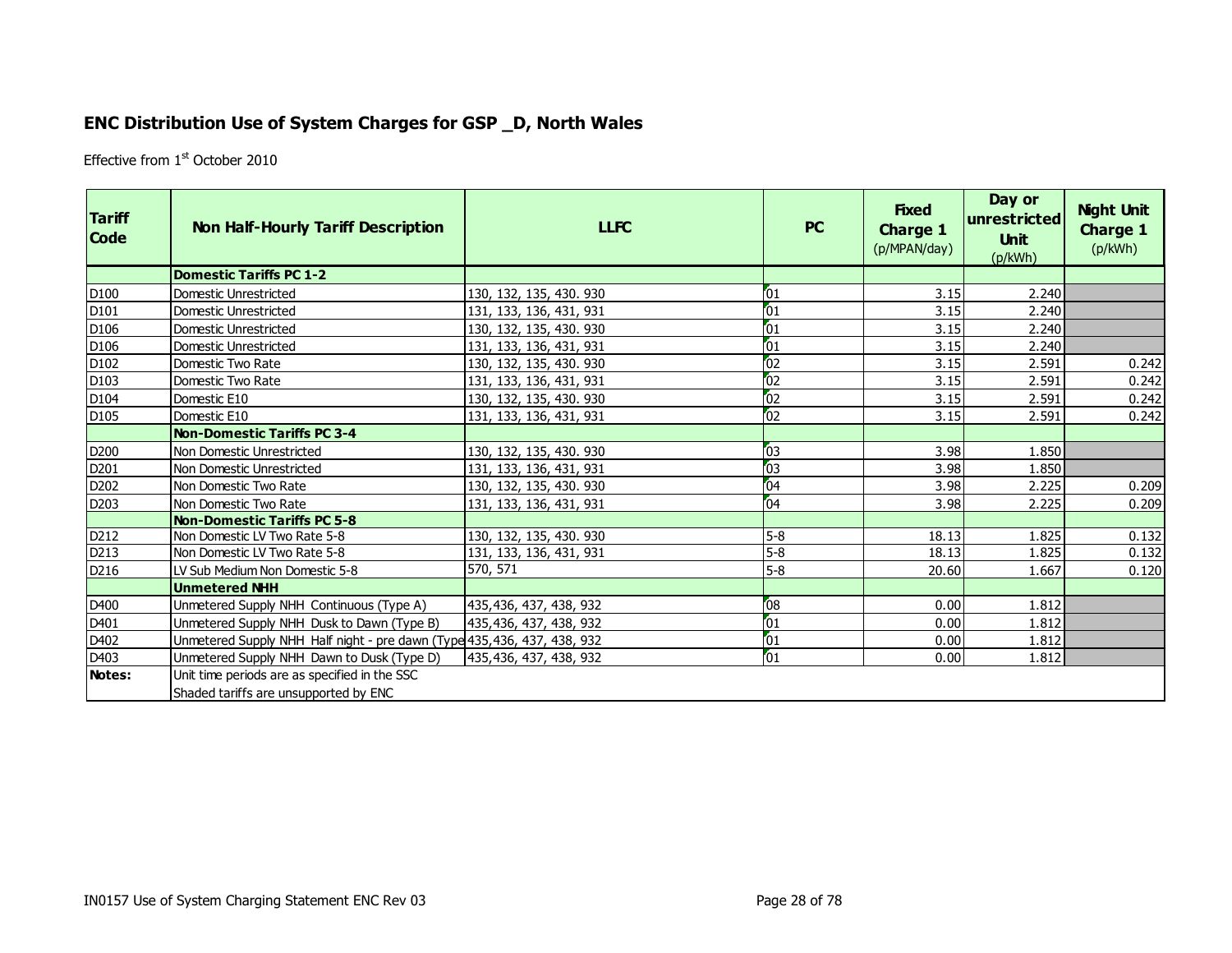| <b>Tariff</b><br><b>Code</b> | <b>Half-Hourly Tariff Description</b> | <b>LLFC</b>                                      | <b>Fixed</b><br>Charge<br>(p/MPAN/day) | <b>Capacity</b><br><b>Charge</b><br>(p/kVA/day) | <b>Excess</b><br>capacity<br>charge<br>(p/kVA/day) | <b>Red</b><br>or<br><b>unrestricted</b><br><b>Unit Charge</b><br>(p/kWh) | <b>Amber</b><br><b>Unit</b><br><b>Charge</b><br>(p/kWh) | <b>Green</b><br><b>Unit</b><br><b>Charge</b><br>(p/kWh) | <b>Excess</b><br><b>Reactive</b><br><b>Power</b><br>Charge<br>(p/kVArh) |
|------------------------------|---------------------------------------|--------------------------------------------------|----------------------------------------|-------------------------------------------------|----------------------------------------------------|--------------------------------------------------------------------------|---------------------------------------------------------|---------------------------------------------------------|-------------------------------------------------------------------------|
| D300                         | LV Half Hourly                        | 130, 132, 135, 430. 930, 131, 133, 136, 431, 931 | 15.01                                  | 1.98                                            | 1.98                                               | 9.085                                                                    | 0.499                                                   | 0.099                                                   | 0.361                                                                   |
| D301                         | <b>HV Half Hourly</b>                 | 134, 137, 138, 432, 433, 933                     | 80.24                                  | 3.99                                            | 3.99                                               | 5.774                                                                    | 0.077                                                   | 0.028                                                   | 0.164                                                                   |
| D302                         | LV Sub Half Hourly Metered            | 570, 571                                         | 5.30                                   | 4.27                                            | 4.27                                               | 7.542                                                                    | 0.248                                                   | 0.058                                                   | 0.252                                                                   |
| D303                         | HV Sub Half Hourly Metered            |                                                  | 172.87                                 | 2.98                                            | 2.98                                               | 5.025                                                                    | 0.043                                                   | 0.020                                                   | 0.132                                                                   |
| D404                         | Unmetered Supply Pseudo HH            | 435,436, 437, 438, 932                           | 0.00                                   | 0.00                                            | 0.00                                               | 14.263                                                                   | 1.201                                                   | 0.453                                                   |                                                                         |

| <b>Tariff</b><br><b>Code</b> | <b>Generation Tariff Description</b>         | <b>LLFC</b>            | <b>Fixed</b><br><b>Charge</b><br>(p/MPAN/day) | <b>Red</b><br><b>or</b><br>unrestricted Unit Charge<br><b>Unit Charge</b><br>(p/kWh) | <b>Amber</b><br>(p/kWh) | <b>Green</b><br><b>Unit Charge</b><br>(p/kWh) | <b>Excess</b><br><b>Reactive</b><br><b>Power</b><br>Charge<br>(p/kVArh) |
|------------------------------|----------------------------------------------|------------------------|-----------------------------------------------|--------------------------------------------------------------------------------------|-------------------------|-----------------------------------------------|-------------------------------------------------------------------------|
| D <sub>500</sub>             | NHH LV Generation Export Tariff              | 730, 731, 733, 736     |                                               | $-0.928$                                                                             |                         |                                               |                                                                         |
| D <sub>501</sub>             | <b>HH LV Generation Export Intermittent</b>  | 730, 731, 733, 736     |                                               | $-0.928$                                                                             |                         |                                               | 0.283                                                                   |
| D <sub>502</sub>             | HH LV Generation Export Non-Intermittent     | 730, 731, 733, 736     |                                               | $-7.310$                                                                             | $-0.567$                | $-0.105$                                      | 0.283                                                                   |
| D <sub>503</sub>             | HH HV Generation Export Intermittent         | 732,734, 735, 737, 738 | 58.59                                         | $-0.520$                                                                             |                         |                                               | 0.194                                                                   |
| D <sub>504</sub>             | HH HV Generation Export Non-Intermittent     | 732,734, 735, 737, 738 | 58.59                                         | $-4.752$                                                                             | $-0.189$                | $-0.042$                                      | 0.194                                                                   |
| D <sub>505</sub>             | NHH LV Sub Generation Export Tariff          | 575, 576               |                                               | $-0.831$                                                                             |                         |                                               |                                                                         |
| D <sub>506</sub>             | HH LV Sub Generation Export Intermittent     | 575, 576               |                                               | $-0.831$                                                                             |                         |                                               | 0.261                                                                   |
| D <sub>507</sub>             | HH LV Sub Generation Export Non-Intermittent | 575, 576               |                                               | $-6.662$                                                                             | $-0.485$                | $-0.091$                                      | 0.261                                                                   |
| D <sub>508</sub>             | HH HV Sub Generation Export Intermittent     | 577                    | 58.59                                         | $-0.406$                                                                             |                         |                                               | 0.112                                                                   |
| D <sub>509</sub>             | HH HV Sub Generation Export Non-Intermittent | 577                    | 58.59                                         | $-4.064$                                                                             | $-0.079$                | $-0.024$                                      | 0.112                                                                   |

#### **NOTES:**

#### **Red Unit: 16:30 to 19:30, Monday to Friday, including Bank Holidays**

**Amber Unit: 08:00 to 16:30 and 19:30 to 22:30, Monday to Friday, including Bank Holidays and 16:00 to 20:00 Sat and Sun Green Unit: All other times.**

All Times refer to Clock Times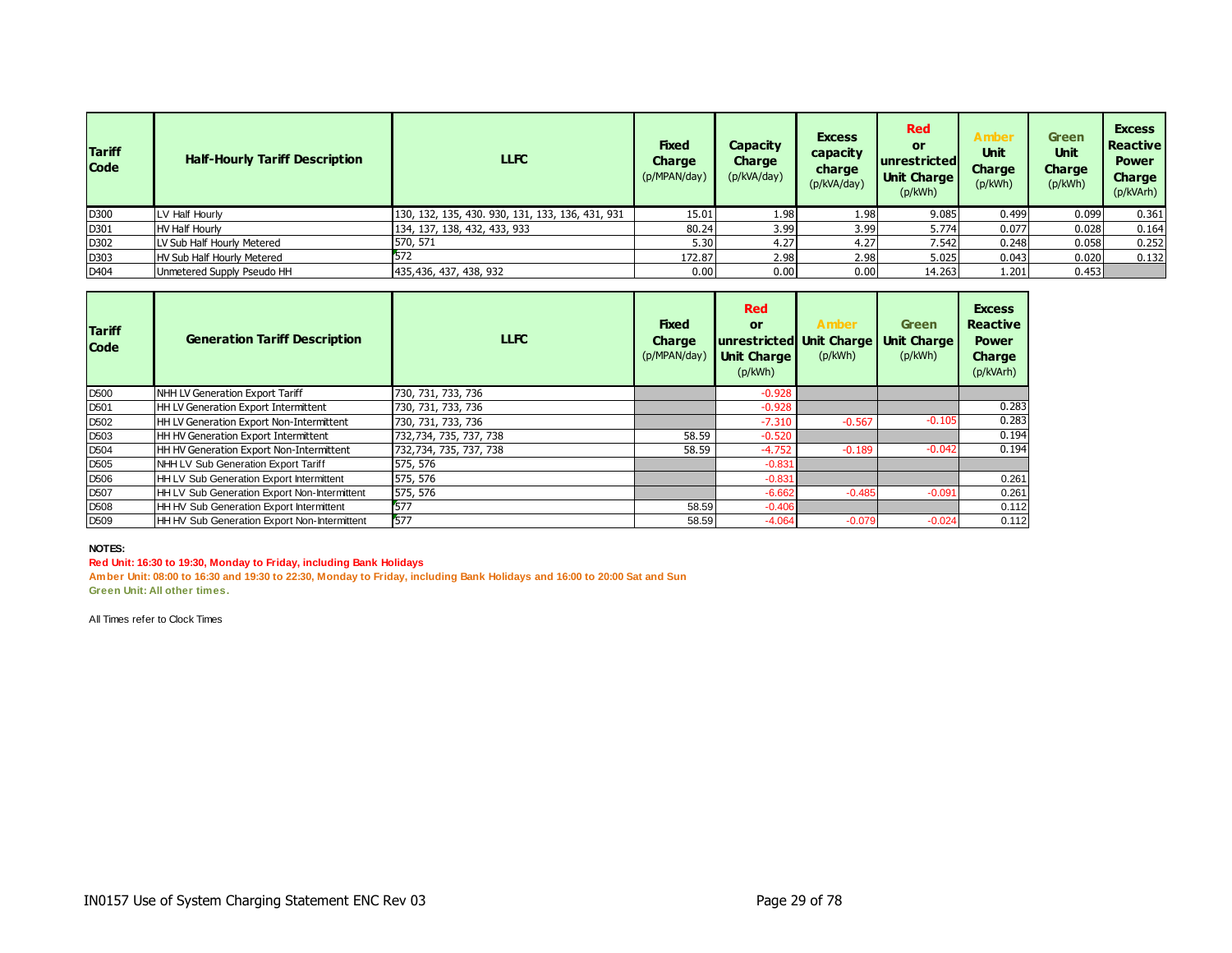#### **LDNO Tariffs for GSP\_D**

#### **LV Connections to ENC Network for GSP\_D**

|                              | LDNO - LV connections to ENC network LV Tariffs to Profile Classes 1 to 8 |             |           |                                          |                                                  |                                                 |  |  |  |  |  |  |  |
|------------------------------|---------------------------------------------------------------------------|-------------|-----------|------------------------------------------|--------------------------------------------------|-------------------------------------------------|--|--|--|--|--|--|--|
| <b>Tariff</b><br><b>Code</b> | <b>Description</b>                                                        | <b>LLFC</b> | <b>PC</b> | <b>Fixed</b><br>Charge 1<br>(p/MPAN/day) | Day or<br>unrestricted<br><b>Unit</b><br>(p/kWh) | <b>Night Unit</b><br><b>Charge 1</b><br>(p/kWh) |  |  |  |  |  |  |  |
|                              | Domestic Unrestricted                                                     |             |           | 2.15                                     | 1.526                                            |                                                 |  |  |  |  |  |  |  |
|                              | Domestic Two-Rate                                                         |             |           | 2.15                                     | 1.765                                            | 0.165                                           |  |  |  |  |  |  |  |
|                              | Small Non-Domestic Unrestricted                                           |             |           | 2.71                                     | 1.260                                            |                                                 |  |  |  |  |  |  |  |
|                              | Small Non-Domestic Two Rate                                               |             |           | 2.71                                     | 1.515                                            | 0.142                                           |  |  |  |  |  |  |  |
|                              | LV Medium Non-Domestic                                                    |             | $5 - 8$   | 12.35                                    | 1.243                                            | 0.090                                           |  |  |  |  |  |  |  |
|                              | NHH Unmetered                                                             |             | 1881      |                                          | 1.234                                            |                                                 |  |  |  |  |  |  |  |
|                              | NHH LV Generation                                                         |             | 81        |                                          | $-0.928$                                         |                                                 |  |  |  |  |  |  |  |

|                              |                                      | LDNO - LV connections to ENC network LV Tariffs for HH Metered Connections |                                               |                                   |                                                    |                                                                   |                                                  |                                                         |                                                                         |
|------------------------------|--------------------------------------|----------------------------------------------------------------------------|-----------------------------------------------|-----------------------------------|----------------------------------------------------|-------------------------------------------------------------------|--------------------------------------------------|---------------------------------------------------------|-------------------------------------------------------------------------|
| <b>Tariff</b><br><b>Code</b> | <b>Generation Tariff Description</b> | LLFC.                                                                      | <b>Fixed</b><br><b>Charge</b><br>(p/MPAN/day) | Capacity<br>Charge<br>(p/kVA/day) | <b>Excess</b><br>capacity<br>charge<br>(p/kVA/day) | <b>Red</b><br>or<br>unrestricted<br><b>Unit Charge</b><br>(p/kWh) | <b>Amber</b><br><b>Unit</b><br>Charge<br>(p/kWh) | <b>Green</b><br><b>Unit</b><br><b>Charge</b><br>(p/kWh) | <b>Excess</b><br><b>Reactive</b><br><b>Power</b><br>Charge<br>(p/kVArh) |
|                              | LV Half Hourly                       |                                                                            | 10.22                                         | 1.35                              | 1.35                                               | 6.188                                                             | 0.340                                            | 0.067                                                   | 0.246                                                                   |
|                              | LV Half Hourly Unmetered             |                                                                            |                                               |                                   |                                                    | 9.714                                                             | 0.818                                            | 0.309                                                   |                                                                         |
|                              | LV Generation Intermittent           |                                                                            |                                               |                                   |                                                    | $-0.928$                                                          |                                                  |                                                         | 0.283                                                                   |
|                              | LV Generation Non-Intermittent       |                                                                            |                                               |                                   |                                                    | $-7.310$                                                          | $-0.567$                                         | $-0.105$                                                | 0.283                                                                   |
|                              |                                      |                                                                            |                                               |                                   |                                                    |                                                                   |                                                  |                                                         |                                                                         |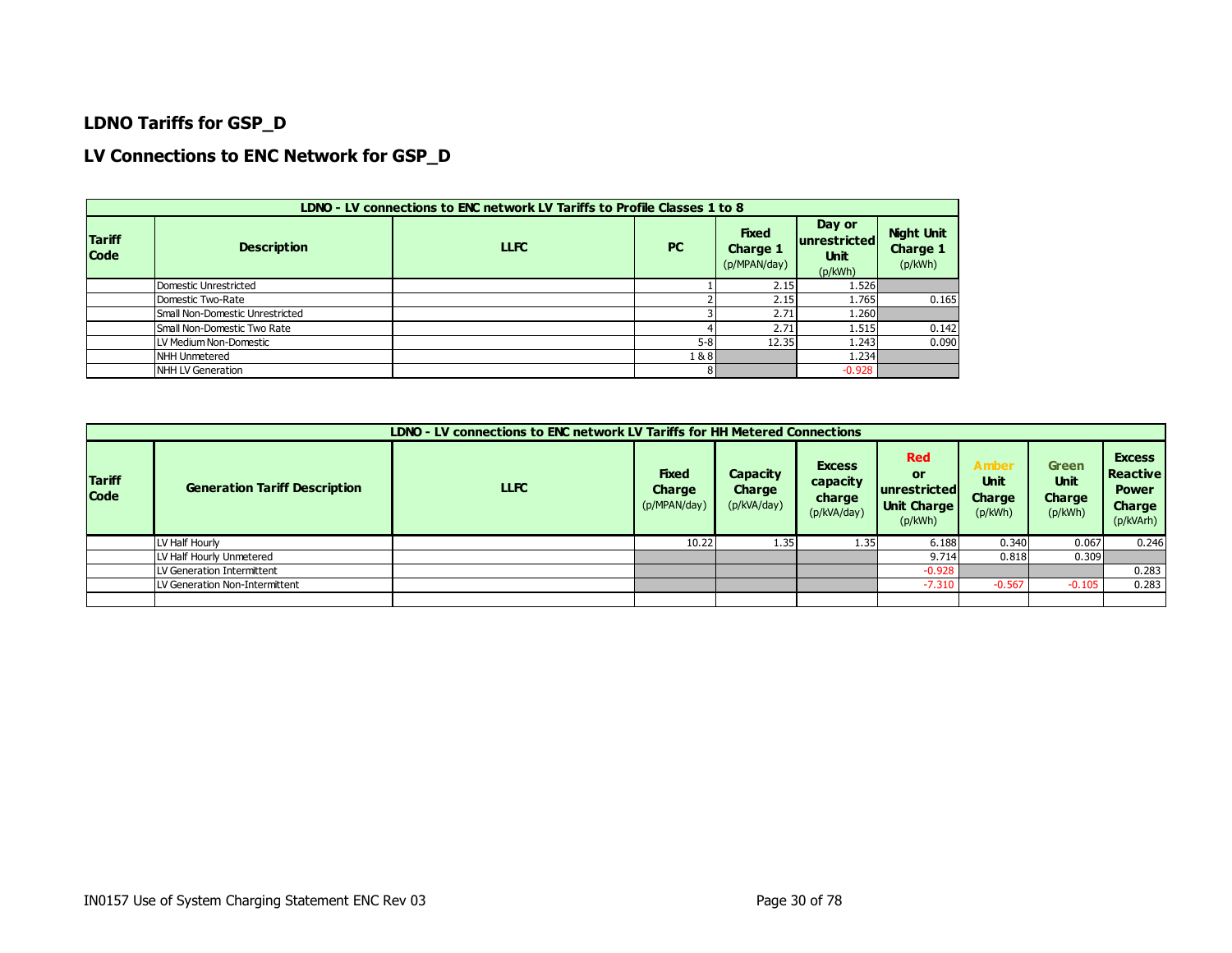# **HV Connections to ENC Network for GSP\_D**

|                    | <b>LDNO - HV connections to ENC network</b><br>LV Tariffs to Profile Classes 1 to 8 |             |           |                                                 |                                                  |                                                 |  |  |  |  |  |
|--------------------|-------------------------------------------------------------------------------------|-------------|-----------|-------------------------------------------------|--------------------------------------------------|-------------------------------------------------|--|--|--|--|--|
| <b>Tariff Code</b> | <b>Description</b>                                                                  | <b>LLFC</b> | <b>PC</b> | <b>Fixed</b><br><b>Charge 1</b><br>(p/MPAN/day) | Day or<br>unrestricted<br><b>Unit</b><br>(p/kWh) | <b>Night Unit</b><br><b>Charge 1</b><br>(p/kWh) |  |  |  |  |  |
|                    | Domestic Unrestricted                                                               |             |           | 1.76                                            | 1.252                                            |                                                 |  |  |  |  |  |
|                    | Domestic Two-Rate                                                                   |             |           | 1.76                                            | 1.448                                            | 0.135                                           |  |  |  |  |  |
|                    | Small Non-Domestic Unrestricted                                                     |             |           | 2.22                                            | 1.034                                            |                                                 |  |  |  |  |  |
|                    | Small Non-Domestic Two Rate                                                         |             |           | 2.22                                            | 1.244                                            | 0.117                                           |  |  |  |  |  |
|                    | LLV Medium Non-Domestic                                                             |             | $5-8$     | 10.13                                           | 1.020                                            | 0.074                                           |  |  |  |  |  |
|                    | INHH Unmetered                                                                      |             | 1&8       |                                                 | 1.013                                            |                                                 |  |  |  |  |  |
|                    | INHH LV Generation                                                                  |             | 8         |                                                 | $-0.928$                                         |                                                 |  |  |  |  |  |
|                    | LV Sub Generation NHH                                                               |             | 8         |                                                 | $-0.831$                                         |                                                 |  |  |  |  |  |

|                    | LDNO - HV connections to ENC network<br>LV and HV Tariffs for HH Metered Connections                                                                                                                                                                                                                                                                                                              |  |       |      |      |          |          |          |       |  |  |  |  |  |
|--------------------|---------------------------------------------------------------------------------------------------------------------------------------------------------------------------------------------------------------------------------------------------------------------------------------------------------------------------------------------------------------------------------------------------|--|-------|------|------|----------|----------|----------|-------|--|--|--|--|--|
| <b>Tariff Code</b> | <b>Red</b><br><b>Excess</b><br>Amber<br><b>Green</b><br><b>Fixed</b><br><b>Capacity</b><br>or<br><b>Unit</b><br><b>Unit</b><br>capacity<br><b>LLFC</b><br><b>Generation Tariff Description</b><br><b>Charge</b><br><b>Charge</b><br>unrestricted<br><b>Charge</b><br>charge<br><b>Charge</b><br>(p/MPAN/day)<br>(p/kVA/day)<br><b>Unit Charge</b><br>(p/kVA/day)<br>(p/kWh)<br>(p/kWh)<br>(p/kWh) |  |       |      |      |          |          |          |       |  |  |  |  |  |
|                    | LV Half Hourly                                                                                                                                                                                                                                                                                                                                                                                    |  | 8.39  | 1.11 | 1.11 | 5.078    | 0.279    | 0.055    | 0.202 |  |  |  |  |  |
|                    | LV Half Hourly Unmetered                                                                                                                                                                                                                                                                                                                                                                          |  |       |      |      | 7.972    | 0.671    | 0.253    |       |  |  |  |  |  |
|                    | HV Half Hourly Metered                                                                                                                                                                                                                                                                                                                                                                            |  | 54.06 | 2.69 | 2.69 | 3.890    | 0.052    | 0.019    | 0.110 |  |  |  |  |  |
|                    | LV Generation Intermittent                                                                                                                                                                                                                                                                                                                                                                        |  |       |      |      | $-0.928$ |          |          | 0.283 |  |  |  |  |  |
|                    | LV Generation Non-Intermittent                                                                                                                                                                                                                                                                                                                                                                    |  |       |      |      | $-7.310$ | $-0.567$ | $-0.105$ | 0.283 |  |  |  |  |  |
|                    | HV Generation Intermittent                                                                                                                                                                                                                                                                                                                                                                        |  |       |      |      | $-0.520$ |          |          | 0.194 |  |  |  |  |  |
|                    | HV Generation Non-Intermittent                                                                                                                                                                                                                                                                                                                                                                    |  |       |      |      | $-4.752$ | $-0.189$ | $-0.042$ | 0.194 |  |  |  |  |  |
|                    | LLV Sub HH Metered                                                                                                                                                                                                                                                                                                                                                                                |  | 4.71  | 3.79 | 3.79 | 6.697    | 0.220    | 0.052    | 0.224 |  |  |  |  |  |
|                    | LV Sub Generation Intermittent                                                                                                                                                                                                                                                                                                                                                                    |  |       |      |      | $-0.831$ |          |          | 0.261 |  |  |  |  |  |
|                    | LV Sub Generation Non Intermittent                                                                                                                                                                                                                                                                                                                                                                |  |       |      |      | $-6.662$ | $-0.485$ | $-0.091$ | 0.261 |  |  |  |  |  |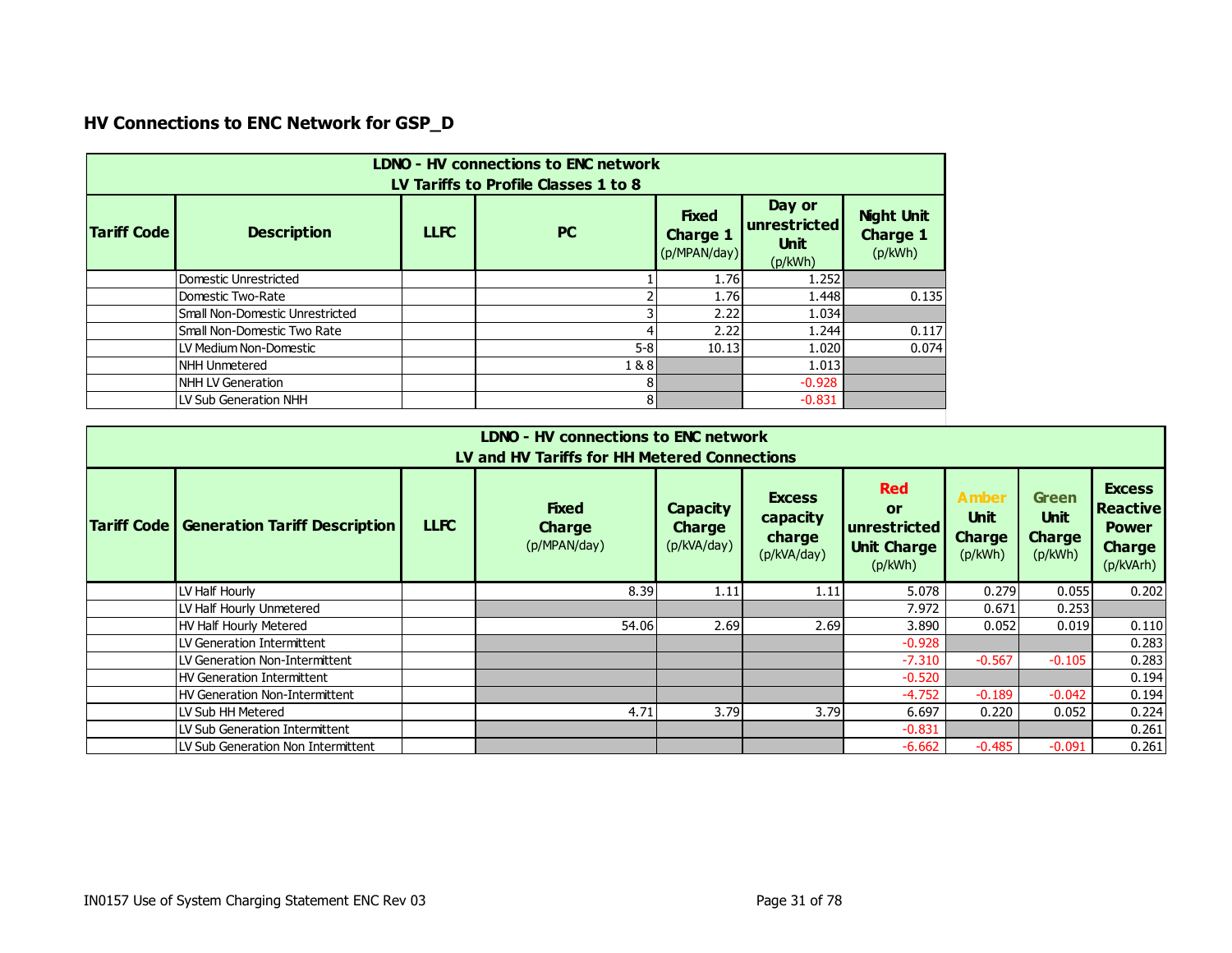## **ENC Distribution Use of System Charges for GSP \_E, West Midlands**

Effective from 1<sup>st</sup> October 2010

<span id="page-31-0"></span>

| <b>Tariff</b><br><b>Code</b> | <b>Non Half-Hourly Tariff Description</b>                              | <b>LLFC</b>             | PC              | <b>Fixed</b><br><b>Charge 1</b><br>(p/MPAN/day) | Day or<br>unrestricted<br><b>Unit</b><br>(p/kWh) | <b>Night Unit</b><br><b>Charge 1</b><br>(p/kWh) |
|------------------------------|------------------------------------------------------------------------|-------------------------|-----------------|-------------------------------------------------|--------------------------------------------------|-------------------------------------------------|
|                              | <b>Domestic Tariffs PC 1-2</b>                                         |                         |                 |                                                 |                                                  |                                                 |
| E100                         | Domestic Unrestricted                                                  | 140, 142, 145, 440, 940 | 01              | 3.53                                            | 1.607                                            |                                                 |
| E101                         | Domestic Unrestricted                                                  | 141, 143, 146, 441, 941 | 01              | 3.53                                            | 1.607                                            |                                                 |
| E106                         | Domestic Unrestricted                                                  | 140, 142, 145, 440, 940 | 01              | 3.53                                            | 1.607                                            |                                                 |
| E106                         | Domestic Unrestricted                                                  | 141, 143, 146, 441, 941 | 01              | 3.53                                            | 1.607                                            |                                                 |
| E102                         | Domestic Two Rate                                                      | 140, 142, 145, 440, 940 | 02              | 3.53                                            | 1.889                                            | 0.074                                           |
| E103                         | Domestic Two Rate                                                      | 141, 143, 146, 441, 941 | 62              | 3.53                                            | 1.889                                            | 0.074                                           |
| E104                         | Domestic E10                                                           | 140, 142, 145, 440, 940 | 02              | 3.53                                            | 1.889                                            | 0.074                                           |
| E105                         | Domestic E10                                                           | 141, 143, 146, 441, 941 | 02              | 3.53                                            | 1.889                                            | 0.074                                           |
|                              | <b>Non-Domestic Tariffs PC 3-4</b>                                     |                         |                 |                                                 |                                                  |                                                 |
| E200                         | Non Domestic Unrestricted                                              | 140, 142, 145, 440, 940 | 03              | 4.50                                            | 1.425                                            |                                                 |
| E201                         | Non Domestic Unrestricted                                              | 141, 143, 146, 441, 941 | 03              | 4.50                                            | 1.425                                            |                                                 |
| E202                         | Non Domestic Two Rate                                                  | 140, 142, 145, 440, 940 | 04              | 4.50                                            | 1.602                                            | 0.064                                           |
| E203                         | Non Domestic Two Rate                                                  | 141, 143, 146, 441, 941 | 04              | 4.50                                            | 1.602                                            | 0.064                                           |
|                              | <b>Non-Domestic Tariffs PC 5-8</b>                                     |                         |                 |                                                 |                                                  |                                                 |
| E212                         | Non Domestic LV Two Rate 5-8                                           | 140, 142, 145, 440, 940 | $5 - 8$         | 26.70                                           | 1.432                                            | 0.056                                           |
| E213                         | Non Domestic LV Two Rate 5-8                                           | 141, 143, 146, 441, 941 | $5 - 8$         | 26.70                                           | 1.432                                            | 0.056                                           |
| E216                         | LV Sub Medium Non Domestic 5-8                                         | 580, 581                | $5 - 8$         | 7.06                                            | 1.01                                             | 0.041                                           |
|                              | <b>Unmetered NHH</b>                                                   |                         |                 |                                                 |                                                  |                                                 |
| E400                         | Unmetered Supply NHH Continuous (Type A)                               | 445,446, 447, 448, 942  | 08              | 0.00                                            | 2.042                                            |                                                 |
| E401                         | Unmetered Supply NHH Dusk to Dawn (Type B)                             | 445,446, 447, 448, 942  | 01              | 0.00                                            | 2.042                                            |                                                 |
| E402                         | Unmetered Supply NHH Half night - pre dawn (Ty 445, 446, 447, 448, 942 |                         | 01              | 0.00                                            | 2.042                                            |                                                 |
| E403                         | Unmetered Supply NHH Dawn to Dusk (Type D)                             | 445,446, 447, 448, 942  | $\overline{01}$ | 0.00                                            | 2.042                                            |                                                 |
| Notes:                       | Unit time periods are as specified in the SSC                          |                         |                 |                                                 |                                                  |                                                 |
|                              | Shaded tariffs are unsupported by ENC                                  |                         |                 |                                                 |                                                  |                                                 |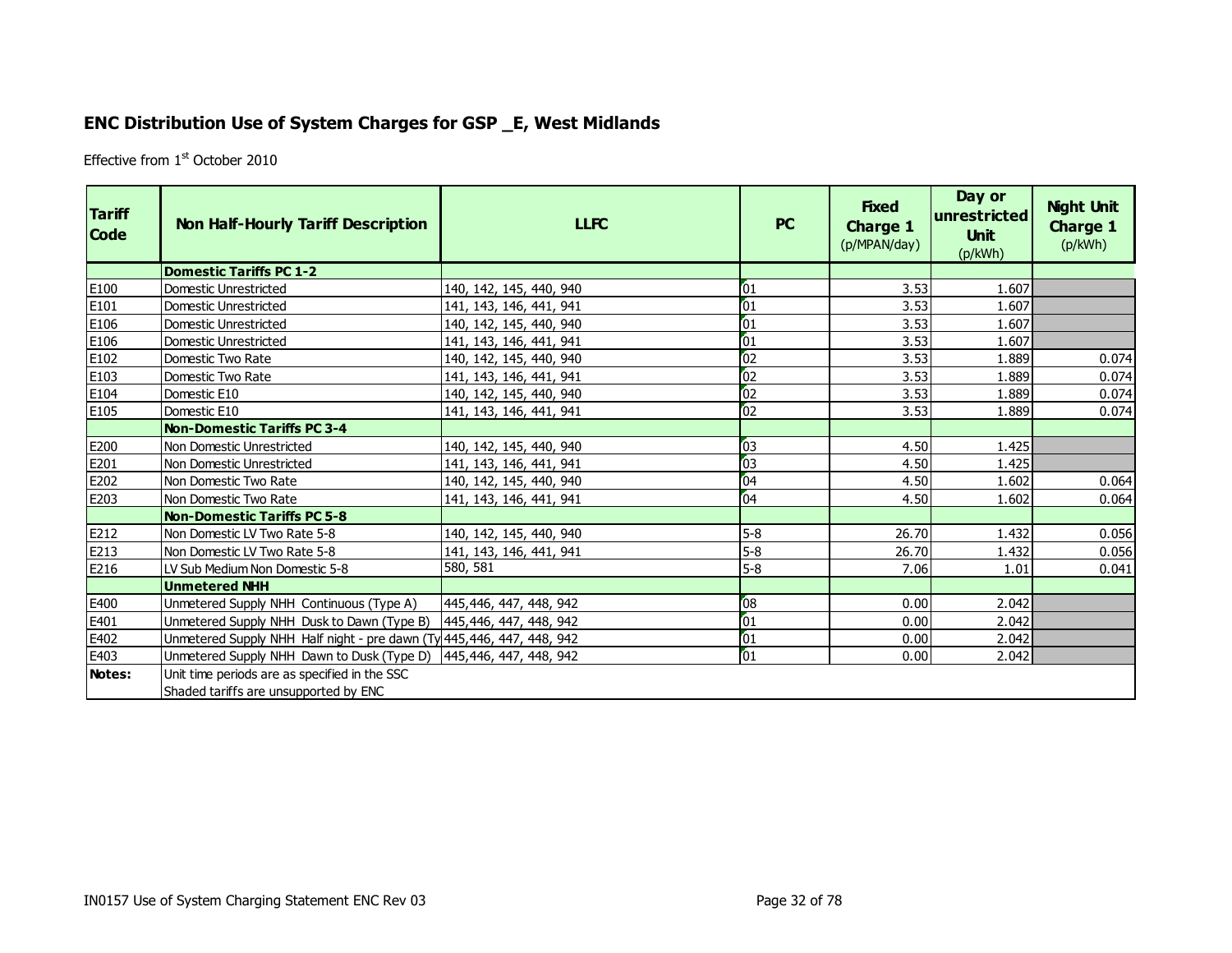| <b>Tariff</b><br><b>Code</b> | <b>Half-Hourly Tariff Description</b> | <b>LLFC</b>                                      | <b>Fixed</b><br><b>Charge</b><br>(p/MPAN/day) | Capacity<br>Charge<br>(p/kVA/day) | <b>Excess</b><br>capacity<br>charge<br>(p/kVA/day) | <b>Red</b><br>or<br><b>unrestricted</b><br><b>Unit Charge</b><br>(p/kWh) | Amber<br><b>Unit</b><br><b>Charge</b><br>(p/kWh) | <b>Green</b><br><b>Unit</b><br><b>Charge</b><br>(p/kWh) | <b>Excess</b><br><b>Reactive</b><br><b>Power</b><br><b>Charge</b><br>(p/kVArh) |
|------------------------------|---------------------------------------|--------------------------------------------------|-----------------------------------------------|-----------------------------------|----------------------------------------------------|--------------------------------------------------------------------------|--------------------------------------------------|---------------------------------------------------------|--------------------------------------------------------------------------------|
| E300                         | LV Half Hourly                        | 140, 142, 145, 440, 940, 141, 143, 146, 441, 941 | 7.06                                          | 2.73                              | 2.73                                               | 5.749                                                                    | 0.672                                            | 0.048                                                   | 0.294                                                                          |
| E301                         | <b>HV Half Hourly</b>                 | 144, 147, 148, 442, 443, 943                     | 70.96                                         | 4.51                              | 4.51                                               | 2.907                                                                    | 0.234                                            | 0.025                                                   | 0.132                                                                          |
| E302                         | LV Sub Half Hourly Metered            | 580, 581                                         | 7.061                                         | 3.82                              | 3.82                                               | 3.782                                                                    | 0.383                                            | 0.033                                                   | 0.230                                                                          |
| E303                         | HV Sub Half Hourly Metered            | 582                                              | 70.96                                         | 4.03                              | 4.03                                               | 3.299                                                                    | 0.266                                            | 0.031                                                   | 0.168                                                                          |
| E404                         | Unmetered Supply Pseudo HH            | 445,446, 447, 448, 942                           | 0.00                                          | 0.00                              | 0.00                                               | 19.629                                                                   | 2.928                                            | 0.589                                                   |                                                                                |

| <b>Tariff</b><br><b>Code</b> | <b>Generation Tariff Description</b>         | <b>LLFC</b>             | <b>Fixed</b><br><b>Charge</b> | <b>Red</b><br>or<br>unrestricted Unit Charge<br>(p/MPAN/day) Unit Charge<br>(p/kWh) | <b>Amber</b><br>(p/kWh) | <b>Green</b><br><b>Unit Charge</b><br>(p/kWh) | <b>Excess</b><br><b>Reactive</b><br><b>Power</b><br><b>Charge</b><br>(p/kVArh) |
|------------------------------|----------------------------------------------|-------------------------|-------------------------------|-------------------------------------------------------------------------------------|-------------------------|-----------------------------------------------|--------------------------------------------------------------------------------|
| E500                         | NHH LV Generation Export Tariff              | 740, 741, 743, 746      |                               | $-0.668$                                                                            |                         |                                               |                                                                                |
| E501                         | HH LV Generation Export Intermittent         | 740, 741, 743, 746      |                               | $-0.668$                                                                            |                         |                                               | 0.321                                                                          |
| E502                         | HH LV Generation Export Non-Intermittent     | 740, 741, 743, 746      |                               | $-4.834$                                                                            | $-0.673$                | $-0.046$                                      | 0.321                                                                          |
| E503                         | HH HV Generation Export Intermittent         | 742, 744, 745, 747, 748 | 12.18                         | $-0.363$                                                                            |                         |                                               | 0.243                                                                          |
| E504                         | HH HV Generation Export Non-Intermittent     | 742, 744, 745, 747, 748 | 12.18                         | $-2.785$                                                                            | $-0.311$                | $-0.031$                                      | 0.243                                                                          |
| E <sub>505</sub>             | NHH LV Sub Generation Export Tariff          | 585, 586                |                               | $-0.566$                                                                            |                         |                                               |                                                                                |
| E506                         | HH LV Sub Generation Export Intermittent     | 585, 586                |                               | $-0.566$                                                                            |                         |                                               | 0.295                                                                          |
| E507                         | HH LV Sub Generation Export Non-Intermittent | 585, 586                |                               | $-4.146$                                                                            | $-0.553$                | $-0.041$                                      | 0.295                                                                          |
| E508                         | HH HV Sub Generation Export Intermittent     | 587                     | 12.18                         | $-0.390$                                                                            |                         |                                               | 0.174                                                                          |
| E509                         | HH HV Sub Generation Export Non-Intermittent | 587                     | 12.18                         | $-3.033$                                                                            | $-0.313$                | $-0.037$                                      | 0.174                                                                          |

#### **NOTES:**

#### **Red Unit: 16:00 to 19:00, Monday to Friday, including Bank Holidays**

**Amber Unit: 07:30 to 16:00 and 19:00 to 21:00, Monday to Friday, including Bank Holidays Green Unit: All other times.**

All Times refer to Clock Times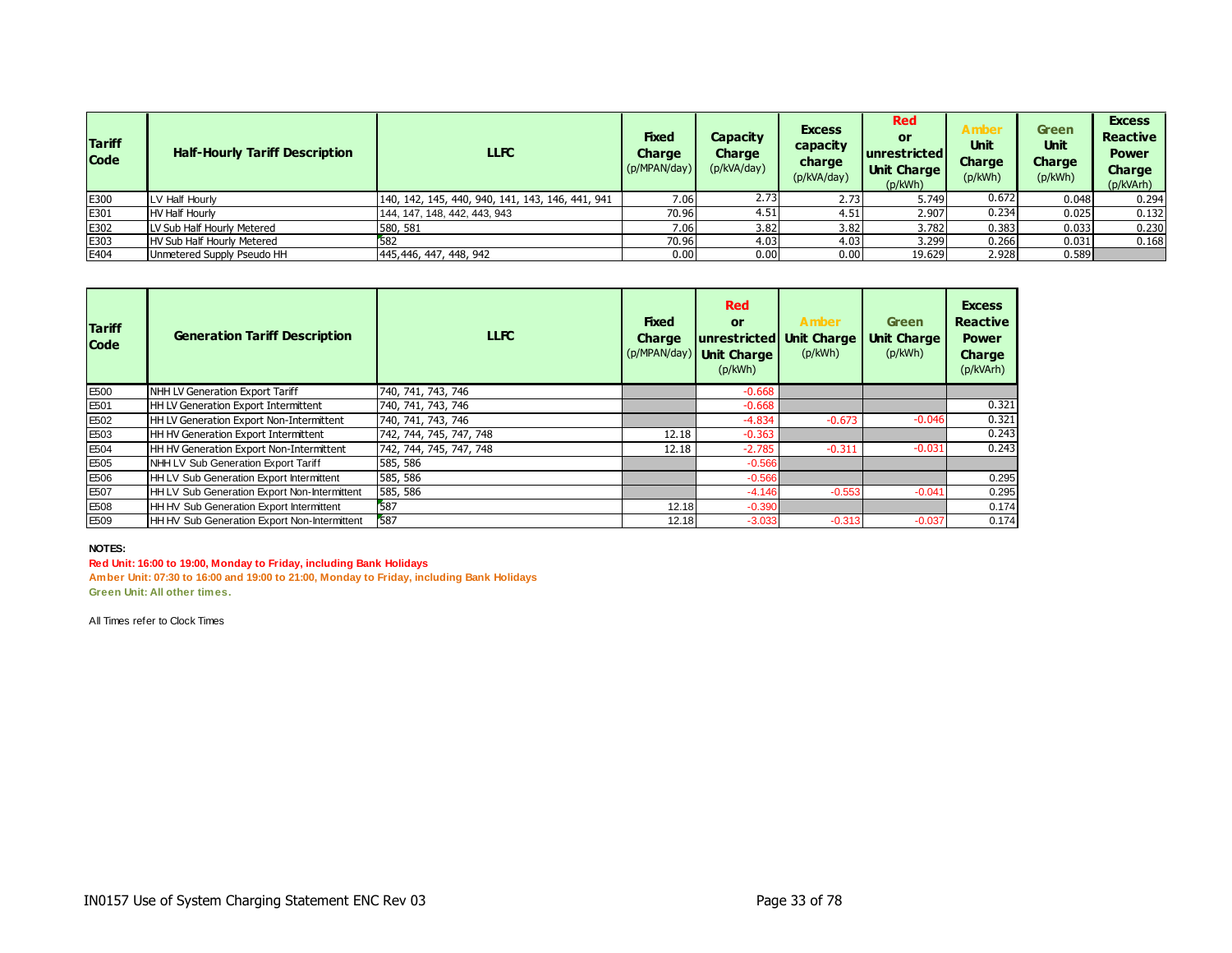#### **LDNO Tariffs for GSP\_E**

#### **LV Connections to ENC Network for GSP\_E**

|                              | LDNO - LV connections to ENC network LV Tariffs to Profile Classes 1 to 8 |             |           |                                          |                                                  |                                                 |  |  |  |  |  |
|------------------------------|---------------------------------------------------------------------------|-------------|-----------|------------------------------------------|--------------------------------------------------|-------------------------------------------------|--|--|--|--|--|
| <b>Tariff</b><br><b>Code</b> | <b>Description</b>                                                        | <b>LLFC</b> | <b>PC</b> | <b>Fixed</b><br>Charge 1<br>(p/MPAN/day) | Day or<br>unrestricted<br><b>Unit</b><br>(p/kWh) | <b>Night Unit</b><br><b>Charge 1</b><br>(p/kWh) |  |  |  |  |  |
|                              | Domestic Unrestricted                                                     |             |           | 2.52                                     | 1.146                                            |                                                 |  |  |  |  |  |
|                              | Domestic Two-Rate                                                         |             |           | 2.52                                     | 1.347                                            | 0.053                                           |  |  |  |  |  |
|                              | Small Non-Domestic Unrestricted                                           |             |           | 3.21                                     | 1.016                                            |                                                 |  |  |  |  |  |
|                              | Small Non-Domestic Two Rate                                               |             |           | 3.21                                     | 1.142                                            | 0.046                                           |  |  |  |  |  |
|                              | LV Medium Non-Domestic                                                    |             | $5 - 8$   | 19.04                                    | 1.021                                            | 0.040                                           |  |  |  |  |  |
|                              | NHH Unmetered                                                             |             | 1 & 8 I   |                                          | 1.456                                            |                                                 |  |  |  |  |  |
|                              | NHH LV Generation                                                         |             |           |                                          | $-0.668$                                         |                                                 |  |  |  |  |  |

|                              | LDNO - LV connections to ENC network LV Tariffs for HH Metered Connections |             |                                        |                                          |                                                    |                                                                   |                                                         |                                                  |                                                                                |  |  |  |
|------------------------------|----------------------------------------------------------------------------|-------------|----------------------------------------|------------------------------------------|----------------------------------------------------|-------------------------------------------------------------------|---------------------------------------------------------|--------------------------------------------------|--------------------------------------------------------------------------------|--|--|--|
| <b>Tariff</b><br><b>Code</b> | <b>Generation Tariff Description</b>                                       | <b>LLFC</b> | <b>Fixed</b><br>Charge<br>(p/MPAN/day) | Capacity<br><b>Charge</b><br>(p/kVA/day) | <b>Excess</b><br>capacity<br>charge<br>(p/kVA/day) | <b>Red</b><br>or<br>unrestricted<br><b>Unit Charge</b><br>(p/kWh) | <b>Amber</b><br><b>Unit</b><br><b>Charge</b><br>(p/kWh) | <b>Green</b><br><b>Unit</b><br>Charge<br>(p/kWh) | <b>Excess</b><br><b>Reactive</b><br><b>Power</b><br><b>Charge</b><br>(p/kVArh) |  |  |  |
|                              | LV Half Hourly                                                             |             | 5.03                                   | 1.95                                     | 1.95                                               | 4.100                                                             | 0.479                                                   | 0.034                                            | 0.210                                                                          |  |  |  |
|                              | LV Half Hourly Unmetered                                                   |             |                                        |                                          |                                                    | 13.997                                                            | 2.088                                                   | 0.420                                            |                                                                                |  |  |  |
|                              | LV Generation Intermittent                                                 |             |                                        |                                          |                                                    | $-0.668$                                                          |                                                         |                                                  | 0.321                                                                          |  |  |  |
|                              | LV Generation Non-Intermittent                                             |             |                                        |                                          |                                                    | $-4.834$                                                          | $-0.673$                                                | $-0.046$                                         | 0.321                                                                          |  |  |  |
|                              |                                                                            |             |                                        |                                          |                                                    |                                                                   |                                                         |                                                  |                                                                                |  |  |  |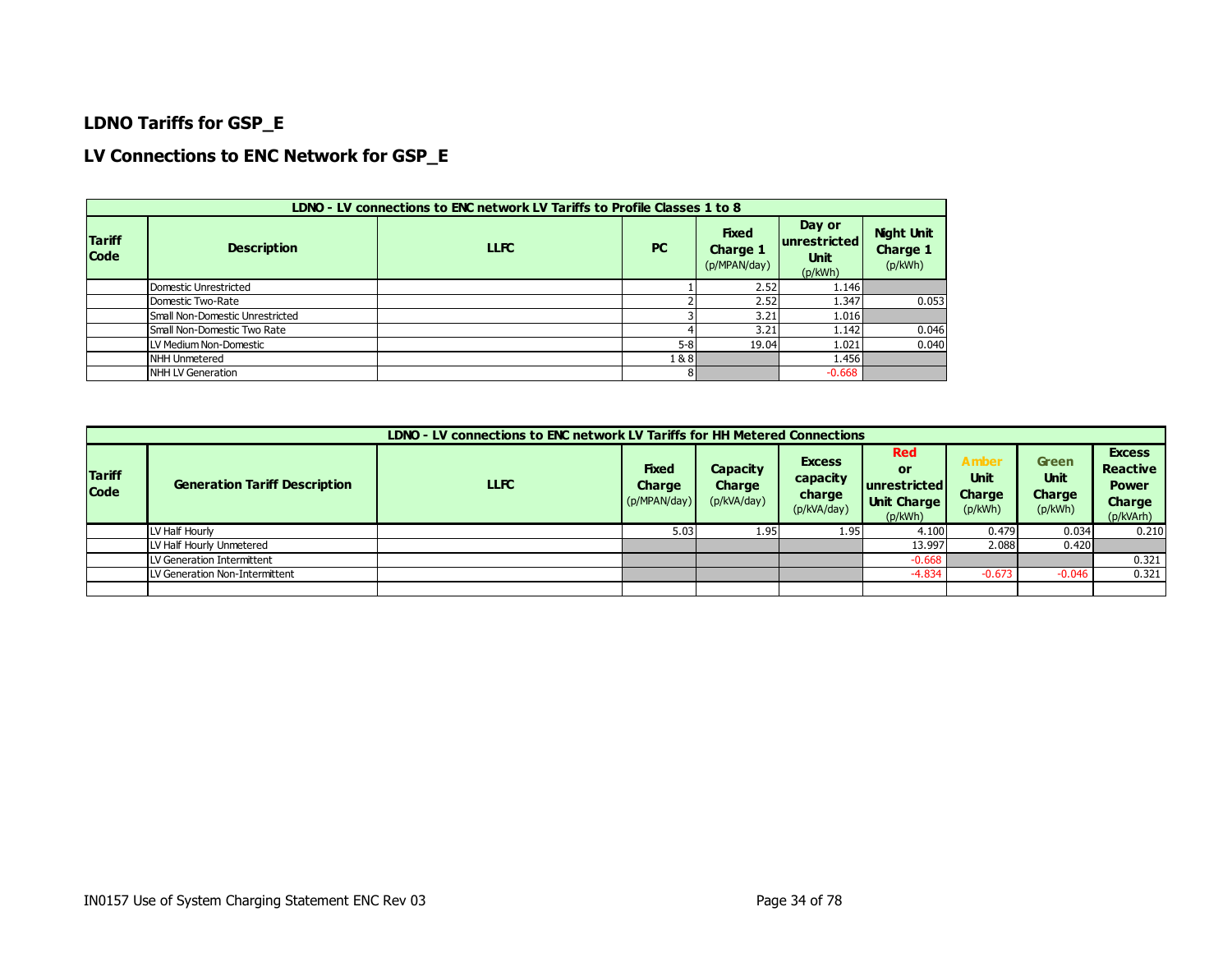# **HV Connections to ENC Network for GSP\_E**

| <b>LDNO - HV connections to ENC network</b><br>LV Tariffs to Profile Classes 1 to 8 |                                 |             |           |                                                 |                                                  |                                                 |  |  |
|-------------------------------------------------------------------------------------|---------------------------------|-------------|-----------|-------------------------------------------------|--------------------------------------------------|-------------------------------------------------|--|--|
| <b>Tariff Code</b>                                                                  | <b>Description</b>              | <b>LLFC</b> | <b>PC</b> | <b>Fixed</b><br><b>Charge 1</b><br>(p/MPAN/day) | Day or<br>unrestricted<br><b>Unit</b><br>(p/kWh) | <b>Night Unit</b><br><b>Charge 1</b><br>(p/kWh) |  |  |
|                                                                                     | Domestic Unrestricted           |             |           | 2.12                                            | 0.965                                            |                                                 |  |  |
|                                                                                     | Domestic Two-Rate               |             |           | 2.12                                            | 1.134                                            | 0.044                                           |  |  |
|                                                                                     | Small Non-Domestic Unrestricted |             |           | 2.70                                            | 0.855                                            |                                                 |  |  |
|                                                                                     | l Small Non-Domestic Two Rate   |             |           | 2.70                                            | 0.962                                            | 0.038                                           |  |  |
|                                                                                     | LV Medium Non-Domestic          |             | $5 - 8$   | 16.03                                           | 0.860                                            | 0.034                                           |  |  |
|                                                                                     | INHH Unmetered                  |             | 1 & 8     |                                                 | 1.226                                            |                                                 |  |  |
|                                                                                     | INHH LV Generation              |             |           |                                                 | $-0.668$                                         |                                                 |  |  |
|                                                                                     | LV Sub Generation NHH           |             |           |                                                 | $-0.566$                                         |                                                 |  |  |

| <b>LDNO - HV connections to ENC network</b><br>LV and HV Tariffs for HH Metered Connections |                                                           |  |                                               |                                                 |                                                    |                                                                   |                                                         |                                                         |                                                                                |  |  |
|---------------------------------------------------------------------------------------------|-----------------------------------------------------------|--|-----------------------------------------------|-------------------------------------------------|----------------------------------------------------|-------------------------------------------------------------------|---------------------------------------------------------|---------------------------------------------------------|--------------------------------------------------------------------------------|--|--|
|                                                                                             | <b>Tariff Code   Generation Tariff Description   LLFC</b> |  | <b>Fixed</b><br><b>Charge</b><br>(p/MPAN/day) | <b>Capacity</b><br><b>Charge</b><br>(p/kVA/day) | <b>Excess</b><br>capacity<br>charge<br>(p/kVA/day) | <b>Red</b><br>or<br>unrestricted<br><b>Unit Charge</b><br>(p/kWh) | <b>Amber</b><br><b>Unit</b><br><b>Charge</b><br>(p/kWh) | <b>Green</b><br><b>Unit</b><br><b>Charge</b><br>(p/kWh) | <b>Excess</b><br><b>Reactive</b><br><b>Power</b><br><b>Charge</b><br>(p/kVArh) |  |  |
|                                                                                             | LV Half Hourly                                            |  | 4.24                                          | 1.64                                            | 1.64                                               | 3.451                                                             | 0.403                                                   | 0.029                                                   | 0.177                                                                          |  |  |
|                                                                                             | LV Half Hourly Unmetered                                  |  |                                               |                                                 |                                                    | 11.784                                                            | 1.758                                                   | 0.354                                                   |                                                                                |  |  |
|                                                                                             | HV Half Hourly Metered                                    |  | 58.92                                         | 3.74                                            | 3.74                                               | 2.414                                                             | 0.194                                                   | 0.021                                                   | 0.110                                                                          |  |  |
|                                                                                             | LV Generation Intermittent                                |  |                                               |                                                 |                                                    | $-0.668$                                                          |                                                         |                                                         | 0.321                                                                          |  |  |
|                                                                                             | LV Generation Non-Intermittent                            |  |                                               |                                                 |                                                    | $-4.834$                                                          | $-0.673$                                                | $-0.046$                                                | 0.321                                                                          |  |  |
|                                                                                             | <b>HV Generation Intermittent</b>                         |  |                                               |                                                 |                                                    | $-0.363$                                                          |                                                         |                                                         | 0.243                                                                          |  |  |
|                                                                                             | <b>HV Generation Non-Intermittent</b>                     |  |                                               |                                                 |                                                    | $-2.785$                                                          | $-0.311$                                                | $-0.031$                                                | 0.243                                                                          |  |  |
|                                                                                             | LV Sub HH Metered                                         |  | 6.24                                          | 3.38                                            | 3.38                                               | 3.341                                                             | 0.338                                                   | 0.029                                                   | 0.203                                                                          |  |  |
|                                                                                             | LV Sub Generation Intermittent                            |  |                                               |                                                 |                                                    | $-0.566$                                                          |                                                         |                                                         | 0.295                                                                          |  |  |
|                                                                                             | LV Sub Generation Non Intermittent                        |  |                                               |                                                 |                                                    | $-4.146$                                                          | $-0.553$                                                | $-0.041$                                                | 0.295                                                                          |  |  |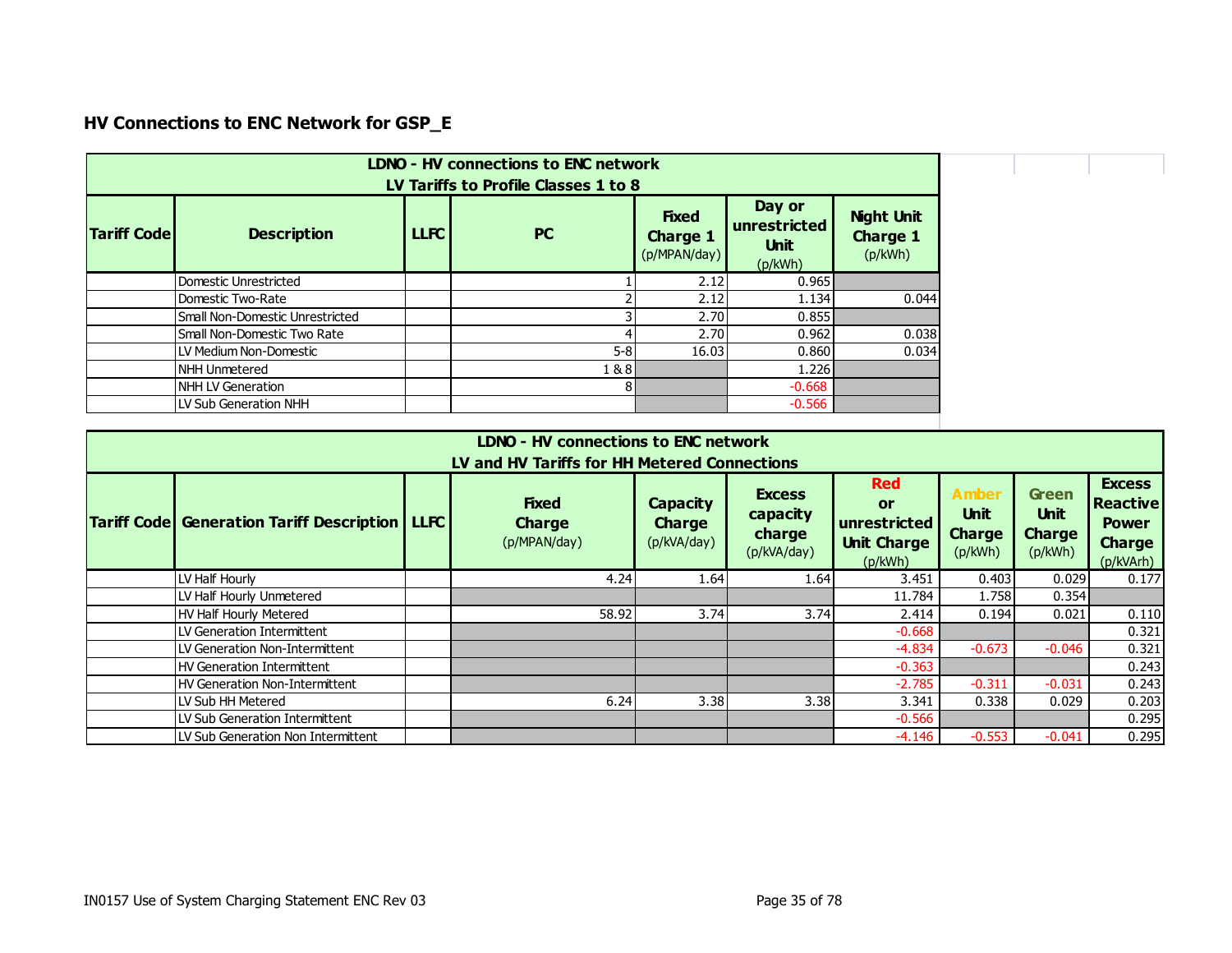## **ENC Distribution Use of System Charges for GSP \_F, North East**

Effective from 1st October 2010

<span id="page-35-0"></span>

| <b>Tariff</b><br><b>Code</b> | <b>Non Half-Hourly Tariff Description</b>                                              | <b>LLFC</b>             | <b>PC</b> | <b>Fixed</b><br>Charge 1<br>(p/MPAN/day) | Day or<br>unrestricted<br><b>Unit</b><br>(p/kWh) | <b>Night Unit</b><br><b>Charge 1</b><br>(p/kWh) |
|------------------------------|----------------------------------------------------------------------------------------|-------------------------|-----------|------------------------------------------|--------------------------------------------------|-------------------------------------------------|
|                              | <b>Domestic Tariffs PC 1-2</b>                                                         |                         |           |                                          |                                                  |                                                 |
| F100                         | Domestic Unrestricted                                                                  | 150, 152, 155, 450, 950 | 01        | 2.80                                     | 1.746                                            |                                                 |
| F101                         | Domestic Unrestricted                                                                  | 151, 153, 156, 451, 951 | 01        | 2.80                                     | 1.746                                            |                                                 |
| F <sub>106</sub>             | Domestic Unrestricted                                                                  | 150, 152, 155, 450, 950 | 01        | 2.80                                     | 1.746                                            |                                                 |
| F106                         | Domestic Unrestricted                                                                  | 151, 153, 156, 451, 951 | 01        | 2.80                                     | 1.746                                            |                                                 |
| F102                         | Domestic Two Rate                                                                      | 150, 152, 155, 450, 950 | 02        | 2.80                                     | 1.973                                            | 0.303                                           |
| F103                         | Domestic Two Rate                                                                      | 151, 153, 156, 451, 951 | 02        | 2.80                                     | 1.973                                            | 0.303                                           |
| F104                         | Domestic E10                                                                           | 150, 152, 155, 450, 950 | 02        | 2.80                                     | 1.973                                            | 0.303                                           |
| F105                         | Domestic E10                                                                           | 151, 153, 156, 451, 951 | 02        | 2.80                                     | 1.973                                            | 0.303                                           |
|                              | <b>Non-Domestic Tariffs PC 3-4</b>                                                     |                         |           |                                          |                                                  |                                                 |
| F200                         | Non Domestic Unrestricted                                                              | 150, 152, 155, 450, 950 | 03        | 4.50                                     | 2.042                                            |                                                 |
| F201                         | Non Domestic Unrestricted                                                              | 151, 153, 156, 451, 951 | 03        | 4.50                                     | 2.042                                            |                                                 |
| F202                         | Non Domestic Two Rate                                                                  | 150, 152, 155, 450, 950 | 04        | 4.50                                     | 2.498                                            | 0.624                                           |
| F203                         | Non Domestic Two Rate                                                                  | 151, 153, 156, 451, 951 | 04        | 4.50                                     | 2.498                                            | 0.624                                           |
|                              | <b>Non-Domestic Tariffs PC 5-8</b>                                                     |                         |           |                                          |                                                  |                                                 |
| F212                         | Non Domestic LV Two Rate 5-8                                                           | 150, 152, 155, 450, 950 | $5 - 8$   | 26.49                                    | 1.941                                            | 0.364                                           |
| F213                         | Non Domestic LV Two Rate 5-8                                                           | 151, 153, 156, 451, 951 | $5 - 8$   | 26.49                                    | 1.941                                            | 0.364                                           |
| F216                         | LV Sub Medium Non Domestic 5-8                                                         | 590, 591                | $5 - 8$   | 64.16                                    | 1.309                                            | 0.227                                           |
|                              | <b>Unmetered NHH</b>                                                                   |                         |           |                                          |                                                  |                                                 |
| F400                         | Unmetered Supply NHH Continuous (Type A)                                               | 455,456, 457, 458, 952  | 08        | 0.00                                     | 1.688                                            |                                                 |
| F401                         | Unmetered Supply NHH Dusk to Dawn (Type B)                                             | 455,456, 457, 458, 952  | 01        | 0.00                                     | 1.688                                            |                                                 |
| F402                         | Unmetered Supply NHH Half night - pre dawn (Ty 1455, 456, 457, 458, 952                |                         | 01        | 0.00                                     | 1.688                                            |                                                 |
| F403                         | Unmetered Supply NHH Dawn to Dusk (Type D)                                             | 455,456, 457, 458, 952  | 01        | 0.00                                     | 1.688                                            |                                                 |
| Notes:                       | Unit time periods are as specified in the SSC<br>Shaded tariffs are unsupported by ENC |                         |           |                                          |                                                  |                                                 |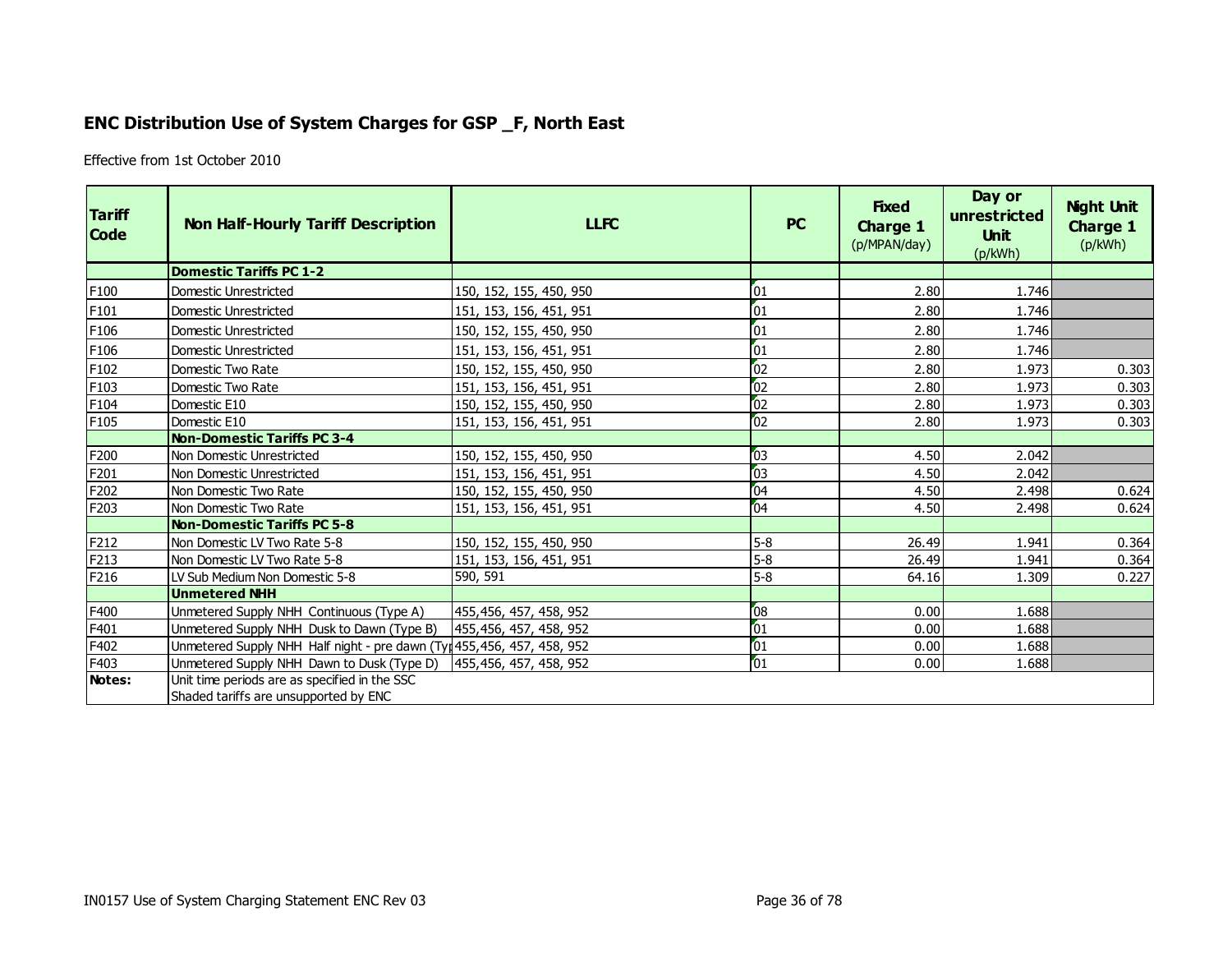| <b>Tariff</b><br><b>Code</b> | <b>Half-Hourly Tariff Description</b> | <b>LLFC</b>                                      | <b>Fixed</b><br><b>Charge</b><br>(p/MPAN/day) | Capacity<br><b>Charge</b><br>(p/kVA/day) | <b>Excess</b><br>capacity<br>charge<br>(p/kVA/day) | <b>Red</b><br>or<br><u> unrestricted</u><br><b>Unit Charge</b><br>(p/kWh) | <b>Unit</b><br><b>Charge</b><br>(p/kWh) | <b>Green</b><br><b>Unit</b><br><b>Charge</b><br>(p/kWh) | <b>Excess</b><br>l Reactivel<br><b>Power</b><br><b>Charge</b><br>(p/kVArh) |
|------------------------------|---------------------------------------|--------------------------------------------------|-----------------------------------------------|------------------------------------------|----------------------------------------------------|---------------------------------------------------------------------------|-----------------------------------------|---------------------------------------------------------|----------------------------------------------------------------------------|
| F300                         | LV Half Hourly                        | 150, 152, 155, 450, 950, 151, 153, 156, 451, 951 | 15.54                                         | 1.34                                     | 1.34                                               | 5.320                                                                     | 1.240                                   | 0.227                                                   | 0.270                                                                      |
| F301                         | <b>HV Half Hourly</b>                 | 154, 157, 158, 452, 453, 953                     | 103.59                                        | 1.77                                     | 1.77                                               | 3.753                                                                     | 0.662                                   | 0.091                                                   | 0.156                                                                      |
| F302                         | LV Sub Half Hourly Metered            | 590, 591                                         | 45.74                                         | 1.97                                     | 1.97                                               | 3.519                                                                     | 0.712                                   | 0.115                                                   | 0.216                                                                      |
| F303                         | HV Sub Half Hourly Metered            | 592                                              | 155.39                                        | 2.49                                     | 2.49                                               | 2.816                                                                     | 0.362                                   | 0.024                                                   | 0.111                                                                      |
| F404                         | Unmetered Supply Pseudo HH            | 455,456, 457, 458, 952                           | 0.00                                          | 0.00                                     | 0.00                                               | 9.184                                                                     | 2.355                                   | 0.463                                                   |                                                                            |

| <b>Tariff</b><br><b>Code</b> | <b>Generation Tariff Description</b>            | <b>LLFC</b>             | <b>Fixed</b><br><b>Charge</b><br>(p/MPAN/day) | <b>Red</b><br>or<br>unrestricted<br><b>Unit Charge</b><br>(p/kWh) | <b>Amber</b><br><b>Unit Charge</b><br>(p/kWh) | <b>Green</b><br><b>Unit Charge</b><br>(p/kWh) | <b>Excess</b><br><b>Reactive</b><br><b>Power</b><br><b>Charge</b><br>(p/kVArh) |
|------------------------------|-------------------------------------------------|-------------------------|-----------------------------------------------|-------------------------------------------------------------------|-----------------------------------------------|-----------------------------------------------|--------------------------------------------------------------------------------|
| F500                         | NHH LV Generation Export Tariff                 | 750, 751, 753, 756      | 0.00                                          | $-0.631$                                                          |                                               |                                               |                                                                                |
| F501                         | HH LV Generation Export Intermittent            | 750, 751, 753, 756      | 0.00                                          | $-0.631$                                                          |                                               |                                               | 0.155                                                                          |
| F502                         | <b>HH LV Generation Export Non-Intermittent</b> | 750, 751, 753, 756      | 0.00                                          | $-2.011$                                                          | $-0.965$                                      | $-0.204$                                      | 0.155                                                                          |
| F503                         | HH HV Generation Export Intermittent            | 752, 754, 755, 757, 758 | 15.54                                         | $-0.379$                                                          |                                               |                                               | 0.115                                                                          |
| F504                         | <b>HH HV Generation Export Non-Intermittent</b> | 752, 754, 755, 757, 758 | 15.54                                         | $-1.292$                                                          | $-0.584$                                      | $-0.106$                                      | 0.115                                                                          |
| F505                         | NHH LV Sub Generation Export Tariff             | 595, 596                | 0.00                                          | $-0.561$                                                          |                                               |                                               |                                                                                |
| F506                         | HH LV Sub Generation Export Intermittent        | 595, 596                | 0.00                                          | $-0.561$                                                          |                                               |                                               | 0.149                                                                          |
| F507                         | HH LV Sub Generation Export Non-Intermittent    | 595, 596                | 0.00                                          | $-1.806$                                                          | $-0.859$                                      | $-0.178$                                      | 0.149                                                                          |
| F508                         | HH HV Sub Generation Export Intermittent        | 597                     | 15.54                                         | $-0.339$                                                          |                                               |                                               | 0.083                                                                          |
| F509                         | HH HV Sub Generation Export Non-Intermittent    | 597                     | 15.54                                         | $-1.175$                                                          | $-0.523$                                      | $-0.090$                                      | 0.083                                                                          |

#### **Red Unit: 16:00 to 19:30, Monday to Friday, including Bank Holidays**

**Amber Unit: 08:00 to 16:00 and 19:30 to 22:00, Monday to Friday, including Bank Holidays Green Unit: All other times.**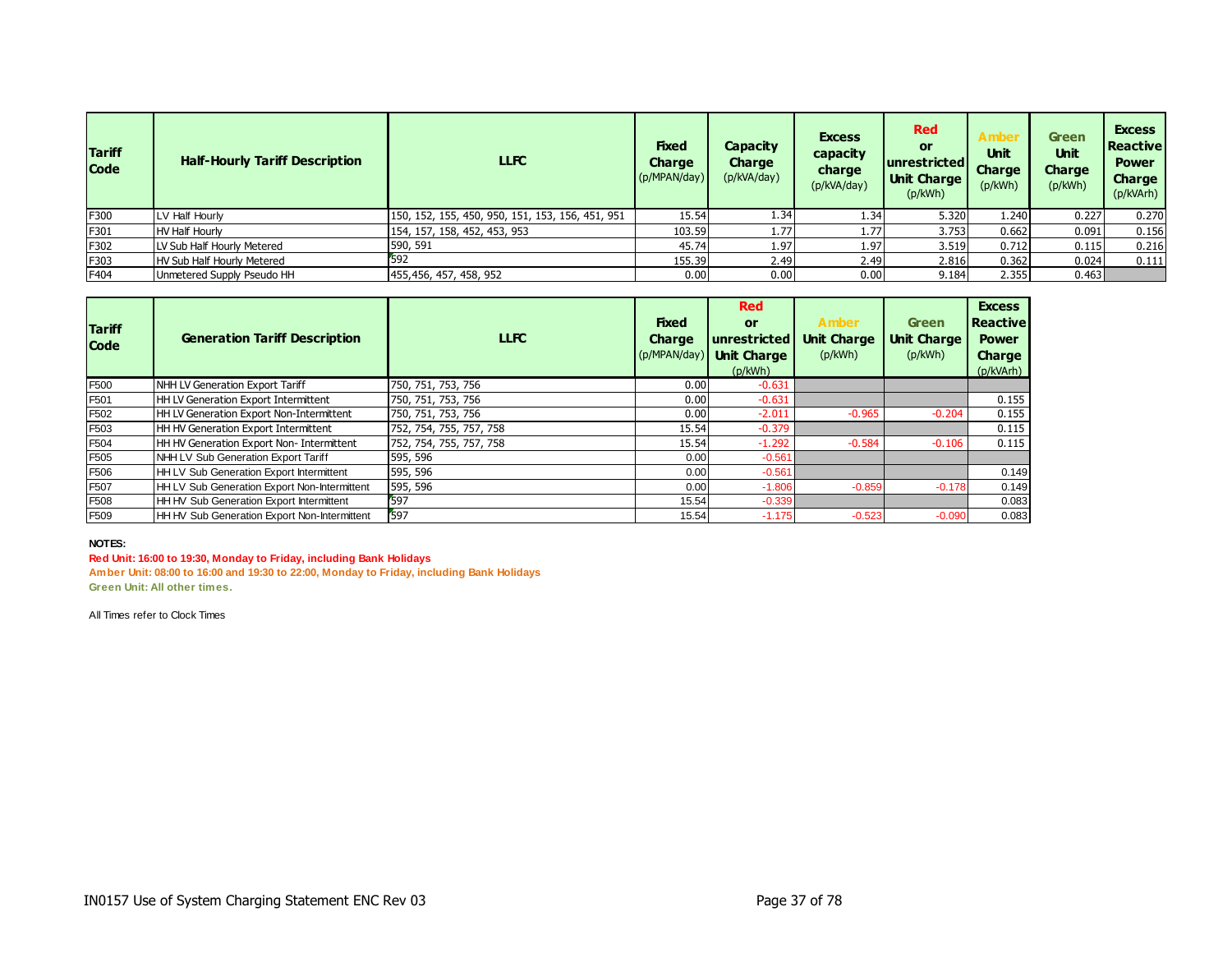### **LDNO Tariffs for GSP\_F**

### **LV Connections to ENC Network for GSP\_F**

|                              |                                 | LDNO - LV connections to ENC network LV Tariffs to Profile Classes 1 to 8 |           |                                                 |                                                  |                                          |
|------------------------------|---------------------------------|---------------------------------------------------------------------------|-----------|-------------------------------------------------|--------------------------------------------------|------------------------------------------|
| <b>Tariff</b><br><b>Code</b> | <b>Description</b>              | <b>LLFC</b>                                                               | <b>PC</b> | <b>Fixed</b><br><b>Charge 1</b><br>(p/MPAN/day) | Day or<br>unrestricted<br><b>Unit</b><br>(p/kWh) | <b>Night Unit</b><br>Charge 1<br>(p/kWh) |
|                              | Domestic Unrestricted           |                                                                           |           | 1.94                                            | 1.212                                            |                                          |
|                              | Domestic Two-Rate               |                                                                           |           | 1.94                                            | 1.369                                            | 0.210                                    |
|                              | Small Non-Domestic Unrestricted |                                                                           |           | 3.12                                            | 1.417                                            |                                          |
|                              | Small Non-Domestic Two Rate     |                                                                           |           | 3.12                                            | 1.733                                            | 0.433                                    |
|                              | LV Medium Non-Domestic          |                                                                           | $5 - 8$   | 18.38                                           | 1.347                                            | 0.253                                    |
|                              | NHH Unmetered                   |                                                                           | 1&8       |                                                 | 1.171                                            |                                          |
|                              | NHH LV Generation               |                                                                           | 8         |                                                 | $-0.631$                                         |                                          |

|                              |                                      | LDNO - LV connections to ENC network LV Tariffs for HH Metered Connections |                                               |                                          |                                                    |                                                              |                                                        |                                                         |                                                                                |
|------------------------------|--------------------------------------|----------------------------------------------------------------------------|-----------------------------------------------|------------------------------------------|----------------------------------------------------|--------------------------------------------------------------|--------------------------------------------------------|---------------------------------------------------------|--------------------------------------------------------------------------------|
| <b>Tariff</b><br><b>Code</b> | <b>Generation Tariff Description</b> | <b>LLFC</b>                                                                | <b>Fixed</b><br><b>Charge</b><br>(p/MPAN/day) | <b>Capacity</b><br>Charge<br>(p/kVA/day) | <b>Excess</b><br>capacity<br>charge<br>(p/kVA/day) | <b>Red</b><br>or<br>lunrestrictedl<br>Unit Charge<br>(p/kWh) | <b>Ambe</b><br><b>Unit</b><br><b>Charge</b><br>(p/kWh) | <b>Green</b><br><b>Unit</b><br><b>Charge</b><br>(p/kWh) | <b>Excess</b><br><b>Reactive</b><br><b>Power</b><br><b>Charge</b><br>(p/kVArh) |
|                              | LV Half Hourly                       |                                                                            | 10.78                                         | 0.93                                     | 0.93                                               | 3.692                                                        | 0.860                                                  | 0.158                                                   | 0.187                                                                          |
|                              | LV Half Hourly Unmetered             |                                                                            |                                               |                                          |                                                    | 6.373                                                        | 1.634                                                  | 0.321                                                   |                                                                                |
|                              | LV Generation Intermittent           |                                                                            | 0.00                                          |                                          |                                                    | $-0.631$                                                     |                                                        |                                                         | 0.155                                                                          |
|                              | LV Generation Non-Intermittent       |                                                                            | 0.00                                          |                                          |                                                    | $-2.011$                                                     | $-0.965$                                               | $-0.204$                                                | 0.155                                                                          |
|                              |                                      |                                                                            |                                               |                                          |                                                    |                                                              |                                                        |                                                         |                                                                                |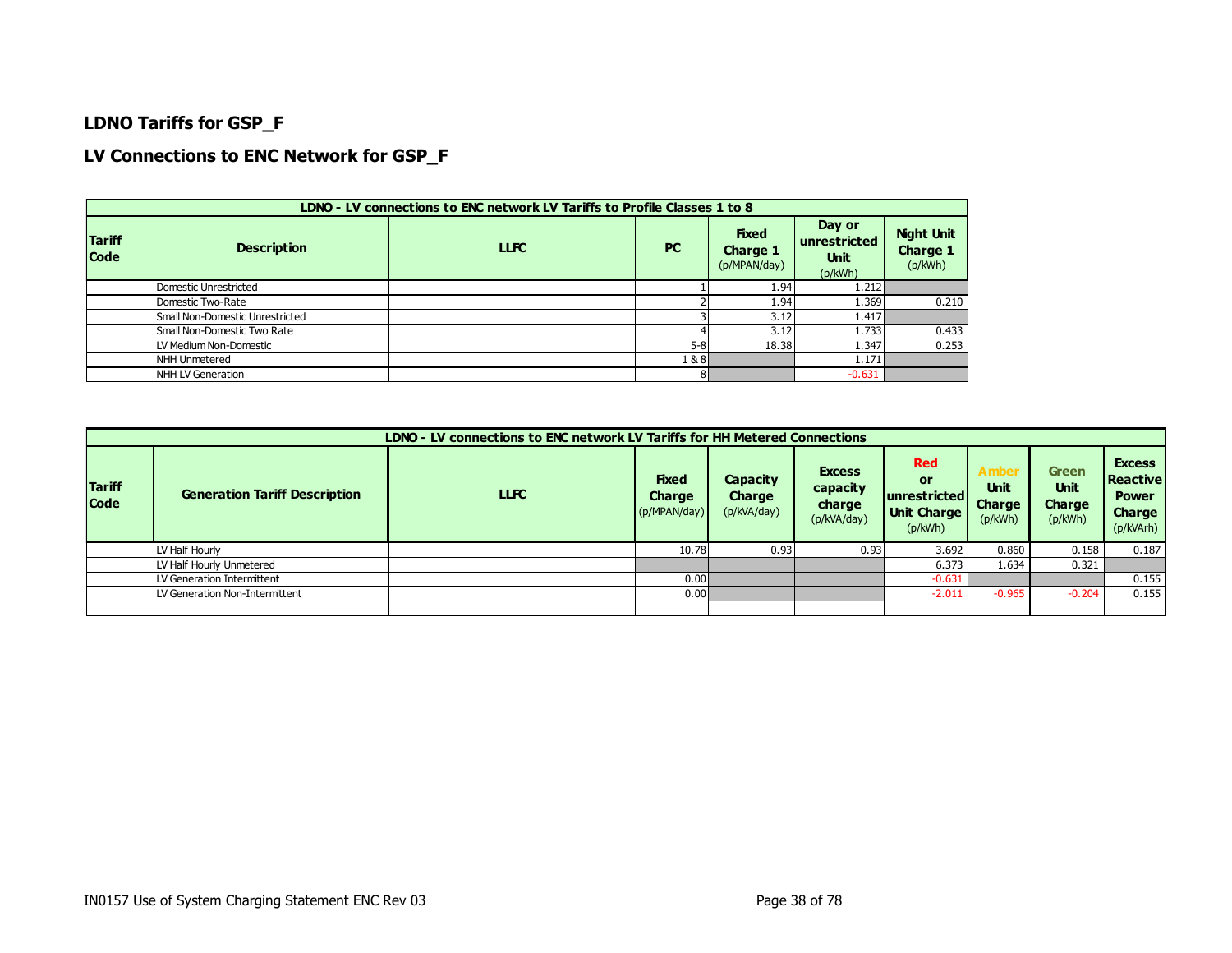# **HV Connections to ENC Network for GSP\_F**

|                              | <b>LDNO - HV connections to ENC network</b><br>LV Tariffs to Profile Classes 1 to 8 |             |           |                                                 |                                                  |                                                 |  |  |  |  |
|------------------------------|-------------------------------------------------------------------------------------|-------------|-----------|-------------------------------------------------|--------------------------------------------------|-------------------------------------------------|--|--|--|--|
| <b>Tariff</b><br><b>Code</b> | <b>Description</b>                                                                  | <b>LLFC</b> | <b>PC</b> | <b>Fixed</b><br><b>Charge 1</b><br>(p/MPAN/day) | Day or<br>unrestricted<br><b>Unit</b><br>(p/kWh) | <b>Night Unit</b><br><b>Charge 1</b><br>(p/kWh) |  |  |  |  |
|                              | Domestic Unrestricted                                                               |             |           | 1.46                                            | 0.910                                            |                                                 |  |  |  |  |
|                              | Domestic Two-Rate                                                                   |             |           | 1.46                                            | 1.029                                            | 0.158                                           |  |  |  |  |
|                              | Small Non-Domestic Unrestricted                                                     |             |           | 2.35                                            | 1.065                                            |                                                 |  |  |  |  |
|                              | Small Non-Domestic Two Rate                                                         |             |           | 2.35                                            | 1.302                                            | 0.325                                           |  |  |  |  |
|                              | LV Medium Non-Domestic                                                              |             | $5 - 8$   | 13.81                                           | 1.012                                            | 0.190                                           |  |  |  |  |
|                              | NHH Unmetered                                                                       |             | 1&8       |                                                 | 0.880                                            |                                                 |  |  |  |  |
|                              | <b>NHH LV Generation</b>                                                            |             | 8         |                                                 | $-0.631$                                         |                                                 |  |  |  |  |
|                              | LV Sub Generation NHH                                                               |             | 8         | 0.00                                            | $-0.561$                                         |                                                 |  |  |  |  |

|                              |                                      |             |                                                   | <b>LDNO - HV connections to ENC network</b>     | LV and HV Tariffs for HH Metered Connections       |                                                                          |                                                         |                                                         |                                                                                |
|------------------------------|--------------------------------------|-------------|---------------------------------------------------|-------------------------------------------------|----------------------------------------------------|--------------------------------------------------------------------------|---------------------------------------------------------|---------------------------------------------------------|--------------------------------------------------------------------------------|
| <b>Tariff</b><br><b>Code</b> | <b>Generation Tariff Description</b> | <b>LLFC</b> | <b>Fixed</b><br><b>Charge</b><br>(p/MPAN/da<br>y) | <b>Capacity</b><br><b>Charge</b><br>(p/kVA/day) | <b>Excess</b><br>capacity<br>charge<br>(p/kVA/day) | <b>Red</b><br><b>or</b><br>unrestricted<br><b>Unit Charge</b><br>(p/kWh) | <b>Amber</b><br><b>Unit</b><br><b>Charge</b><br>(p/kWh) | <b>Green</b><br><b>Unit</b><br><b>Charge</b><br>(p/kWh) | <b>Excess</b><br><b>Reactive</b><br><b>Power</b><br><b>Charge</b><br>(p/kVArh) |
|                              | LV Half Hourly                       |             | 8.10                                              | 0.70                                            | 0.70                                               | 2.774                                                                    | 0.647                                                   | 0.118                                                   | 0.141                                                                          |
|                              | LV Half Hourly Unmetered             |             |                                                   |                                                 |                                                    | 4.788                                                                    | 1.228                                                   | 0.241                                                   |                                                                                |
|                              | <b>HV Half Hourly Metered</b>        |             | 75.22                                             | 1.29                                            | 1.29                                               | 2.725                                                                    | 0.481                                                   | 0.066                                                   | 0.113                                                                          |
|                              | LV Generation Intermittent           |             | 0.00                                              |                                                 |                                                    | $-0.631$                                                                 |                                                         |                                                         | 0.155                                                                          |
|                              | LV Generation Non-Intermittent       |             | 0.00                                              |                                                 |                                                    | $-2.011$                                                                 | $-0.965$                                                | $-0.204$                                                | 0.155                                                                          |
|                              | <b>HV Generation Intermittent</b>    |             | 0.001                                             |                                                 |                                                    | $-0.379$                                                                 |                                                         |                                                         | 0.115                                                                          |
|                              | HV Generation Non-Intermittent       |             | 0.00                                              |                                                 |                                                    | $-1.292$                                                                 | $-0.584$                                                | $-0.106$                                                | 0.115                                                                          |
|                              | LV Sub HH Metered                    |             | 37.95                                             | 1.63                                            | 1.63                                               | 2.919                                                                    | 0.591                                                   | 0.095                                                   | 0.179                                                                          |
|                              | LV Sub Generation Intermittent       |             | 0.001                                             |                                                 |                                                    | $-0.561$                                                                 |                                                         |                                                         | 0.149                                                                          |
|                              | LV Sub Generation Non Intermittent   |             | 0.001                                             |                                                 |                                                    | $-1.806$                                                                 | $-0.859$                                                | $-0.178$                                                | 0.149                                                                          |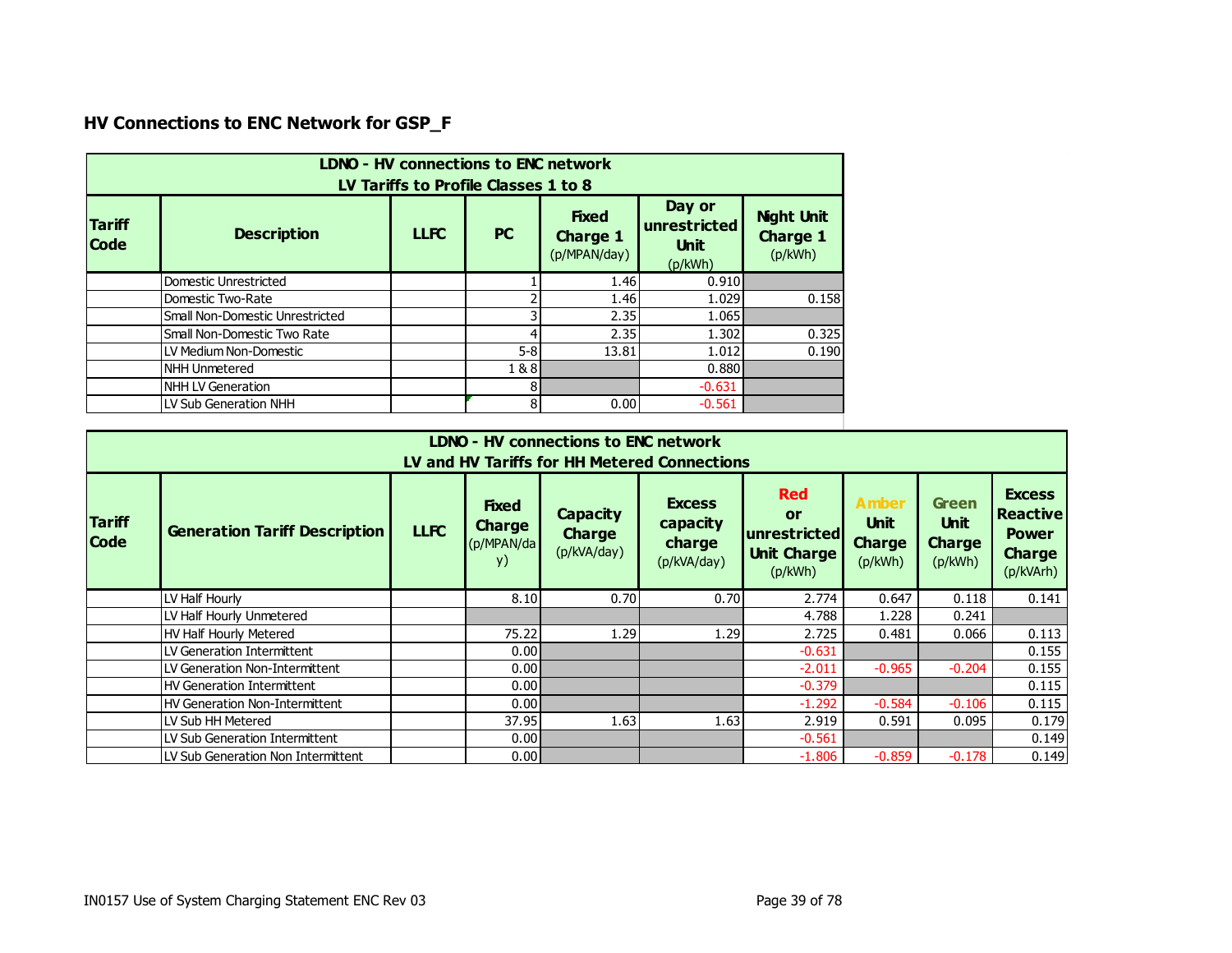## **ENC Distribution Use of System Charges for GSP \_G, North West**

Effective from 1<sup>st</sup> October 2010

| <b>Tariff</b><br><b>Code</b> | <b>Non Half-Hourly Tariff Description</b>                                              | <b>LLFC</b>             | <b>PC</b>       | <b>Fixed</b><br><b>Charge 1</b><br>(p/MPAN/day) | Day or<br>unrestricted<br><b>Unit</b><br>(p/kWh) | <b>Night Unit</b><br><b>Charge 1</b><br>(p/kWh) |
|------------------------------|----------------------------------------------------------------------------------------|-------------------------|-----------------|-------------------------------------------------|--------------------------------------------------|-------------------------------------------------|
|                              | <b>Domestic Tariffs PC 1-2</b>                                                         |                         |                 |                                                 |                                                  |                                                 |
| G100                         | Domestic Unrestricted                                                                  | 160, 162, 165, 460, 960 | 01              | 3.64                                            | 1.959                                            |                                                 |
| G101                         | Domestic Unrestricted                                                                  | 161, 163, 166, 461, 961 | 01              | 3.64                                            | 1.959                                            |                                                 |
| G106                         | Domestic Unrestricted                                                                  | 160, 162, 165, 460, 960 | 01              | 3.64                                            | 1.959                                            |                                                 |
| G106                         | Domestic Unrestricted                                                                  | 161, 163, 166, 461, 961 | 01              | 3.64                                            | 1.959                                            |                                                 |
| G102                         | Domestic Two Rate                                                                      | 160, 162, 165, 460, 960 | $\overline{02}$ | 3.64                                            | 2.155                                            | 0.156                                           |
| G103                         | Domestic Two Rate                                                                      | 161, 163, 166, 461, 961 | $\overline{02}$ | 3.64                                            | 2.155                                            | 0.156                                           |
| G104                         | Domestic E10                                                                           | 160, 162, 165, 460, 960 | $\overline{0}$  | 3.64                                            | 2.155                                            | 0.156                                           |
| G105                         | Domestic E10                                                                           | 161, 163, 166, 461, 961 | 62              | 3.64                                            | 2.155                                            | 0.156                                           |
|                              | <b>Non-Domestic Tariffs PC 3-4</b>                                                     |                         |                 |                                                 |                                                  |                                                 |
| G200                         | Non Domestic Unrestricted                                                              | 160, 162, 165, 460, 960 | 03              | 3.64                                            | 1.468                                            |                                                 |
| G201                         | Non Domestic Unrestricted                                                              | 161, 163, 166, 461, 961 | $\overline{03}$ | 3.64                                            | 1.468                                            |                                                 |
| G202                         | Non Domestic Two Rate                                                                  | 160, 162, 165, 460, 960 | 04              | 3.64                                            | 2.425                                            | 0.186                                           |
| G203                         | Non Domestic Two Rate                                                                  | 161, 163, 166, 461, 961 | 04              | 3.64                                            | 2.425                                            | 0.186                                           |
|                              | <b>Non-Domestic Tariffs PC 5-8</b>                                                     |                         |                 |                                                 |                                                  |                                                 |
| G212                         | Non Domestic LV Two Rate 5-8                                                           | 160, 162, 165, 460, 960 | 5-8             | 27.71                                           | 1.265                                            | 0.090                                           |
| G213                         | Non Domestic LV Two Rate 5-8                                                           | 161, 163, 166, 461, 961 | 5-8             | 27.71                                           | 1.265                                            | 0.090                                           |
| G216                         | LV Sub Medium Non Domestic 5-8                                                         | 600, 601                | $5-8$           | 70.54                                           | 1.067                                            | 0.069                                           |
|                              | <b>Unmetered NHH</b>                                                                   |                         |                 |                                                 |                                                  |                                                 |
| G400                         | Unmetered Supply NHH Continuous (Type A)                                               | 465,466, 467, 468, 962  | 08              | 0.00                                            | 3.271                                            |                                                 |
| G401                         | Unmetered Supply NHH Dusk to Dawn (Type B)                                             | 465,466, 467, 468, 962  | $\overline{01}$ | 0.00                                            | 3.271                                            |                                                 |
| G402                         | Unmetered Supply NHH Half night - pre dawn (Typ 465, 466, 467, 468, 962                |                         | $\sqrt{01}$     | 0.00                                            | 3.271                                            |                                                 |
| G403                         | Unmetered Supply NHH Dawn to Dusk (Type D)                                             | 465,466, 467, 468, 962  | $\overline{01}$ | 0.00                                            | 3.271                                            |                                                 |
| Notes:                       | Unit time periods are as specified in the SSC<br>Shaded tariffs are unsupported by ENC |                         |                 |                                                 |                                                  |                                                 |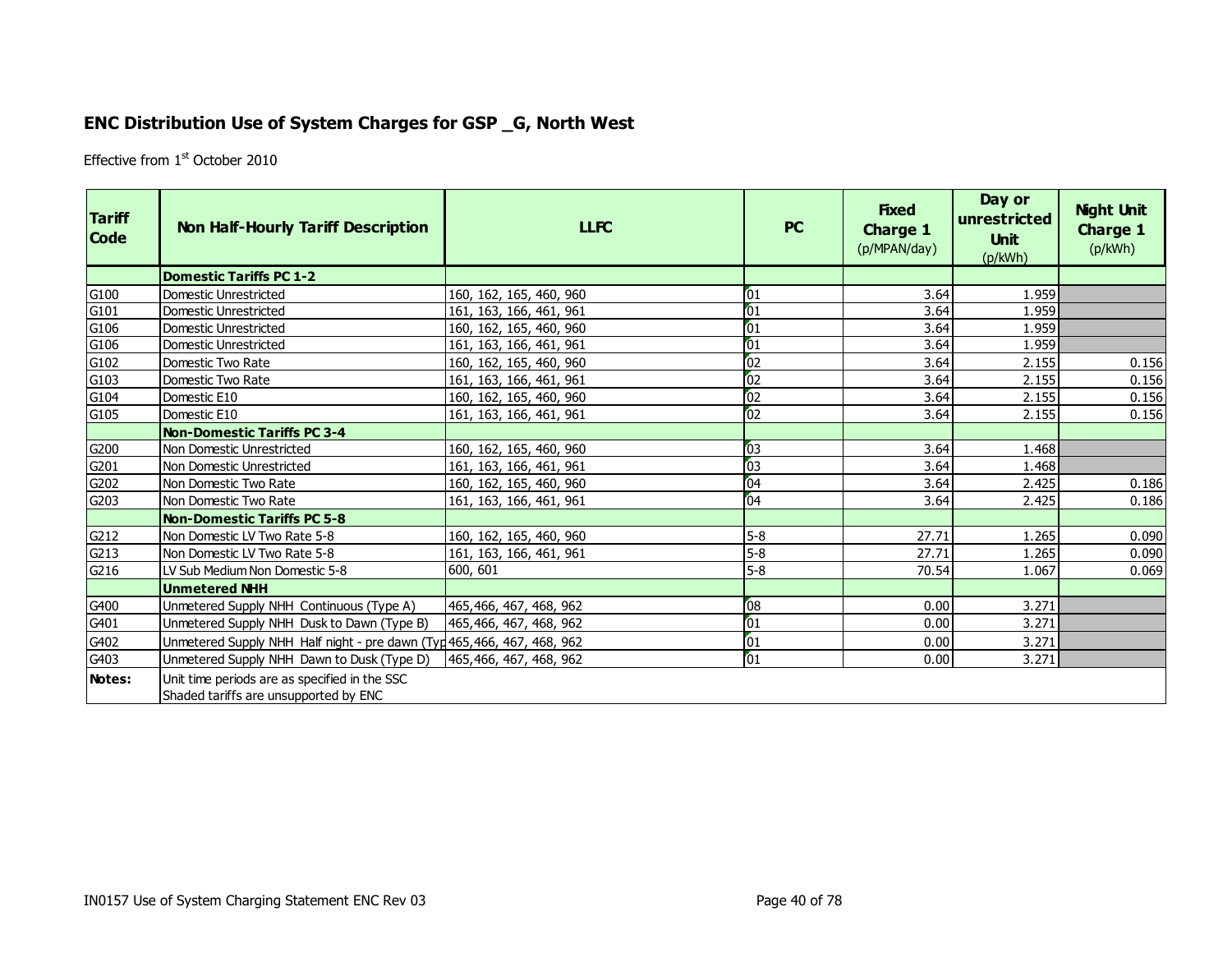| <b>Tariff</b><br><b>Code</b> | <b>Half-Hourly Tariff Description</b> | <b>LLFC</b>                                      | <b>Fixed</b><br><b>Charge</b><br>(p/MPAN/day) | Capacity<br><b>Charge</b><br>(p/kVA/day) | <b>Excess</b><br>capacity<br>charge<br>(p/kVA/day) | Red<br>or<br>unrestricted  <br><b>Unit Charge</b><br>(p/kWh) | <b>Amber</b><br><b>Unit</b><br>Charge<br>(p/kWh) | <b>Green</b><br><b>Unit Charge</b><br>(p/kWh) | <b>Excess</b><br><b>Reactive</b><br><b>Power</b><br>Charge<br>(p/kVArh) |
|------------------------------|---------------------------------------|--------------------------------------------------|-----------------------------------------------|------------------------------------------|----------------------------------------------------|--------------------------------------------------------------|--------------------------------------------------|-----------------------------------------------|-------------------------------------------------------------------------|
| G300                         | LV Half Hourly                        | 160, 162, 165, 460, 960, 161, 163, 166, 461, 961 | 12.48                                         | 3.25                                     | 3.25                                               | 7.580                                                        | 0.389                                            | 0.056                                         | 0.205                                                                   |
| G301                         | <b>HV Half Hourly</b>                 | 164, 167, 168, 462, 463, 963                     | 108.29                                        | 2.66                                     | 2.66                                               | 8.013                                                        | 0.213                                            | 0.029                                         | 0.151                                                                   |
| G302                         | LV Sub Half Hourly Metered            | 600, 601                                         | 44.63                                         | 3.01                                     | 3.01                                               | 9.888                                                        | 0.408                                            | 0.058                                         | 0.208                                                                   |
| G303                         | HV Sub Half Hourly Metered            | 602                                              | 123.51                                        | 1.94                                     | 1.94                                               | 5.810                                                        | 0.124                                            | 0.017                                         | 0.119                                                                   |
| G404                         | Unmetered Supply Pseudo HH            | 465, 466, 467, 468, 962                          | 0.00                                          | 0.00                                     | 0.00                                               | 19.227                                                       | 3.079                                            | 2.156                                         |                                                                         |

| <b>Tariff</b><br><b>Code</b> | <b>Generation Tariff Description</b>                | <b>LLFC</b>             | Fixed<br><b>Charge</b><br>(p/MPAN/day) | <b>Red</b><br>or<br>unrestricted<br><b>Unit Charge</b><br>(p/kWh) | <b>Amber</b><br><b>Unit Charge</b><br>(p/kWh) | <b>Green</b><br><b>Unit Charge</b><br>(p/kWh) | <b>Excess</b><br><b>Reactive</b><br><b>Power</b><br>Charge<br>(p/kVArh) |
|------------------------------|-----------------------------------------------------|-------------------------|----------------------------------------|-------------------------------------------------------------------|-----------------------------------------------|-----------------------------------------------|-------------------------------------------------------------------------|
| G500                         | NHH LV Generation Export Tariff                     | 760, 761, 763, 766      |                                        | $-0.819$                                                          |                                               |                                               |                                                                         |
| G501                         | <b>HH LV Generation Export Intermittent</b>         | 760, 761, 763, 766      |                                        | $-0.819$                                                          |                                               |                                               | 0.223                                                                   |
| G502                         | <b>HH LV Generation Export Non-Intermittent</b>     | 760, 761, 763, 766      |                                        | $-9.206$                                                          | $-0.676$                                      | $-0.099$                                      | 0.223                                                                   |
| G503                         | HH HV Generation Export Intermittent                | 762, 764, 765, 767, 768 | 6.95                                   | $-0.400$                                                          |                                               |                                               | 0.124                                                                   |
| G504                         | <b>HH HV Generation Export Non-Intermittent</b>     | 762, 764, 765, 767, 768 | 6.95                                   | $-5.078$                                                          | $-0.247$                                      | $-0.035$                                      | 0.124                                                                   |
| G505                         | NHH LV Sub Generation Export Tariff                 | 605, 606                |                                        | $-0.637$                                                          |                                               |                                               |                                                                         |
| G506                         | <b>HH LV Sub Generation Export Intermittent</b>     | 605, 606                |                                        | $-0.637$                                                          |                                               |                                               | 0.180                                                                   |
| G507                         | <b>HH LV Sub Generation Export Non-Intermittent</b> | 605, 606                |                                        | $-7.398$                                                          | $-0.492$                                      | $-0.072$                                      | 0.180                                                                   |
| G508                         | <b>HH HV Sub Generation Export Intermittent</b>     | 607                     | 6.95                                   | $-0.270$                                                          |                                               |                                               | 0.075                                                                   |
| G509                         | HH HV Sub Generation Export Non-Intermittent        | 607                     | 6.95                                   | $-3.624$                                                          | $-0.137$                                      | $-0.018$                                      | 0.075                                                                   |

#### **Red Unit: 16:30 to 18:30, Monday to Friday, including Bank Holidays**

**Amber Unit: 09:00 to 16:30 and 18:30 to 20:30, Monday to Friday, including Bank Holidays and 16:30 to 18:30 Saturday and Sunday Green Unit: All other times.**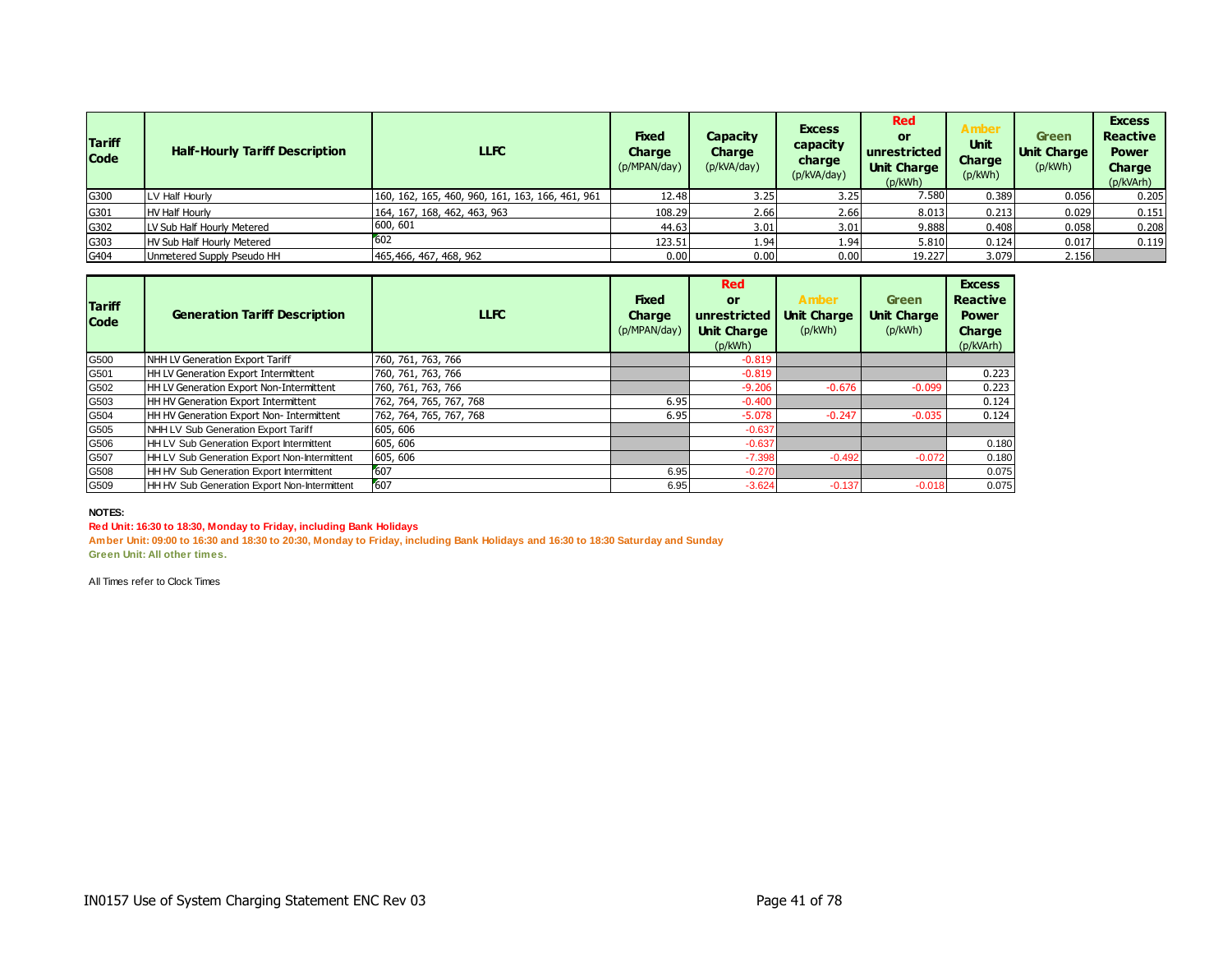### **LDNO Tariffs for GSP\_G**

### **LV Connections to ENC Network for GSP\_G**

|                              |                                 | LDNO - LV connections to ENC network LV Tariffs to Profile Classes 1 to 8 |           |                                          |                                                  |                                          |
|------------------------------|---------------------------------|---------------------------------------------------------------------------|-----------|------------------------------------------|--------------------------------------------------|------------------------------------------|
| <b>Tariff</b><br><b>Code</b> | <b>Description</b>              | <b>LLFC</b>                                                               | <b>PC</b> | <b>Fixed</b><br>Charge 1<br>(p/MPAN/day) | Day or<br>unrestricted<br><b>Unit</b><br>(p/kWh) | <b>Night Unit</b><br>Charge 1<br>(p/kWh) |
|                              | Domestic Unrestricted           |                                                                           |           | 2.54                                     | 1.367                                            |                                          |
|                              | Domestic Two-Rate               |                                                                           |           | 2.54                                     | 1.504                                            | 0.109                                    |
|                              | Small Non-Domestic Unrestricted |                                                                           |           | 2.54                                     | 1.025                                            |                                          |
|                              | Small Non-Domestic Two Rate     |                                                                           |           | 2.54                                     | 1.693                                            | 0.130                                    |
|                              | LV Medium Non-Domestic          |                                                                           | $5 - 8$   | 19.34                                    | 0.883                                            | 0.063                                    |
|                              | NHH Unmetered                   |                                                                           | 1&8       |                                          | 2.283                                            |                                          |
|                              | NHH LV Generation               |                                                                           | 8         |                                          | $-0.819$                                         |                                          |

|                              |                                      | LDNO - LV connections to ENC network LV Tariffs for HH Metered Connections |                                               |                                          |                                                    |                                                                   |                                                         |                                        |                                                                         |
|------------------------------|--------------------------------------|----------------------------------------------------------------------------|-----------------------------------------------|------------------------------------------|----------------------------------------------------|-------------------------------------------------------------------|---------------------------------------------------------|----------------------------------------|-------------------------------------------------------------------------|
| <b>Tariff</b><br><b>Code</b> | <b>Generation Tariff Description</b> | <b>LLFC</b>                                                                | <b>Fixed</b><br><b>Charge</b><br>(p/MPAN/day) | Capacity<br><b>Charge</b><br>(p/kVA/day) | <b>Excess</b><br>capacity<br>charge<br>(p/kVA/day) | <b>Red</b><br>or<br>unrestricted<br><b>Unit Charge</b><br>(p/kWh) | <b>Amber</b><br><b>Unit</b><br><b>Charge</b><br>(p/kWh) | <b>Green</b><br>Unit Charge<br>(p/kWh) | <b>Excess</b><br><b>Reactive</b><br><b>Power</b><br>Charge<br>(p/kVArh) |
|                              | LV Half Hourly                       |                                                                            | 8.71                                          | 2.27                                     | 2.27                                               | 5.291                                                             | 0.272                                                   | 0.039                                  | 0.143                                                                   |
|                              | LV Half Hourly Unmetered             |                                                                            |                                               |                                          |                                                    | 13.420                                                            | 2.149                                                   | 1.505                                  |                                                                         |
|                              | LV Generation Intermittent           |                                                                            |                                               |                                          |                                                    | $-0.819$                                                          |                                                         |                                        | 0.223                                                                   |
|                              | LV Generation Non-Intermittent       |                                                                            |                                               |                                          |                                                    | $-9.206$                                                          | $-0.676$                                                | $-0.099$                               | 0.223                                                                   |
|                              |                                      |                                                                            |                                               |                                          |                                                    |                                                                   |                                                         |                                        |                                                                         |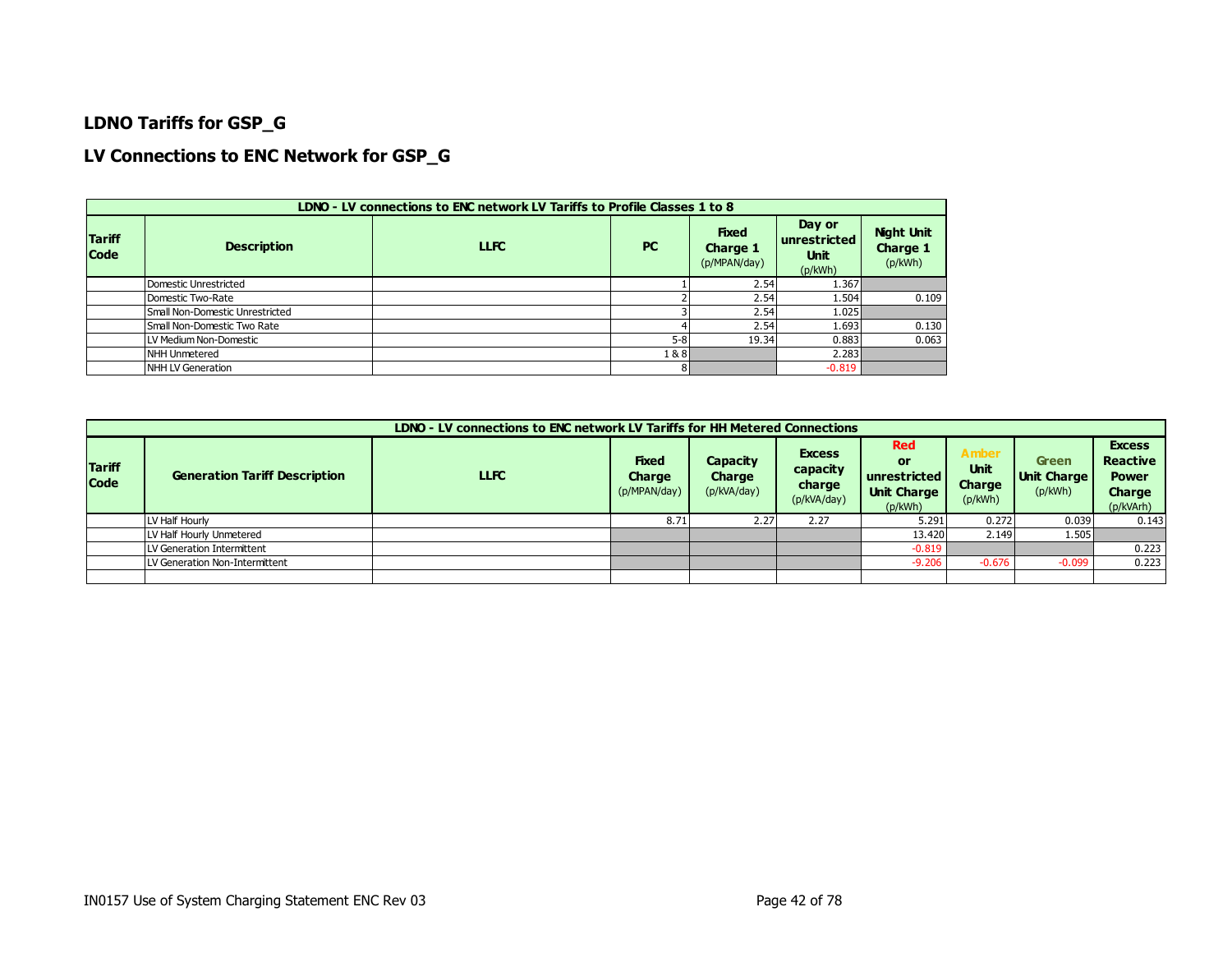# **HV Connections to ENC Network for GSP\_G**

| <b>LDNO - HV connections to ENC network</b><br>LV Tariffs to Profile Classes 1 to 8 |                                 |             |           |                                                 |                                                  |                                          |  |  |  |
|-------------------------------------------------------------------------------------|---------------------------------|-------------|-----------|-------------------------------------------------|--------------------------------------------------|------------------------------------------|--|--|--|
| <b>Tariff</b><br><b>Code</b>                                                        | <b>Description</b>              | <b>LLFC</b> | <b>PC</b> | <b>Fixed</b><br><b>Charge 1</b><br>(p/MPAN/day) | Day or<br>unrestricted<br><b>Unit</b><br>(p/kWh) | <b>Night Unit</b><br>Charge 1<br>(p/kWh) |  |  |  |
|                                                                                     | Domestic Unrestricted           |             |           | 2.09                                            | 1.126                                            |                                          |  |  |  |
|                                                                                     | Domestic Two-Rate               |             |           | 2.09                                            | 1.239                                            | 0.090                                    |  |  |  |
|                                                                                     | Small Non-Domestic Unrestricted |             |           | 2.09                                            | 0.844                                            |                                          |  |  |  |
|                                                                                     | Small Non-Domestic Two Rate     |             |           | 2.09                                            | 1.394                                            | 0.107                                    |  |  |  |
|                                                                                     | LV Medium Non-Domestic          |             | $5-8$     | 15.93                                           | 0.727                                            | 0.052                                    |  |  |  |
|                                                                                     | <b>NHH Unmetered</b>            |             | 1&8       |                                                 | 1.881                                            |                                          |  |  |  |
|                                                                                     | <b>NHH LV Generation</b>        |             | 81        |                                                 | $-0.819$                                         |                                          |  |  |  |
|                                                                                     | LV Sub Generation NHH           |             |           |                                                 | $-0.637$                                         |                                          |  |  |  |

|                              | LDNO - HV connections to ENC network<br>LV and HV Tariffs for HH Metered Connections |             |                                               |                                                 |                                                    |                                                                          |                                                         |                                                         |                                                                                |  |  |  |
|------------------------------|--------------------------------------------------------------------------------------|-------------|-----------------------------------------------|-------------------------------------------------|----------------------------------------------------|--------------------------------------------------------------------------|---------------------------------------------------------|---------------------------------------------------------|--------------------------------------------------------------------------------|--|--|--|
| <b>Tariff</b><br><b>Code</b> | <b>Generation Tariff Description</b>                                                 | <b>LLFC</b> | <b>Fixed</b><br><b>Charge</b><br>(p/MPAN/day) | <b>Capacity</b><br><b>Charge</b><br>(p/kVA/day) | <b>Excess</b><br>capacity<br>charge<br>(p/kVA/day) | <b>Red</b><br><b>or</b><br>unrestricted<br><b>Unit Charge</b><br>(p/kWh) | <b>Amber</b><br><b>Unit</b><br><b>Charge</b><br>(p/kWh) | <b>Green</b><br><b>Unit</b><br><b>Charge</b><br>(p/kWh) | <b>Excess</b><br><b>Reactive</b><br><b>Power</b><br><b>Charge</b><br>(p/kVArh) |  |  |  |
|                              | LV Half Hourly                                                                       |             | 7.18                                          | 1.87                                            | 1.87                                               | 4.359                                                                    | 0.224                                                   | 0.032                                                   | 0.118                                                                          |  |  |  |
|                              | LV Half Hourly Unmetered                                                             |             |                                               |                                                 |                                                    | 11.056                                                                   | 1.770                                                   | 1.240                                                   |                                                                                |  |  |  |
|                              | HV Half Hourly Metered                                                               |             | 85.75                                         | 2.11                                            | 2.11                                               | 6.345                                                                    | 0.169                                                   | 0.023                                                   | 0.120                                                                          |  |  |  |
|                              | LV Generation Intermittent                                                           |             |                                               |                                                 |                                                    | $-0.819$                                                                 |                                                         |                                                         | 0.223                                                                          |  |  |  |
|                              | LV Generation Non-Intermittent                                                       |             |                                               |                                                 |                                                    | $-9.206$                                                                 | $-0.676$                                                | $-0.099$                                                | 0.223                                                                          |  |  |  |
|                              | <b>HV Generation Intermittent</b>                                                    |             |                                               |                                                 |                                                    | $-0.400$                                                                 |                                                         |                                                         | 0.124                                                                          |  |  |  |
|                              | <b>HV Generation Non-Intermittent</b>                                                |             |                                               |                                                 |                                                    | $-5.078$                                                                 | $-0.247$                                                | $-0.035$                                                | 0.124                                                                          |  |  |  |
|                              | LV Sub HH Metered                                                                    |             | 38.43                                         | 2.59                                            | 2.59                                               | 8.514                                                                    | 0.351                                                   | 0.050                                                   | 0.179                                                                          |  |  |  |
|                              | LV Sub Generation Intermittent                                                       |             |                                               |                                                 |                                                    | $-0.637$                                                                 |                                                         |                                                         | 0.180                                                                          |  |  |  |
|                              | LV Sub Generation Non Intermittent                                                   |             |                                               |                                                 |                                                    | $-7.398$                                                                 | $-0.492$                                                | $-0.072$                                                | 0.180                                                                          |  |  |  |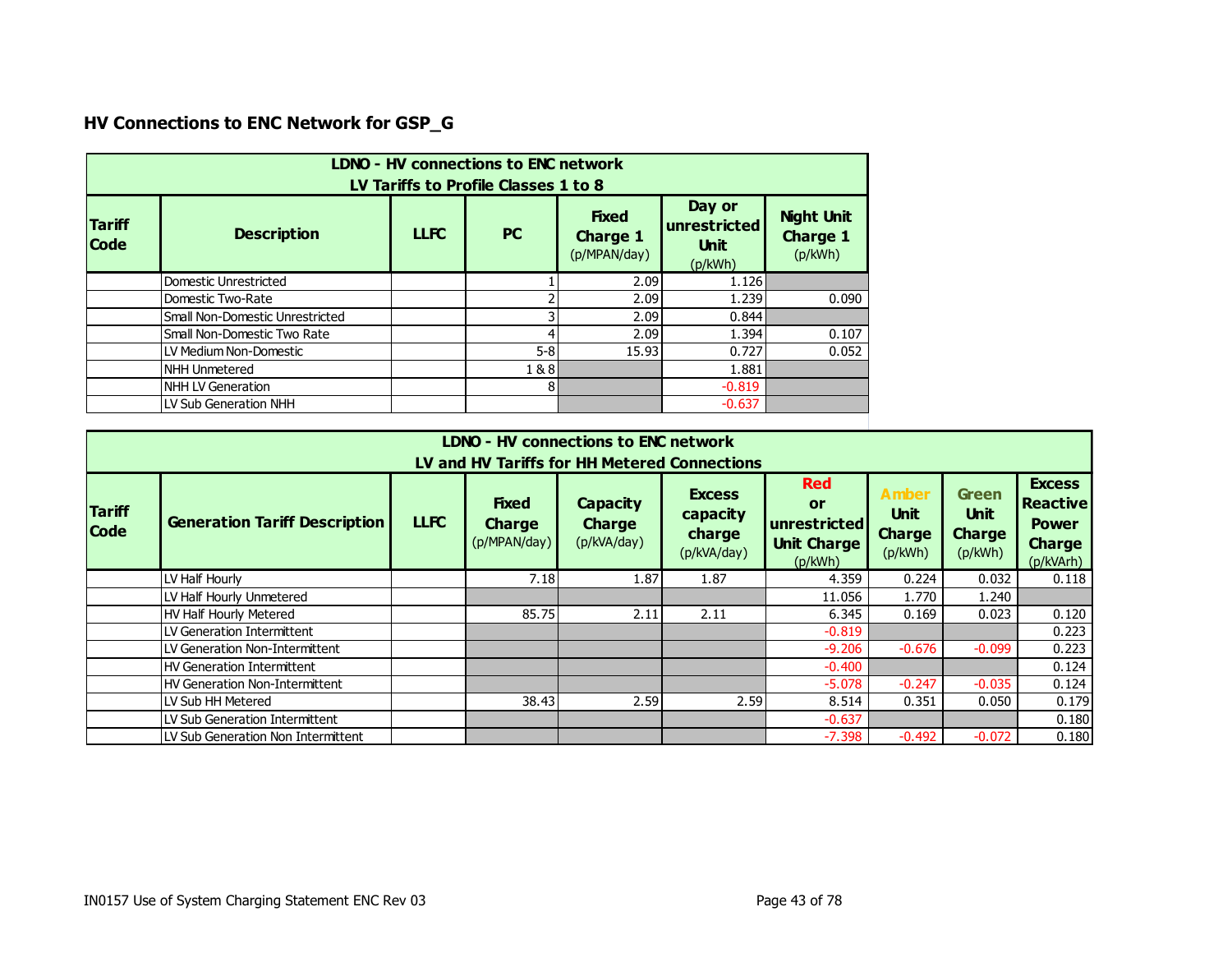### **ENC Distribution Use of System Charges for GSP \_H, Southern**

Effective from 1<sup>st</sup> October 2010

| <b>Tariff</b><br><b>Code</b> | <b>Non Half-Hourly Tariff Description</b>                               | <b>LLFC</b>             | <b>PC</b>       | <b>Fixed</b><br><b>Charge 1</b><br>(p/MPAN/day) | Day or<br>unrestric<br>ted Unit<br>(p/kWh) | <b>Night Unit</b><br><b>Charge 1</b><br>(p/kWh) |
|------------------------------|-------------------------------------------------------------------------|-------------------------|-----------------|-------------------------------------------------|--------------------------------------------|-------------------------------------------------|
|                              | <b>Domestic Tariffs PC 1-2</b>                                          |                         |                 |                                                 |                                            |                                                 |
| H100                         | Domestic Unrestricted                                                   | 200, 202, 205, 500, 860 | 101             | 2.54                                            | 1.870                                      |                                                 |
| H101                         | Domestic Unrestricted                                                   | 201, 203, 206, 501, 861 | 01              | 2.54                                            | 1.870                                      |                                                 |
| H106                         | <b>Domestic Unrestricted</b>                                            | 200, 202, 205, 500, 860 | $\sqrt{01}$     | 2.54                                            | 1.870                                      |                                                 |
| H106                         | Domestic Unrestricted                                                   | 201, 203, 206, 501, 861 | 01              | 2.54                                            | 1.870                                      |                                                 |
| H102                         | Domestic Two Rate                                                       | 200, 202, 205, 500, 860 | $\overline{02}$ | 2.54                                            | 1.883                                      | 0.260                                           |
| H103                         | Domestic Two Rate                                                       | 201, 203, 206, 501, 861 | $\overline{02}$ | 2.54                                            | 1.883                                      | 0.260                                           |
| H104                         | Domestic E10                                                            | 200, 202, 205, 500, 860 | $\overline{0}2$ | 2.54                                            | 1.883                                      | 0.260                                           |
| H105                         | Domestic E10                                                            | 201, 203, 206, 501, 861 | $\sqrt{02}$     | 2.54                                            | 1.883                                      | 0.260                                           |
|                              | <b>Non-Domestic Tariffs PC 3-4</b>                                      |                         |                 |                                                 |                                            |                                                 |
| H200                         | Non Domestic Unrestricted                                               | 200, 202, 205, 500, 860 | $\sqrt{03}$     | 4.00                                            | 1.508                                      |                                                 |
| H201                         | Non Domestic Unrestricted                                               | 201, 203, 206, 501, 861 | 03              | 4.00                                            | 1.508                                      |                                                 |
| H202                         | Non Domestic Two Rate                                                   | 200, 202, 205, 500, 860 | 104             | 4.00                                            | 1.568                                      | 0.225                                           |
| H203                         | Non Domestic Two Rate                                                   | 201, 203, 206, 501, 861 | $\sqrt{04}$     | 4.00                                            | 1.568                                      | 0.225                                           |
|                              | <b>Non-Domestic Tariffs PC 5-8</b>                                      |                         |                 |                                                 |                                            |                                                 |
| H212                         | Non Domestic LV Two Rate 5-8                                            | 200, 202, 205, 500, 860 | $5-8$           | 21.70                                           | 1.369                                      | 0.221                                           |
| H213                         | Non Domestic LV Two Rate 5-8                                            | 201, 203, 206, 501, 861 | $5 - 8$         | 21.70                                           | 1.369                                      | 0.221                                           |
| H216                         | LV Sub Medium Non Domestic 5-8                                          | 640, 641                | $5-8$           | 3.27                                            | 0.952                                      | 0.149                                           |
|                              | <b>Unmetered NHH</b>                                                    |                         |                 |                                                 |                                            |                                                 |
| H400                         | Unmetered Supply NHH Continuous (Type A)                                | 505, 506, 507, 508, 862 | 08              | 0.00                                            | 2.081                                      |                                                 |
| H401                         | Unmetered Supply NHH Dusk to Dawn (Type B)                              | 505, 506, 507, 508, 862 | $\sqrt{01}$     | 0.00                                            | 2.081                                      |                                                 |
| H402                         | Unmetered Supply NHH Half night - pre dawn (Typ 505, 506, 507, 508, 862 |                         | $\boxed{01}$    | 0.00                                            | 2.081                                      |                                                 |
| H403                         | Unmetered Supply NHH Dawn to Dusk (Type D)                              | 505, 506, 507, 508, 862 | $\sqrt{01}$     | 0.00                                            | 2.081                                      |                                                 |
| Notes:                       | Unit time periods are as specified in the SSC                           |                         |                 |                                                 |                                            |                                                 |
|                              | Shaded tariffs are unsupported by ENC                                   |                         |                 |                                                 |                                            |                                                 |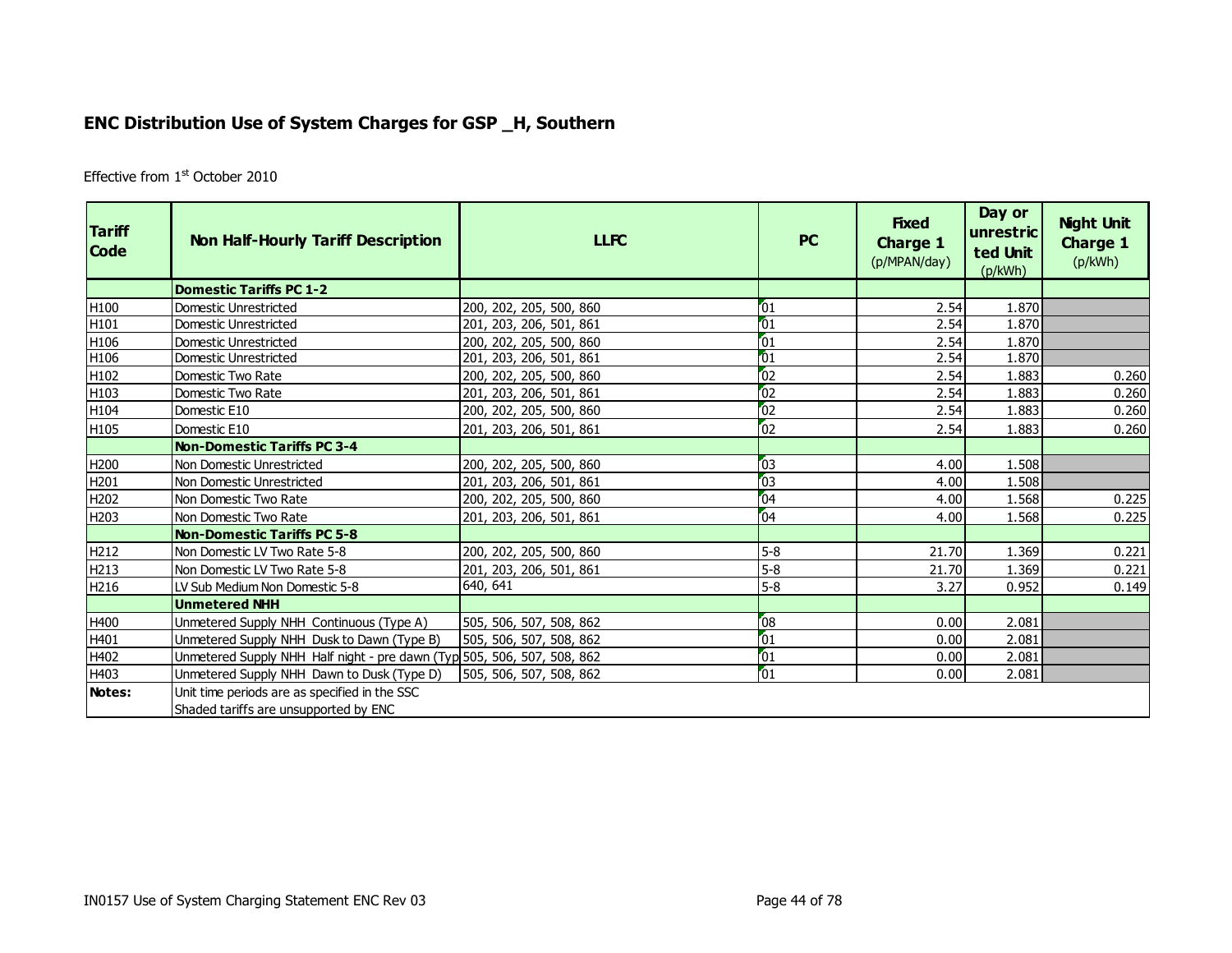| <b>Tariff</b><br><b>Code</b> | <b>Half-Hourly Tariff Description</b> | <b>LLFC</b>                                      | <b>Fixed</b><br><b>Charge</b><br>(p/MPAN/day) | Capacity<br><b>Charge</b><br>(p/kVA/day) | <b>Excess</b><br>  capacity  <br>charge<br>(p/kVA/day) | <b>Red</b><br>or<br>unrestricted Unit Charge<br><b>Unit Charge</b><br>(p/kWh) | Amber<br>(p/kWh) | <b>Green</b><br>Unit<br><b>Charge</b><br>(p/kWh) | <b>Excess</b><br><b>Reactive</b><br><b>Power</b><br><b>Charge</b><br>(p/kVArh) |
|------------------------------|---------------------------------------|--------------------------------------------------|-----------------------------------------------|------------------------------------------|--------------------------------------------------------|-------------------------------------------------------------------------------|------------------|--------------------------------------------------|--------------------------------------------------------------------------------|
| H300                         | LV Half Hourly                        | 200, 202, 205, 500, 860, 201, 203, 206, 501, 861 | 8.30                                          | 2.49                                     | 2.49                                                   | 6.200                                                                         | 0.961            | 0.159                                            | 0.251                                                                          |
| H301                         | <b>HV Half Hourly</b>                 | 204, 207, 208, 502, 503, 863                     | 79.68                                         | 5.44                                     | 5.44                                                   | 3.745                                                                         | 0.343            | 0.058                                            | 0.118                                                                          |
| H302                         | LV Sub Half Hourly Metered            | 640, 641                                         | 3.27                                          | 4.84                                     | 4.84                                                   | 4.308                                                                         | 0.469            | 0.082                                            | 0.176                                                                          |
| H303                         | HV Sub Half Hourly Metered            |                                                  | 133.97                                        | 3.47                                     | 3.47                                                   | 2.971                                                                         | 0.222            | 0.036                                            | 0.094                                                                          |
| H404                         | Unmetered Supply Pseudo HH            | 505, 506, 507, 508, 862                          | 0.00                                          | 0.00                                     | 0.00                                                   | 14.748                                                                        | 2.982            | 0.774                                            |                                                                                |

| <b>Tariff</b><br><b>Code</b> | <b>Generation Tariff Description</b>         | <b>LLFC</b>             | <b>Fixed</b><br><b>Charge</b><br>(p/MPAN/day) | <b>Red</b><br><b>or</b><br>unrestricted<br><b>Unit Charge</b><br>(p/kWh) | <b>Amber</b><br><b>Unit</b><br><b>Charge</b><br>(p/kWh) | <b>Green</b><br><b>Unit Charge</b><br>(p/kWh) | <b>Excess</b><br><b>Reactive</b><br><b>Power</b><br>Charge<br>(p/kVArh) |
|------------------------------|----------------------------------------------|-------------------------|-----------------------------------------------|--------------------------------------------------------------------------|---------------------------------------------------------|-----------------------------------------------|-------------------------------------------------------------------------|
| H <sub>500</sub>             | NHH LV Generation Export Tariff              | 800, 801, 803, 806      |                                               | $-0.754$                                                                 |                                                         |                                               |                                                                         |
| H <sub>501</sub>             | HH LV Generation Export Intermittent         | 800, 801, 803, 806      |                                               | $-0.754$                                                                 |                                                         |                                               | 0.214                                                                   |
| H <sub>502</sub>             | HH LV Generation Export Non-Intermittent     | 800, 801, 803, 806      |                                               | $-5.021$                                                                 | $-1.021$                                                | $-0.161$                                      | 0.214                                                                   |
| H <sub>503</sub>             | HH HV Generation Export Intermittent         | 802, 804, 805, 807, 808 | 98.68                                         | $-0.393$                                                                 |                                                         |                                               | 0.169                                                                   |
| H <sub>504</sub>             | HH HV Generation Export Non- Intermittent    | 802, 804, 805, 807, 808 | 98.68                                         | $-3.226$                                                                 | $-0.407$                                                | $-0.067$                                      | 0.169                                                                   |
| H <sub>505</sub>             | NHH LV Sub Generation Export Tariff          | 645, 646                |                                               | $-0.656$                                                                 |                                                         |                                               |                                                                         |
| H <sub>506</sub>             | HH LV Sub Generation Export Intermittent     | 645, 646                |                                               | $-0.656$                                                                 |                                                         |                                               | 0.199                                                                   |
| H <sub>507</sub>             | HH LV Sub Generation Export Non-Intermittent | 645, 646                |                                               | $-4.521$                                                                 | $-0.856$                                                | $-0.136$                                      | 0.199                                                                   |
| H <sub>508</sub>             | HH HV Sub Generation Export Intermittent     | 647                     | 98.68                                         | $-0.306$                                                                 |                                                         |                                               | 0.082                                                                   |
| H <sub>509</sub>             | HH HV Sub Generation Export Non-Intermittent | 647                     | 98.68                                         | $-2.634$                                                                 | $-0.295$                                                | $-0.046$                                      | 0.082                                                                   |

#### **Red Unit: 16:30 to 19:00, Monday to Friday, including Bank Holidays**

**Amber Unit: 09:00 to 16:30 and 19:00 to 20:30, Monday to Friday, including Bank Holidays Green Unit: All other times.**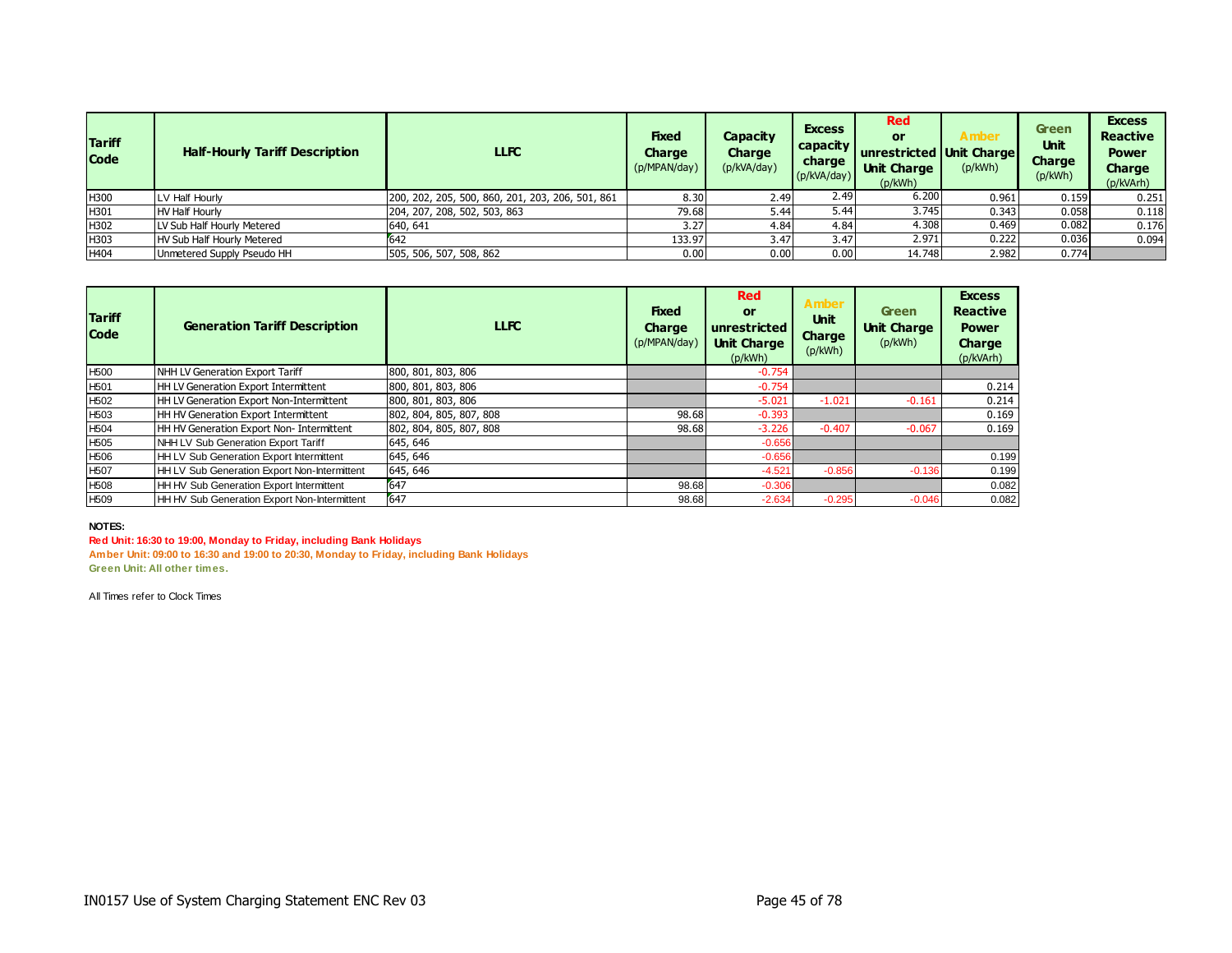### **LDNO Tariffs for GSP\_H**

### **LV Connections to ENC Network for GSP\_H**

|                              |                                 | LDNO - LV connections to ENC network LV Tariffs to Profile Classes 1 to 8 |           |                                          |                                                |                                                 |
|------------------------------|---------------------------------|---------------------------------------------------------------------------|-----------|------------------------------------------|------------------------------------------------|-------------------------------------------------|
| <b>Tariff</b><br><b>Code</b> | <b>Description</b>              | <b>LLFC</b>                                                               | <b>PC</b> | <b>Fixed</b><br>Charge 1<br>(p/MPAN/day) | Day or<br>  unrestric  <br>ted Unit<br>(p/kWh) | <b>Night Unit</b><br><b>Charge 1</b><br>(p/kWh) |
|                              | Domestic Unrestricted           |                                                                           |           | 1.74                                     | 1.280                                          |                                                 |
|                              | Domestic Two-Rate               |                                                                           |           | 1.74                                     | 1.289                                          | 0.178                                           |
|                              | Small Non-Domestic Unrestricted |                                                                           |           | 2.74                                     | 1.032                                          |                                                 |
|                              | Small Non-Domestic Two Rate     |                                                                           |           | 2.74                                     | 1.073                                          | 0.154                                           |
|                              | LV Medium Non-Domestic          |                                                                           | $5 - 8$   | 14.85                                    | 0.937                                          | 0.151                                           |
|                              | NHH Unmetered                   |                                                                           | 1&8       |                                          | 1.424                                          |                                                 |
|                              | NHH LV Generation               |                                                                           |           |                                          | $-0.754$                                       |                                                 |

|                              |                                      | LDNO - LV connections to ENC network LV Tariffs for HH Metered Connections |                                               |                                   |                                                      |                                                                                 |                         |                                                  |                                                                         |
|------------------------------|--------------------------------------|----------------------------------------------------------------------------|-----------------------------------------------|-----------------------------------|------------------------------------------------------|---------------------------------------------------------------------------------|-------------------------|--------------------------------------------------|-------------------------------------------------------------------------|
| <b>Tariff</b><br><b>Code</b> | <b>Generation Tariff Description</b> | <b>LLFC</b>                                                                | <b>Fixed</b><br><b>Charge</b><br>(p/MPAN/day) | Capacity<br>Charge<br>(p/kVA/day) | <b>Excess</b><br>capacity  <br>charge<br>(p/kVA/day) | <b>Red</b><br>or<br>unrestricted   Unit Charge<br><b>Unit Charge</b><br>(p/kWh) | <b>Amber</b><br>(p/kWh) | <b>Green</b><br><b>Unit</b><br>Charge<br>(p/kWh) | <b>Excess</b><br><b>Reactive</b><br><b>Power</b><br>Charge<br>(p/kVArh) |
|                              | LV Half Hourly                       |                                                                            | 5.68                                          | 1.70                              | 1.70                                                 | 4.243                                                                           | 0.658                   | 0.109                                            | 0.172                                                                   |
|                              | LV Half Hourly Unmetered             |                                                                            |                                               |                                   |                                                      | 10.093                                                                          | 2.041                   | 0.530                                            |                                                                         |
|                              | V Generation Intermittent.           |                                                                            |                                               |                                   |                                                      | $-0.754$                                                                        |                         |                                                  | 0.214                                                                   |
|                              | V Generation Non-Intermittent        |                                                                            |                                               |                                   |                                                      | $-5.021$                                                                        | $-1.021$                | $-0.161$                                         | 0.214                                                                   |
|                              |                                      |                                                                            |                                               |                                   |                                                      |                                                                                 |                         |                                                  |                                                                         |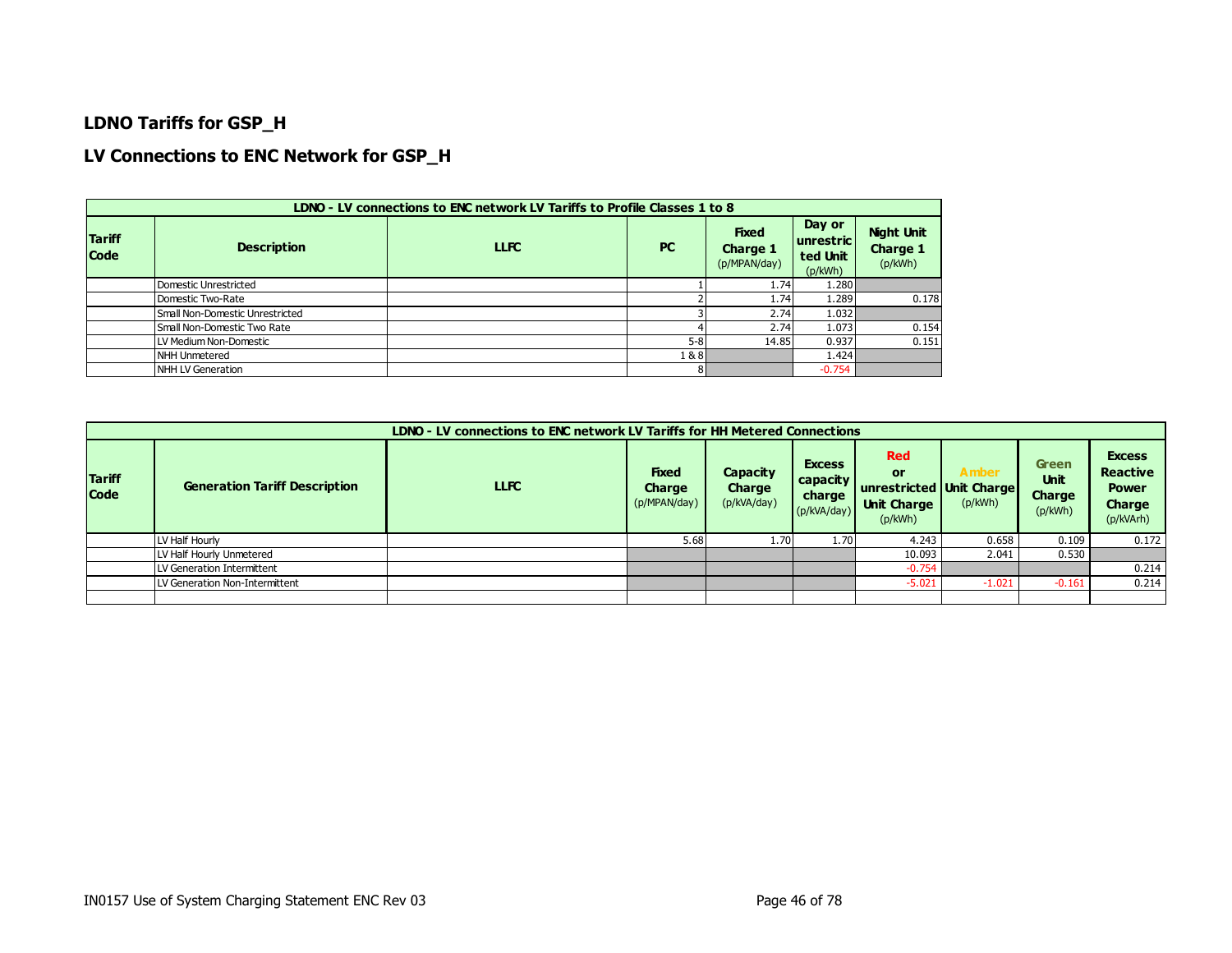# **HV Connections to ENC Network for GSP\_H**

| <b>Tariff</b><br><b>Code</b> | <b>Description</b>              | <b>LLFC</b> | <b>PC</b> | <b>Fixed</b><br><b>Charge 1</b> | Day or<br>unrestricted<br><b>Unit</b> | <b>Night Unit</b><br><b>Charge 1</b> |
|------------------------------|---------------------------------|-------------|-----------|---------------------------------|---------------------------------------|--------------------------------------|
|                              |                                 |             |           | (p/MPAN/day)                    | (p/kWh)                               | (p/kWh)                              |
|                              | Domestic Unrestricted           |             |           | 1.51                            | 1.114                                 |                                      |
|                              | Domestic Two-Rate               |             |           | 1.51                            | 1.122                                 | 0.155                                |
|                              | Small Non-Domestic Unrestricted |             |           | 2.38                            | 0.898                                 |                                      |
|                              | Small Non-Domestic Two Rate     |             |           | 2.38                            | 0.934                                 | 0.134                                |
|                              | LV Medium Non-Domestic          |             | $5 - 8$   | 12.93                           | 0.816                                 | 0.132                                |
|                              | <b>NHH Unmetered</b>            |             | 1&8       |                                 | 1.240                                 |                                      |
|                              | NHH LV Generation               |             | 81        |                                 | $-0.754$                              |                                      |
|                              | LV Sub Generation NHH           |             |           |                                 | $-0.656$                              |                                      |

|                              | LDNO - HV connections to ENC network<br>LV and HV Tariffs for HH Metered Connections |             |                                               |                                                 |                                                    |                                                                          |                                                         |                                                  |                                                                                |  |  |  |
|------------------------------|--------------------------------------------------------------------------------------|-------------|-----------------------------------------------|-------------------------------------------------|----------------------------------------------------|--------------------------------------------------------------------------|---------------------------------------------------------|--------------------------------------------------|--------------------------------------------------------------------------------|--|--|--|
| <b>Tariff</b><br><b>Code</b> | <b>Generation Tariff Description</b>                                                 | <b>LLFC</b> | <b>Fixed</b><br><b>Charge</b><br>(p/MPAN/day) | <b>Capacity</b><br><b>Charge</b><br>(p/kVA/day) | <b>Excess</b><br>capacity<br>charge<br>(p/kVA/day) | <b>Red</b><br><b>or</b><br>unrestricted<br><b>Unit Charge</b><br>(p/kWh) | <b>Amber</b><br><b>Unit</b><br><b>Charge</b><br>(p/kWh) | Green<br><b>Unit</b><br><b>Charge</b><br>(p/kWh) | <b>Excess</b><br><b>Reactive</b><br><b>Power</b><br><b>Charge</b><br>(p/kVArh) |  |  |  |
|                              | LV Half Hourly                                                                       |             | 4.94                                          | 1.48                                            | 1.48                                               | 3.694                                                                    | 0.573                                                   | 0.095                                            | 0.150                                                                          |  |  |  |
|                              | LV Half Hourly Unmetered                                                             |             |                                               |                                                 |                                                    | 8.787                                                                    | 1.777                                                   | 0.461                                            |                                                                                |  |  |  |
|                              | HV Half Hourly Metered                                                               |             | 58.90                                         | 4.02                                            | 4.02                                               | 2.768                                                                    | 0.254                                                   | 0.043                                            | 0.087                                                                          |  |  |  |
|                              | LV Generation Intermittent                                                           |             |                                               |                                                 |                                                    | $-0.754$                                                                 |                                                         |                                                  | 0.214                                                                          |  |  |  |
|                              | LV Generation Non-Intermittent                                                       |             |                                               |                                                 |                                                    | $-5.021$                                                                 | $-1.021$                                                | $-0.161$                                         | 0.214                                                                          |  |  |  |
|                              | <b>HV Generation Intermittent</b>                                                    |             |                                               |                                                 |                                                    | $-0.393$                                                                 |                                                         |                                                  | 0.169                                                                          |  |  |  |
|                              | <b>HV Generation Non-Intermittent</b>                                                |             |                                               |                                                 |                                                    | $-3.226$                                                                 | $-0.407$                                                | $-0.067$                                         | 0.169                                                                          |  |  |  |
|                              | LV Sub HH Metered                                                                    |             | 2.90                                          | 4.29                                            | 4.29                                               | 3.815                                                                    | 0.415                                                   | 0.073                                            | 0.156                                                                          |  |  |  |
|                              | LV Sub Generation Intermittent                                                       |             |                                               |                                                 |                                                    | $-0.656$                                                                 |                                                         |                                                  | 0.199                                                                          |  |  |  |
|                              | LV Sub Generation Non Intermittent                                                   |             |                                               |                                                 |                                                    | $-4.521$                                                                 | $-0.856$                                                | $-0.136$                                         | 0.199                                                                          |  |  |  |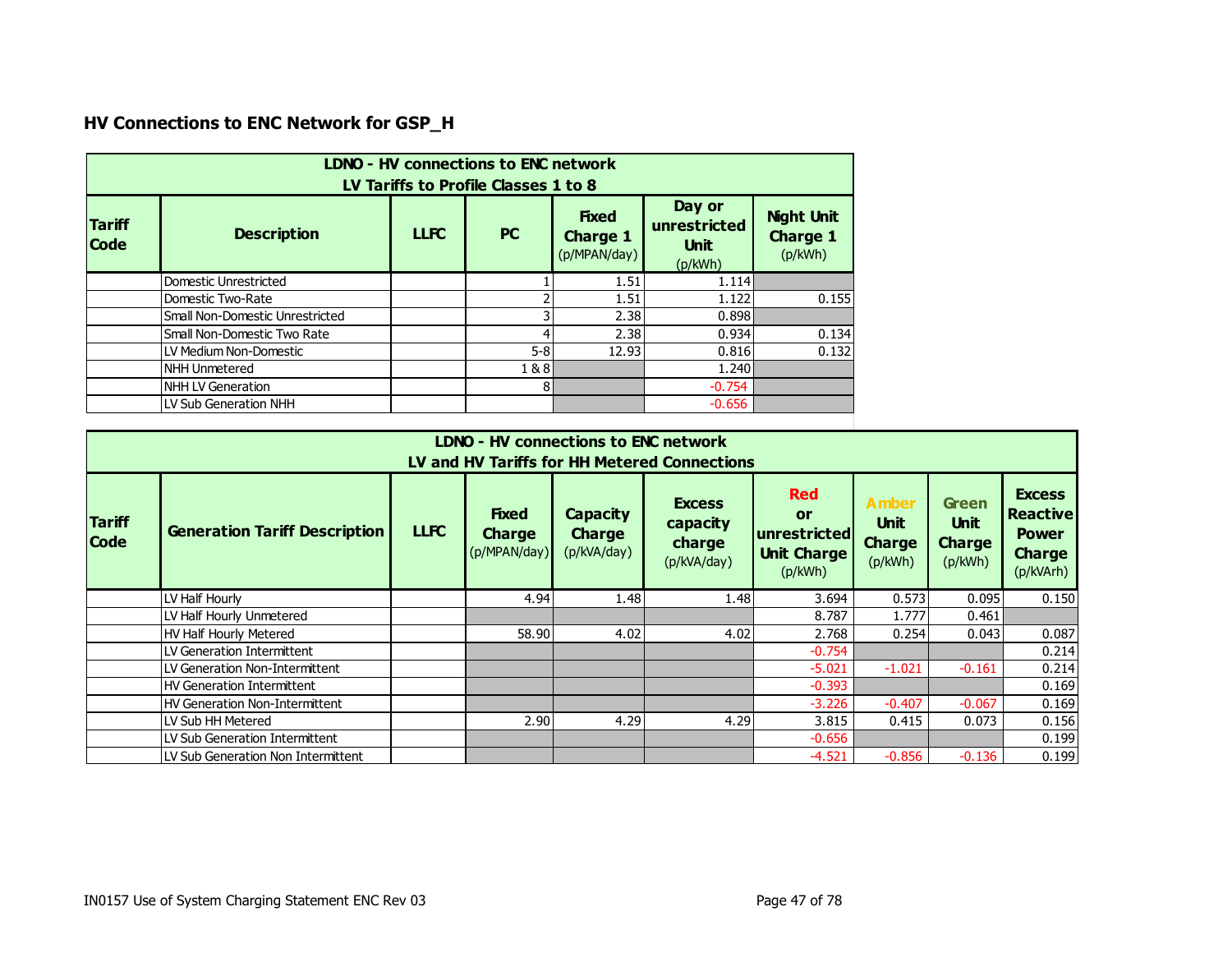## **ENC Distribution Use of System Charges for GSP \_J, South East**

Effective from 1st October 2010

| <b>Tariff</b><br><b>Code</b> | <b>Non Half-Hourly Tariff Description</b>                                              | <b>LLFC</b>             | <b>PC</b>       | <b>Fixed</b><br><b>Charge 1</b><br>(p/MPAN/day) | Day or<br>unrestricted<br><b>Unit</b><br>(p/kWh) | <b>Night Unit</b><br><b>Charge 1</b><br>(p/kWh) |
|------------------------------|----------------------------------------------------------------------------------------|-------------------------|-----------------|-------------------------------------------------|--------------------------------------------------|-------------------------------------------------|
|                              | <b>Domestic Tariffs PC 1-2</b>                                                         |                         |                 |                                                 |                                                  |                                                 |
| J100                         | Domestic Unrestricted                                                                  | 190, 192, 195, 490, 990 | 01              | 3.68                                            | 1.436                                            |                                                 |
| J101                         | Domestic Unrestricted                                                                  | 191, 193, 196, 491, 991 | 01              | 3.68                                            | 1.436                                            |                                                 |
| J <sub>106</sub>             | Domestic Unrestricted                                                                  | 190, 192, 195, 490, 990 | 01              | 3.68                                            | 1.436                                            |                                                 |
| J106                         | Domestic Unrestricted                                                                  | 191, 193, 196, 491, 991 | 01              | 3.68                                            | 1.436                                            |                                                 |
| J102                         | Domestic Two Rate                                                                      | 190, 192, 195, 490, 990 | $^{6}$          | 3.68                                            | 1.631                                            | 0.129                                           |
| J103                         | Domestic Two Rate                                                                      | 191, 193, 196, 491, 991 | $\overline{02}$ | 3.68                                            | 1.631                                            | 0.129                                           |
| J104                         | Domestic E10                                                                           | 190, 192, 195, 490, 990 | $\overline{02}$ | 3.68                                            | 1.631                                            | 0.129                                           |
| <b>J105</b>                  | Domestic E10                                                                           | 191, 193, 196, 491, 991 | $\overline{02}$ | 3.68                                            | 1.631                                            | 0.129                                           |
|                              | <b>Non-Domestic Tariffs PC 3-4</b>                                                     |                         |                 |                                                 |                                                  |                                                 |
| J200                         | Non Domestic Unrestricted                                                              | 190, 192, 195, 490, 990 | 03              | 3.95                                            | 0.998                                            |                                                 |
| J201                         | Non Domestic Unrestricted                                                              | 191, 193, 196, 491, 991 | 03              | 3.95                                            | 0.998                                            |                                                 |
| J202                         | Non Domestic Two Rate                                                                  | 190, 192, 195, 490, 990 | 04              | 3.95                                            | 1.003                                            | 0.094                                           |
| J203                         | Non Domestic Two Rate                                                                  | 191, 193, 196, 491, 991 | 04              | 3.95                                            | 1.003                                            | 0.094                                           |
|                              | <b>Non-Domestic Tariffs PC 5-8</b>                                                     |                         |                 |                                                 |                                                  |                                                 |
| J212                         | Non Domestic LV Two Rate 5-8                                                           | 190, 192, 195, 490, 990 | $5-8$           | 27.57                                           | 0.964                                            | 0.067                                           |
| J213                         | Non Domestic LV Two Rate 5-8                                                           | 191, 193, 196, 491, 991 | $5-8$           | 27.57                                           | 0.964                                            | 0.067                                           |
| <b>J216</b>                  | LV Sub Medium Non Domestic 5-8                                                         | 630, 631                | $5-8$           |                                                 |                                                  |                                                 |
|                              | <b>Unmetered NHH</b>                                                                   |                         |                 |                                                 |                                                  |                                                 |
| J400                         | Unmetered Supply NHH Continuous (Type A)                                               | 495,496, 497, 498, 992  | 08              | 0.000                                           | 1.431                                            |                                                 |
| J401                         | Unmetered Supply NHH Dusk to Dawn (Type B)                                             | 495,496, 497, 498, 992  | $\overline{01}$ | 0.000                                           | 1.431                                            |                                                 |
| J402                         | Unmetered Supply NHH Half night - pre dawn (Ty 495, 496, 497, 498, 992                 |                         | $\overline{01}$ | 0.000                                           | 1.431                                            |                                                 |
| J403                         | Unmetered Supply NHH Dawn to Dusk (Type D)                                             | 495,496, 497, 498, 992  | $\overline{01}$ | 0.000                                           | 1.431                                            |                                                 |
| Notes:                       | Unit time periods are as specified in the SSC<br>Shaded tariffs are unsupported by ENC |                         |                 |                                                 |                                                  |                                                 |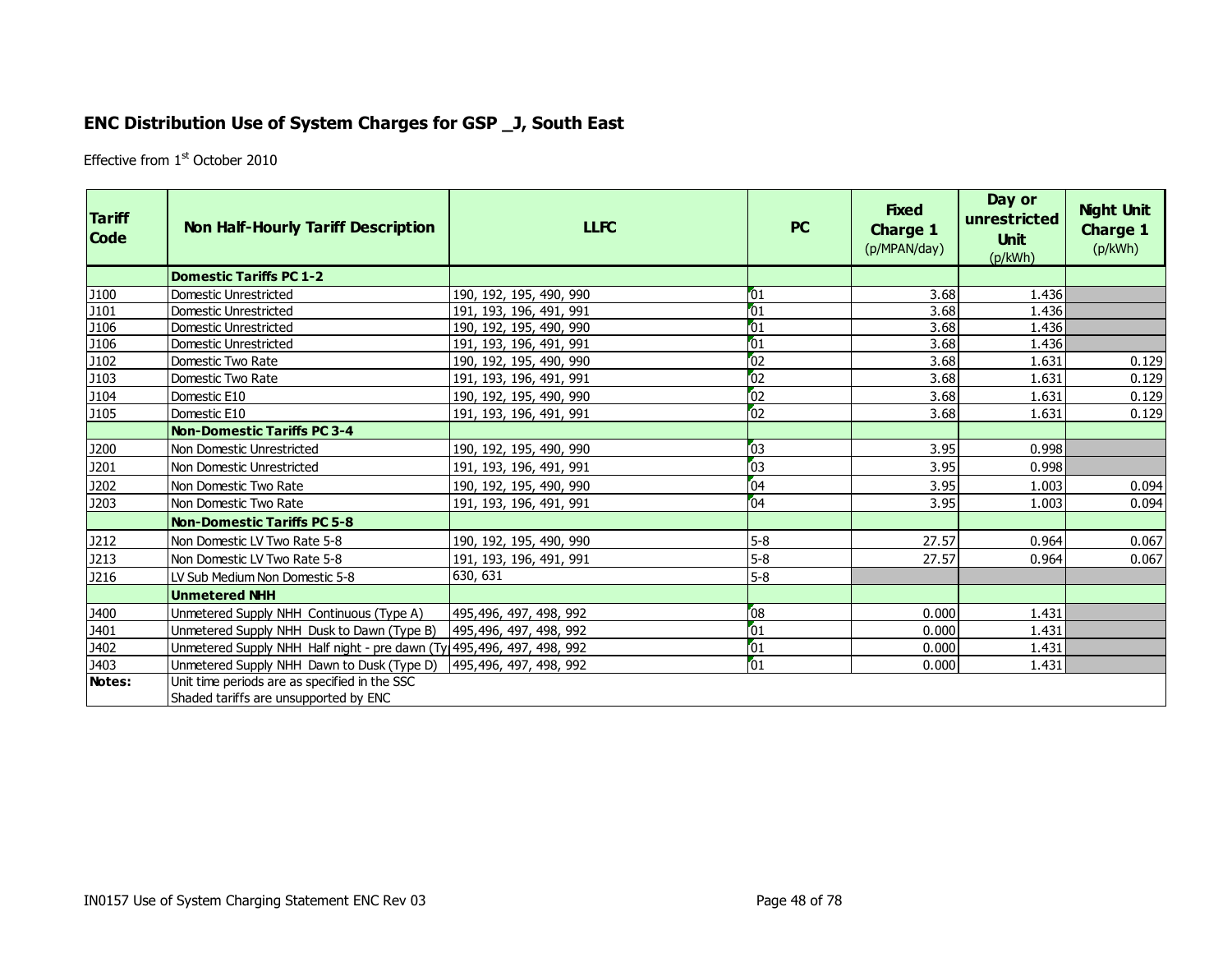| <b>Tariff</b><br><b>Code</b> | <b>Half-Hourly Tariff Description</b> | <b>LLFC</b>                                      | <b>Fixed</b><br>Charge<br>(p/MPAN/day) | Capacity<br>Charge<br>(p/kVA/day) | <b>Excess</b><br>capacity<br>charge<br>(p/kVA/day) | <b>Red</b><br><b>or</b><br>unrestricted<br><b>Unit Charge</b><br>(p/kWh) | <b>Amber</b><br>Unit<br>Charge<br>(p/kWh) | Green<br><b>Unit Charge</b><br>(p/kWh) | <b>Excess</b><br><b>Reactive</b><br><b>Power</b><br>Charge<br>(p/kVArh) |
|------------------------------|---------------------------------------|--------------------------------------------------|----------------------------------------|-----------------------------------|----------------------------------------------------|--------------------------------------------------------------------------|-------------------------------------------|----------------------------------------|-------------------------------------------------------------------------|
| <b>J300</b>                  | LV Half Hourly                        | 190, 192, 195, 490, 990, 191, 193, 196, 491, 991 | 11.44                                  | 2.11                              | 2.11                                               | 5.701                                                                    | 0.250                                     | 0.062                                  | 0.304                                                                   |
| <b>J301</b>                  | <b>HV Half Hourly</b>                 | 194, 197, 198, 492, 493, 993                     | 61.49                                  | 3.06                              | 3.06                                               | 3.824                                                                    | 0.130                                     | 0.024                                  | 0.181                                                                   |
| <b>J302</b>                  | LV Sub Half Hourly Metered            | 630, 631                                         | 7.84                                   | 3.20                              | 3.20                                               | 4.802                                                                    | 0.181                                     | 0.038                                  | 0.247                                                                   |
| <b>J303</b>                  | HV Sub Half Hourly Metered            | 632                                              | 61.49                                  | 3.25                              | 3.25                                               | 2.907                                                                    | 0.080                                     | 0.014                                  | 0.133                                                                   |
| J404                         | Unmetered Supply Pseudo HH            | 495,496, 497, 498, 992                           | 0.00                                   | 0.00                              | 0.00                                               | 11.746                                                                   | 0.967                                     | 0.561                                  |                                                                         |

| <b>Tariff</b><br><b>Code</b> | <b>Generation Tariff Description</b>         | <b>LLFC</b>             | <b>Fixed</b><br><b>Charge</b><br>(p/MPAN/day) | <b>Red</b><br>or<br>unrestricted<br><b>Unit Charge</b><br>(p/kWh) | <b>Amber</b><br><b>Unit Charge</b><br>(p/kWh) | <b>Green</b><br><b>Unit Charge</b><br>(p/kWh) | <b>Excess</b><br><b>Reactive</b><br><b>Power</b><br>Charge<br>(p/kVArh) |
|------------------------------|----------------------------------------------|-------------------------|-----------------------------------------------|-------------------------------------------------------------------|-----------------------------------------------|-----------------------------------------------|-------------------------------------------------------------------------|
| J500                         | NHH LV Generation Export Tariff              | 790, 791, 793, 796      |                                               | $-0.668$                                                          |                                               |                                               |                                                                         |
| J501                         | HH LV Generation Export Intermittent         | 790, 791, 793, 796      |                                               | $-0.668$                                                          |                                               |                                               | 0.333                                                                   |
| J502                         | HH LV Generation Export Non-Intermittent     | 790, 791, 793, 796      |                                               | $-5.868$                                                          | $-0.274$                                      | $-0.072$                                      | 0.333                                                                   |
| J503                         | HH HV Generation Export Intermittent         | 792, 794, 795, 797, 798 | 43.59                                         | $-0.473$                                                          |                                               |                                               | 0.262                                                                   |
| J504                         | HH HV Generation Export Non- Intermittent    | 792, 794, 795, 797, 798 | 43.59                                         | $-4.398$                                                          | $-0.162$                                      | $-0.033$                                      | 0.262                                                                   |
| J505                         | NHH LV Sub Generation Export Tariff          | 635, 636                |                                               |                                                                   |                                               |                                               |                                                                         |
| J506                         | HH LV Sub Generation Export Intermittent     | 635, 636                |                                               | $-0.611$                                                          |                                               |                                               | 0.306                                                                   |
| J507                         | HH LV Sub Generation Export Non-Intermittent | 635, 636                |                                               | $-5.426$                                                          | $-0.242$                                      | $-0.061$                                      | 0.306                                                                   |
| J508                         | HH HV Sub Generation Export Intermittent     | 637                     | 43.59                                         | $-0.439$                                                          |                                               |                                               | 0.204                                                                   |
| J509                         | HH HV Sub Generation Export Non-Intermittent | 637                     | 43.59                                         | $-4.132$                                                          | $-0.143$                                      | $-0.027$                                      | 0.204                                                                   |

**Red Unit: 16:00 to 19:00, Monday to Friday, including Bank Holidays Amber Unit: 07:00 to 16:00 and 19:00 to 23:00, Monday to Friday, including Bank Holidays Green Unit: All other times.**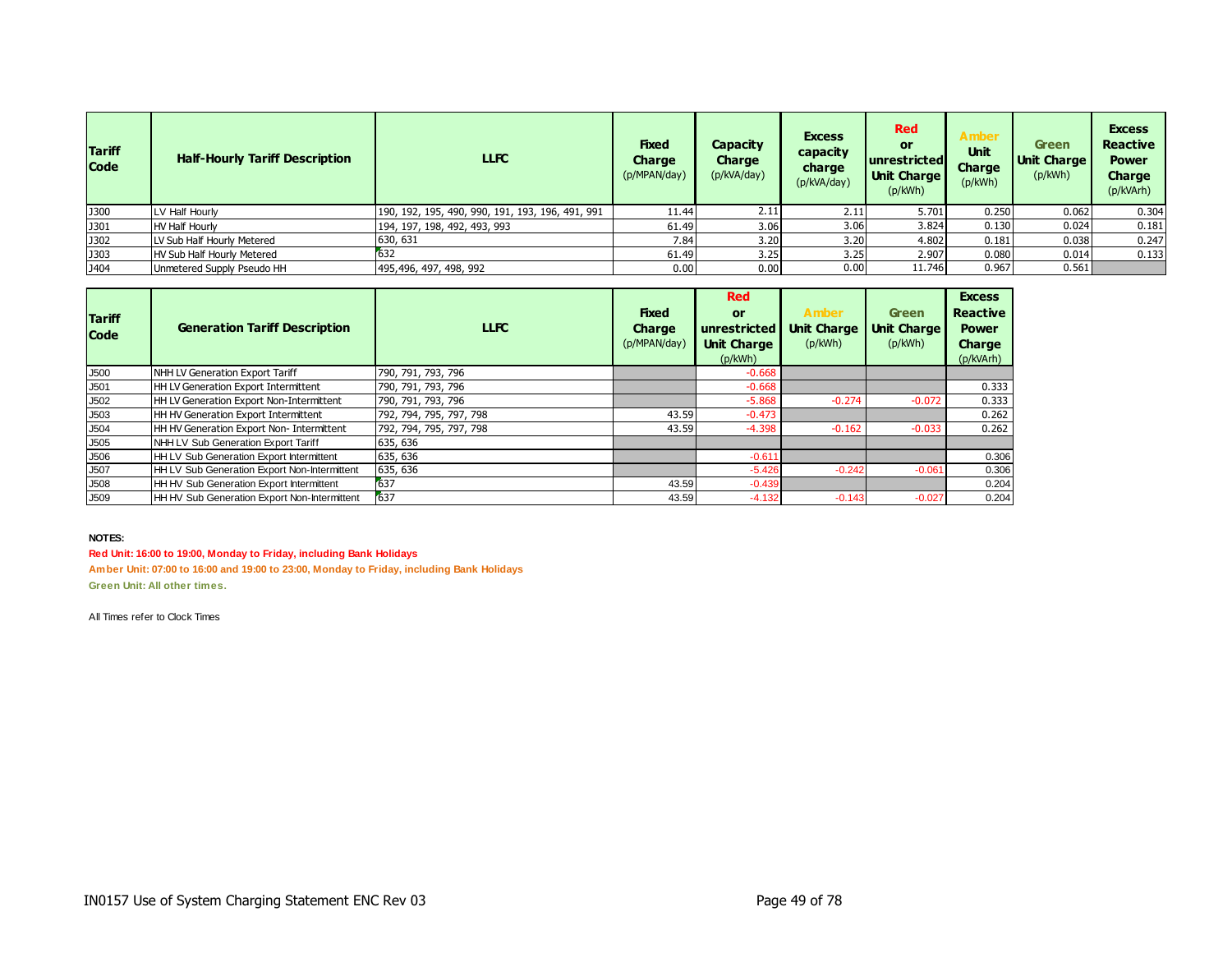### **LDNO Tariffs for GSP\_J**

### **LV Connections to ENC Network for GSP\_J**

|                              |                                 | LDNO - LV connections to ENC network LV Tariffs to Profile Classes 1 to 8 |           |                                          |                                                  |                                          |
|------------------------------|---------------------------------|---------------------------------------------------------------------------|-----------|------------------------------------------|--------------------------------------------------|------------------------------------------|
| <b>Tariff</b><br><b>Code</b> | <b>Description</b>              | <b>LLFC</b>                                                               | <b>PC</b> | <b>Fixed</b><br>Charge 1<br>(p/MPAN/day) | Day or<br>unrestricted<br><b>Unit</b><br>(p/kWh) | <b>Night Unit</b><br>Charge 1<br>(p/kWh) |
|                              | Domestic Unrestricted           |                                                                           |           | 2.65                                     | 1.033                                            |                                          |
|                              | Domestic Two-Rate               |                                                                           |           | 2.65                                     | 1.173                                            | 0.093                                    |
|                              | Small Non-Domestic Unrestricted |                                                                           |           | 2.84                                     | 0.718                                            |                                          |
|                              | Small Non-Domestic Two Rate     |                                                                           |           | 2.84                                     | 0.722                                            | 0.068                                    |
|                              | LV Medium Non-Domestic          |                                                                           | $5 - 8$   | 19.84                                    | 0.694                                            | 0.048                                    |
|                              | NHH Unmetered                   |                                                                           | 1&8       |                                          | 1.030                                            |                                          |
|                              | NHH LV Generation               |                                                                           | 8         |                                          | $-0.668$                                         |                                          |

|                              | LDNO - LV connections to ENC network LV Tariffs for HH Metered Connections |             |                                        |                                          |                                                    |                                                                     |                                           |                                        |                                                                         |  |  |  |
|------------------------------|----------------------------------------------------------------------------|-------------|----------------------------------------|------------------------------------------|----------------------------------------------------|---------------------------------------------------------------------|-------------------------------------------|----------------------------------------|-------------------------------------------------------------------------|--|--|--|
| <b>Tariff</b><br><b>Code</b> | <b>Generation Tariff Description</b>                                       | <b>LLFC</b> | <b>Fixed</b><br>Charge<br>(p/MPAN/day) | <b>Capacity</b><br>Charge<br>(p/kVA/day) | <b>Excess</b><br>capacity<br>charge<br>(p/kVA/day) | <b>Red</b><br>or<br>lunrestrictedl<br><b>Unit Charge</b><br>(p/kWh) | Amber<br><b>Unit</b><br>Charge<br>(p/kWh) | <b>Green</b><br>Unit Charge<br>(p/kWh) | <b>Excess</b><br><b>Reactive</b><br><b>Power</b><br>Charge<br>(p/kVArh) |  |  |  |
|                              | LV Half Hourly                                                             |             | 8.23                                   | 1.52                                     | 1.52                                               | 4.102                                                               | 0.180                                     | 0.045                                  | 0.219                                                                   |  |  |  |
|                              | LV Half Hourly Unmetered                                                   |             |                                        |                                          |                                                    | 8.451                                                               | 0.696                                     | 0.404                                  |                                                                         |  |  |  |
|                              | LV Generation Intermittent                                                 |             |                                        |                                          |                                                    | $-0.668$                                                            |                                           |                                        | 0.333                                                                   |  |  |  |
|                              | LV Generation Non-Intermittent                                             |             |                                        |                                          |                                                    | $-5.868$                                                            | $-0.274$                                  | $-0.072$                               | 0.333                                                                   |  |  |  |
|                              |                                                                            |             |                                        |                                          |                                                    |                                                                     |                                           |                                        |                                                                         |  |  |  |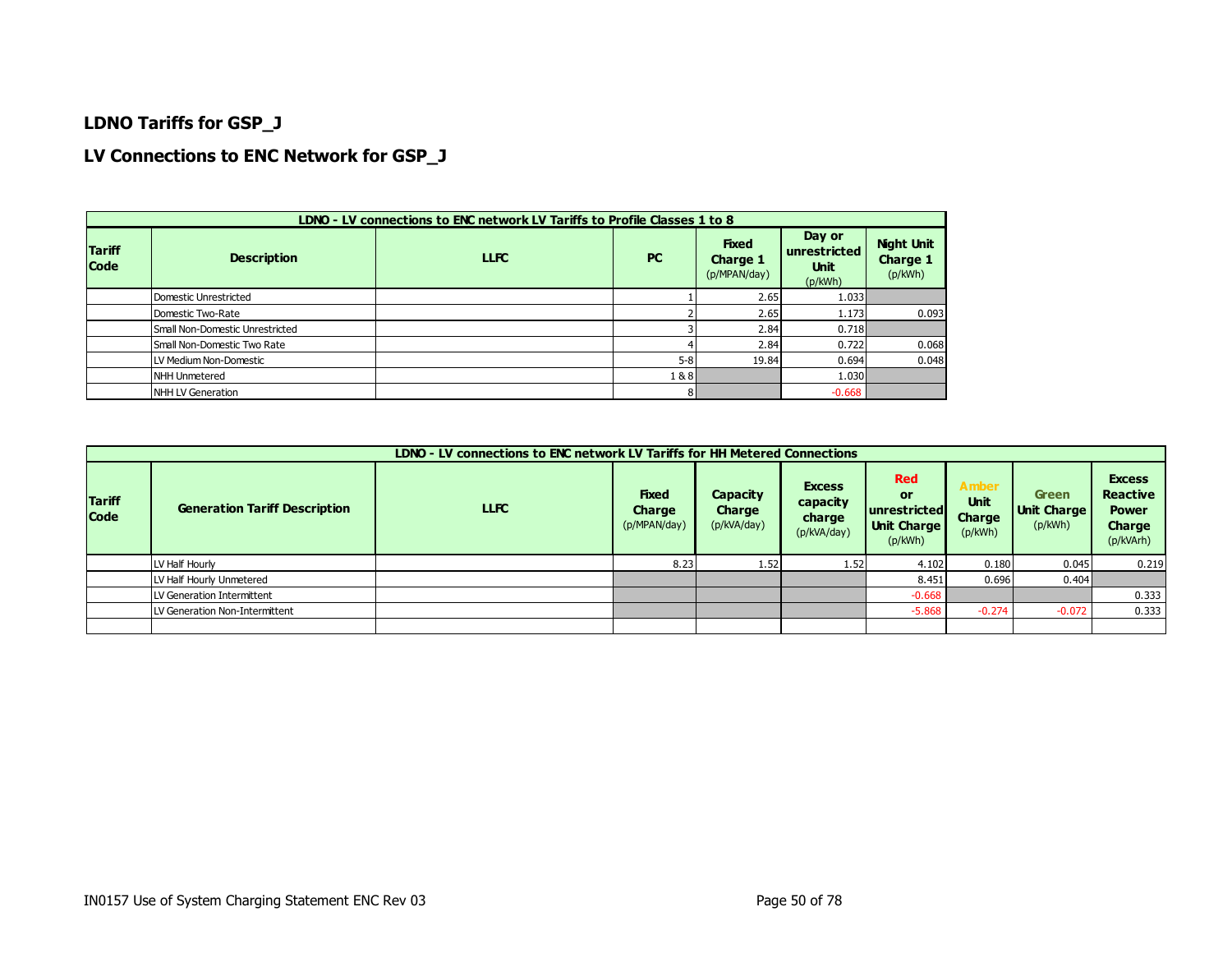# **HV Connections to ENC Network for GSP\_J**

|                     | LDNO - HV connections to ENC network<br>LV Tariffs to Profile Classes 1 to 8 |             |                |                                                 |                                                  |                                                 |  |  |  |  |  |  |
|---------------------|------------------------------------------------------------------------------|-------------|----------------|-------------------------------------------------|--------------------------------------------------|-------------------------------------------------|--|--|--|--|--|--|
| <b>Tariff Codel</b> | <b>Description</b>                                                           | <b>LLFC</b> | <b>PC</b>      | <b>Fixed</b><br><b>Charge 1</b><br>(p/MPAN/day) | Day or<br>unrestricted<br><b>Unit</b><br>(p/kWh) | <b>Night Unit</b><br><b>Charge 1</b><br>(p/kWh) |  |  |  |  |  |  |
|                     | Domestic Unrestricted                                                        |             |                | 2.26                                            | 0.883                                            |                                                 |  |  |  |  |  |  |
|                     | Domestic Two-Rate                                                            |             |                | 2.26                                            | 1.003                                            | 0.079                                           |  |  |  |  |  |  |
|                     | Small Non-Domestic Unrestricted                                              |             |                | 2.43                                            | 0.614                                            |                                                 |  |  |  |  |  |  |
|                     | Small Non-Domestic Two Rate                                                  |             | 4              | 2.43                                            | 0.617                                            | 0.058                                           |  |  |  |  |  |  |
|                     | LLV Medium Non-Domestic                                                      |             | $5 - 8$        | 16.95                                           | 0.593                                            | 0.041                                           |  |  |  |  |  |  |
|                     | NHH Unmetered                                                                |             | 1&8            |                                                 | 0.880                                            |                                                 |  |  |  |  |  |  |
|                     | NHH LV Generation                                                            |             | 8 <sup>1</sup> |                                                 | $-0.668$                                         |                                                 |  |  |  |  |  |  |
|                     | LV Sub Generation NHH                                                        |             |                |                                                 |                                                  |                                                 |  |  |  |  |  |  |

| <b>LDNO - HV connections to ENC network</b><br>LV and HV Tariffs for HH Metered Connections |             |                                               |                                                 |                                                    |                                                                          |                                                         |                                                         |                                                                                |  |  |  |  |  |
|---------------------------------------------------------------------------------------------|-------------|-----------------------------------------------|-------------------------------------------------|----------------------------------------------------|--------------------------------------------------------------------------|---------------------------------------------------------|---------------------------------------------------------|--------------------------------------------------------------------------------|--|--|--|--|--|
| <b>Tariff Code Generation Tariff Description</b>                                            | <b>LLFC</b> | <b>Fixed</b><br><b>Charge</b><br>(p/MPAN/day) | <b>Capacity</b><br><b>Charge</b><br>(p/kVA/day) | <b>Excess</b><br>capacity<br>charge<br>(p/kVA/day) | <b>Red</b><br><b>or</b><br>unrestricted<br><b>Unit Charge</b><br>(p/kWh) | <b>Amber</b><br><b>Unit</b><br><b>Charge</b><br>(p/kWh) | <b>Green</b><br><b>Unit</b><br><b>Charge</b><br>(p/kWh) | <b>Excess</b><br><b>Reactive</b><br><b>Power</b><br><b>Charge</b><br>(p/kVArh) |  |  |  |  |  |
| LV Half Hourly                                                                              |             | 7.03                                          | 1.30                                            | 1.30                                               | 3.505                                                                    | 0.154                                                   | 0.038                                                   | 0.187                                                                          |  |  |  |  |  |
| LV Half Hourly Unmetered                                                                    |             |                                               |                                                 |                                                    | 7.221                                                                    | 0.595                                                   | 0.345                                                   |                                                                                |  |  |  |  |  |
| HV Half Hourly Metered                                                                      |             | 46.52                                         | 2.32                                            | 2.32                                               | 2.893                                                                    | 0.098                                                   | 0.018                                                   | 0.137                                                                          |  |  |  |  |  |
| LV Generation Intermittent                                                                  |             |                                               |                                                 |                                                    | $-0.668$                                                                 |                                                         |                                                         | 0.333                                                                          |  |  |  |  |  |
| LV Generation Non-Intermittent                                                              |             |                                               |                                                 |                                                    | $-5.868$                                                                 | $-0.274$                                                | $-0.072$                                                | 0.333                                                                          |  |  |  |  |  |
| <b>HV Generation Intermittent</b>                                                           |             |                                               |                                                 |                                                    | $-0.473$                                                                 |                                                         |                                                         | 0.262                                                                          |  |  |  |  |  |
| HV Generation Non-Intermittent                                                              |             |                                               |                                                 |                                                    | $-4.398$                                                                 | $-0.162$                                                | $-0.033$                                                | 0.262                                                                          |  |  |  |  |  |
| LV Sub HH Metered                                                                           |             | 7.04                                          | 2.87                                            | 2.87                                               | 4.313                                                                    | 0.163                                                   | 0.034                                                   | 0.222                                                                          |  |  |  |  |  |
| LV Sub Generation Intermittent                                                              |             |                                               |                                                 |                                                    | $-0.611$                                                                 |                                                         |                                                         | 0.306                                                                          |  |  |  |  |  |
| LV Sub Generation Non Intermittent                                                          |             |                                               |                                                 |                                                    | $-5.426$                                                                 | $-0.242$                                                | $-0.061$                                                | 0.306                                                                          |  |  |  |  |  |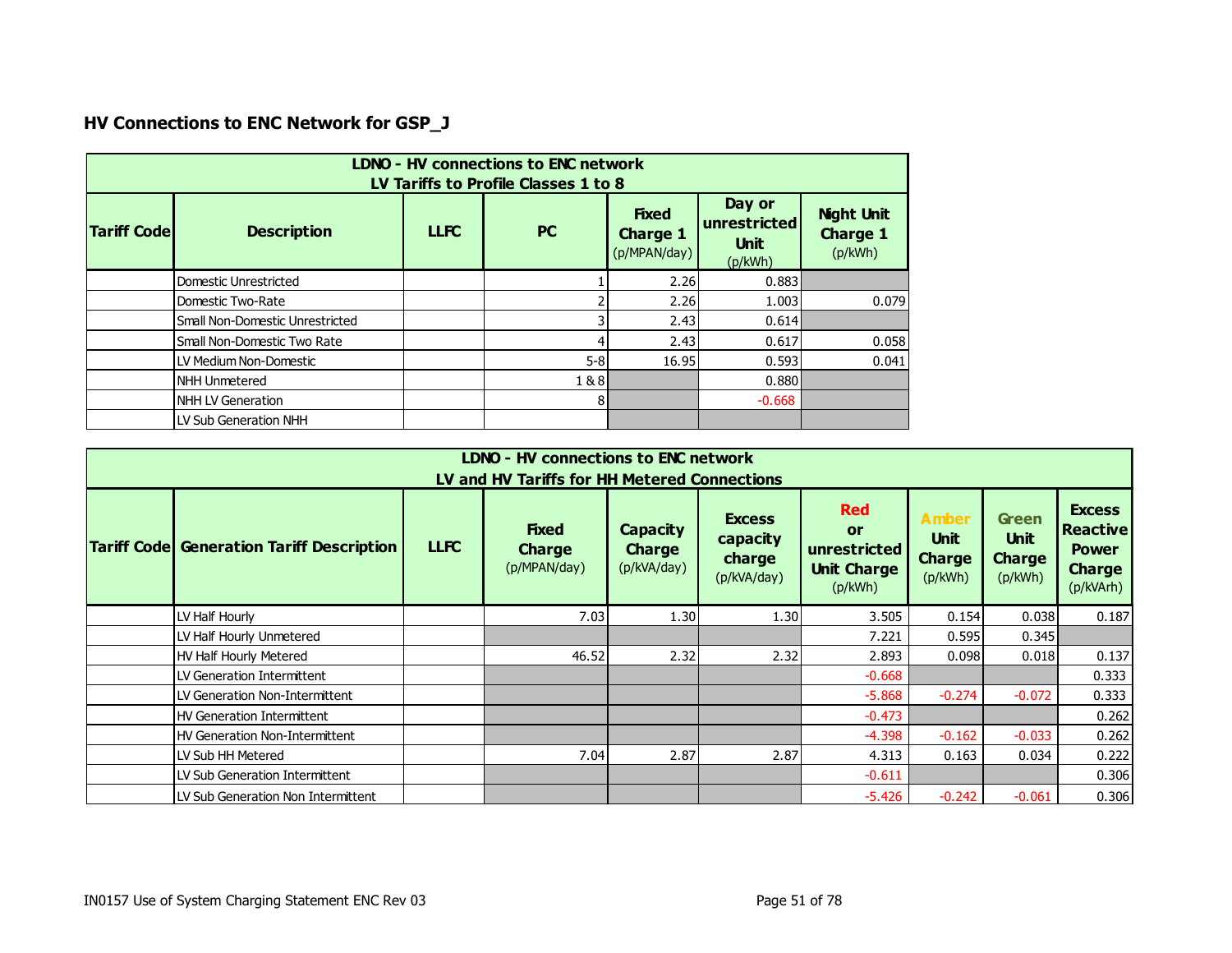## **ENC Distribution Use of System Charges for GSP \_K, South Wales**

Effective from 1<sup>st</sup> October 2010

| <b>Tariff</b><br><b>Code</b> | <b>Non Half-Hourly Tariff Description</b>                                              | <b>LLFC</b>             | <b>PC</b>       | <b>Fixed</b><br><b>Charge 1</b><br>(p/MPAN/day) | Day or<br>unrestricted<br><b>Unit</b><br>(p/kWh) | <b>Night Unit</b><br><b>Charge 1</b><br>(p/kWh) |
|------------------------------|----------------------------------------------------------------------------------------|-------------------------|-----------------|-------------------------------------------------|--------------------------------------------------|-------------------------------------------------|
|                              | <b>Domestic Tariffs PC 1-2</b>                                                         |                         |                 |                                                 |                                                  |                                                 |
| K100                         | Domestic Unrestricted                                                                  | 210, 212, 215, 510, 870 | 01              | 3.16                                            | 2.424                                            |                                                 |
| K101                         | Domestic Unrestricted                                                                  | 211, 213, 216, 511, 871 | 01              | 3.16                                            | 2.424                                            |                                                 |
| K106                         | <b>Domestic Unrestricted</b>                                                           | 210, 212, 215, 510, 870 | $\sqrt{01}$     | 3.16                                            | 2.424                                            |                                                 |
| K106                         | <b>Domestic Unrestricted</b>                                                           | 211, 213, 216, 511, 871 | $\overline{01}$ | 3.16                                            | 2.424                                            |                                                 |
| K102                         | Domestic Two Rate                                                                      | 210, 212, 215, 510, 870 | 02              | 3.16                                            | 2.690                                            | 0.179                                           |
| K103                         | Domestic Two Rate                                                                      | 211, 213, 216, 511, 871 | $\overline{02}$ | 3.16                                            | 2.690                                            | 0.179                                           |
| K104                         | Domestic E10                                                                           | 210, 212, 215, 510, 870 | $\overline{02}$ | 3.16                                            | 2.690                                            | 0.179                                           |
| K105                         | Domestic E10                                                                           | 211, 213, 216, 511, 871 | 02              | 3.16                                            | 2.690                                            | 0.179                                           |
|                              | <b>Non-Domestic Tariffs PC 3-4</b>                                                     |                         |                 |                                                 |                                                  |                                                 |
| K200                         | Non Domestic Unrestricted                                                              | 210, 212, 215, 510, 870 | 03              | 5.17                                            | 1.916                                            |                                                 |
| K201                         | Non Domestic Unrestricted                                                              | 211, 213, 216, 511, 871 | 03              | 5.17                                            | 1.916                                            |                                                 |
| K202                         | Non Domestic Two Rate                                                                  | 210, 212, 215, 510, 870 | $\overline{04}$ | 5.17                                            | 2.307                                            | 0.209                                           |
| K203                         | Non Domestic Two Rate                                                                  | 211, 213, 216, 511, 871 | 04              | 5.17                                            | 2.307                                            | 0.209                                           |
|                              | <b>Non-Domestic Tariffs PC 5-8</b>                                                     |                         |                 |                                                 |                                                  |                                                 |
| K212                         | Non Domestic LV Two Rate 5-8                                                           | 210, 212, 215, 510, 870 | $5-8$           | 35.32                                           | 2.128                                            | 0.160                                           |
| K213                         | Non Domestic LV Two Rate 5-8                                                           | 211, 213, 216, 511, 871 | $5-8$           | 35.32                                           | 2.128                                            | 0.160                                           |
| K216                         | LV Sub Medium Non Domestic 5-8                                                         | 650, 651                | $5-8$           | 3.31                                            | 1.596                                            | 0.116                                           |
|                              | <b>Unmetered NHH</b>                                                                   |                         |                 |                                                 |                                                  |                                                 |
| K400                         | Unmetered Supply NHH Continuous (Type A)                                               | 515, 516, 517, 518, 872 | 08              | 0.000                                           | 3.227                                            |                                                 |
| K401                         | Unmetered Supply NHH Dusk to Dawn (Type B)                                             | 515, 516, 517, 518, 872 | 01              | 0.000                                           | 3.227                                            |                                                 |
| K402                         | Unmetered Supply NHH Half night - pre dawn (Typ 515, 516, 517, 518, 872                |                         | 01              | 0.000                                           | 3.227                                            |                                                 |
| K403                         | Unmetered Supply NHH Dawn to Dusk (Type D)                                             | 515, 516, 517, 518, 872 | 01              | 0.000                                           | 3.227                                            |                                                 |
| Notes:                       | Unit time periods are as specified in the SSC<br>Shaded tariffs are unsupported by ENC |                         |                 |                                                 |                                                  |                                                 |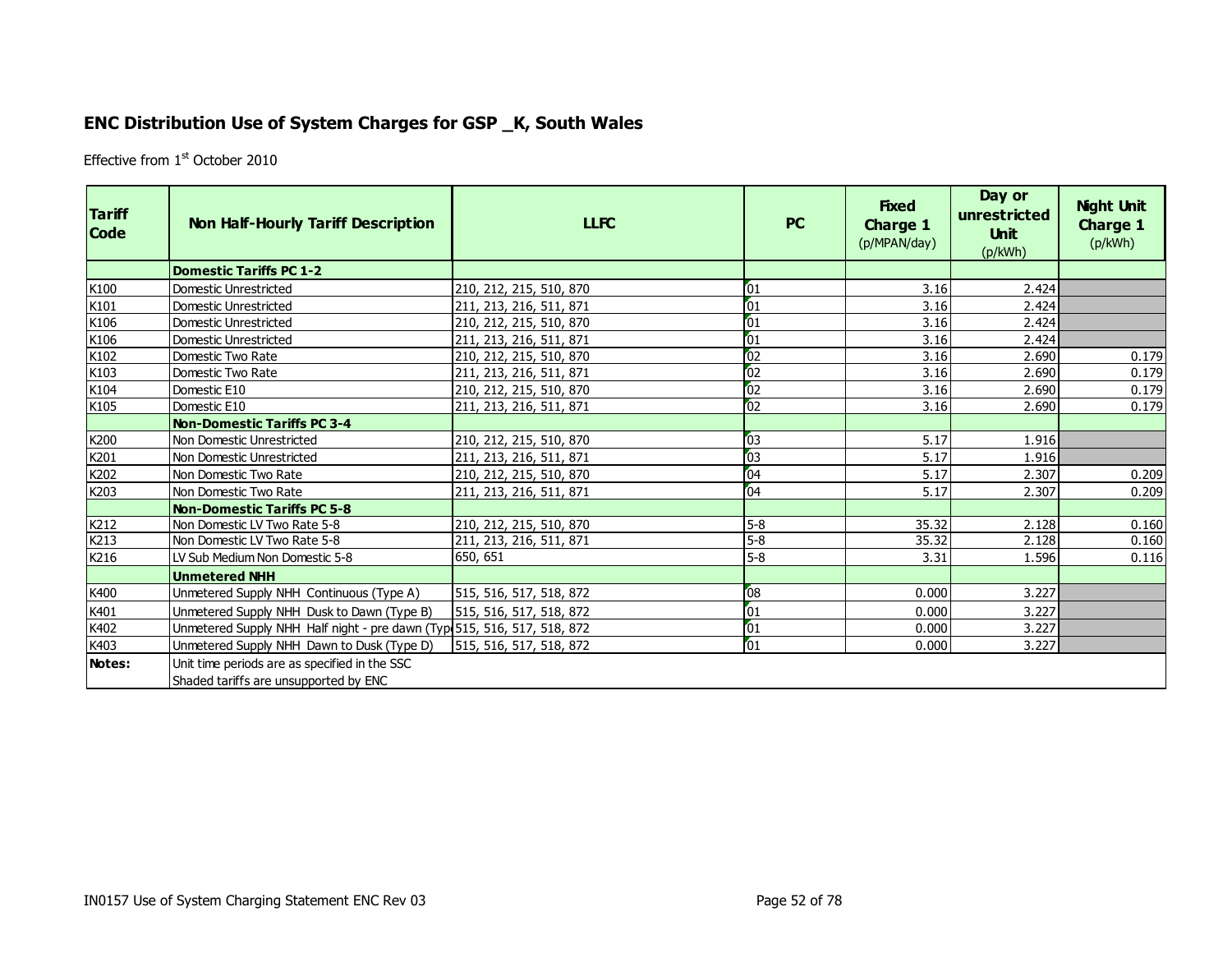| <b>Tariff</b><br><b>Code</b> | <b>Half-Hourly Tariff Description</b> | <b>LLFC</b>                                      | <b>Fixed</b><br><b>Charge</b><br>(p/MPAN/day) | Capacity<br>Charge<br>(p/kVA/day) | <b>Excess</b><br>capacity<br>charge<br>(p/kVA/day) | <b>Red</b><br>or<br>unrestricted Unit Charge<br><b>Unit Charge</b><br>(p/kWh) | Amber<br>(p/kWh) | <b>Green</b><br><b>Unit</b><br><b>Charge</b><br>(p/kWh) | <b>Excess</b><br><b>Reactive</b><br><b>Power</b><br><b>Charge</b><br>(p/kVArh) |
|------------------------------|---------------------------------------|--------------------------------------------------|-----------------------------------------------|-----------------------------------|----------------------------------------------------|-------------------------------------------------------------------------------|------------------|---------------------------------------------------------|--------------------------------------------------------------------------------|
| K300                         | LV Half Hourly                        | 210, 212, 215, 510, 870, 211, 213, 216, 511, 871 | /0.88                                         | 2.10                              | 2.10                                               | 13.461                                                                        | 0.621            | 0.129                                                   | 0.406                                                                          |
| K301                         | <b>HV Half Hourly</b>                 | 214, 217, 218, 512, 513, 873                     | 71.93                                         | 2.57                              | 2.57                                               | 10.109                                                                        | 0.395            | 0.074                                                   | 0.279                                                                          |
| K302                         | LV Sub Half Hourly Metered            | 650, 651                                         | 5.96                                          | 2.54                              | 2.54                                               | 10.664                                                                        | 0.457            | 0.090                                                   | 0.361                                                                          |
| K303                         | HV Sub Half Hourly Metered            | 652                                              | 71.93                                         | 1.98                              | 1.98                                               | 9.453                                                                         | 0.369            | 0.068                                                   | 0.271                                                                          |
| K404                         | Unmetered Supply Pseudo HH            | 515, 516, 517, 518, 872                          | 0.00                                          | 0.00                              | 0.00                                               | 31.127                                                                        | 2.155            | 0.966                                                   |                                                                                |

| <b>Tariff</b><br><b>Code</b> | <b>Generation Tariff Description</b>         | <b>LLFC</b>             | <b>Fixed</b><br>Charge<br>(p/MPAN/day) | <b>Red</b><br><b>or</b><br>unrestricted<br><b>Unit Charge</b><br>(p/kWh) | <b>Amber</b><br><b>Unit Charge</b><br>(p/kWh) | <b>Green</b><br><b>Unit Charge</b><br>(p/kWh) | <b>Excess</b><br><b>Reactive</b><br><b>Power</b><br>Charge<br>(p/kVArh) |
|------------------------------|----------------------------------------------|-------------------------|----------------------------------------|--------------------------------------------------------------------------|-----------------------------------------------|-----------------------------------------------|-------------------------------------------------------------------------|
| K500                         | NHH LV Generation Export Tariff              | 810, 811, 813, 816      |                                        | $-0.668$                                                                 |                                               |                                               |                                                                         |
| K501                         | HH LV Generation Export Intermittent         | 810, 811, 813, 816      |                                        | $-0.668$                                                                 |                                               |                                               | 0.230                                                                   |
| K502                         | HH LV Generation Export Non-Intermittent     | 810, 811, 813, 816      |                                        | $-5.263$                                                                 | $-0.499$                                      | $-0.125$                                      | 0.230                                                                   |
| K503                         | HH HV Generation Export Intermittent         | 812, 814, 815, 817, 818 | 29.60                                  | $-0.427$                                                                 |                                               |                                               | 0.163                                                                   |
| K504                         | HH HV Generation Export Non- Intermittent    | 812, 814, 815, 817, 818 | 29.60                                  | $-3.281$                                                                 | $-0.332$                                      | $-0.082$                                      | 0.163                                                                   |
| K505                         | NHH LV Sub Generation Export Tariff          | 655, 656                |                                        | $-0.618$                                                                 |                                               |                                               |                                                                         |
| K506                         | HH LV Sub Generation Export Intermittent     | 655, 656                |                                        | $-0.618$                                                                 |                                               |                                               | 0.205                                                                   |
| K507                         | HH LV Sub Generation Export Non-Intermittent | 655, 656                |                                        | $-4.848$                                                                 | $-0.464$                                      | $-0.116$                                      | 0.205                                                                   |
| K508                         | HH HV Sub Generation Export Intermittent     | 657                     | 29.60                                  | $-0.425$                                                                 |                                               |                                               | 0.141                                                                   |
| K509                         | HH HV Sub Generation Export Non-Intermittent | 657                     | 29.60                                  | $-3.250$                                                                 | $-0.332$                                      | $-0.082$                                      | 0.141                                                                   |

#### **Red Unit: 17:00 to 19:30, Monday to Friday, including Bank Holidays**

**Amber Unit: 07:30 to 17:00, and 19:30 to 22:00, Monday to Friday, including Bank Holidays and 12:00 to 13:00 and 16:00 to 21:00 Saturday and Sunday Green Unit: All other times.**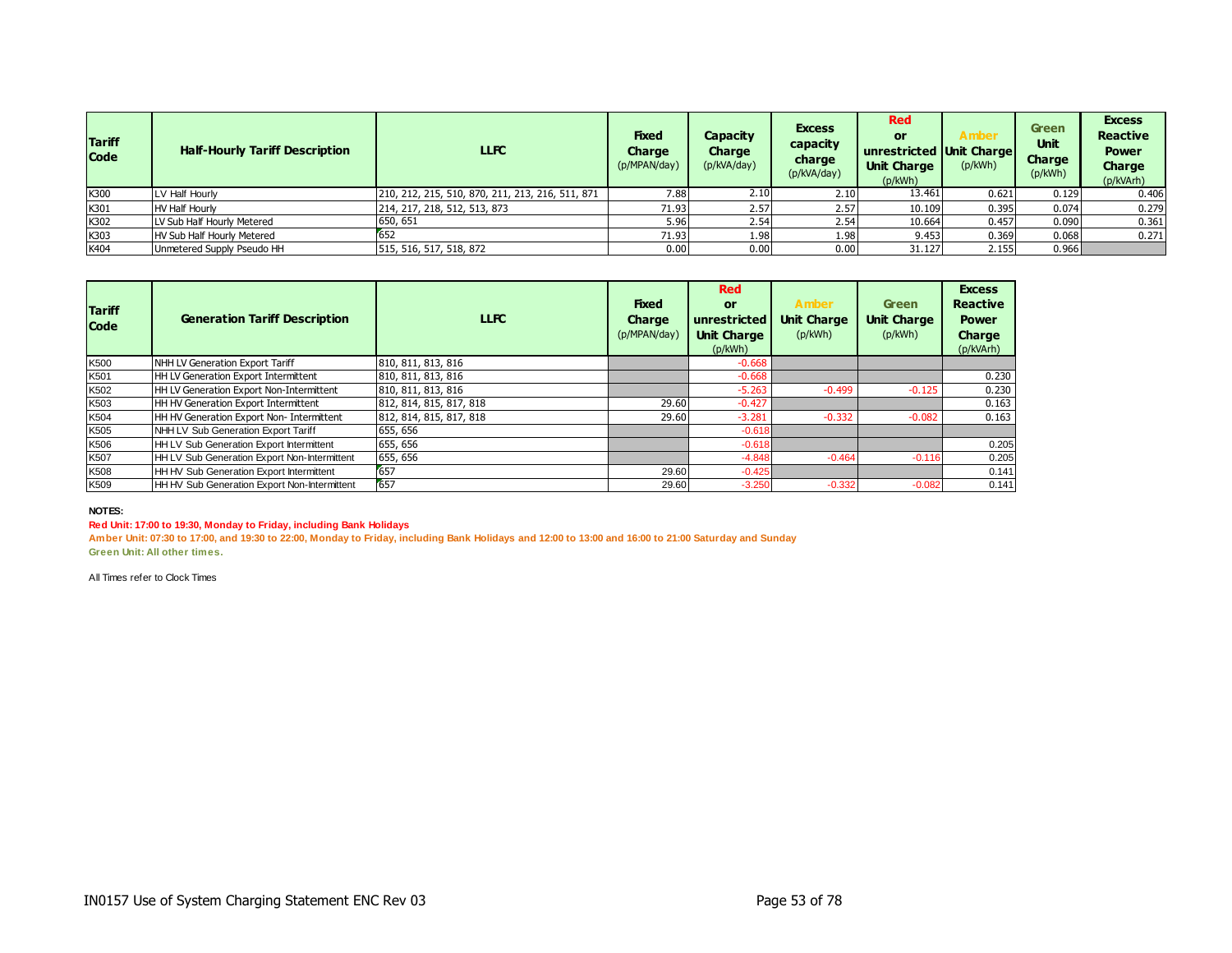### **LDNO Tariffs for GSP\_K**

### **LV Connections to ENC Network for GSP\_K**

|                              | LDNO - LV connections to ENC network LV Tariffs to Profile Classes 1 to 8 |             |           |                                          |                                                  |                                                 |  |  |  |  |  |  |
|------------------------------|---------------------------------------------------------------------------|-------------|-----------|------------------------------------------|--------------------------------------------------|-------------------------------------------------|--|--|--|--|--|--|
| <b>Tariff</b><br><b>Code</b> | <b>Description</b>                                                        | <b>LLFC</b> | <b>PC</b> | <b>Fixed</b><br>Charge 1<br>(p/MPAN/day) | Day or<br>unrestricted<br><b>Unit</b><br>(p/kWh) | <b>Night Unit</b><br><b>Charge 1</b><br>(p/kWh) |  |  |  |  |  |  |
|                              | Domestic Unrestricted                                                     |             |           | 2.25                                     | 1.726                                            |                                                 |  |  |  |  |  |  |
|                              | Domestic Two-Rate                                                         |             |           | 2.25                                     | 1.916                                            | 0.127                                           |  |  |  |  |  |  |
|                              | Small Non-Domestic Unrestricted                                           |             |           | 3.68                                     | 1.364                                            |                                                 |  |  |  |  |  |  |
|                              | Small Non-Domestic Two Rate                                               |             |           | 3.68                                     | 1.643                                            | 0.149                                           |  |  |  |  |  |  |
|                              | LV Medium Non-Domestic                                                    |             | $5 - 8$   | 25.15                                    | 1.515                                            | 0.114                                           |  |  |  |  |  |  |
|                              | <b>INHH Unmetered</b>                                                     |             | 1&8       |                                          | 2.298                                            |                                                 |  |  |  |  |  |  |
|                              | NHH LV Generation                                                         |             | 81        |                                          | $-0.668$                                         |                                                 |  |  |  |  |  |  |

|                              | LDNO - LV connections to ENC network LV Tariffs for HH Metered Connections |             |                                               |                                          |                                                    |                                                                               |                  |                                                  |                                                                         |  |  |
|------------------------------|----------------------------------------------------------------------------|-------------|-----------------------------------------------|------------------------------------------|----------------------------------------------------|-------------------------------------------------------------------------------|------------------|--------------------------------------------------|-------------------------------------------------------------------------|--|--|
| <b>Tariff</b><br><b>Code</b> | <b>Generation Tariff Description</b>                                       | <b>LLFC</b> | <b>Fixed</b><br><b>Charge</b><br>(p/MPAN/day) | Capacity<br><b>Charge</b><br>(p/kVA/day) | <b>Excess</b><br>capacity<br>charge<br>(p/kVA/day) | <b>Red</b><br>or<br>unrestricted Unit Charge<br><b>Unit Charge</b><br>(p/kWh) | Amber<br>(p/kWh) | Green<br><b>Unit</b><br><b>Charge</b><br>(p/kWh) | <b>Excess</b><br><b>Reactive</b><br><b>Power</b><br>Charge<br>(p/kVArh) |  |  |
|                              | LV Half Hourly                                                             |             | 5.61                                          | 1.50                                     | 1.50                                               | 9.586                                                                         | 0.442            | 0.092                                            | 0.289                                                                   |  |  |
|                              | LV Half Hourly Unmetered                                                   |             |                                               |                                          |                                                    | 22.167                                                                        | 1.535            | 0.688                                            |                                                                         |  |  |
|                              | LV Generation Intermittent                                                 |             |                                               |                                          |                                                    | $-0.668$                                                                      |                  |                                                  | 0.230                                                                   |  |  |
|                              | LV Generation Non-Intermittent                                             |             |                                               |                                          |                                                    | $-5.263$                                                                      | $-0.499$         | $-0.125$                                         | 0.230                                                                   |  |  |
|                              |                                                                            |             |                                               |                                          |                                                    |                                                                               |                  |                                                  |                                                                         |  |  |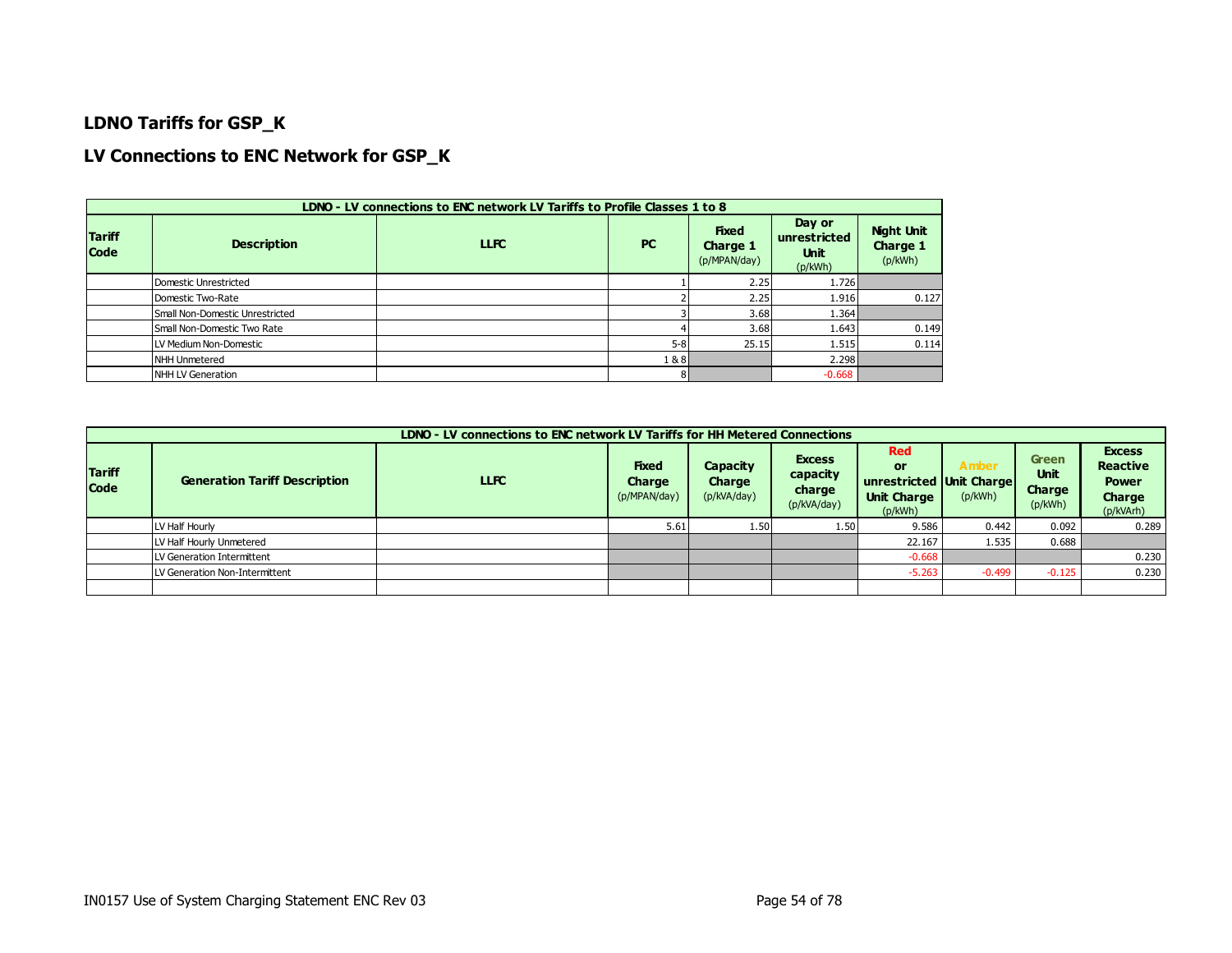# **HV Connections to ENC Network for GSP\_K**

|                    | <b>LDNO - HV connections to ENC network</b><br>LV Tariffs to Profile Classes 1 to 8 |             |           |                                                 |                                                  |                                                 |  |  |  |  |  |  |
|--------------------|-------------------------------------------------------------------------------------|-------------|-----------|-------------------------------------------------|--------------------------------------------------|-------------------------------------------------|--|--|--|--|--|--|
| <b>Tariff Code</b> | <b>Description</b>                                                                  | <b>LLFC</b> | <b>PC</b> | <b>Fixed</b><br><b>Charge 1</b><br>(p/MPAN/day) | Day or<br>unrestricted<br><b>Unit</b><br>(p/kWh) | <b>Night Unit</b><br><b>Charge 1</b><br>(p/kWh) |  |  |  |  |  |  |
|                    | Domestic Unrestricted                                                               |             |           | 1.83                                            | 1.400                                            |                                                 |  |  |  |  |  |  |
|                    | Domestic Two-Rate                                                                   |             |           | 1.83                                            | 1.554                                            | 0.103                                           |  |  |  |  |  |  |
|                    | Small Non-Domestic Unrestricted                                                     |             |           | 2.99                                            | 1.107                                            |                                                 |  |  |  |  |  |  |
|                    | Small Non-Domestic Two Rate                                                         |             |           | 2.99                                            | 1.333                                            | 0.121                                           |  |  |  |  |  |  |
|                    | LV Medium Non-Domestic                                                              |             | $5 - 8$   | 20.40                                           | 1.229                                            | 0.092                                           |  |  |  |  |  |  |
|                    | <b>NHH Unmetered</b>                                                                |             | 1&8       |                                                 | 1.864                                            |                                                 |  |  |  |  |  |  |
|                    | NHH LV Generation                                                                   |             | 81        |                                                 | $-0.668$                                         |                                                 |  |  |  |  |  |  |
|                    | LV Sub Generation NHH                                                               |             |           |                                                 | $-0.618$                                         |                                                 |  |  |  |  |  |  |

|                                              | <b>LDNO - HV connections to ENC network</b> |             |                                               |                                       |                                                    |                                                                   |                                                         |                                                         |                                                                         |  |  |  |
|----------------------------------------------|---------------------------------------------|-------------|-----------------------------------------------|---------------------------------------|----------------------------------------------------|-------------------------------------------------------------------|---------------------------------------------------------|---------------------------------------------------------|-------------------------------------------------------------------------|--|--|--|
| LV and HV Tariffs for HH Metered Connections |                                             |             |                                               |                                       |                                                    |                                                                   |                                                         |                                                         |                                                                         |  |  |  |
| <b>Tariff Code</b>                           | <b>Generation Tariff Description</b>        | <b>LLFC</b> | <b>Fixed</b><br><b>Charge</b><br>(p/MPAN/day) | <b>Capacity Charge</b><br>(p/kVA/day) | <b>Excess</b><br>capacity<br>charge<br>(p/kVA/day) | <b>Red</b><br>or<br>unrestricted<br><b>Unit Charge</b><br>(p/kWh) | <b>Amber</b><br><b>Unit</b><br><b>Charge</b><br>(p/kWh) | <b>Green</b><br><b>Unit</b><br><b>Charge</b><br>(p/kWh) | <b>Excess</b><br>Reactive<br><b>Power</b><br><b>Charge</b><br>(p/kVArh) |  |  |  |
|                                              | LV Half Hourly                              |             | 4.55                                          | 1.21                                  | 1.21                                               | 7.776                                                             | 0.359                                                   | 0.075                                                   | 0.235                                                                   |  |  |  |
|                                              | LV Half Hourly Unmetered                    |             |                                               |                                       |                                                    | 17.980                                                            | 1.245                                                   | 0.558                                                   |                                                                         |  |  |  |
|                                              | <b>HV Half Hourly Metered</b>               |             | 46.76                                         | 1.67                                  | 1.67                                               | 6.571                                                             | 0.257                                                   | 0.048                                                   | 0.181                                                                   |  |  |  |
|                                              | LV Generation Intermittent                  |             |                                               |                                       |                                                    | $-0.668$                                                          |                                                         |                                                         | 0.230                                                                   |  |  |  |
|                                              | LV Generation Non-Intermittent              |             |                                               |                                       |                                                    | $-5.263$                                                          | $-0.499$                                                | $-0.125$                                                | 0.230                                                                   |  |  |  |
|                                              | HV Generation Intermittent                  |             |                                               |                                       |                                                    | $-0.427$                                                          |                                                         |                                                         | 0.163                                                                   |  |  |  |
|                                              | HV Generation Non-Intermittent              |             |                                               |                                       |                                                    | $-3.281$                                                          | $-0.332$                                                | $-0.082$                                                | 0.163                                                                   |  |  |  |
|                                              | LV Sub HH Metered                           |             | 5.04                                          | 2.15                                  | 2.15                                               | 9.022                                                             | 0.387                                                   | 0.076                                                   | 0.305                                                                   |  |  |  |
|                                              | LV Sub Generation Intermittent              |             |                                               |                                       |                                                    | $-0.618$                                                          |                                                         |                                                         | 0.205                                                                   |  |  |  |
|                                              | LV Sub Generation Non Intermittent          |             |                                               |                                       |                                                    | $-4.848$                                                          | $-0.464$                                                | $-0.116$                                                | 0.205                                                                   |  |  |  |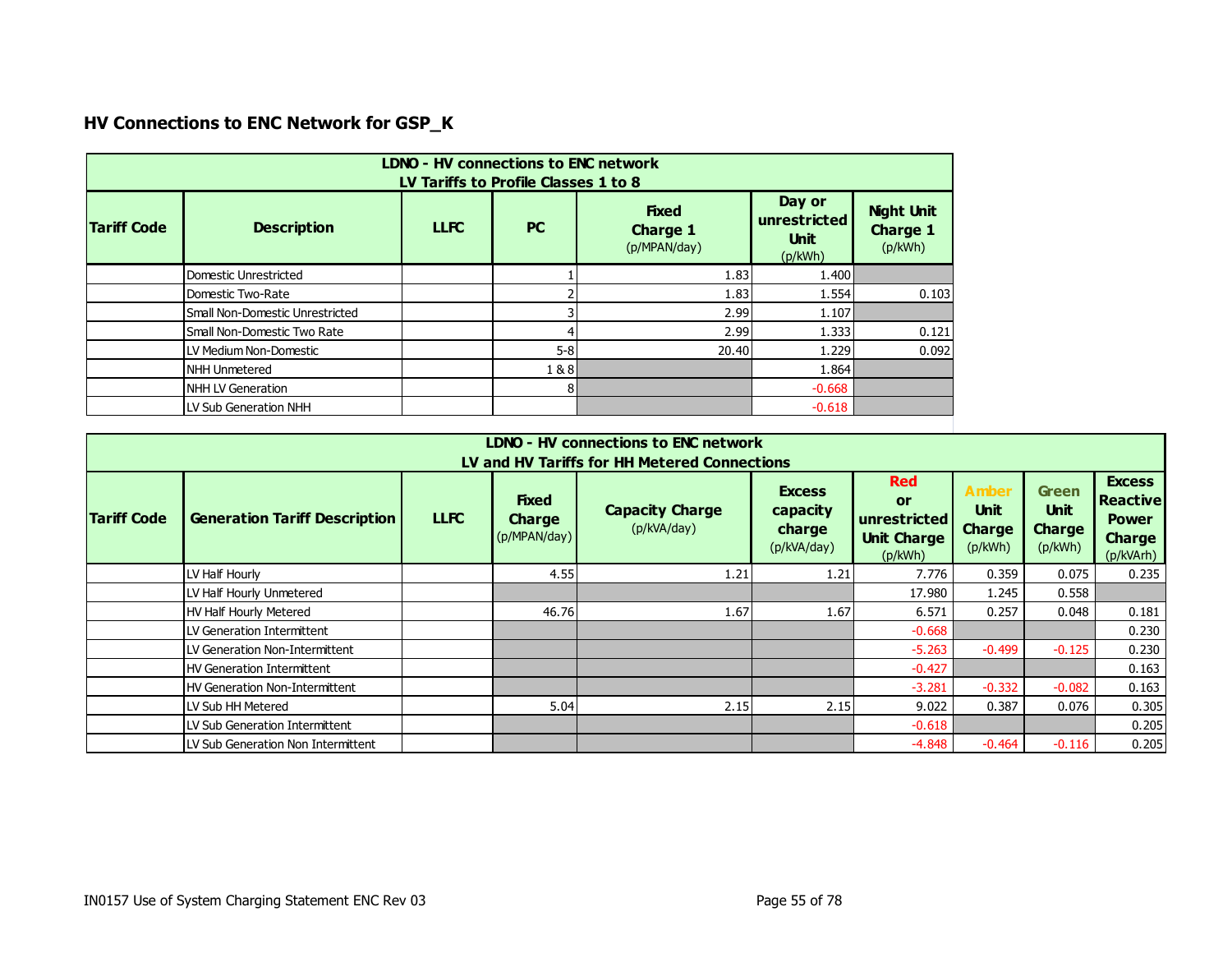## **ENC Distribution Use of System Charges for GSP \_L, South West**

Effective from 1<sup>st</sup> October 2010

| <b>Tariff</b><br><b>Code</b> | <b>Non Half-Hourly Tariff Description</b>                              | <b>LLFC</b>             | <b>PC</b>       | <b>Fixed</b><br><b>Charge 1</b><br>(p/MPAN/day) | Day or<br>unrestricted<br><b>Unit</b><br>(p/kWh) | <b>Night Unit</b><br><b>Charge 1</b><br>(p/kWh) |
|------------------------------|------------------------------------------------------------------------|-------------------------|-----------------|-------------------------------------------------|--------------------------------------------------|-------------------------------------------------|
|                              | <b>Domestic Tariffs PC 1-2</b>                                         |                         |                 |                                                 |                                                  |                                                 |
| L <sub>100</sub>             | Domestic Unrestricted                                                  | 220, 222, 225, 520, 880 | $\sqrt{01}$     | 3.56                                            | 2.155                                            |                                                 |
| L <sub>101</sub>             | Domestic Unrestricted                                                  | 221, 223, 226, 521, 881 | $\sqrt{01}$     | 3.56                                            | 2.155                                            |                                                 |
| L <sub>106</sub>             | Domestic Unrestricted                                                  | 220, 222, 225, 520, 880 | $\sqrt{01}$     | 3.56                                            | 2.155                                            |                                                 |
| L <sub>106</sub>             | Domestic Unrestricted                                                  | 221, 223, 226, 521, 881 | $\sqrt{01}$     | 3.56                                            | 2.155                                            |                                                 |
| L <sub>102</sub>             | Domestic Two Rate                                                      | 220, 222, 225, 520, 880 | $\overline{02}$ | 3.56                                            | 2.659                                            | 0.198                                           |
| L <sub>103</sub>             | Domestic Two Rate                                                      | 221, 223, 226, 521, 881 | $\overline{02}$ | 3.56                                            | 2.659                                            | 0.198                                           |
| L <sub>104</sub>             | Domestic E10                                                           | 220, 222, 225, 520, 880 | $\overline{02}$ | 3.56                                            | 2.659                                            | 0.198                                           |
| L <sub>105</sub>             | Domestic E10                                                           | 221, 223, 226, 521, 881 | $\overline{02}$ | 3.56                                            | 2.659                                            | 0.198                                           |
|                              | <b>Non-Domestic Tariffs PC 3-4</b>                                     |                         |                 |                                                 |                                                  |                                                 |
| L200                         | Non Domestic Unrestricted                                              | 220, 222, 225, 520, 880 | 103             | 5.32                                            | 2.055                                            |                                                 |
| L201                         | Non Domestic Unrestricted                                              | 221, 223, 226, 521, 881 | 103             | 5.32                                            | 2.055                                            |                                                 |
| L202                         | Non Domestic Two Rate                                                  | 220, 222, 225, 520, 880 | 04              | 5.32                                            | 2.059                                            | 0.204                                           |
| L <sub>203</sub>             | Non Domestic Two Rate                                                  | 221, 223, 226, 521, 881 | 04              | 5.32                                            | 2.059                                            | 0.204                                           |
|                              | <b>Non-Domestic Tariffs PC 5-8</b>                                     |                         |                 |                                                 |                                                  |                                                 |
| L <sub>212</sub>             | Non Domestic LV Two Rate 5-8                                           | 220, 222, 225, 520, 880 | $5-8$           | 28.66                                           | 1.761                                            | 0.198                                           |
| L213                         | Non Domestic LV Two Rate 5-8                                           | 221, 223, 226, 521, 881 | $5 - 8$         | 28.66                                           | 1.761                                            | 0.198                                           |
| L216                         | LV Sub Medium Non Domestic 5-8                                         | 660, 661                | $5-8$           | 20.20                                           | 1.633                                            | 0.173                                           |
|                              | <b>Unmetered NHH</b>                                                   |                         |                 |                                                 |                                                  |                                                 |
| L <sub>400</sub>             | Unmetered Supply NHH Continuous (Type A)                               | 525,526, 527, 528, 882  | $\sqrt{08}$     | 0.00                                            | 2.583                                            |                                                 |
| L401                         | Unmetered Supply NHH Dusk to Dawn (Type B)                             | 525,526, 527, 528, 882  | 01              | 0.00                                            | 2.583                                            |                                                 |
| L402                         | Unmetered Supply NHH Half night - pre dawn (Ty 525, 526, 527, 528, 882 |                         | 01              | 0.00                                            | 2.583                                            |                                                 |
| L403                         | Unmetered Supply NHH Dawn to Dusk (Type D)                             | 525,526, 527, 528, 882  | $\sqrt{01}$     | 0.00                                            | 2.583                                            |                                                 |
| Notes:                       | Unit time periods are as specified in the SSC                          |                         |                 |                                                 |                                                  |                                                 |
|                              | Shaded tariffs are unsupported by ENC                                  |                         |                 |                                                 |                                                  |                                                 |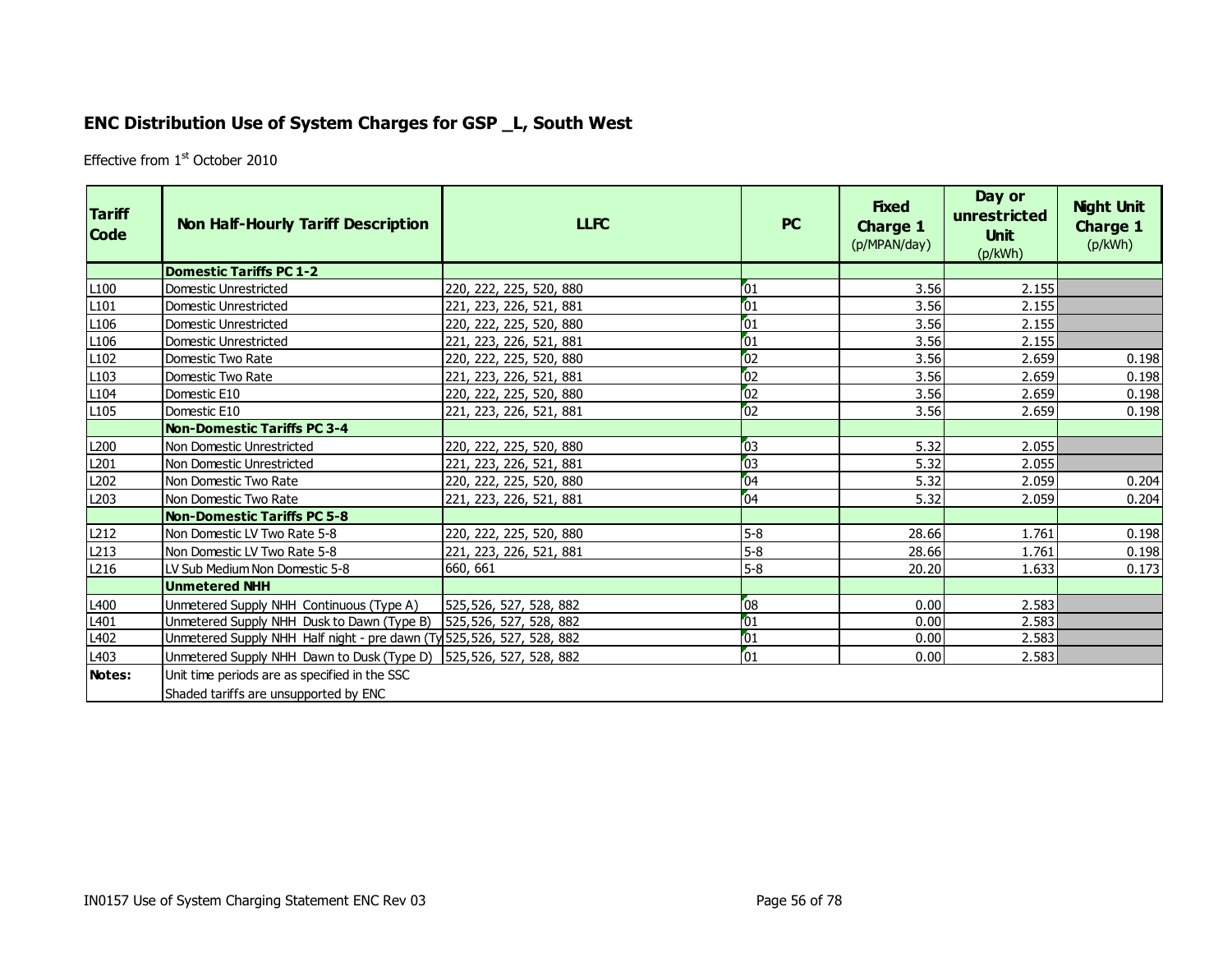| <b>Tariff</b><br><b>Code</b> | <b>Half-Hourly Tariff Description</b> | <b>LLFC</b>                                      | <b>Fixed</b><br><b>Charge</b><br>(p/MPAN/day) | Capacity<br><b>Charge</b><br>(p/kVA/day) | <b>Excess</b><br>capacity<br>charge<br>(p/kVA/day) | Red<br>or<br>unrestricted Unit Charge<br><b>Unit Charge</b><br>(p/kWh) | Amber<br>(p/kWh) | <b>Green</b><br>Unit<br><b>Charge</b><br>(p/kWh) | <b>Excess</b><br><b>Reactive</b><br><b>Power Charge</b><br>(p/kVArh) |
|------------------------------|---------------------------------------|--------------------------------------------------|-----------------------------------------------|------------------------------------------|----------------------------------------------------|------------------------------------------------------------------------|------------------|--------------------------------------------------|----------------------------------------------------------------------|
| L300                         | LV Half Hourly                        | 220, 222, 225, 520, 880, 221, 223, 226, 521, 881 | 6.94                                          | 2.10                                     | 2.10                                               | 16.146                                                                 | 0.147            | 0.130                                            | 0.326                                                                |
| L301                         | <b>HV Half Hourly</b>                 | 224, 227, 228, 522, 523, 883                     | 63.38                                         | 1.63                                     | 1.63                                               | 11.678                                                                 | 0.030            | 0.052                                            | 0.202                                                                |
| L302                         | LV Sub Half Hourly Metered            | 660, 661                                         | 5.26                                          | 2.31                                     | 2.31                                               | 14.307                                                                 | 0.084            | 0.091                                            | 0.265                                                                |
| L303                         | HV Sub Half Hourly Metered            | 662                                              | 63.38                                         | 1.19                                     | 1.19                                               | 11.109                                                                 | 0.013            | 0.041                                            | 0.191                                                                |
| L <sub>404</sub>             | Unmetered Supply Pseudo HH            | 525,526, 527, 528, 882                           | 0.00                                          | 0.00                                     | 0.000                                              | 37.627                                                                 | 1.032            | 0.920                                            |                                                                      |

| <b>Tariff</b><br><b>Code</b> | <b>Generation Tariff Description</b>            | <b>LLFC</b>             | <b>Fixed</b><br><b>Charge</b><br>(p/MPAN/day) | <b>Red</b><br><b>or</b><br>unrestricted<br><b>Unit Charge</b><br>(p/kWh) | <b>Amber</b><br><b>Unit Charge</b><br>(p/kWh) | <b>Green</b><br><b>Unit Charge</b><br>(p/kWh) | <b>Excess</b><br><b>Reactive</b><br><b>Power</b><br>Charge<br>(p/kVArh) |
|------------------------------|-------------------------------------------------|-------------------------|-----------------------------------------------|--------------------------------------------------------------------------|-----------------------------------------------|-----------------------------------------------|-------------------------------------------------------------------------|
| L500                         | NHH LV Generation Export Tariff                 | 820, 821, 823, 826      |                                               | $-0.586$                                                                 |                                               |                                               |                                                                         |
| L501                         | <b>HH LV Generation Export Intermittent</b>     | 820, 821, 823, 826      |                                               | $-0.586$                                                                 |                                               |                                               | 0.169                                                                   |
| L <sub>502</sub>             | <b>HH LV Generation Export Non-Intermittent</b> | 820, 821, 823, 826      |                                               | $-7.546$                                                                 | $-0.161$                                      | $-0.132$                                      | 0.169                                                                   |
| L503                         | <b>HH HV Generation Export Intermittent</b>     | 822, 824, 825, 827, 828 | 26.08                                         | $-0.347$                                                                 |                                               |                                               | 0.106                                                                   |
| L504                         | HH HV Generation Export Non-Intermittent        | 822, 824, 825, 827, 828 | 26.08                                         | $-4.964$                                                                 | $-0.045$                                      | $-0.061$                                      | 0.106                                                                   |
| L505                         | NHH LV Sub Generation Export Tariff             | 665, 666                |                                               | $-0.540$                                                                 |                                               |                                               |                                                                         |
| L506                         | HH LV Sub Generation Export Intermittent        | 665, 666                |                                               | $-0.540$                                                                 |                                               |                                               | 0.147                                                                   |
| L507                         | HH LV Sub Generation Export Non-Intermittent    | 665, 666                |                                               | $-7.064$                                                                 | $-0.138$                                      | $-0.118$                                      | 0.147                                                                   |
| L508                         | HH HV Sub Generation Export Intermittent        | 667                     | 26.08                                         | $-0.323$                                                                 |                                               |                                               | 0.082                                                                   |
| L509                         | HH HV Sub Generation Export Non-Intermittent    | 667                     | 26.08                                         | $-4.697$                                                                 | $-0.034$                                      | $-0.054$                                      | 0.082                                                                   |

#### **Red Unit: 17:00 to 19:00, Monday to Friday, including Bank Holidays**

**Amber Unit: 07:30 to 17:00, and 19:00 to 21:30, Monday to Friday, including Bank Holidays and 16:30 to 19:30 Saturday and Sunday Green Unit: All other times.**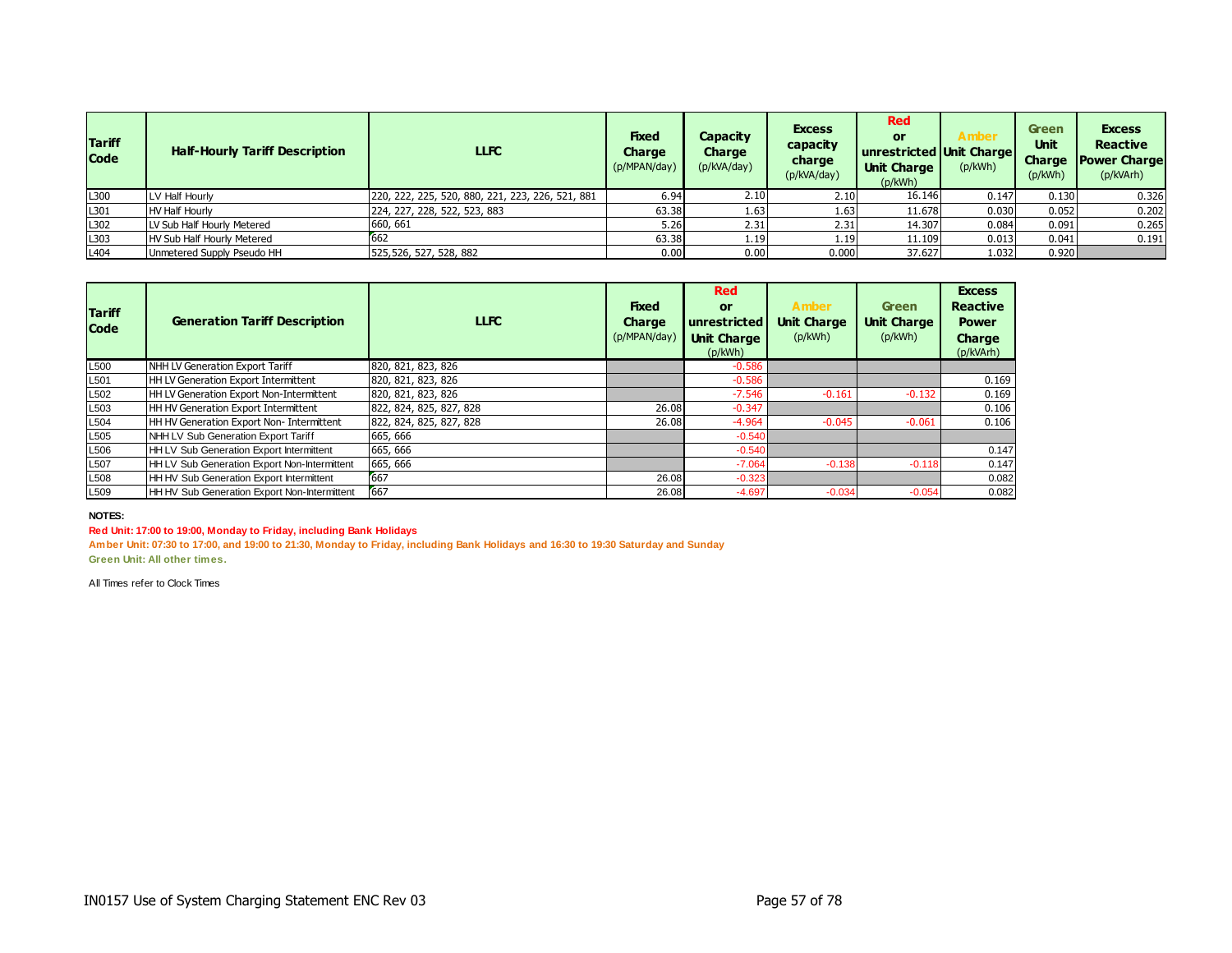### **LDNO Tariffs for GSP\_L**

### **LV Connections to ENC Network for GSP\_L**

|                              | LDNO - LV connections to ENC network LV Tariffs to Profile Classes 1 to 8 |             |           |                                          |                                                  |                                          |  |  |  |  |  |  |  |
|------------------------------|---------------------------------------------------------------------------|-------------|-----------|------------------------------------------|--------------------------------------------------|------------------------------------------|--|--|--|--|--|--|--|
| <b>Tariff</b><br><b>Code</b> | <b>Description</b>                                                        | <b>LLFC</b> | <b>PC</b> | <b>Fixed</b><br>Charge 1<br>(p/MPAN/day) | Day or<br>unrestricted<br><b>Unit</b><br>(p/kWh) | <b>Night Unit</b><br>Charge 1<br>(p/kWh) |  |  |  |  |  |  |  |
|                              | Domestic Unrestricted                                                     |             |           | 2.24                                     | 1.358                                            |                                          |  |  |  |  |  |  |  |
|                              | Domestic Two-Rate                                                         |             |           | 2.24                                     | 1.676                                            | 0.125                                    |  |  |  |  |  |  |  |
|                              | Small Non-Domestic Unrestricted                                           |             |           | 3.35                                     | 1.295                                            |                                          |  |  |  |  |  |  |  |
|                              | Small Non-Domestic Two Rate                                               |             |           | 3.35                                     | 1.298                                            | 0.129                                    |  |  |  |  |  |  |  |
|                              | LV Medium Non-Domestic                                                    |             | $5-8$     | 18.06                                    | 1.110                                            | 0.125                                    |  |  |  |  |  |  |  |
|                              | NHH Unmetered                                                             |             | 1&8       |                                          | 1.628                                            |                                          |  |  |  |  |  |  |  |
|                              | NHH LV Generation                                                         |             | 81        |                                          | $-0.586$                                         |                                          |  |  |  |  |  |  |  |

|                              |                                      | LDNO - LV connections to ENC network LV Tariffs for HH Metered Connections |                                        |                                          |                                                    |                                                                               |                  |                                    |                                                                      |
|------------------------------|--------------------------------------|----------------------------------------------------------------------------|----------------------------------------|------------------------------------------|----------------------------------------------------|-------------------------------------------------------------------------------|------------------|------------------------------------|----------------------------------------------------------------------|
| <b>Tariff</b><br><b>Code</b> | <b>Generation Tariff Description</b> | <b>LLFC</b>                                                                | <b>Fixed</b><br>Charge<br>(p/MPAN/day) | Capacity<br><b>Charge</b><br>(p/kVA/day) | <b>Excess</b><br>capacity<br>charge<br>(p/kVA/day) | <b>Red</b><br>or<br>unrestricted Unit Charge<br><b>Unit Charge</b><br>(p/kWh) | Amber<br>(p/kWh) | Green<br>Unit<br>Charge<br>(p/kWh) | <b>Excess</b><br><b>Reactive</b><br><b>Power Charge</b><br>(p/kVArh) |
|                              | LV Half Hourly                       |                                                                            | 4.37                                   | 1.32                                     | 1.32                                               | 10.177                                                                        | 0.093            | 0.082                              | 0.205                                                                |
|                              | LV Half Hourly Unmetered             |                                                                            |                                        |                                          |                                                    | 23.716                                                                        | 0.650            | 0.580                              |                                                                      |
|                              | LV Generation Intermittent           |                                                                            |                                        |                                          |                                                    | $-0.586$                                                                      |                  |                                    | 0.169                                                                |
|                              | LV Generation Non-Intermittent       |                                                                            |                                        |                                          |                                                    | $-7.546$                                                                      | -0.161           | $-0.132$                           | 0.169                                                                |
|                              |                                      |                                                                            |                                        |                                          |                                                    |                                                                               |                  |                                    |                                                                      |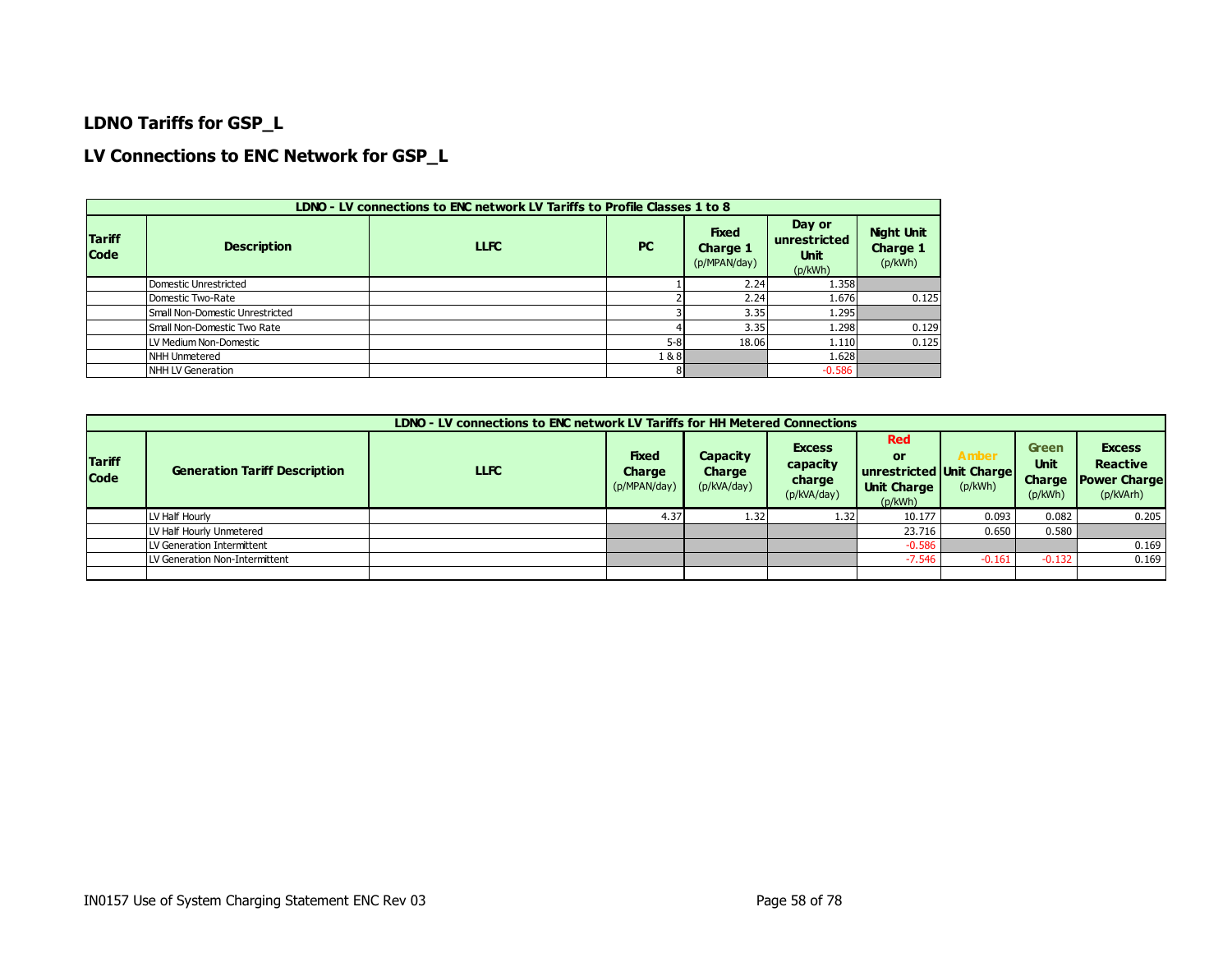# **HV Connections to ENC Network for GSP\_L**

|                    | <b>LDNO - HV connections to ENC network</b><br>LV Tariffs to Profile Classes 1 to 8                                                                                                                      |  |         |       |          |       |  |  |  |  |  |  |  |
|--------------------|----------------------------------------------------------------------------------------------------------------------------------------------------------------------------------------------------------|--|---------|-------|----------|-------|--|--|--|--|--|--|--|
| <b>Tariff Code</b> | Day or<br><b>Night Unit</b><br><b>Fixed</b><br>unrestricted<br><b>LLFC</b><br><b>Description</b><br><b>PC</b><br><b>Charge 1</b><br><b>Charge 1</b><br><b>Unit</b><br>(p/kWh)<br>(p/MPAN/day)<br>(p/kWh) |  |         |       |          |       |  |  |  |  |  |  |  |
|                    | Domestic Unrestricted                                                                                                                                                                                    |  |         | 1.84  | 1.113    |       |  |  |  |  |  |  |  |
|                    | Domestic Two-Rate                                                                                                                                                                                        |  |         | 1.84  | 1.373    | 0.102 |  |  |  |  |  |  |  |
|                    | Small Non-Domestic Unrestricted                                                                                                                                                                          |  |         | 2.75  | 1.061    |       |  |  |  |  |  |  |  |
|                    | Small Non-Domestic Two Rate                                                                                                                                                                              |  |         | 2.75  | 1.063    | 0.105 |  |  |  |  |  |  |  |
|                    | LV Medium Non-Domestic                                                                                                                                                                                   |  | $5 - 8$ | 14.80 | 0.910    | 0.102 |  |  |  |  |  |  |  |
|                    | NHH Unmetered                                                                                                                                                                                            |  | 1&8     |       | 1.334    |       |  |  |  |  |  |  |  |
|                    | <b>NHH LV Generation</b>                                                                                                                                                                                 |  |         |       | $-0.586$ |       |  |  |  |  |  |  |  |
|                    | LV Sub Generation NHH                                                                                                                                                                                    |  |         |       | $-0.540$ |       |  |  |  |  |  |  |  |

|                                                                                                                                                                                                                                                                                                                                                                                                                             | <b>LDNO - HV connections to ENC network</b><br>LV and HV Tariffs for HH Metered Connections |  |       |      |      |          |          |          |       |  |  |  |  |  |
|-----------------------------------------------------------------------------------------------------------------------------------------------------------------------------------------------------------------------------------------------------------------------------------------------------------------------------------------------------------------------------------------------------------------------------|---------------------------------------------------------------------------------------------|--|-------|------|------|----------|----------|----------|-------|--|--|--|--|--|
| <b>Red</b><br><b>Amber</b><br><b>Green</b><br><b>Excess</b><br><b>Fixed</b><br><b>or</b><br><b>Unit</b><br><b>Unit</b><br><b>Capacity Charge</b><br>capacity<br><b>Tariff Code</b><br><b>Generation Tariff Description</b><br><b>LLFC</b><br>unrestricted<br><b>Charge</b><br>(p/kVA/day)<br><b>Charge</b><br>charge<br><b>Charge</b><br>(p/MPAN/day)<br><b>Unit Charge</b><br>(p/kWh)<br>(p/kWh)<br>(p/kVA/day)<br>(p/kWh) |                                                                                             |  |       |      |      |          |          |          |       |  |  |  |  |  |
|                                                                                                                                                                                                                                                                                                                                                                                                                             | LV Half Hourly                                                                              |  | 3.58  | 1.08 | 1.08 | 8.340    | 0.076    | 0.067    | 0.168 |  |  |  |  |  |
|                                                                                                                                                                                                                                                                                                                                                                                                                             | LV Half Hourly Unmetered                                                                    |  |       |      |      | 19.435   | 0.533    | 0.475    |       |  |  |  |  |  |
|                                                                                                                                                                                                                                                                                                                                                                                                                             | HV Half Hourly Metered                                                                      |  | 45.64 | 1.17 | 1.17 | 8.409    | 0.022    | 0.037    | 0.145 |  |  |  |  |  |
|                                                                                                                                                                                                                                                                                                                                                                                                                             | LV Generation Intermittent                                                                  |  |       |      |      | $-0.586$ |          |          | 0.169 |  |  |  |  |  |
|                                                                                                                                                                                                                                                                                                                                                                                                                             | LV Generation Non-Intermittent                                                              |  |       |      |      | $-7.546$ | $-0.161$ | $-0.132$ | 0.169 |  |  |  |  |  |
|                                                                                                                                                                                                                                                                                                                                                                                                                             | HV Generation Intermittent                                                                  |  |       |      |      | $-0.347$ |          |          | 0.106 |  |  |  |  |  |
|                                                                                                                                                                                                                                                                                                                                                                                                                             | HV Generation Non-Intermittent                                                              |  |       |      |      | $-4.964$ | $-0.045$ | $-0.061$ | 0.106 |  |  |  |  |  |
|                                                                                                                                                                                                                                                                                                                                                                                                                             | LV Sub HH Metered                                                                           |  | 4.52  | 1.99 | 1.99 | 12.301   | 0.072    | 0.078    | 0.228 |  |  |  |  |  |
|                                                                                                                                                                                                                                                                                                                                                                                                                             | LV Sub Generation Intermittent                                                              |  |       |      |      | $-0.540$ |          |          | 0.147 |  |  |  |  |  |
|                                                                                                                                                                                                                                                                                                                                                                                                                             | LV Sub Generation Non Intermittent                                                          |  |       |      |      | $-7.064$ | $-0.138$ | $-0.118$ | 0.147 |  |  |  |  |  |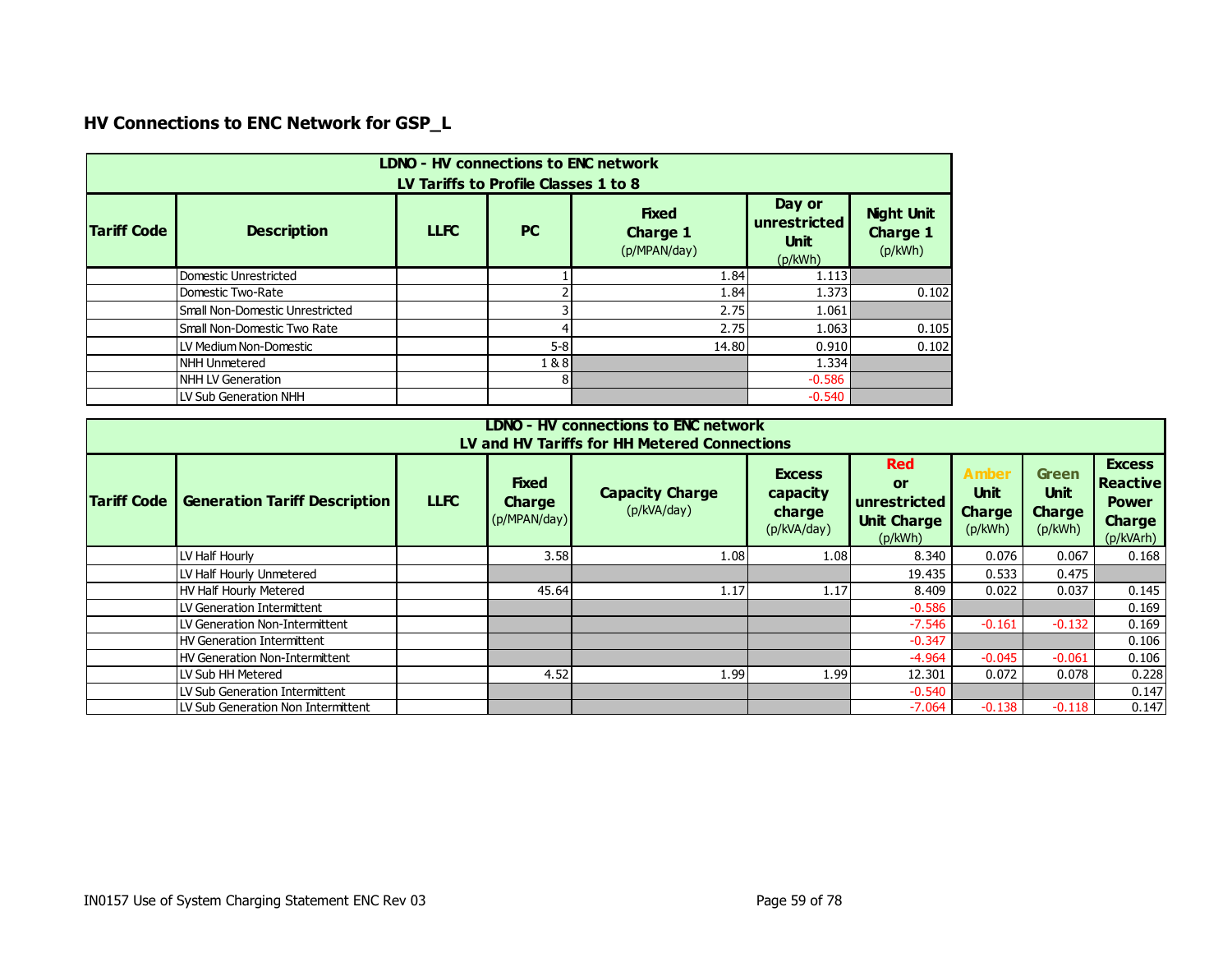## **ENC Distribution Use of System Charges for GSP \_M, Yorkshire**

Effective from 1<sup>st</sup> October 2010

| <b>Tariff</b><br><b>Code</b> | <b>Non Half-Hourly Tariff Description</b>                               | <b>LLFC</b>             | <b>PC</b>       | <b>Fixed</b><br>Charge 1<br>(p/MPAN/day) | Day or<br>unrestricted<br><b>Unit</b><br>(p/kWh) | <b>Night Unit</b><br><b>Charge 1</b><br>(p/kWh) |
|------------------------------|-------------------------------------------------------------------------|-------------------------|-----------------|------------------------------------------|--------------------------------------------------|-------------------------------------------------|
|                              | <b>Domestic Tariffs PC 1-2</b>                                          |                         |                 |                                          |                                                  |                                                 |
| M100                         | Domestic Unrestricted                                                   | 230, 232, 235, 530, 890 | 01              | 2.59                                     | 1.501                                            |                                                 |
| M101                         | Domestic Unrestricted                                                   | 231, 233, 236, 531, 891 | 01              | 2.59                                     | 1.501                                            |                                                 |
| M106                         | Domestic Unrestricted                                                   | 230, 232, 235, 530, 890 | $\overline{01}$ | 2.59                                     | 1.501                                            |                                                 |
| M106                         | Domestic Unrestricted                                                   | 231, 233, 236, 531, 891 | $\overline{01}$ | 2.59                                     | 1.501                                            |                                                 |
| M102                         | Domestic Two Rate                                                       | 230, 232, 235, 530, 890 | $\overline{02}$ | 2.59                                     | 1.835                                            | 0.083                                           |
| M103                         | Domestic Two Rate                                                       | 231, 233, 236, 531, 891 | $\overline{02}$ | 2.59                                     | 1.835                                            | 0.083                                           |
| M104                         | Domestic E10                                                            | 230, 232, 235, 530, 890 | 02              | 2.59                                     | 1.835                                            | 0.083                                           |
| M105                         | Domestic E10                                                            | 231, 233, 236, 531, 891 | 02              | 2.59                                     | 1.835                                            | 0.083                                           |
|                              | <b>Non-Domestic Tariffs PC 3-4</b>                                      |                         |                 |                                          |                                                  |                                                 |
| M200                         | l Non Domestic Unrestricted                                             | 230, 232, 235, 530, 890 | $\overline{03}$ | 4.14                                     | 1.687                                            |                                                 |
| M201                         | Non Domestic Unrestricted                                               | 231, 233, 236, 531, 891 | $\overline{03}$ | 4.14                                     | 1.687                                            |                                                 |
| M202                         | l Non Domestic Two Rate                                                 | 230, 232, 235, 530, 890 | 04              | 4.14                                     | 2.018                                            | 0.498                                           |
| M203                         | Non Domestic Two Rate                                                   | 231, 233, 236, 531, 891 | $\overline{04}$ | 4.14                                     | 2.018                                            | 0.498                                           |
|                              | <b>Non-Domestic Tariffs PC 5-8</b>                                      |                         |                 |                                          |                                                  |                                                 |
| M212                         | Non Domestic LV Two Rate 5-8                                            | 230, 232, 235, 530, 890 | $5-8$           | 29.23                                    | 1.661                                            | 0.093                                           |
| M213                         | Non Domestic LV Two Rate 5-8                                            | 231, 233, 236, 531, 891 | $5-8$           | 29.23                                    | 1.661                                            | 0.093                                           |
| M216                         | LV Sub Medium Non Domestic 5-8                                          | 670, 671                | $5-8$           | 41.74                                    | 0.938                                            | 0.050                                           |
|                              | <b>Unmetered NHH</b>                                                    |                         |                 |                                          |                                                  |                                                 |
| M400                         | Unmetered Supply NHH Continuous (Type A)                                | 535,536, 537, 538, 892  | $\overline{08}$ | 0.00                                     | 1.549                                            |                                                 |
| M401                         | Unmetered Supply NHH Dusk to Dawn (Type B)                              | 535,536, 537, 538, 892  | $\overline{01}$ | 0.00                                     | 1.549                                            |                                                 |
| M402                         | Unmetered Supply NHH Half night - pre dawn (Typ 535, 536, 537, 538, 892 |                         | $\overline{01}$ | 0.00                                     | 1.549                                            |                                                 |
| M403                         | Unmetered Supply NHH Dawn to Dusk (Type D)                              | 535,536, 537, 538, 892  | 01              | 0.00                                     | 1.549                                            |                                                 |
| Notes:                       | Unit time periods are as specified in the SSC                           |                         |                 |                                          |                                                  |                                                 |
|                              | Shaded tariffs are unsupported by ENC                                   |                         |                 |                                          |                                                  |                                                 |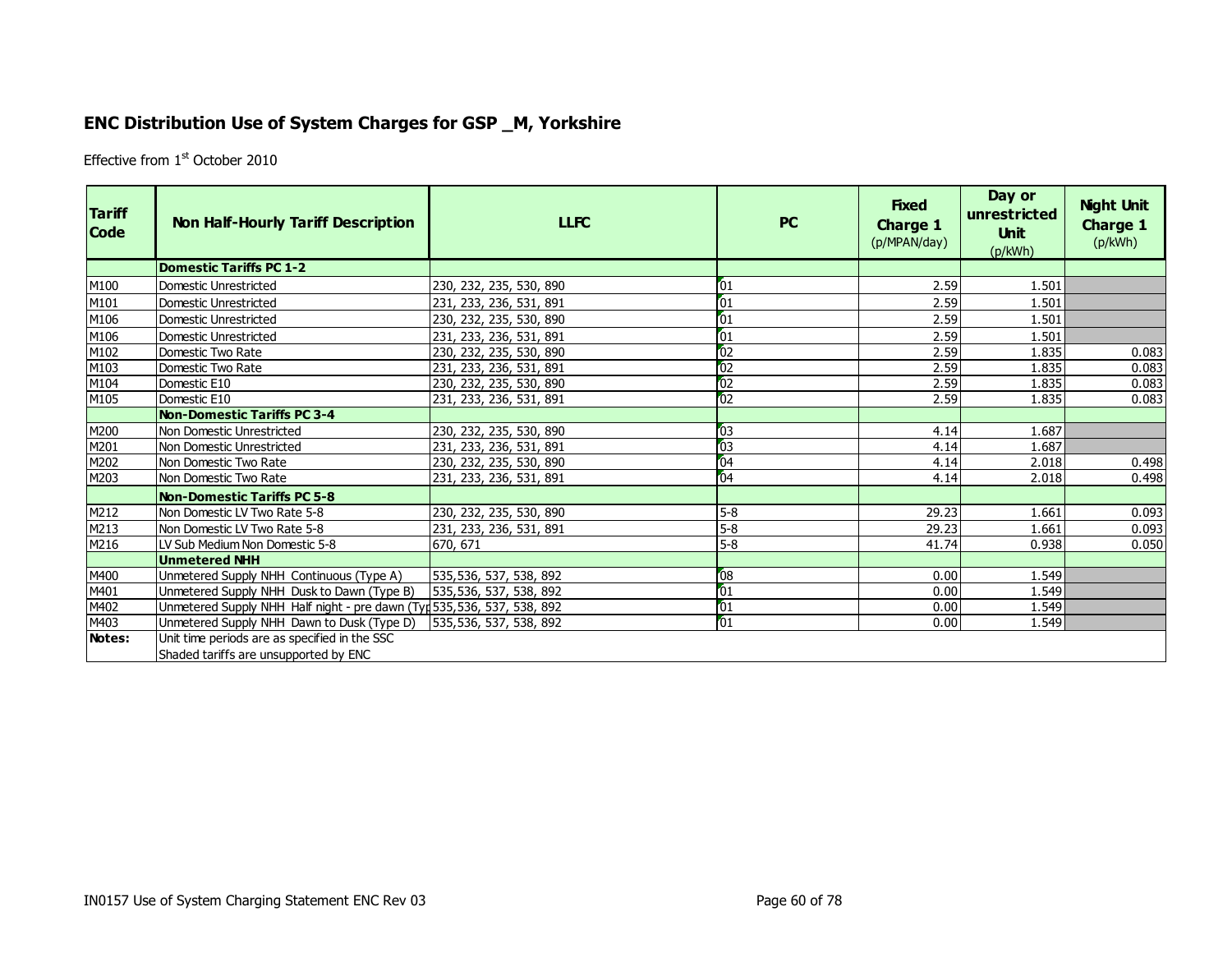| <b>Tariff</b><br><b>Code</b> | <b>Half-Hourly Tariff Description</b> | <b>LLFC</b>                                      | <b>Fixed</b><br><b>Charge</b><br>(p/MPAN/day) | Capacity<br>Charge<br>(p/kVA/day) | <b>Excess</b><br>capacity<br>charge<br>(p/kVA/day) | <b>Red</b><br>or<br>unrestricted Unit Charge   Unit Charge<br><b>Unit Charge</b><br>(p/kWh) | A mber<br>(p/kWh) | <b>Green</b><br>(p/kWh) | <b>Excess</b><br><b>Reactive</b><br><b>Power</b><br><b>Charge</b><br>(p/kVArh) |
|------------------------------|---------------------------------------|--------------------------------------------------|-----------------------------------------------|-----------------------------------|----------------------------------------------------|---------------------------------------------------------------------------------------------|-------------------|-------------------------|--------------------------------------------------------------------------------|
| M300                         | LV Half Hourly                        | 230, 232, 235, 530, 890, 231, 233, 236, 531, 891 | 14.18                                         | 1.24                              | 1.24                                               | 6.690                                                                                       | 0.845             | 0.067                   | 0.298                                                                          |
| M301                         | <b>HV Half Hourly</b>                 | 234, 237, 238, 532, 533, 893                     | 94.54                                         | 1.61                              | 1.61                                               | 4.244                                                                                       | 0.447             | 0.022                   | 0.169                                                                          |
| M302                         | LV Sub Half Hourly Metered            | 670, 671                                         | 41.74                                         | 1.68                              | 1.68                                               | 5.791                                                                                       | 0.674             | 0.045                   | 0.232                                                                          |
| M303                         | <b>HV Sub Half Hourly Metered</b>     | 672                                              | 141.80                                        | 2.58                              | 2.58                                               | 3.345                                                                                       | 0.275             | 0.000                   | 0.113                                                                          |
| M404                         | Unmetered Supply Pseudo HH            | 535,536, 537, 538, 892                           | 0.00                                          | $0.00\,$                          | 0.00                                               | 11.891                                                                                      | 1.601             | 0.142                   |                                                                                |

| <b>Tariff</b><br><b>Code</b> | <b>Generation Tariff Description</b>         | <b>LLFC</b>             | <b>Fixed</b><br><b>Charge</b><br>(p/MPAN/day) | <b>Red</b><br><b>or</b><br><b>unrestricted</b><br><b>Unit Charge</b><br>(p/kWh) | <b>Amber</b><br><b>Unit Charge</b><br>(p/kWh) | <b>Green</b><br><b>Unit Charge</b><br>(p/kWh) | <b>Excess</b><br><b>Reactive</b><br><b>Power</b><br>Charge<br>(p/kVArh) |
|------------------------------|----------------------------------------------|-------------------------|-----------------------------------------------|---------------------------------------------------------------------------------|-----------------------------------------------|-----------------------------------------------|-------------------------------------------------------------------------|
| M500                         | NHH LV Generation Export Tariff              | 830, 831, 833, 836      | 0.00                                          | $-0.579$                                                                        |                                               |                                               |                                                                         |
| M501                         | <b>HH LV Generation Export Intermittent</b>  | 830, 831, 833, 836      | 0.00                                          | $-0.579$                                                                        |                                               |                                               | 0.170                                                                   |
| M502                         | HH LV Generation Export Non-Intermittent     | 830, 831, 833, 836      | 0.00                                          | $-3.350$                                                                        | $-0.625$                                      | $-0.059$                                      | 0.170                                                                   |
| M503                         | HH HV Generation Export Intermittent         | 832, 834, 835, 837, 838 | 14.18                                         | $-0.372$                                                                        |                                               |                                               | 0.127                                                                   |
| M504                         | HH HV Generation Export Non- Intermittent    | 832, 834, 835, 837, 838 | 14.18                                         | $-2.226$                                                                        | $-0.395$                                      | $-0.029$                                      | 0.127                                                                   |
| M505                         | NHH LV Sub Generation Export Tariff          | 675, 676                | 0.00                                          | $-0.509$                                                                        |                                               |                                               |                                                                         |
| M506                         | HH LV Sub Generation Export Intermittent     | 675, 676                | 0.00                                          | $-0.509$                                                                        |                                               |                                               | 0.161                                                                   |
| M507                         | HH LV Sub Generation Export Non-Intermittent | 675, 676                | 0.00                                          | $-2.961$                                                                        | $-0.547$                                      | $-0.050$                                      | 0.161                                                                   |
| M508                         | HH HV Sub Generation Export Intermittent     | 677                     | 14.18                                         | $-0.338$                                                                        |                                               |                                               | 0.098                                                                   |
| M509                         | HH HV Sub Generation Export Non-Intermittent | 677                     | 14.18                                         | $-2.037$                                                                        | $-0.356$                                      | $-0.024$                                      | 0.098                                                                   |

**Red Unit: 16:00 to 19:30, Monday to Friday, including Bank Holidays**

**Amber Unit: 08:00 to 16:00, and 19:30 to 22:00, Monday to Friday, including Bank Holidays Green Unit: All other times.**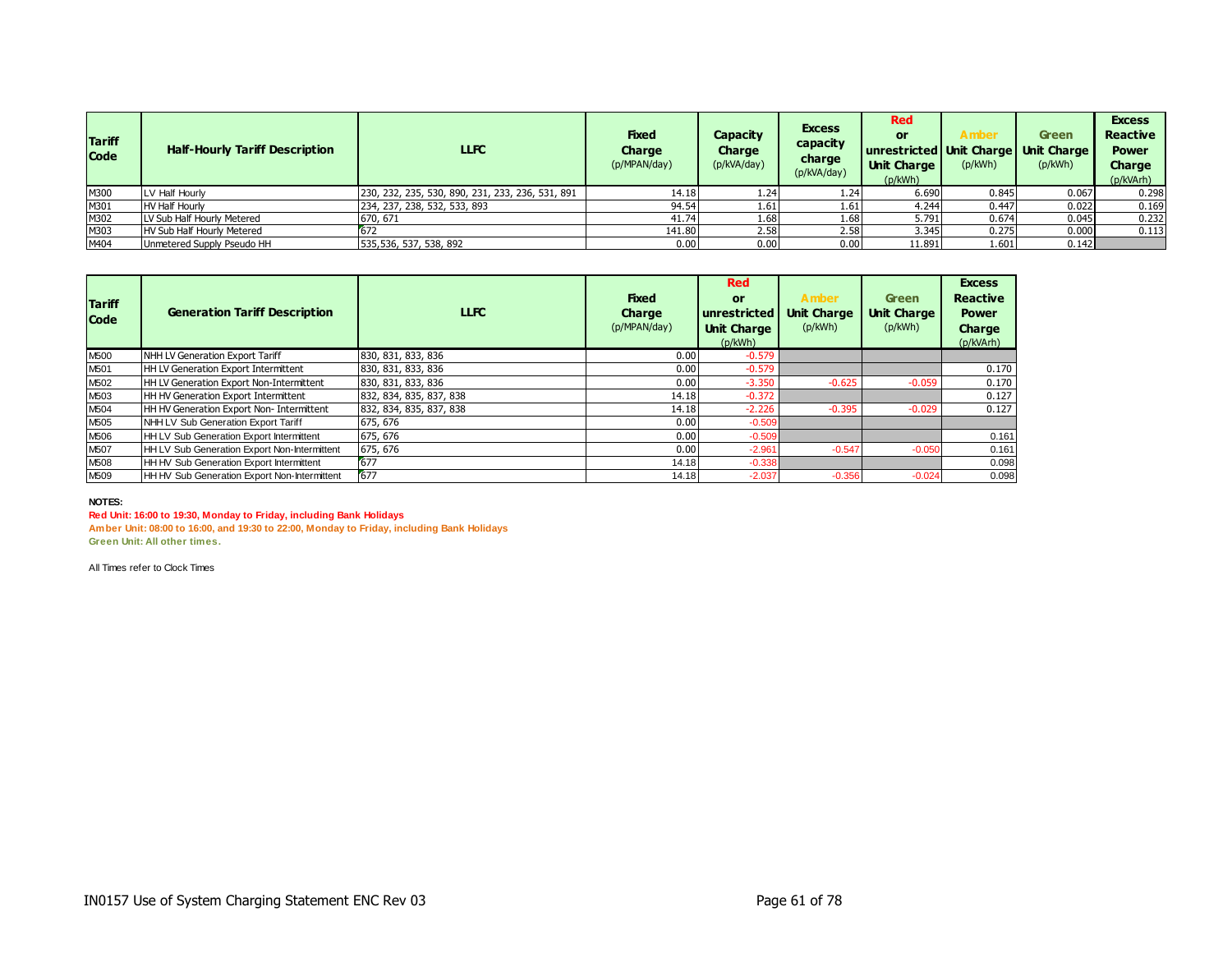### **LDNO Tariffs for GSP\_M**

### **LV Connections to ENC Network for GSP\_M**

|                       | LDNO - LV connections to ENC network LV Tariffs to Profile Classes 1 to 8 |             |         |                                                 |                                                  |                                                 |  |  |  |  |  |  |  |
|-----------------------|---------------------------------------------------------------------------|-------------|---------|-------------------------------------------------|--------------------------------------------------|-------------------------------------------------|--|--|--|--|--|--|--|
| <b>Tariff</b><br>Code | <b>Description</b>                                                        | <b>LLFC</b> | PC      | <b>Fixed</b><br><b>Charge 1</b><br>(p/MPAN/day) | Day or<br>unrestricted<br><b>Unit</b><br>(p/kWh) | <b>Night Unit</b><br><b>Charge 1</b><br>(p/kWh) |  |  |  |  |  |  |  |
|                       | Domestic Unrestricted                                                     |             |         | 1.73                                            | 1.004                                            |                                                 |  |  |  |  |  |  |  |
|                       | Domestic Two-Rate                                                         |             |         | 1.73                                            | 1.228                                            | 0.056                                           |  |  |  |  |  |  |  |
|                       | Small Non-Domestic Unrestricted                                           |             |         | 2.77                                            | 1.129                                            |                                                 |  |  |  |  |  |  |  |
|                       | Small Non-Domestic Two Rate                                               |             |         | 2.77                                            | 1.350                                            | 0.333                                           |  |  |  |  |  |  |  |
|                       | LV Medium Non-Domestic                                                    |             | $5 - 8$ | 19.56                                           | 1.111                                            | 0.062                                           |  |  |  |  |  |  |  |
|                       | <b>NHH Unmetered</b>                                                      |             | 1&8     |                                                 | 1.037                                            |                                                 |  |  |  |  |  |  |  |
|                       | NHH LV Generation                                                         |             |         |                                                 | $-0.579$                                         |                                                 |  |  |  |  |  |  |  |

|                              |                                                     | LDNO - LV connections to ENC network LV Tariffs for HH Metered Connections |                                        |                                   |                                                    |                                                   |                   |                                                                 |                                                                                |
|------------------------------|-----------------------------------------------------|----------------------------------------------------------------------------|----------------------------------------|-----------------------------------|----------------------------------------------------|---------------------------------------------------|-------------------|-----------------------------------------------------------------|--------------------------------------------------------------------------------|
| <b>Tariff</b><br><b>Code</b> | <b>LLFC</b><br><b>Generation Tariff Description</b> |                                                                            | <b>Fixed</b><br>Charge<br>(p/MPAN/day) | Capacity<br>Charge<br>(p/kVA/day) | <b>Excess</b><br>capacity<br>charge<br>(p/kVA/day) | <b>Red</b><br>or<br><b>Unit Charge</b><br>(p/kWh) | A mber<br>(p/kWh) | <b>Green</b><br>unrestricted Unit Charge Unit Charge<br>(p/kWh) | <b>Excess</b><br><b>Reactive</b><br><b>Power</b><br><b>Charge</b><br>(p/kVArh) |
|                              | LV Half Hourly                                      |                                                                            | 9.49                                   | 0.83                              | 0.83                                               | 4.477                                             | 0.565             | 0.045                                                           | 0.199                                                                          |
|                              | LV Half Hourly Unmetered                            |                                                                            |                                        |                                   |                                                    | 7.957                                             | 1.071             | 0.095                                                           |                                                                                |
|                              | LV Generation Intermittent                          |                                                                            |                                        |                                   |                                                    | $-0.579$                                          |                   |                                                                 | 0.170                                                                          |
|                              | LV Generation Non-Intermittent                      |                                                                            |                                        |                                   |                                                    | $-3.350$                                          | $-0.625$          | $-0.059$                                                        | 0.170                                                                          |
|                              |                                                     |                                                                            |                                        |                                   |                                                    |                                                   |                   |                                                                 |                                                                                |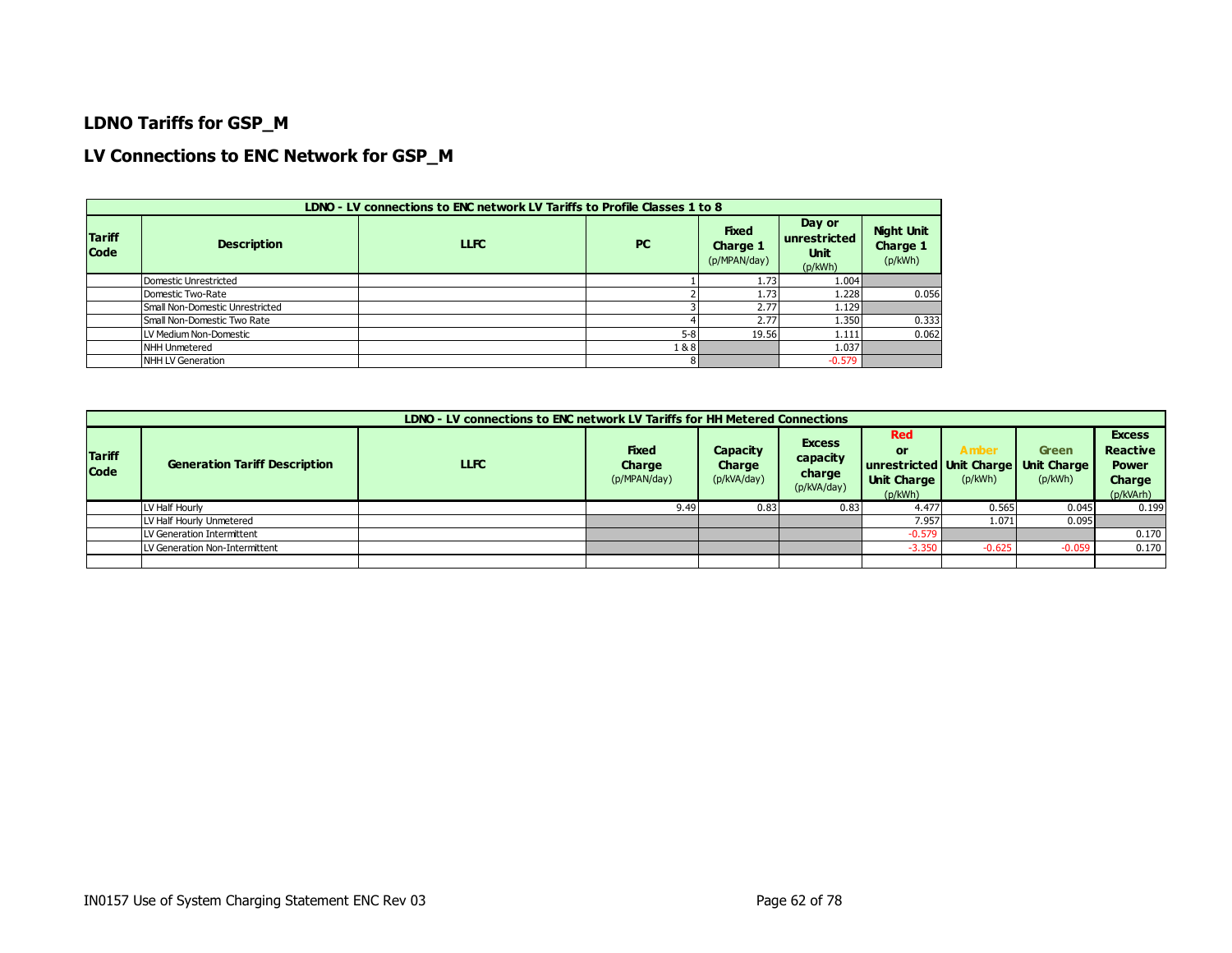# **HV Connections to ENC Network for GSP\_M**

|                                                                                                                                                                                                                                          | <b>LDNO - HV connections to ENC network</b><br>LV Tariffs to Profile Classes 1 to 8 |  |         |       |          |       |  |  |  |  |  |  |
|------------------------------------------------------------------------------------------------------------------------------------------------------------------------------------------------------------------------------------------|-------------------------------------------------------------------------------------|--|---------|-------|----------|-------|--|--|--|--|--|--|
| Day or<br><b>Night Unit</b><br><b>Fixed</b><br><b>Tariff</b><br>unrestricted<br><b>LLFC</b><br><b>PC</b><br><b>Description</b><br><b>Charge 1</b><br><b>Charge 1</b><br><b>Code</b><br><b>Unit</b><br>(p/kWh)<br>(p/MPAN/day)<br>(p/kWh) |                                                                                     |  |         |       |          |       |  |  |  |  |  |  |
|                                                                                                                                                                                                                                          | Domestic Unrestricted                                                               |  |         | 1.35  | 0.783    |       |  |  |  |  |  |  |
|                                                                                                                                                                                                                                          | Domestic Two-Rate                                                                   |  |         | 1.35  | 0.957    | 0.043 |  |  |  |  |  |  |
|                                                                                                                                                                                                                                          | Small Non-Domestic Unrestricted                                                     |  |         | 2.16  | 0.880    |       |  |  |  |  |  |  |
|                                                                                                                                                                                                                                          | Small Non-Domestic Two Rate                                                         |  | 4       | 2.16  | 1.052    | 0.260 |  |  |  |  |  |  |
|                                                                                                                                                                                                                                          | LV Medium Non-Domestic                                                              |  | $5 - 8$ | 15.24 | 0.866    | 0.048 |  |  |  |  |  |  |
|                                                                                                                                                                                                                                          | <b>NHH Unmetered</b>                                                                |  | 1&8     |       | 0.808    |       |  |  |  |  |  |  |
|                                                                                                                                                                                                                                          | <b>NHH LV Generation</b>                                                            |  | 8       |       | $-0.579$ |       |  |  |  |  |  |  |
|                                                                                                                                                                                                                                          | LV Sub Generation NHH                                                               |  |         | 0.00  | $-0.509$ |       |  |  |  |  |  |  |

|                                                                                                                                                                                                                                                                                                                                                                        | LDNO - HV connections to ENC network<br>LV and HV Tariffs for HH Metered Connections |  |       |      |      |          |          |          |                                                                                |  |  |  |
|------------------------------------------------------------------------------------------------------------------------------------------------------------------------------------------------------------------------------------------------------------------------------------------------------------------------------------------------------------------------|--------------------------------------------------------------------------------------|--|-------|------|------|----------|----------|----------|--------------------------------------------------------------------------------|--|--|--|
| <b>Red</b><br><b>Amber</b><br><b>Excess</b><br><b>Fixed</b><br>Capacity<br>or<br><b>Tariff</b><br><b>Unit</b><br>capacity<br><b>Generation Tariff Description</b><br><b>LLFC</b><br>unrestricted<br><b>Charge</b><br><b>Charge</b><br><b>Code</b><br>charge<br><b>Charge</b><br>(p/kVA/day)<br>(p/MPAN/day)<br><b>Unit Charge</b><br>(p/kVA/day)<br>(p/kWh)<br>(p/kWh) |                                                                                      |  |       |      |      |          |          |          | <b>Excess</b><br><b>Reactive</b><br><b>Power</b><br><b>Charge</b><br>(p/kVArh) |  |  |  |
|                                                                                                                                                                                                                                                                                                                                                                        | LV Half Hourly                                                                       |  | 7.39  | 0.65 | 0.65 | 3.489    | 0.441    | 0.035    | 0.155                                                                          |  |  |  |
|                                                                                                                                                                                                                                                                                                                                                                        | LV Half Hourly Unmetered                                                             |  |       |      |      | 6.201    | 0.835    | 0.074    |                                                                                |  |  |  |
|                                                                                                                                                                                                                                                                                                                                                                        | HV Half Hourly Metered                                                               |  | 71.49 | 1.22 | 1.22 | 3.209    | 0.338    | 0.017    | 0.128                                                                          |  |  |  |
|                                                                                                                                                                                                                                                                                                                                                                        | LV Generation Intermittent                                                           |  | 0.001 |      |      | $-0.579$ |          |          | 0.170                                                                          |  |  |  |
|                                                                                                                                                                                                                                                                                                                                                                        | LV Generation Non-Intermittent                                                       |  | 0.001 |      |      | $-3.350$ | $-0.625$ | $-0.059$ | 0.170                                                                          |  |  |  |
|                                                                                                                                                                                                                                                                                                                                                                        | <b>HV Generation Intermittent</b>                                                    |  | 0.00  |      |      | $-0.327$ |          |          | 0.127                                                                          |  |  |  |
|                                                                                                                                                                                                                                                                                                                                                                        | <b>HV Generation Non-Intermittent</b>                                                |  | 0.00  |      |      | $-2.226$ | $-0.395$ | $-0.029$ | 0.127                                                                          |  |  |  |
|                                                                                                                                                                                                                                                                                                                                                                        | LV Sub HH Metered                                                                    |  | 34.10 | 1.37 | 1.37 | 4.731    | 0.551    | 0.037    | 0.190                                                                          |  |  |  |
|                                                                                                                                                                                                                                                                                                                                                                        | LV Sub Generation Intermittent                                                       |  | 0.001 |      |      | $-0.509$ |          |          | 0.161                                                                          |  |  |  |
|                                                                                                                                                                                                                                                                                                                                                                        | LV Sub Generation Non Intermittent                                                   |  | 0.001 |      |      | $-2.961$ | $-0.547$ | 0.050    | 0.161                                                                          |  |  |  |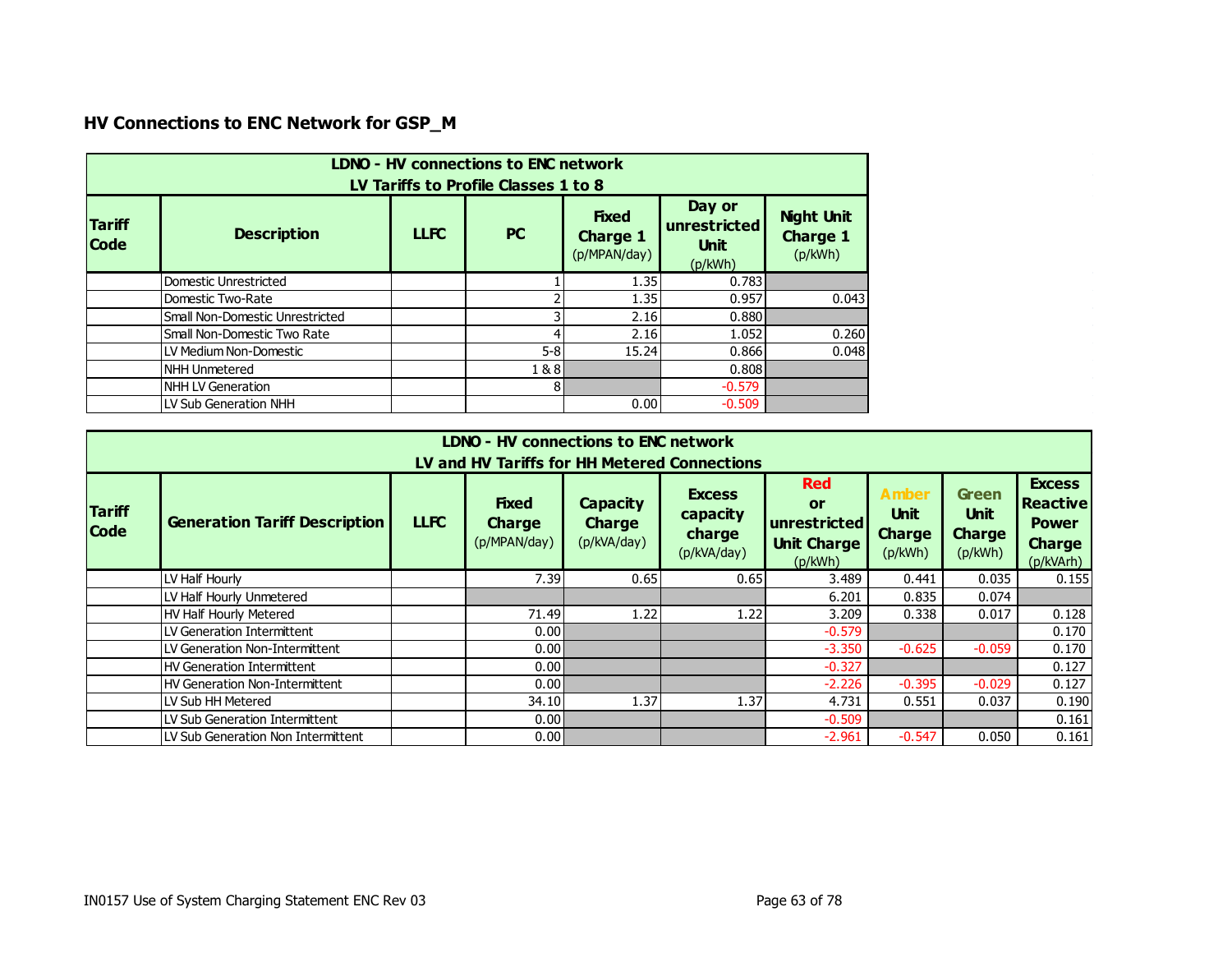# **ENC Distribution Use of System Charges for GSP \_N, South Scotland.**

Effective from 1<sup>st</sup> October 2010

| <b>Tariff</b><br><b>Code</b> | <b>Non Half-Hourly Tariff Description</b>                                                                                                                                                                                                      | <b>LLFC</b>             | <b>PC</b>       | <b>Fixed</b><br><b>Charge 1</b><br>(p/MPAN/day) | Day or<br>unrestricted<br><b>Unit</b><br>(p/kWh) | <b>Night Unit</b><br><b>Charge 1</b><br>(p/kWh) |
|------------------------------|------------------------------------------------------------------------------------------------------------------------------------------------------------------------------------------------------------------------------------------------|-------------------------|-----------------|-------------------------------------------------|--------------------------------------------------|-------------------------------------------------|
|                              | <b>Domestic Tariffs PC 1-2</b>                                                                                                                                                                                                                 |                         |                 |                                                 |                                                  |                                                 |
| N100                         | Domestic Unrestricted                                                                                                                                                                                                                          | 180, 182, 185, 480, 980 | 01              | 3.77                                            | 2.536                                            |                                                 |
| N101                         | Domestic Unrestricted                                                                                                                                                                                                                          | 181, 183, 186, 481, 981 | $\overline{01}$ | 3.77                                            | 2.536                                            |                                                 |
| N106                         | Domestic Unrestricted                                                                                                                                                                                                                          | 180, 182, 185, 480, 980 | $\overline{01}$ | 3.77                                            | 2.536                                            |                                                 |
| N106                         | Domestic Unrestricted                                                                                                                                                                                                                          | 181, 183, 186, 481, 981 | $\overline{01}$ | 3.77                                            | 2.536                                            |                                                 |
| N102                         | Domestic Two Rate                                                                                                                                                                                                                              | 180, 182, 185, 480, 980 | 02              | 3.77                                            | 3.300                                            | 0.197                                           |
| N103                         | Domestic Two Rate                                                                                                                                                                                                                              | 181, 183, 186, 481, 981 | 02              | 3.77                                            | 3.300                                            | 0.197                                           |
| N104                         | Domestic E10                                                                                                                                                                                                                                   | 180, 182, 185, 480, 980 | 02              | 3.77                                            | 3.300                                            | 0.197                                           |
| N105                         | Domestic E10                                                                                                                                                                                                                                   | 181, 183, 186, 481, 981 | 02              | 3.77                                            | 3.300                                            | 0.197                                           |
| N107                         | Domestic Off-Peak (Related MPAN)                                                                                                                                                                                                               | 180, 182, 185, 480, 980 | 02              |                                                 | 0.201                                            |                                                 |
| N107                         | Domestic Off-Peak (Related MPAN)                                                                                                                                                                                                               | 181, 183, 186, 481, 981 | 02              |                                                 | 0.201                                            |                                                 |
|                              | <b>Non-Domestic Tariffs PC 3-4</b>                                                                                                                                                                                                             |                         |                 |                                                 |                                                  |                                                 |
| N200                         | Non Domestic Unrestricted                                                                                                                                                                                                                      | 180, 182, 185, 480, 980 | 03              | 4.75                                            | 2.398                                            |                                                 |
| N201                         | Non Domestic Unrestricted                                                                                                                                                                                                                      | 181, 183, 186, 481, 981 | $\overline{03}$ | 4.75                                            | 2.398                                            |                                                 |
| N202                         | Non Domestic Two Rate                                                                                                                                                                                                                          | 180, 182, 185, 480, 980 | 04              | 4.75                                            | 3.431                                            | 0.377                                           |
| N203                         | Non Domestic Two Rate                                                                                                                                                                                                                          | 181, 183, 186, 481, 981 | 04              | 4.75                                            | 3.431                                            | 0.377                                           |
|                              | <b>Non-Domestic Tariffs PC 5-8</b>                                                                                                                                                                                                             |                         |                 |                                                 |                                                  |                                                 |
| N212                         | Non Domestic LV Two Rate 5-8                                                                                                                                                                                                                   | 180, 182, 185, 480, 980 | $5 - 8$         | 22.29                                           | 1.704                                            | 0.135                                           |
| N213                         | Non Domestic LV Two Rate 5-8                                                                                                                                                                                                                   | 181, 183, 186, 481, 981 | $5-8$           | 22.29                                           | 1.704                                            | 0.135                                           |
| N216                         | LV Sub Medium Non Domestic 5-8                                                                                                                                                                                                                 | 620, 621                | $5-8$           |                                                 | 1.616                                            | 0.126                                           |
|                              | <b>Unmetered NHH</b>                                                                                                                                                                                                                           |                         |                 |                                                 |                                                  |                                                 |
| N400                         | Unmetered Supply NHH Continuous (Type A)                                                                                                                                                                                                       | 485,486, 487, 488, 982  | 08              | 0.00                                            | 2.049                                            |                                                 |
| N401                         | Unmetered Supply NHH Dusk to Dawn (Type B)                                                                                                                                                                                                     | 485,486, 487, 488, 982  | $\sqrt{01}$     | 0.00                                            | 2.049                                            |                                                 |
| N402                         | Unmetered Supply NHH Half night - pre dawn (Typ 485, 486, 487, 488, 982                                                                                                                                                                        |                         | 01              | 0.00                                            | 2.049                                            |                                                 |
| N403                         | Unmetered Supply NHH Dawn to Dusk (Type D)                                                                                                                                                                                                     | 485,486, 487, 488, 982  | $\overline{01}$ | 0.00                                            | 2.049                                            |                                                 |
| Notes:                       | Unit time periods are as specified in the SSC<br>Shaded tariffs are unsupported by ENC<br>The Domestic Off Peak (Related MPAN) tariffs are supplementary to a standard published tariff<br>and therefore only available under these conditions |                         |                 |                                                 |                                                  |                                                 |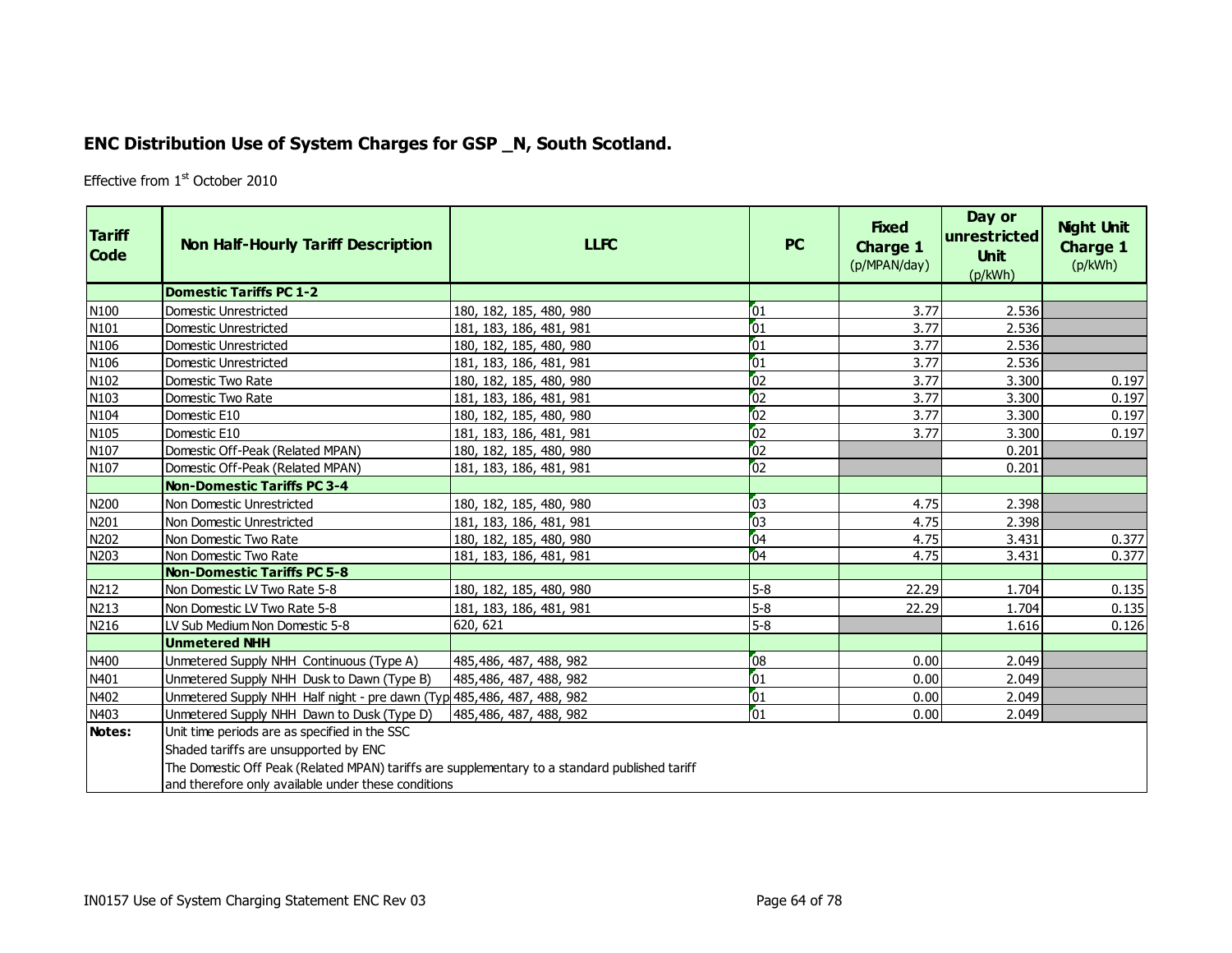| <b>Tariff</b><br><b>Code</b> | <b>Half-Hourly Tariff Description</b> | <b>LLFC</b>                                      | <b>Fixed</b><br>Charge<br>(p/MPAN/day) | Capacity<br>Charge<br>(p/kVA/day) | <b>Excess</b><br>capacity<br>charge<br>(p/kVA/day) | <b>Red</b><br>or<br><b>unrestricted</b><br><b>Unit Charge</b><br>(p/kWh) | Amber<br><b>Unit</b><br><b>Charge</b><br>(p/kWh) | Green<br><b>Unit Charge</b><br>(p/kWh) | <b>Excess</b><br><b>Reactive</b><br><b>Power</b><br><b>Charge</b><br>(p/kVArh) |
|------------------------------|---------------------------------------|--------------------------------------------------|----------------------------------------|-----------------------------------|----------------------------------------------------|--------------------------------------------------------------------------|--------------------------------------------------|----------------------------------------|--------------------------------------------------------------------------------|
| N300                         | LV Half Hourly                        | 180, 182, 185, 480, 980, 181, 183, 186, 481, 981 | 17.83                                  | 2.18                              | 2.18                                               | 9.995                                                                    | 0.880                                            | 0.116                                  | 0.340                                                                          |
| N301                         | <b>HV Half Hourly</b>                 | 184, 187, 188, 482, 483, 983                     | 95.26                                  | 4.67                              | 4.67                                               | 6.724                                                                    | 0.437                                            | 0.065                                  | 0.199                                                                          |
| N302                         | LV Sub Half Hourly Metered            | 620, 621                                         | 6.29                                   | 4.36                              | 4.36                                               | 7.034                                                                    | 0.505                                            | 0.072                                  | 0.268                                                                          |
| N303                         | <b>HV Sub Half Hourly Metered</b>     | 622                                              | 205.24                                 | 5.41                              | 5.41                                               | 4.302                                                                    | 0.279                                            | 0.041                                  | 0.141                                                                          |
| N404                         | Unmetered Supply Pseudo HH            | 485,486, 487, 488, 982                           | 0.00                                   | 0.00                              | 0.00                                               | 9.546                                                                    | .229'                                            | 0.444                                  |                                                                                |

| <b>Tariff</b><br><b>Code</b> | <b>Generation Tariff Description</b>         | <b>LLFC</b>             | <b>Fixed</b><br><b>Charge</b><br>(p/MPAN/day) | <b>Red</b><br><b>or</b><br><b>Unit Charge</b><br>(p/kWh) | <b>Amber</b><br>unrestricted Unit Charge<br>(p/kWh) | <b>Green</b><br><b>Unit Charge</b><br>(p/kWh) | <b>Excess</b><br><b>Reactive</b><br><b>Power</b><br>Charge<br>(p/kVArh) |
|------------------------------|----------------------------------------------|-------------------------|-----------------------------------------------|----------------------------------------------------------|-----------------------------------------------------|-----------------------------------------------|-------------------------------------------------------------------------|
| <b>N500</b>                  | NHH LV Generation Export Tariff              | 780, 781, 783, 786      |                                               | $-0.682$                                                 |                                                     |                                               |                                                                         |
| N <sub>501</sub>             | HH LV Generation Export Intermittent         | 780, 781, 783, 786      |                                               | $-0.682$                                                 |                                                     |                                               | 0.173                                                                   |
| N <sub>502</sub>             | HH LV Generation Export Non-Intermittent     | 780, 781, 783, 786      |                                               | $-4.717$                                                 | $-0.579$                                            | $-0.068$                                      | 0.173                                                                   |
| N <sub>503</sub>             | HH HV Generation Export Intermittent         | 782, 784, 785, 787, 788 | 69.56                                         | $-0.345$                                                 |                                                     |                                               | 0.127                                                                   |
| N <sub>504</sub>             | HH HV Generation Export Non- Intermittent    | 782, 784, 785, 787, 788 | 69.56                                         | $-2.733$                                                 | $-0.220$                                            | $-0.030$                                      | 0.127                                                                   |
| N <sub>505</sub>             | NHH LV Sub Generation Export Tariff          | 625, 626                |                                               | $-0.608$                                                 |                                                     |                                               |                                                                         |
| N <sub>506</sub>             | HH LV Sub Generation Export Intermittent     | 625, 626                |                                               | $-0.608$                                                 |                                                     |                                               | 0.159                                                                   |
| <b>N507</b>                  | HH LV Sub Generation Export Non-Intermittent | 625, 626                |                                               | $-4.269$                                                 | $-0.501$                                            | $-0.060$                                      | 0.159                                                                   |
| <b>N508</b>                  | HH HV Sub Generation Export Intermittent     | 627                     | 69.56                                         | $-0.280$                                                 |                                                     |                                               | 0.065                                                                   |
| N <sub>509</sub>             | HH HV Sub Generation Export Non-Intermittent | 627                     | 69.56                                         | $-2.340$                                                 | $-0.152$                                            | $-0.023$                                      | 0.065                                                                   |

#### **Red Unit: 16:30 to 19:30, Monday to Friday, including Bank Holidays**

**Amber Unit: 08:00 to 16:30, and 19:30 to 22:30, Monday to Friday, including Bank Holidays and 16:00 to 20:00 Saturday and Sunday Green Unit: All other times.**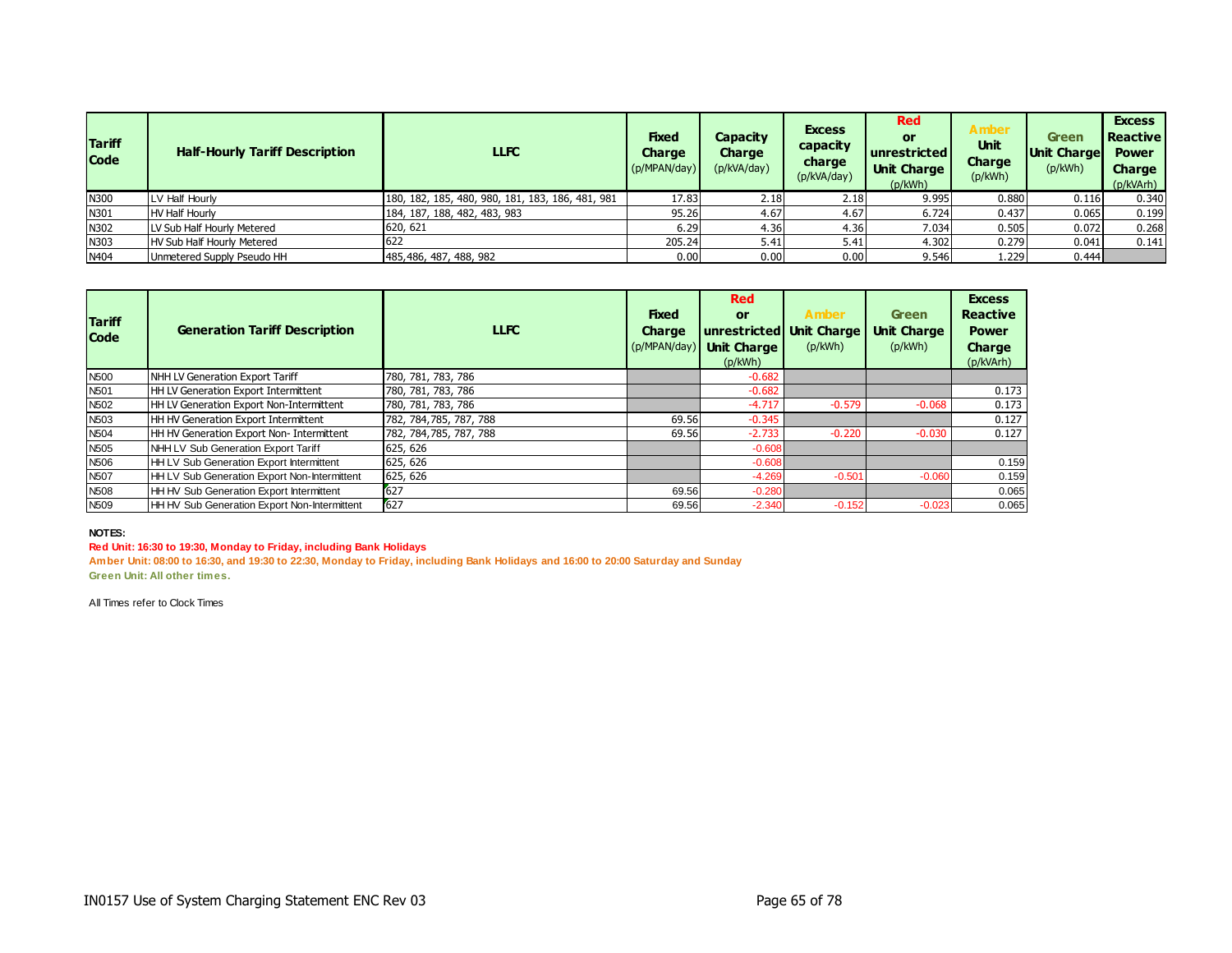### **LDNO Tariffs for GSP\_N**

### **LV Connections to ENC Network for GSP\_N**

|                              | LDNO - LV connections to ENC network LV Tariffs to Profile Classes 1 to 8 |             |           |                                                 |                                                    |                                          |  |  |  |  |  |  |  |
|------------------------------|---------------------------------------------------------------------------|-------------|-----------|-------------------------------------------------|----------------------------------------------------|------------------------------------------|--|--|--|--|--|--|--|
| <b>Tariff</b><br><b>Code</b> | <b>Description</b>                                                        | <b>LLFC</b> | <b>PC</b> | <b>Fixed</b><br><b>Charge 1</b><br>(p/MPAN/day) | Day or<br> unrestricted <br><b>Unit</b><br>(p/kWh) | <b>Night Unit</b><br>Charge 1<br>(p/kWh) |  |  |  |  |  |  |  |
|                              | Domestic Unrestricted                                                     |             |           | 2.62                                            | 1.766                                              |                                          |  |  |  |  |  |  |  |
|                              | Domestic Two-Rate                                                         |             |           | 2.62                                            | 2.298                                              | 0.137                                    |  |  |  |  |  |  |  |
|                              | Small Non-Domestic Unrestricted                                           |             |           | 3.31                                            | 1.670                                              |                                          |  |  |  |  |  |  |  |
|                              | Small Non-Domestic Two Rate                                               |             |           | 3.31                                            | 2.389                                              | 0.262                                    |  |  |  |  |  |  |  |
|                              | LV Medium Non-Domestic                                                    |             | $5 - 8$   | 15.52                                           | 1.186                                              | 0.094                                    |  |  |  |  |  |  |  |
|                              | NHH Unmetered                                                             |             | 1&8       |                                                 | 1.427                                              |                                          |  |  |  |  |  |  |  |
|                              | NHH LV Generation                                                         |             | 8         |                                                 | $-0.682$                                           |                                          |  |  |  |  |  |  |  |

|                              | LDNO - LV connections to ENC network LV Tariffs for HH Metered Connections |             |                                               |                                   |                                                    |                                                                     |                                                  |                                        |                                                                         |  |  |  |
|------------------------------|----------------------------------------------------------------------------|-------------|-----------------------------------------------|-----------------------------------|----------------------------------------------------|---------------------------------------------------------------------|--------------------------------------------------|----------------------------------------|-------------------------------------------------------------------------|--|--|--|
| <b>Tariff</b><br><b>Code</b> | <b>Generation Tariff Description</b>                                       | <b>LLFC</b> | <b>Fixed</b><br><b>Charge</b><br>(p/MPAN/day) | Capacity<br>Charge<br>(p/kVA/day) | <b>Excess</b><br>capacity<br>charge<br>(p/kVA/day) | <b>Red</b><br>or<br>unrestricted I<br><b>Unit Charge</b><br>(p/kWh) | <b>Amber</b><br><b>Unit</b><br>Charge<br>(p/kWh) | Green<br><b>Unit Charge</b><br>(p/kWh) | <b>Excess</b><br><b>Reactive</b><br><b>Power</b><br>Charge<br>(p/kVArh) |  |  |  |
|                              | LV Half Hourly                                                             |             | 12.41                                         | 1.52                              | 1.52                                               | 6.959                                                               | 0.613                                            | 0.081                                  | 0.237                                                                   |  |  |  |
|                              | LV Half Hourly Unmetered                                                   |             |                                               |                                   |                                                    | 6.646                                                               | 0.856                                            | 0.309                                  |                                                                         |  |  |  |
|                              | LV Generation Intermittent                                                 |             |                                               |                                   |                                                    | $-0.682$                                                            |                                                  |                                        | 0.173                                                                   |  |  |  |
|                              | LV Generation Non-Intermittent                                             |             |                                               |                                   |                                                    | $-4.717$                                                            | $-0.579$                                         | $-0.068$                               | 0.173                                                                   |  |  |  |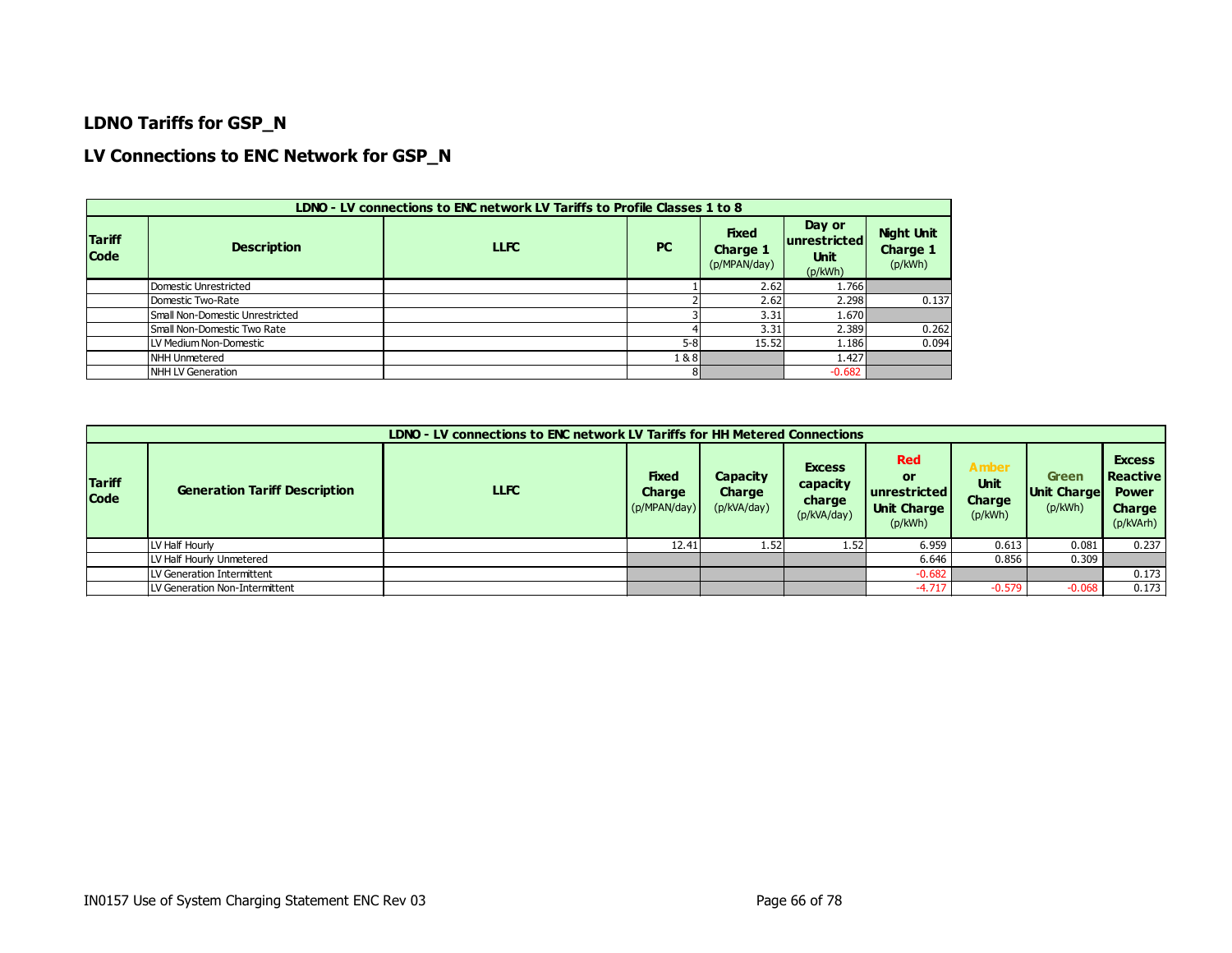# **HV Connections to ENC Network for GSP\_N**

| <b>Fixed</b><br><b>Tariff Code</b><br><b>Description</b><br><b>LLFC</b><br><b>PC</b><br><b>Charge 1</b><br>(p/MPAN/day) | Day or<br>unrestricted<br><b>Unit</b> | <b>Night Unit</b><br><b>Charge 1</b> |
|-------------------------------------------------------------------------------------------------------------------------|---------------------------------------|--------------------------------------|
|                                                                                                                         | (p/kWh)                               | (p/kWh)                              |
| Domestic Unrestricted                                                                                                   | 2.18<br>1.468                         |                                      |
| Domestic Two-Rate                                                                                                       | 2.18<br>1.911                         | 0.114                                |
| Small Non-Domestic Unrestricted                                                                                         | 2.75<br>1.389                         |                                      |
| Small Non-Domestic Two Rate                                                                                             | 2.75<br>1.987                         | 0.218                                |
| $5 - 8$<br>LV Medium Non-Domestic                                                                                       | 12.91<br>0.987                        | 0.078                                |
| <b>NHH Unmetered</b><br>1&8                                                                                             | 1.186                                 |                                      |
| 8 <sup>1</sup><br>NHH LV Generation                                                                                     | $-0.682$                              |                                      |
| LV Sub Generation NHH                                                                                                   | $-0.608$                              |                                      |

| LDNO - HV connections to ENC network<br>LV and HV Tariffs for HH Metered Connections                                                                                                                                                                                                                                                                                                                                                                                                     |  |       |      |      |          |          |          |       |  |  |  |
|------------------------------------------------------------------------------------------------------------------------------------------------------------------------------------------------------------------------------------------------------------------------------------------------------------------------------------------------------------------------------------------------------------------------------------------------------------------------------------------|--|-------|------|------|----------|----------|----------|-------|--|--|--|
| <b>Excess</b><br><b>Red</b><br>Amber<br><b>Green</b><br><b>Excess</b><br><b>Fixed</b><br><b>Reactive</b><br>Capacity<br>or<br><b>Unit</b><br><b>Unit</b><br>capacity<br><b>LLFC</b><br><b>Tariff Code Generation Tariff Description</b><br>unrestricted<br><b>Charge</b><br><b>Charge</b><br><b>Power</b><br><b>Charge</b><br>charge<br><b>Charge</b><br>(p/MPAN/day)<br>(p/kVA/day)<br><b>Unit Charge</b><br><b>Charge</b><br>(p/kVA/day)<br>(p/kWh)<br>(p/kWh)<br>(p/kVArh)<br>(p/kWh) |  |       |      |      |          |          |          |       |  |  |  |
| LV Half Hourly                                                                                                                                                                                                                                                                                                                                                                                                                                                                           |  | 10.32 | 1.26 | 1.26 | 5.787    | 0.510    | 0.067    | 0.197 |  |  |  |
| LV Half Hourly Unmetered                                                                                                                                                                                                                                                                                                                                                                                                                                                                 |  |       |      |      | 5.527    | 0.712    | 0.257    |       |  |  |  |
| HV Half Hourly Metered                                                                                                                                                                                                                                                                                                                                                                                                                                                                   |  | 60.08 | 2.95 | 2.95 | 4.241    | 0.276    | 0.041    | 0.126 |  |  |  |
| LLV Generation Intermittent                                                                                                                                                                                                                                                                                                                                                                                                                                                              |  |       |      |      | $-0.682$ |          |          | 0.173 |  |  |  |
| LLV Generation Non-Intermittent                                                                                                                                                                                                                                                                                                                                                                                                                                                          |  |       |      |      | $-4.717$ | $-0.579$ | $-0.068$ | 0.173 |  |  |  |
| HV Generation Intermittent                                                                                                                                                                                                                                                                                                                                                                                                                                                               |  |       |      |      | $-0.345$ |          |          | 0.127 |  |  |  |
| HV Generation Non-Intermittent                                                                                                                                                                                                                                                                                                                                                                                                                                                           |  |       |      |      | $-2.733$ | $-0.220$ | $-0.030$ | 0.127 |  |  |  |
| LV Sub HH Metered                                                                                                                                                                                                                                                                                                                                                                                                                                                                        |  | 5.60  | 3.88 | 3.88 | 6.260    | 0.449    | 0.064    | 0.239 |  |  |  |
| LV Sub Generation Intermittent                                                                                                                                                                                                                                                                                                                                                                                                                                                           |  |       |      |      | $-0.608$ |          |          | 0.159 |  |  |  |
| LV Sub Generation Non Intermittent                                                                                                                                                                                                                                                                                                                                                                                                                                                       |  |       |      |      | $-4.269$ | $-0.501$ | $-0.060$ | 0.159 |  |  |  |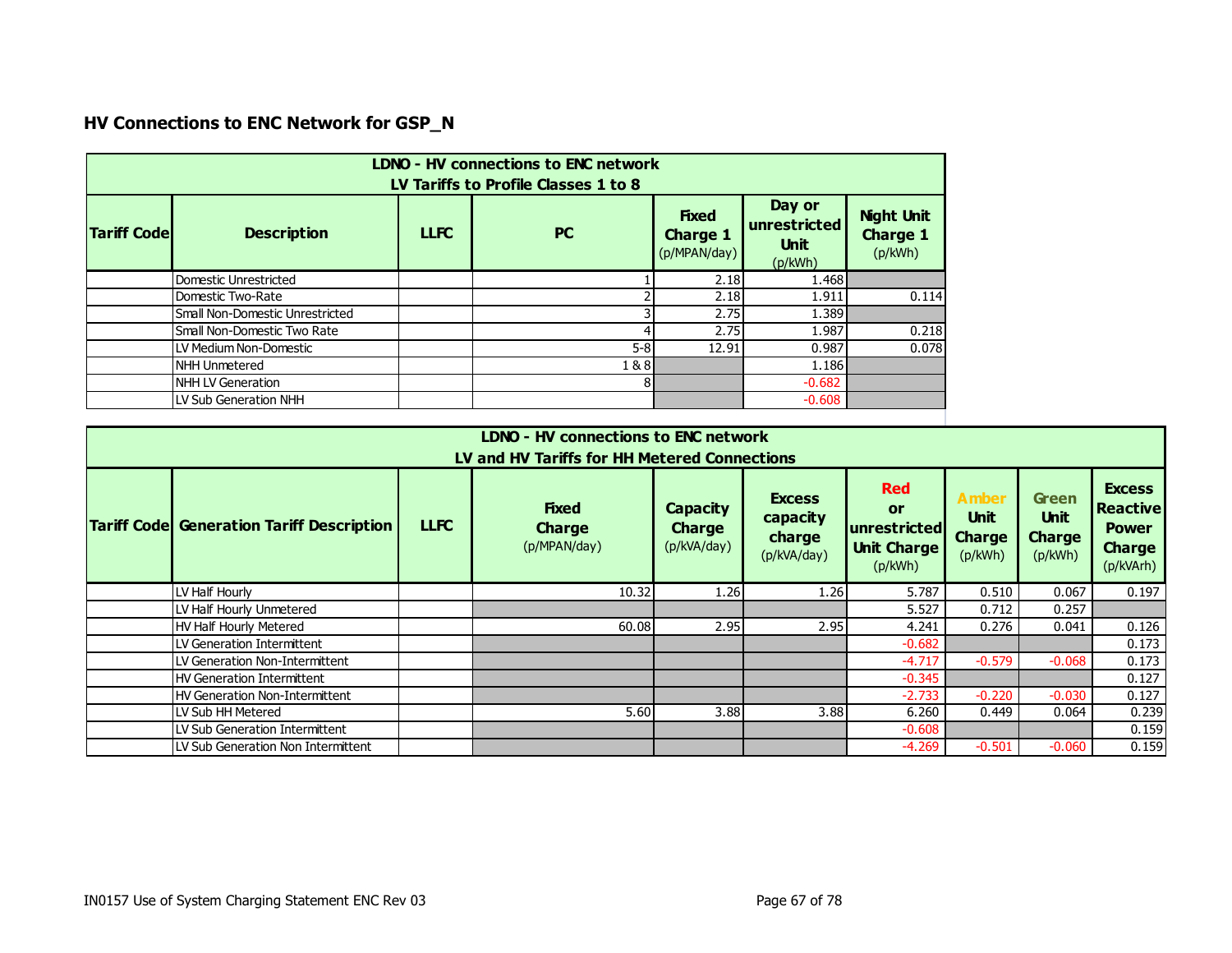## **ENC Distribution Use of System Charges for GSP \_P, North Scotland**

Effective from 1<sup>st</sup> October 2010

| <b>Tariff</b><br><b>Code</b> | <b>Non Half-Hourly Tariff Description</b>                                              | <b>LLFC</b>             | <b>PC</b>       | <b>Fixed</b><br>Charge 1<br>(p/MPAN/day) | Day or<br>$ {\sf unrestricted} $<br><b>Unit</b><br>(p/kWh) | <b>Night Unit</b><br><b>Charge 1</b><br>(p/kWh) |
|------------------------------|----------------------------------------------------------------------------------------|-------------------------|-----------------|------------------------------------------|------------------------------------------------------------|-------------------------------------------------|
|                              | <b>Domestic Tariffs PC 1-2</b>                                                         |                         |                 |                                          |                                                            |                                                 |
| P <sub>100</sub>             | <b>Domestic Unrestricted</b>                                                           | 170, 172, 175, 470, 970 | 101             | 4.97                                     | 2.588                                                      |                                                 |
| P <sub>101</sub>             | Domestic Unrestricted                                                                  | 171, 173, 176, 471, 971 | 01              | 4.97                                     | 2.588                                                      |                                                 |
| P106                         | <b>Domestic Unrestricted</b>                                                           | 170, 172, 175, 470, 970 | 101             | 4.97                                     | 2.588                                                      |                                                 |
| P <sub>106</sub>             | <b>Domestic Unrestricted</b>                                                           | 171, 173, 176, 471, 971 | $\overline{01}$ | 4.97                                     | 2.588                                                      |                                                 |
| P102                         | Domestic Two Rate                                                                      | 170, 172, 175, 470, 970 | 102             | 4.97                                     | 3.084                                                      | 1.305                                           |
| P <sub>103</sub>             | Domestic Two Rate                                                                      | 171, 173, 176, 471, 971 | 02              | 4.97                                     | 3.084                                                      | 1.305                                           |
| P104                         | Domestic E10                                                                           | 170, 172, 175, 470, 970 | 02              | 4.97                                     | 3.084                                                      | 1.305                                           |
| P105                         | Domestic E10                                                                           | 171, 173, 176, 471, 971 | $\overline{0}$  | 4.97                                     | 3.084                                                      | 1.305                                           |
|                              | <b>Non-Domestic Tariffs PC 3-4</b>                                                     |                         |                 |                                          |                                                            |                                                 |
| P200                         | Non Domestic Unrestricted                                                              | 170, 172, 175, 470, 970 | 03              | 7.74                                     | 2.203                                                      |                                                 |
| P201                         | Non Domestic Unrestricted                                                              | 171, 173, 176, 471, 971 | 03              | 7.74                                     | 2.203                                                      |                                                 |
| P202                         | Non Domestic Two Rate                                                                  | 170, 172, 175, 470, 970 | 04              | 7.74                                     | 3.073                                                      | 0.538                                           |
| P203                         | Non Domestic Two Rate                                                                  | 171, 173, 176, 471, 971 | 04              | 7.74                                     | 3.073                                                      | 0.538                                           |
|                              | <b>Non-Domestic Tariffs PC 5-8</b>                                                     |                         |                 |                                          |                                                            |                                                 |
| P212                         | Non Domestic LV Two Rate 5-8                                                           | 170, 172, 175, 470, 970 | $5-8$           | 46.43                                    | 2.526                                                      | 0.348                                           |
| P213                         | Non Domestic LV Two Rate 5-8                                                           | 171, 173, 176, 471, 971 | $5 - 8$         | 46.43                                    | 2.526                                                      | 0.348                                           |
| P216                         | LV Sub Medium Non Domestic 5-8                                                         | 610, 611                | $5 - 8$         | 6.08                                     | 1.793                                                      | 0.248                                           |
|                              | <b>Unmetered NHH</b>                                                                   |                         |                 |                                          |                                                            |                                                 |
| P400                         | Unmetered Supply NHH Continuous (Type A)   475,476, 477, 478, 972                      |                         | 08              | 0.00                                     | 3.740                                                      |                                                 |
| P401                         | Unmetered Supply NHH Dusk to Dawn (Type B) 475, 476, 477, 478, 972                     |                         | 01              | 0.00                                     | 3.740                                                      |                                                 |
| P402                         | Unmetered Supply NHH Half night - pre dawn (1475, 476, 477, 478, 972)                  |                         | $\sqrt{01}$     | 0.00                                     | 3.740                                                      |                                                 |
| P403                         | Unmetered Supply NHH Dawn to Dusk (Type D) 475, 476, 477, 478, 972                     |                         | $\sqrt{01}$     | 0.00                                     | 3.740                                                      |                                                 |
| Notes:                       | Unit time periods are as specified in the SSC<br>Shaded tariffs are unsupported by ENC |                         |                 |                                          |                                                            |                                                 |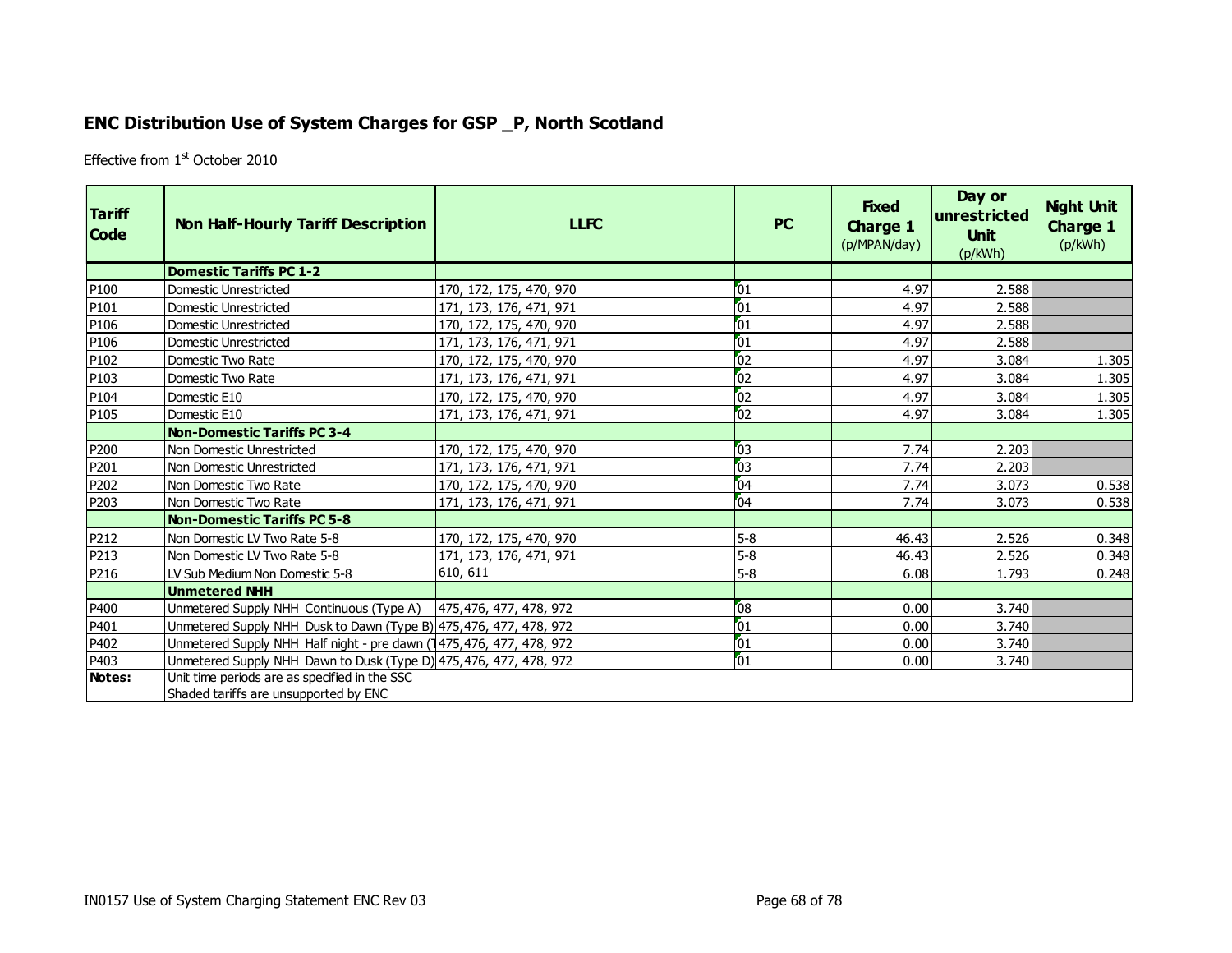| <b>Tariff</b><br><b>Code</b> | <b>Half-Hourly Tariff Description</b> | LLFC                                             | <b>Fixed</b><br><b>Charge</b><br>(p/MPAN/day) | <b>Capacity</b><br><b>Charge</b><br>(p/kVA/day) | <b>Excess</b><br>capacity<br>charge<br>(p/kVA/day) | <b>Red</b><br><b>or</b><br>unrestricted Unit Charge<br><b>Unit Charge</b><br>(p/kWh) | Amber<br>(p/kWh) | <b>Green</b><br><b>Unit</b><br><b>Charge</b><br>(p/kWh) | <b>Excess</b><br><b>Reactive</b><br><b>Power Charge</b><br>(p/kVArh) |
|------------------------------|---------------------------------------|--------------------------------------------------|-----------------------------------------------|-------------------------------------------------|----------------------------------------------------|--------------------------------------------------------------------------------------|------------------|---------------------------------------------------------|----------------------------------------------------------------------|
| P300                         | LV Half Hourly                        | 170, 172, 175, 470, 970, 171, 173, 176, 471, 971 | 15.42                                         | 3.07                                            | 3.07                                               | 5.382                                                                                | 1.674            | 0.276                                                   | 0.369                                                                |
| P301                         | <b>HV Half Hourly</b>                 | 174, 177, 178, 472, 473, 973                     | 147.98                                        | 9.12                                            | 9.12                                               | 3.095                                                                                | 0.786            | 0.160                                                   | 0.190                                                                |
| P302                         | LV Sub Half Hourly Metered            | 610, 611                                         | 6.08                                          | 6.11                                            | 6.11                                               | 3.676                                                                                | 1.041            | 0.190                                                   | 0.278                                                                |
| P303                         | <b>HV Sub Half Hourly Metered</b>     | 612                                              | 248.82                                        | 6.10                                            | 6.10                                               | 2.563                                                                                | 0.589            | 0.133                                                   | 0.161                                                                |
| P404                         | Unmetered Supply Pseudo HH            | 475,476, 477, 478, 972                           | 0.00                                          | 0.00                                            | 0.00                                               | 6.042                                                                                | 2.352            | 0.852                                                   |                                                                      |

| <b>Tariff</b><br><b>Code</b> | <b>Generation Tariff Description</b>             | <b>LLFC</b>             | <b>Fixed</b><br><b>Charge</b><br>(p/MPAN/day) | <b>Red</b><br>or<br>unrestricted Unit Charge<br><b>Unit Charge</b><br>(p/kWh) | <b>Amber</b><br>(p/kWh) | <b>Green</b><br>Unit Charge<br>(p/kWh) | <b>Excess</b><br><b>Reactive</b><br><b>Power</b><br>Charge<br>(p/kVArh) |
|------------------------------|--------------------------------------------------|-------------------------|-----------------------------------------------|-------------------------------------------------------------------------------|-------------------------|----------------------------------------|-------------------------------------------------------------------------|
| P <sub>500</sub>             | NHH LV Generation Export Tariff                  | 770, 771, 773, 776      |                                               | $-0.882$                                                                      |                         |                                        |                                                                         |
| P <sub>501</sub>             | HH LV Generation Export Intermittent             | 770, 771, 773, 776      |                                               | $-0.882$                                                                      |                         |                                        | 0.198                                                                   |
| P <sub>502</sub>             | HH LV Generation Export Non-Intermittent         | 770, 771, 773, 776      |                                               | $-2.784$                                                                      | $-1.111$                | $-0.141$                               | 0.198                                                                   |
| P <sub>503</sub>             | HH HV Generation Export Intermittent             | 772, 774, 775, 777, 778 | 183.28                                        | $-0.403$                                                                      |                         |                                        | 0.159                                                                   |
| P <sub>504</sub>             | HH HV Generation Export Non- Intermittent        | 772, 774, 775, 777, 778 | 183.28                                        | $-1.298$                                                                      | $-0.489$                | $-0.066$                               | 0.159                                                                   |
| P <sub>505</sub>             | NHH LV Sub Generation Export Tariff              | 615, 616                |                                               | $-0.789$                                                                      |                         |                                        |                                                                         |
| P <sub>506</sub>             | HH LV Sub Generation Export Intermittent         | 615, 616                |                                               | $-0.789$                                                                      |                         |                                        | 0.174                                                                   |
| P <sub>507</sub>             | HH LV Sub Generation Export Non-Intermittent     | 615, 616                |                                               | $-2.496$                                                                      | $-0.992$                | $-0.126$                               | 0.174                                                                   |
| P <sub>508</sub>             | HH HV Sub Generation Export Intermittent         | 617                     | 183.28                                        | $-0.228$                                                                      |                         |                                        | 0.046                                                                   |
| P <sub>509</sub>             | HH HV Sub Generation Export Non-Intermittent 617 |                         | 183.28                                        | $-0.754$                                                                      | $-0.261$                | $-0.038$                               | 0.046                                                                   |
|                              |                                                  |                         |                                               |                                                                               |                         |                                        |                                                                         |

#### **Red Unit: 12:30 to 14:30, and 16:30 to 21:00 Monday to Friday, including Bank Holidays**

**Amber Unit: 07:00 to 12:30, and 14:30 to 16:30, Monday to Friday, including Bank Holidays, and 12:30 to 14:00 and 17:30 to 20:30 Saturday and Sunday Green Unit: All other times.**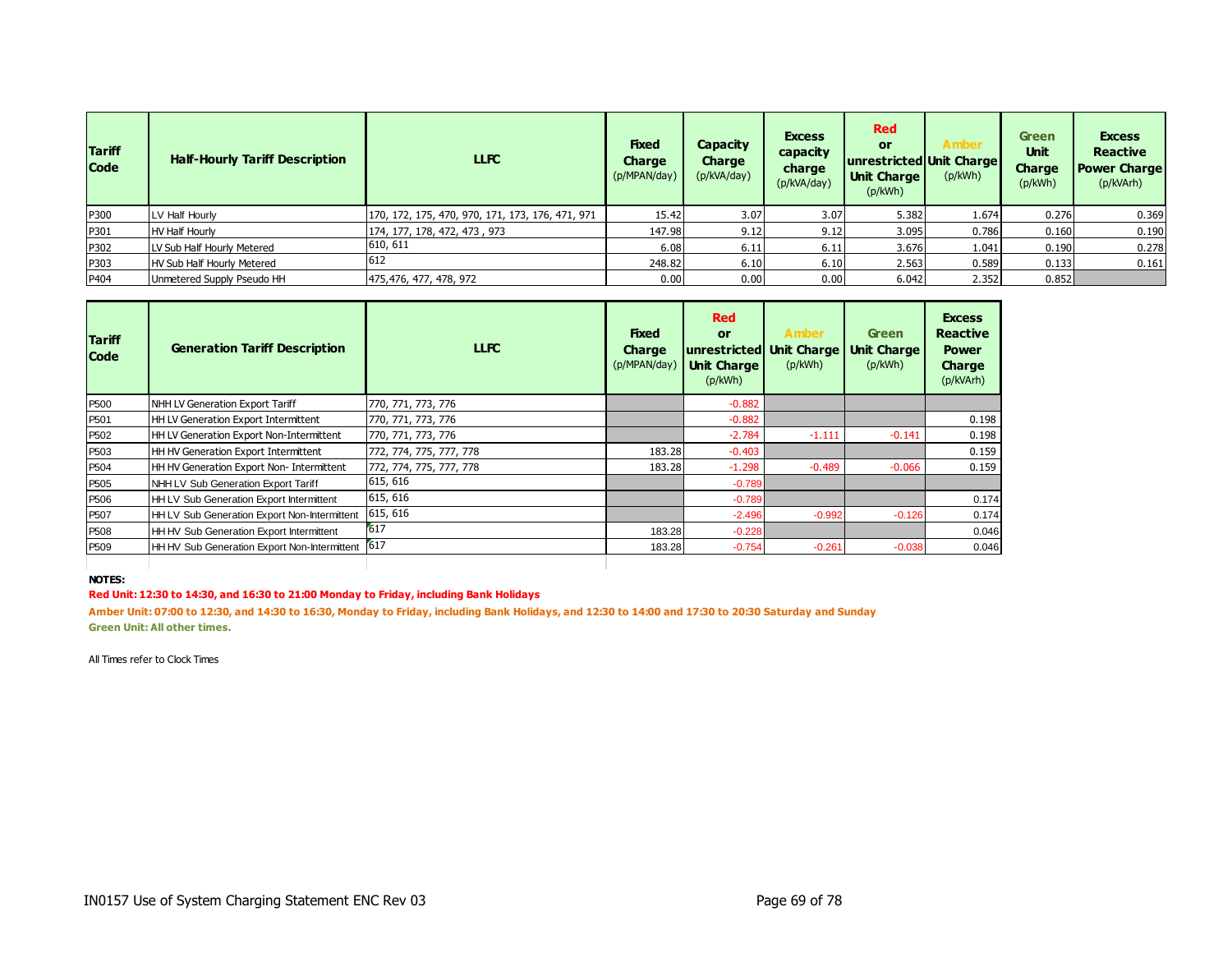### **LDNO Tariffs for GSP\_P**

### **LV Connections to ENC Network for GSP\_P**

|                              | LDNO - LV connections to ENC network LV Tariffs to Profile Classes 1 to 8 |             |           |                                          |                                                         |                                          |  |  |  |  |  |  |  |
|------------------------------|---------------------------------------------------------------------------|-------------|-----------|------------------------------------------|---------------------------------------------------------|------------------------------------------|--|--|--|--|--|--|--|
| <b>Tariff</b><br><b>Code</b> | <b>Description</b>                                                        | <b>LLFC</b> | <b>PC</b> | <b>Fixed</b><br>Charge 1<br>(p/MPAN/day) | Day or<br><b>unrestricted</b><br><b>Unit</b><br>(p/kWh) | <b>Night Unit</b><br>Charge 1<br>(p/kWh) |  |  |  |  |  |  |  |
|                              | Domestic Unrestricted                                                     |             |           | 3.74                                     | 1.947                                                   |                                          |  |  |  |  |  |  |  |
|                              | Domestic Two-Rate                                                         |             |           | 3.74                                     | 2.321                                                   | 0.982                                    |  |  |  |  |  |  |  |
|                              | Small Non-Domestic Unrestricted                                           |             |           | 5.82                                     | 1.658                                                   |                                          |  |  |  |  |  |  |  |
|                              | Small Non-Domestic Two Rate                                               |             |           | 5.82                                     | 2.312                                                   | 0.405                                    |  |  |  |  |  |  |  |
|                              | LV Medium Non-Domestic                                                    |             | $5-8$     | 34.94                                    | 1.901                                                   | 0.262                                    |  |  |  |  |  |  |  |
|                              | NHH Unmetered                                                             |             | 1 & 8 I   |                                          | 2.814                                                   |                                          |  |  |  |  |  |  |  |
|                              | NHH LV Generation                                                         |             | 81        |                                          | $-0.882$                                                |                                          |  |  |  |  |  |  |  |

|                              | LDNO - LV connections to ENC network LV Tariffs for HH Metered Connections |       |                                               |                                          |                                                    |                                                                        |                  |                                                         |                                                                      |  |  |
|------------------------------|----------------------------------------------------------------------------|-------|-----------------------------------------------|------------------------------------------|----------------------------------------------------|------------------------------------------------------------------------|------------------|---------------------------------------------------------|----------------------------------------------------------------------|--|--|
| <b>Tariff</b><br><b>Code</b> | <b>Generation Tariff Description</b>                                       | LLFC. | <b>Fixed</b><br><b>Charge</b><br>(p/MPAN/day) | <b>Capacity</b><br>Charge<br>(p/kVA/day) | <b>Excess</b><br>capacity<br>charge<br>(p/kVA/day) | <b>Red</b><br>or<br>unrestricted Unit Charge<br>Unit Charge<br>(p/kWh) | Amber<br>(p/kWh) | <b>Green</b><br><b>Unit</b><br><b>Charge</b><br>(p/kWh) | <b>Excess</b><br><b>Reactive</b><br><b>Power Charge</b><br>(p/kVArh) |  |  |
|                              | LV Half Hourly                                                             |       | 11.60                                         | 2.31                                     | 2.31                                               | 4.050                                                                  | 1.260            | 0.208                                                   | 0.278                                                                |  |  |
|                              | LV Half Hourly Unmetered                                                   |       |                                               |                                          |                                                    | 4.546                                                                  | 1.770            | 0.641                                                   |                                                                      |  |  |
|                              | LV Generation Intermittent                                                 |       |                                               |                                          |                                                    | $-0.882$                                                               |                  |                                                         | 0.198                                                                |  |  |
|                              | LV Generation Non-Intermittent                                             |       |                                               |                                          |                                                    | $-2.784$                                                               | $-1.111$         | $-0.141$                                                | 0.198                                                                |  |  |
|                              |                                                                            |       |                                               |                                          |                                                    |                                                                        |                  |                                                         |                                                                      |  |  |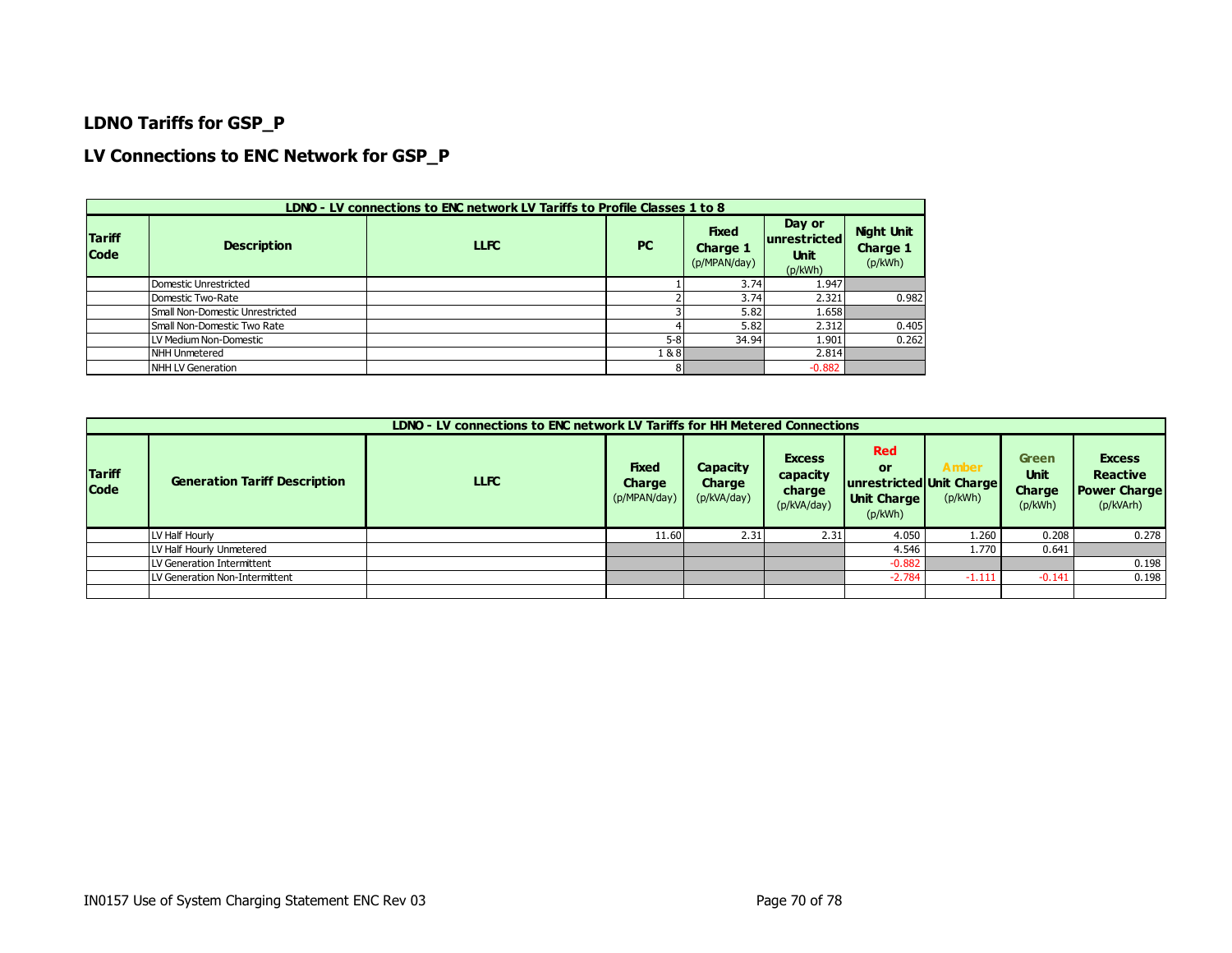# **HV Connections to ENC Network for GSP\_P**

| <b>LDNO - HV connections to ENC network</b><br>LV Tariffs to Profile Classes 1 to 8 |                                 |             |           |                                                 |                                                  |                                                 |
|-------------------------------------------------------------------------------------|---------------------------------|-------------|-----------|-------------------------------------------------|--------------------------------------------------|-------------------------------------------------|
| <b>Tariff Code</b>                                                                  | <b>Description</b>              | <b>LLFC</b> | <b>PC</b> | <b>Fixed</b><br><b>Charge 1</b><br>(p/MPAN/day) | Day or<br>unrestricted<br><b>Unit</b><br>(p/kWh) | <b>Night Unit</b><br><b>Charge 1</b><br>(p/kWh) |
|                                                                                     | Domestic Unrestricted           |             |           | 3.41                                            | 1.778                                            |                                                 |
|                                                                                     | Domestic Two-Rate               |             |           | 3.41                                            | 2.119                                            | 0.896                                           |
|                                                                                     | Small Non-Domestic Unrestricted |             |           | 5.32                                            | 1.513                                            |                                                 |
|                                                                                     | Small Non-Domestic Two Rate     |             |           | 5.32                                            | 2.111                                            | 0.370                                           |
|                                                                                     | LV Medium Non-Domestic          |             | $5 - 8$   | 31.89                                           | 1.735                                            | 0.239                                           |
|                                                                                     | <b>NHH Unmetered</b>            |             | 1 & 8     |                                                 | 2.569                                            |                                                 |
|                                                                                     | <b>NHH LV Generation</b>        |             | 81        |                                                 | $-0.882$                                         |                                                 |
|                                                                                     | LV Sub Generation NHH           |             |           |                                                 | $-0.789$                                         |                                                 |

| LDNO - HV connections to ENC network<br>LV and HV Tariffs for HH Metered Connections |                                      |             |                                               |                                          |                                                    |                                                                       |                                                  |                                                         |                                                                                |
|--------------------------------------------------------------------------------------|--------------------------------------|-------------|-----------------------------------------------|------------------------------------------|----------------------------------------------------|-----------------------------------------------------------------------|--------------------------------------------------|---------------------------------------------------------|--------------------------------------------------------------------------------|
| <b>Tariff Code</b>                                                                   | <b>Generation Tariff Description</b> | <b>LLFC</b> | <b>Fixed</b><br><b>Charge</b><br>(p/MPAN/day) | Capacity<br><b>Charge</b><br>(p/kVA/day) | <b>Excess</b><br>capacity<br>charge<br>(p/kVA/day) | <b>Red</b><br>or<br>unrestrict<br>ed Unit<br><b>Charge</b><br>(p/kWh) | Amber<br><b>Unit</b><br><b>Charge</b><br>(p/kWh) | <b>Green</b><br><b>Unit</b><br><b>Charge</b><br>(p/kWh) | <b>Excess</b><br><b>Reactive</b><br><b>Power</b><br><b>Charge</b><br>(p/kVArh) |
|                                                                                      | LV Half Hourly                       |             | 10.59                                         | 2.11                                     | 2.11                                               | 3.697                                                                 | 1.150                                            | 0.190                                                   | 0.253                                                                          |
|                                                                                      | LV Half Hourly Unmetered             |             |                                               |                                          |                                                    | 4.150                                                                 | 1.616                                            | 0.585                                                   |                                                                                |
|                                                                                      | HV Half Hourly Metered               |             | 93.72                                         | 5.78                                     | 5.78                                               | 1.960                                                                 | 0.498                                            | 0.101                                                   | 0.120                                                                          |
|                                                                                      | LV Generation Intermittent           |             |                                               |                                          |                                                    | $-0.882$                                                              |                                                  |                                                         | 0.198                                                                          |
|                                                                                      | LV Generation Non-Intermittent       |             |                                               |                                          |                                                    | $-2.784$                                                              | $-1.111$                                         | $-0.141$                                                | 0.198                                                                          |
|                                                                                      | HV Generation Intermittent           |             |                                               |                                          |                                                    | $-0.403$                                                              |                                                  |                                                         | 0.159                                                                          |
|                                                                                      | HV Generation Non-Intermittent       |             |                                               |                                          |                                                    | $-1.298$                                                              | $-0.489$                                         | $-0.066$                                                | 0.159                                                                          |
|                                                                                      | LV Sub HH Metered                    |             | 5.61                                          | 5.64                                     | 5.64                                               | 3.392                                                                 | 0.961                                            | 0.175                                                   | 0.257                                                                          |
|                                                                                      | LV Sub Generation Intermittent       |             |                                               |                                          |                                                    | $-0.789$                                                              |                                                  |                                                         | 0.174                                                                          |
|                                                                                      | ILV Sub Generation Non Intermittent  |             |                                               |                                          |                                                    | $-2.496$                                                              | $-0.992$                                         | $-0.126$                                                | 0.174                                                                          |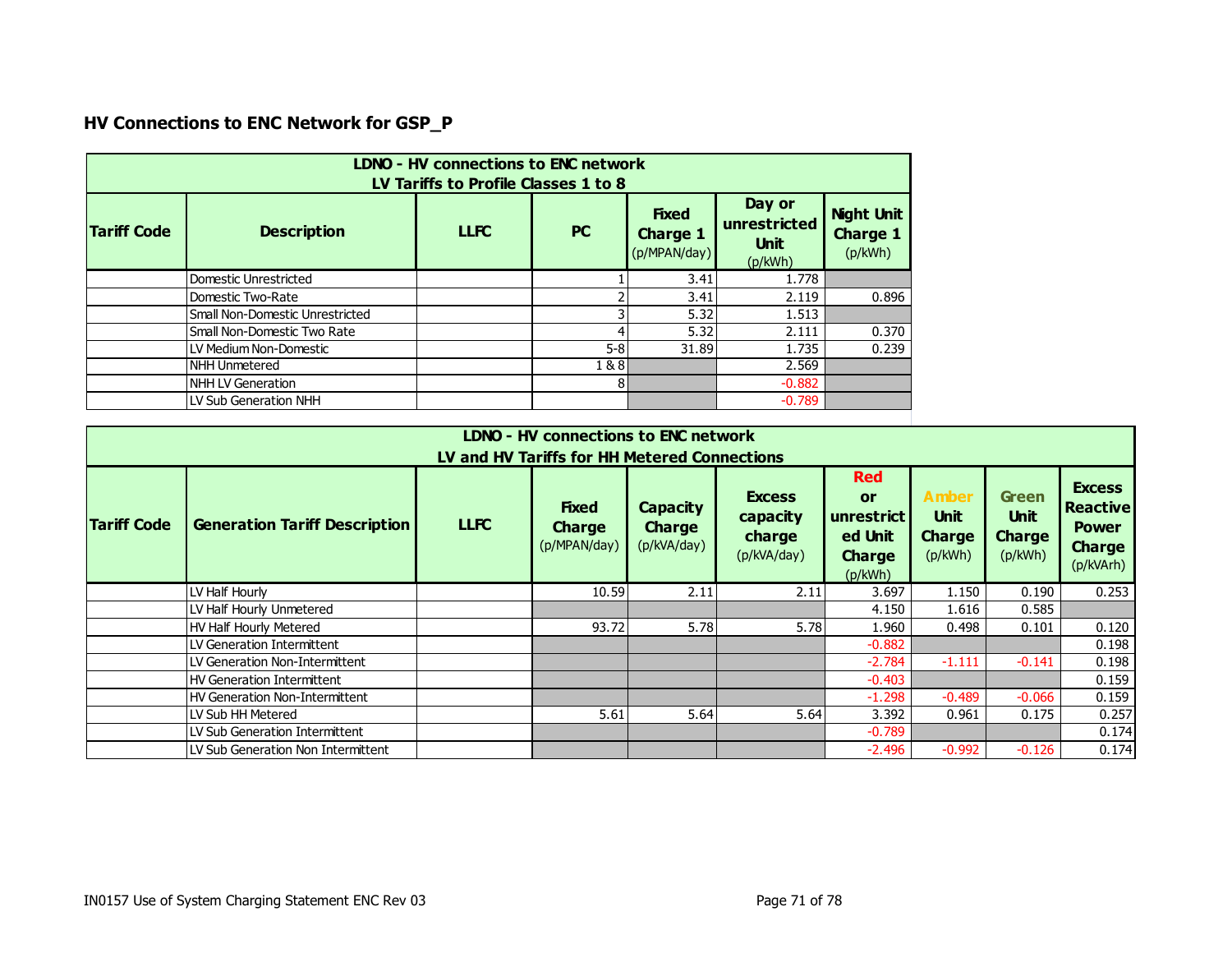## **PART THREE**

## **LOSS ADJUSTMENT FACTORS**

#### **GSP \_A - EPN Eastern, Loss Adjustment Factors**

|                       | <b>Winter</b><br><b>Peak</b> | <b>Summer</b><br><b>Peak</b> | <b>Winter</b><br><b>Other</b><br>(shoulder) | <b>Night</b> | <b>Other</b> |
|-----------------------|------------------------------|------------------------------|---------------------------------------------|--------------|--------------|
| LV Network            | 1.076                        | 1.060                        | 1.068                                       | 1.055        | 1.062        |
| LV Sub Network        | 1.065                        | 1.052                        | 1.058                                       | 1.048        | 1.053        |
| <b>HV Network</b>     | 1.052                        | 1.040                        | 1.046                                       | 1.035        | 1.041        |
| <b>HV Sub Network</b> | 1.050                        | 1.039                        | 1.044                                       | 1.034        | 1.039        |
| <b>EHV 33</b>         | 1.011                        | 1.010                        | 1.010                                       | 1.009        | 1.010        |

## **Line loss factor periods**

| <b>Winter Peak</b> | 16:00-20:00     | Monday to Friday between Nov - Feb |  |
|--------------------|-----------------|------------------------------------|--|
| Summer Peak        | $07:00 - 20:00$ | Monday - Friday between Jun -Aug   |  |
| Winter Other       | $07:00 - 16:00$ | Monday-Friday between Nov - Feb    |  |
| (shoulder)         | $07:00 - 20:00$ | Monday-Friday during March         |  |
| <b>Night</b>       | $00:00 - 07:00$ | All year                           |  |
| Other              | All other times |                                    |  |

### **GSP\_B – CNE East Midlands, Loss Adjustment Factors**

|                       | <b>Night</b> | <b>Winter</b><br><b>Peak</b> | <b>Winter</b><br><b>Other</b><br>(Shoulder) | <b>Other</b> |
|-----------------------|--------------|------------------------------|---------------------------------------------|--------------|
| LV Network            | 1.017        | 1.098                        | 1.083                                       | 1.092        |
| LV Sub Network        | 1.017        | 1.098                        | 1.083                                       | 1.092        |
| <b>HV Network</b>     | 1.007        | 1.038                        | 1.032                                       | 1.036        |
| <b>HV Sub Network</b> | 1.007        | 1.038                        | 1.032                                       | 1.036        |
| <b>EHV Network</b>    | 1.003        | 1.018                        | 1.015                                       | 1.017        |

## **Line loss factor periods**

| <b>Winter Peak</b>  | 16:00-19:00     | Monday to Friday between Nov - Feb |  |
|---------------------|-----------------|------------------------------------|--|
| <b>Winter Other</b> | $07:30 - 16:00$ | Monday-Friday between Nov - Feb    |  |
| (shoulder)          | $19:00 - 20:00$ | Monday-Friday during March         |  |
| Night               | $00:30 - 07:30$ | All year                           |  |
| <b>Other</b>        | All other times |                                    |  |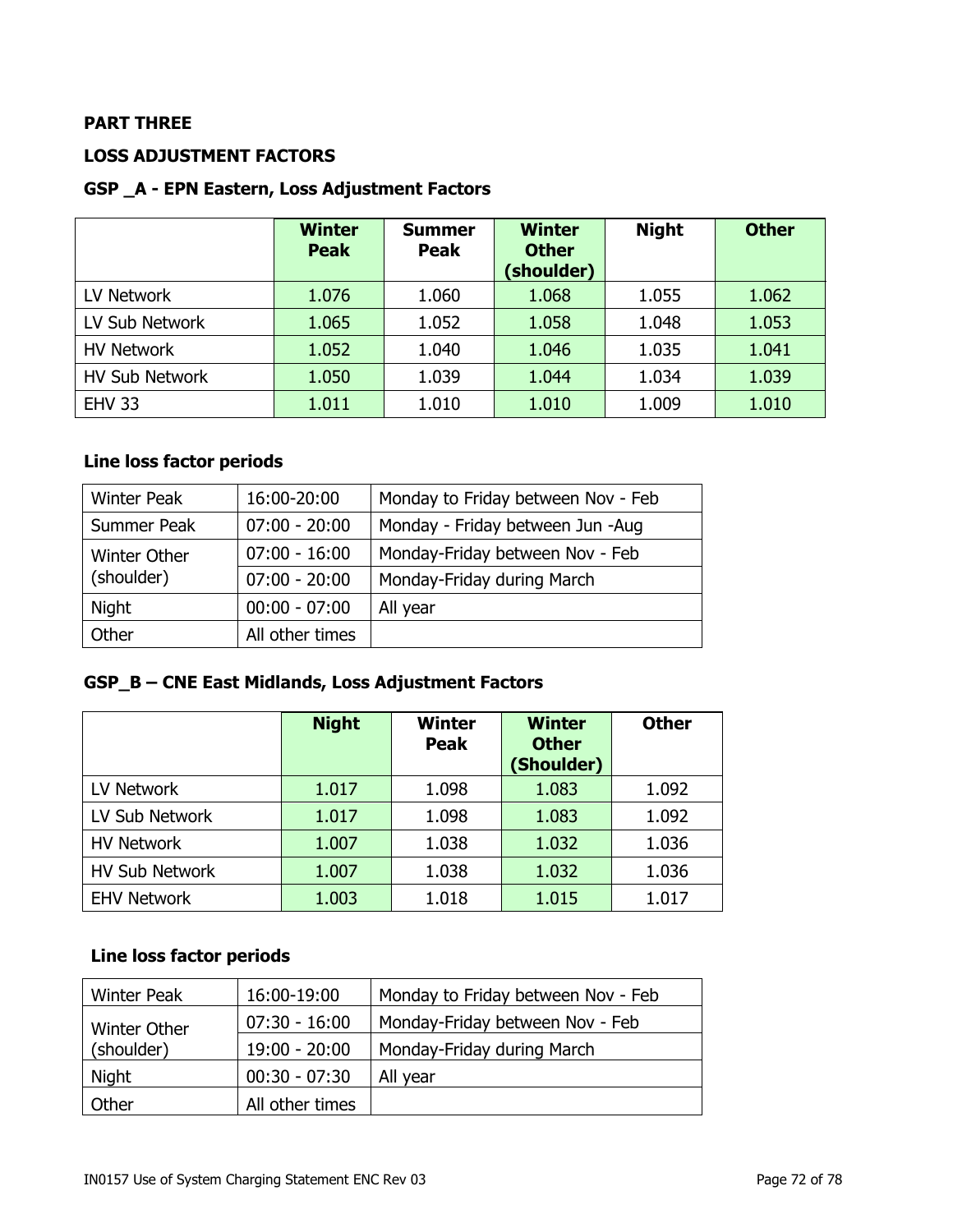|                       | <b>Winter</b><br><b>Peak</b> | <b>Summer</b><br><b>Peak</b> | <b>Winter</b><br><b>Other</b><br>(Shoulder) | <b>Night</b> | <b>Other</b> |
|-----------------------|------------------------------|------------------------------|---------------------------------------------|--------------|--------------|
| LV Network            | 1.084                        | 1.071                        | 1.078                                       | 1.055        | 1.069        |
| LV Sub Network        | 1.060                        | 1.051                        | 1.056                                       | 1.041        | 1.050        |
| <b>HV Network</b>     | 1.039                        | 1.033                        | 1.036                                       | 1.026        | 1.032        |
| <b>HV Sub Network</b> | 1.030                        | 1.027                        | 1.028                                       | 1.024        | 1.026        |
| <b>EHV 33</b>         | 1.021                        | 1.019                        | 1.020                                       | 1.016        | 1.019        |

## **GSP\_C – LPN London, Loss Adjustment Factors**

## **Line loss factor periods**

| <b>Winter Peak</b>                | $16:00 - 20:00$ | Monday to Friday between Nov - Feb |
|-----------------------------------|-----------------|------------------------------------|
| Summer Peak                       | $07:00 - 20:00$ | Monday - Friday between Jun -Aug   |
| <b>Winter Other</b><br>(shoulder) | $07:00 - 16:00$ | Monday-Friday between Nov - Feb    |
|                                   | $07:00 - 20:00$ | Monday-Friday during March         |
| <b>Night</b>                      | $00:00 - 07:00$ | All year                           |
| Other                             | All other times |                                    |

# **GSP\_D – ENW North Wales, Loss Adjustment Factors**

|                       | <b>Winter</b><br><b>Peak</b> | <b>Winter</b><br><b>Weekday</b> | <b>Other</b> | <b>Night</b> |
|-----------------------|------------------------------|---------------------------------|--------------|--------------|
| LV Network            | 1.122                        | 1.106                           | 1.094        | 1.078        |
| LV Sub Network        | 1.073                        | 1.067                           | 1.061        | 1.056        |
| <b>HV Network</b>     | 1.050                        | 1.045                           | 1.040        | 1.033        |
| <b>HV Sub Network</b> | 1.033                        | 1.031                           | 1.028        | 1.024        |
| <b>EHV Network</b>    | 1.023                        | 1.021                           | 1.019        | 1.016        |

| <b>Winter Peak</b> | $16:00 - 19:00$ | Monday to Friday between Nov - Feb |
|--------------------|-----------------|------------------------------------|
|                    | $07:30 - 16:00$ | Monday-Friday between Nov - Feb    |
| Winter Weekday     | $19:00 - 20:00$ | Monday-Friday during March         |
| Night              | $23.30 - 07:30$ | All year                           |
| Other              | All other times |                                    |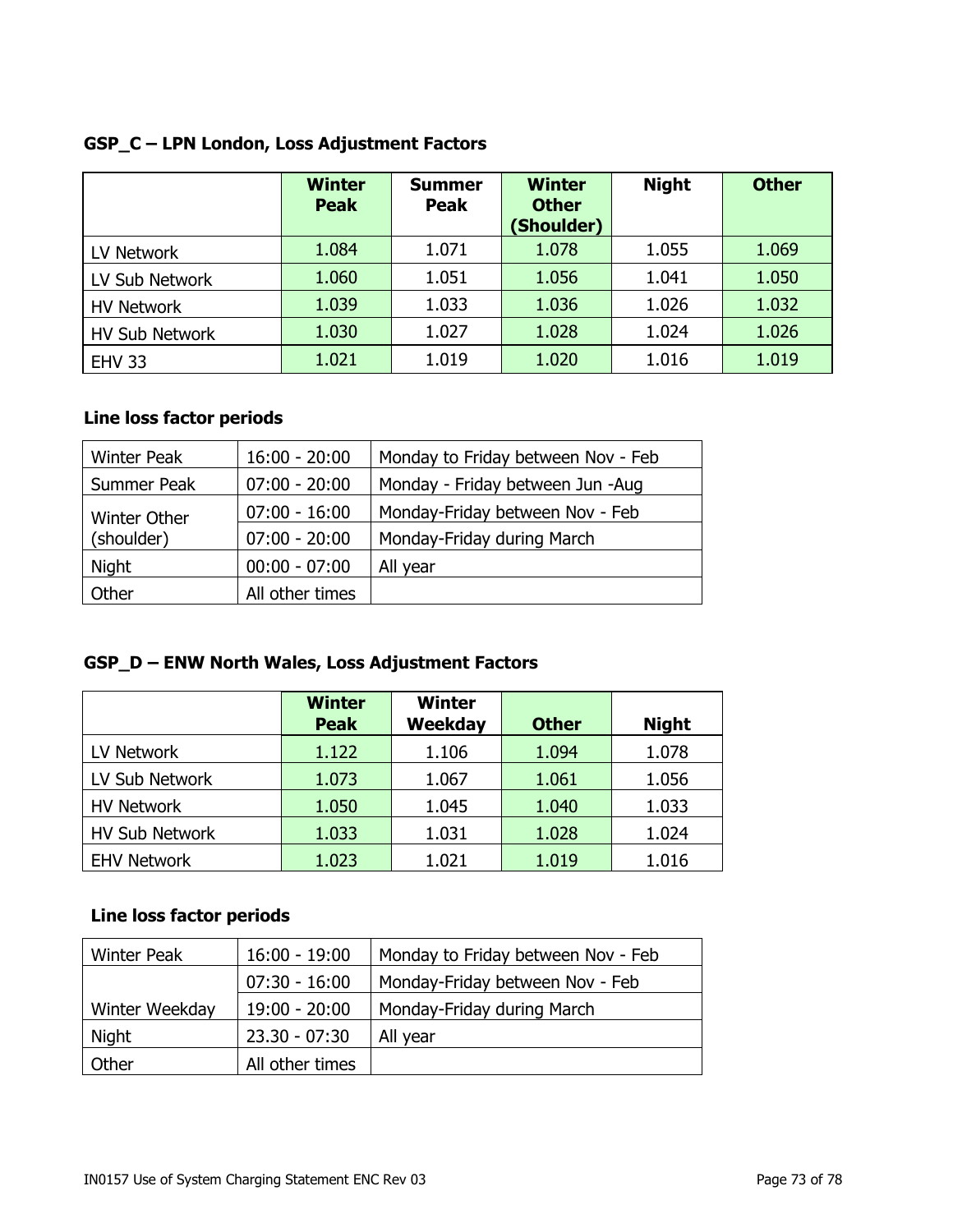|                       | <b>Winter</b><br><b>Peak</b> | <b>Winter</b><br>Weekday | <b>Other</b> | <b>Night</b> |
|-----------------------|------------------------------|--------------------------|--------------|--------------|
| LV Network            | 1.075                        | 1.065                    | 1.087        | 1.051        |
| LV Sub Network        | 1.075                        | 1.065                    | 1.087        | 1.051        |
| <b>HV Network</b>     | 1.025                        | 1.022                    | 1.030        | 1.017        |
| <b>HV Sub Network</b> | 1.025                        | 1.022                    | 1.030        | 1.017        |
| <b>EHV Network</b>    | 1.010                        | 1.009                    | 1.012        | 1.007        |

## **GSP\_E – CNW West Midlands, Loss Adjustment Factors**

## **Line loss factor periods**

| <b>Winter Peak</b> | $16:00 - 19:00$ | Monday to Friday between Nov - Feb |
|--------------------|-----------------|------------------------------------|
|                    | $07:30 - 16:00$ | Monday-Friday between Nov - Feb    |
| Winter Weekday     | $19:00 - 20:00$ | Monday-Friday during March         |
| Night              | $00:30 - 07:30$ | All year                           |
| Other              | All other times |                                    |

# **GSP\_F – CE NEDL North East, Loss Adjustment Factors**

|                       | <b>Winter</b><br><b>Peak</b> | <b>Winter</b><br><b>Weekday</b> | <b>Night</b> | <b>Other</b> |
|-----------------------|------------------------------|---------------------------------|--------------|--------------|
| LV Network            | 1.087                        | 1.080                           | 1.065        | 1.071        |
| LV Sub Network        | 1.041                        | 1.040                           | 1.040        | 1.039        |
| <b>HV Network</b>     | 1.027                        | 1.025                           | 1.020        | 1.022        |
| <b>HV Sub Network</b> | 1.016                        | 1.016                           | 1.014        | 1.015        |
| <b>EHV Network</b>    | 1.011                        | 1.010                           | 1.008        | 1.009        |

| <b>Winter Peak</b> | $16:30 - 18:30$ | Monday-Friday Dec to Feb inclusive |
|--------------------|-----------------|------------------------------------|
| Winter Weekday     | $07:30 - 16:00$ | Monday-Friday Dec to Feb inclusive |
|                    | $18:30 - 20:00$ | Monday-Friday Dec to Feb inclusive |
|                    | $07:30 - 20:00$ | Monday-Friday during November      |
| <b>Night</b>       | $00:30 - 07:30$ | All year                           |
| Other              | All other times |                                    |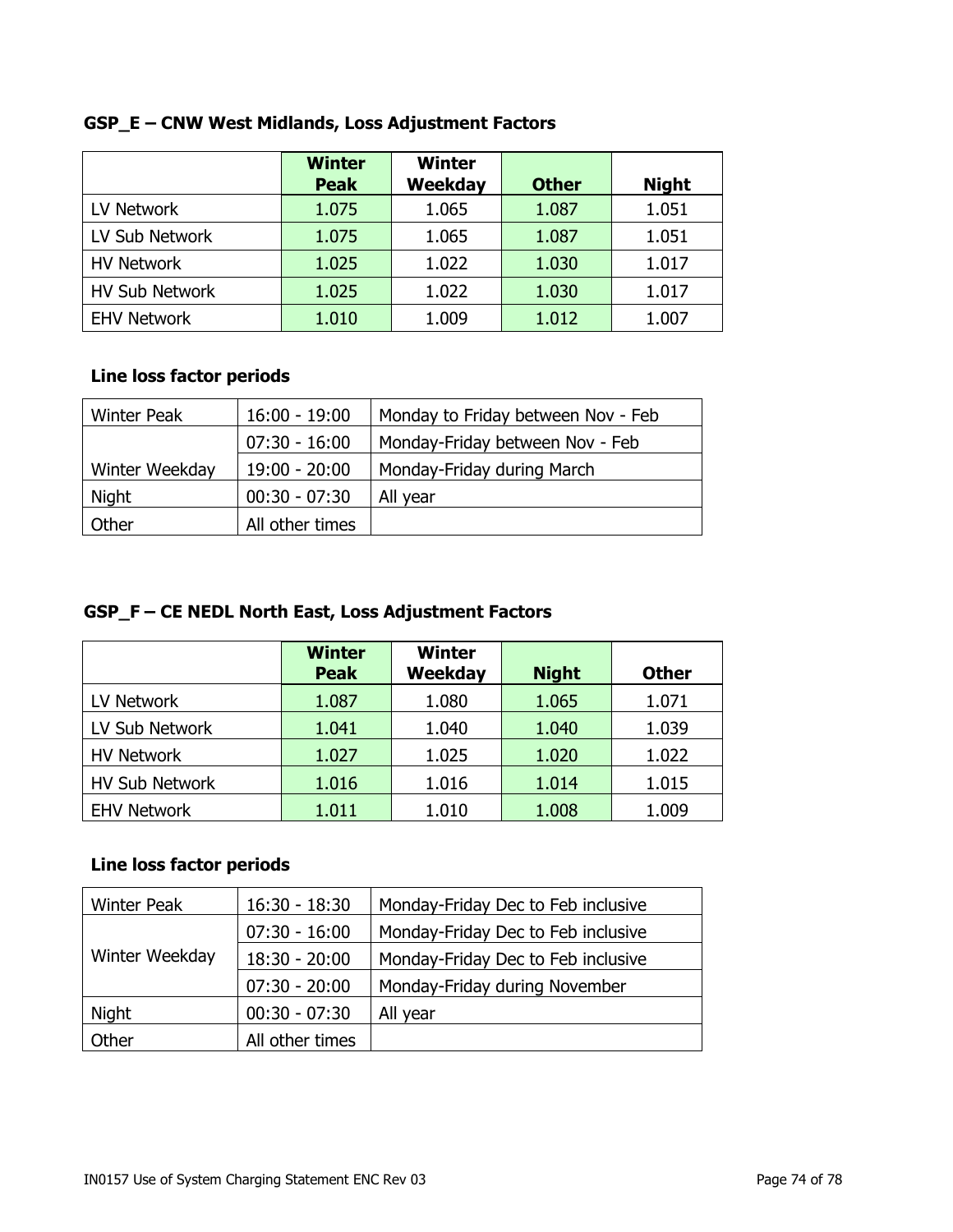|                       | <b>Winter</b><br><b>Peak</b> | <b>Winter</b><br>Weekday | <b>Night</b> | <b>Other</b> |
|-----------------------|------------------------------|--------------------------|--------------|--------------|
| LV Network            | 1.082                        | 1.074                    | 1.065        | 1.070        |
| LV Sub Network        | 1.048                        | 1.045                    | 1.041        | 1.044        |
| <b>HV Network</b>     | 1.036                        | 1.033                    | 1.027        | 1.031        |
| <b>HV Sub Network</b> | 1.025                        | 1.023                    | 1.020        | 1.022        |
| EHV 33kV              | 1.020                        | 1.018                    | 1.015        | 1.017        |

# **GSP\_G – ENW North West, Loss Adjustment Factors**

## **Line loss factor periods**

| <b>Winter Peak</b> | $16:00 - 19:00$ | Monday-Friday Nov to Feb inclusive |
|--------------------|-----------------|------------------------------------|
| Winter Weekday     | $07:00 - 16:00$ | Monday-Friday Nov to Feb inclusive |
|                    | $19:00 - 24:00$ | Monday-Friday Nov to Feb inclusive |
| Night              | $00:00 - 07:00$ | All year                           |
| Other              | All other times |                                    |

# **GSP\_H – SSE Southern, Loss Adjustment Factors**

|                       | <b>Winter</b><br><b>Peak</b> | <b>Winter</b><br><b>Weekday</b> | <b>Other</b> | <b>Night</b> |
|-----------------------|------------------------------|---------------------------------|--------------|--------------|
| LV Network            | 1.088                        | 1.083                           | 1.077        | 1.073        |
| LV Sub Network        | 1.060                        | 1.058                           | 1.056        | 1.056        |
| <b>HV Network</b>     | 1.042                        | 1.039                           | 1.034        | 1.029        |
| <b>HV Sub Network</b> | 1.021                        | 1.020                           | 1.018        | 1.016        |
| <b>EHV Import</b>     | 1.016                        | 1.015                           | 1.013        | 1.011        |

| <b>Winter Peak</b> | $16:00 - 19:00$ | Monday-Friday Nov to Feb inclusive |
|--------------------|-----------------|------------------------------------|
| Winter Weekday     | $07:30 - 16:00$ | Monday-Friday Nov to Feb inclusive |
|                    | $19:00 - 20:00$ | Monday-Friday Nov to Feb inclusive |
| <b>Night</b>       | $00:30 - 07:30$ | All year                           |
| Other              | All other times |                                    |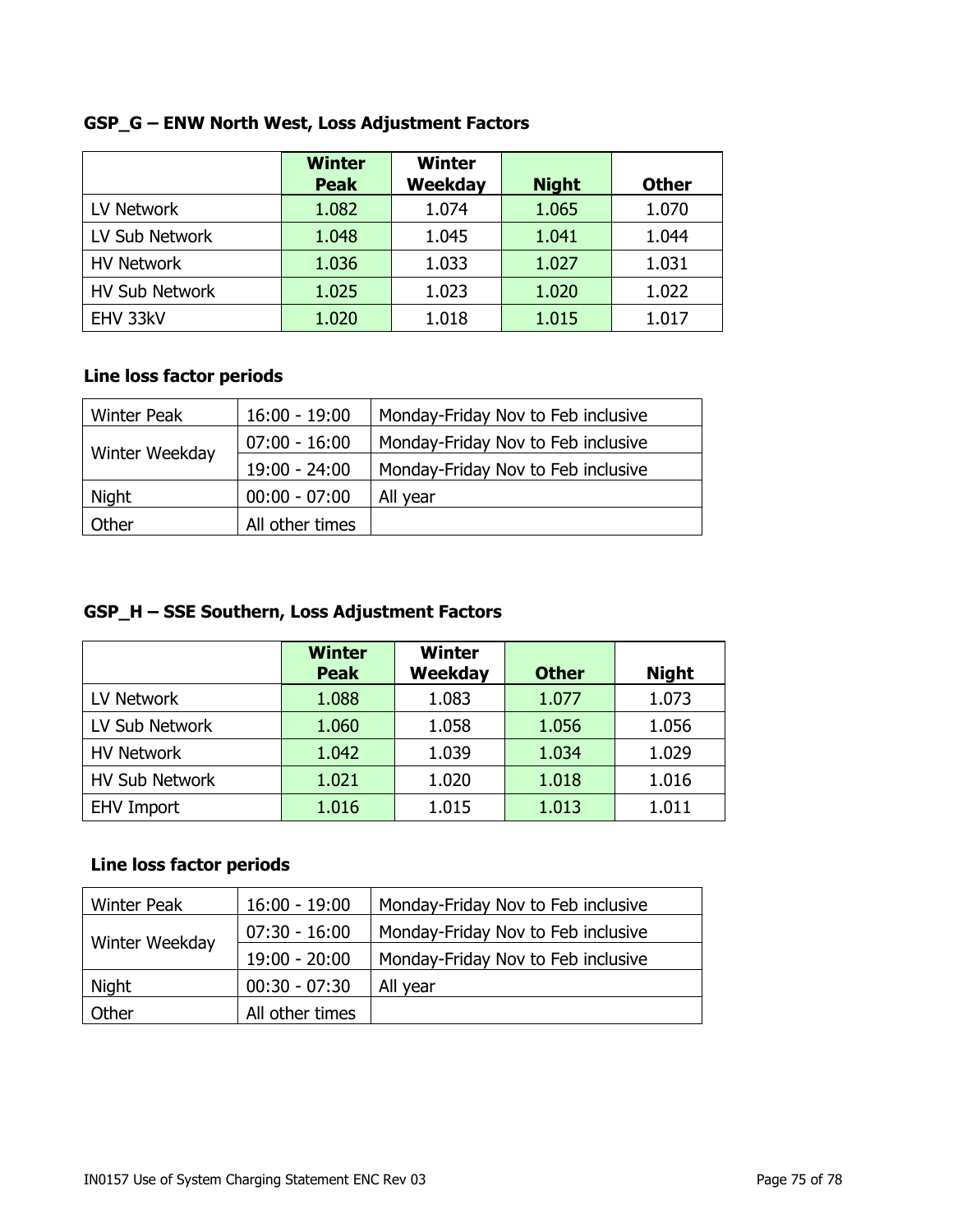# **GSP\_J – SPN South East, Loss Adjustment Factors**

|                                    | <b>Winter</b><br><b>Peak</b> | <b>Summer</b><br><b>Peak</b> | <b>Winter</b><br><b>Other</b><br>(Shoulder) | <b>Night</b> | <b>Other</b> |
|------------------------------------|------------------------------|------------------------------|---------------------------------------------|--------------|--------------|
| Low Voltage Network                | 1.108                        | 1.081                        | 1.094                                       | 1.069        | 1.084        |
| Low Voltage Sub<br><b>Network</b>  | 1.089                        | 1.068                        | 1.078                                       | 1.058        | 1.070        |
| High Voltage Network               | 1.072                        | 1.053                        | 1.062                                       | 1.043        | 1.055        |
| High Voltage Sub<br><b>Network</b> | 1.063                        | 1.046                        | 1.054                                       | 1.038        | 1.048        |
| <b>EHV 33</b>                      | 1.018                        | 1.014                        | 1.016                                       | 1.012        | 1.014        |

## **Line loss factor periods**

| <b>Winter Peak</b>  | $16:00 - 20:00$ | Monday to Friday between Nov - Feb |
|---------------------|-----------------|------------------------------------|
| Summer Peak         | $07:00 - 20:00$ | Monday - Friday between Jun -Aug   |
| <b>Winter Other</b> | $07:00 - 16:00$ | Monday-Friday between Nov - Feb    |
| (shoulder)          | $07:00 - 20:00$ | Monday-Friday during March         |
| <b>Night</b>        | $00:00 - 07:00$ | All year                           |
| Other               | All other times |                                    |

# **GSP\_K – WPD South Wales, Loss Adjustment Factors**

|                       | <b>Winter</b><br><b>Peak</b> | <b>Winter</b><br><b>Weekday</b> | <b>Night</b> | <b>Other</b> |
|-----------------------|------------------------------|---------------------------------|--------------|--------------|
| LV Network            | 1.079                        | 1.074                           | 1.064        | 1.069        |
| LV Sub Network        | 1.067                        | 1.063                           | 1.056        | 1.059        |
| <b>HV Network</b>     | 1.049                        | 1.044                           | 1.033        | 1.040        |
| <b>HV Sub Network</b> | 1.039                        | 1.036                           | 1.029        | 1.033        |
| <b>EHV Network</b>    | 1.026                        | 1.024                           | 1.018        | 1.022        |

| <b>Winter Peak</b> | $16:00 - 19:00$ | Monday-Friday Nov to Feb inclusive |
|--------------------|-----------------|------------------------------------|
|                    | $07:30 - 16:00$ | Monday-Friday Nov to Feb inclusive |
| Winter Weekday     |                 |                                    |
| Night              | $00:30 - 07:30$ | All year                           |
| Other              | All other times |                                    |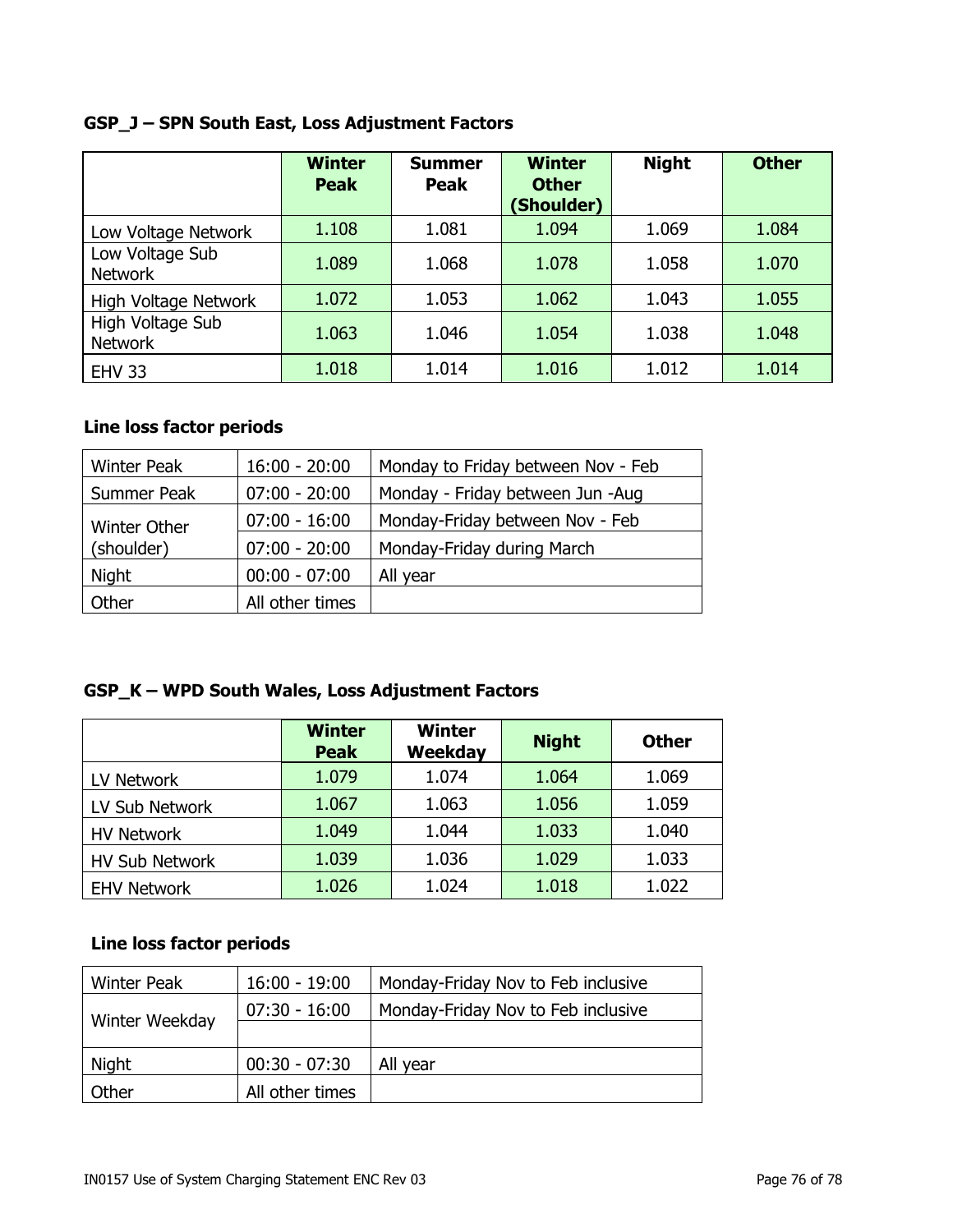|                       | <b>Winter</b><br><b>Peak</b> | <b>Winter</b><br>Weekday | <b>Night</b> | <b>Other</b> |
|-----------------------|------------------------------|--------------------------|--------------|--------------|
| LV Network            | 1.078                        | 1.072                    | 1.067        | 1.069        |
| LV Sub Network        | 1.070                        | 1.066                    | 1.060        | 1.062        |
| <b>HV Network</b>     | 1.058                        | 1.051                    | 1.040        | 1.046        |
| <b>HV Sub Network</b> | 1.045                        | 1.040                    | 1.032        | 1.036        |
| <b>EHV Network</b>    | 1.038                        | 1.033                    | 1.026        | 1.030        |

# **GSP\_L – WPD South West, Loss Adjustment Factors**

### **Line loss factor periods**

| <b>Winter Peak</b> | $16:00 - 19:00$ | Monday-Friday Nov to Feb inclusive |
|--------------------|-----------------|------------------------------------|
|                    | $06:30 - 16:00$ | Monday-Friday Nov to Feb inclusive |
| Winter Weekday     |                 |                                    |
| Night              | $23:30 - 06:30$ | All year                           |
| Other              | All other times |                                    |

# **GSP\_M – CE YEDL Yorkshire, Loss Adjustment Factors**

|                       | <b>Winter</b><br><b>Peak</b> | <b>Winter</b><br>Weekday | <b>Night</b> | <b>Other</b> |
|-----------------------|------------------------------|--------------------------|--------------|--------------|
| LV Network            | 1.101                        | 1.092                    | 1.074        | 1.082        |
| LV Sub Network        | 1.047                        | 1.046                    | 1.046        | 1.044        |
| <b>HV Network</b>     | 1.034                        | 1.032                    | 1.025        | 1.028        |
| <b>HV Sub Network</b> | 1.023                        | 1.022                    | 1.019        | 1.020        |
| <b>EHV Network</b>    | 1.016                        | 1.016                    | 1.012        | 1.014        |

| <b>Winter Peak</b>    | $16:00 - 19:00$ | Monday-Friday Nov to Feb inclusive    |
|-----------------------|-----------------|---------------------------------------|
| <b>Winter Weekday</b> | $07:00 - 16:00$ | Monday-Friday Nov to Feb inclusive    |
|                       | $19:00 - 20:00$ | Monday to Friday Nov to Feb inclusive |
| Night                 | $00:00 - 07:00$ | All year                              |
| Other                 | All other times |                                       |